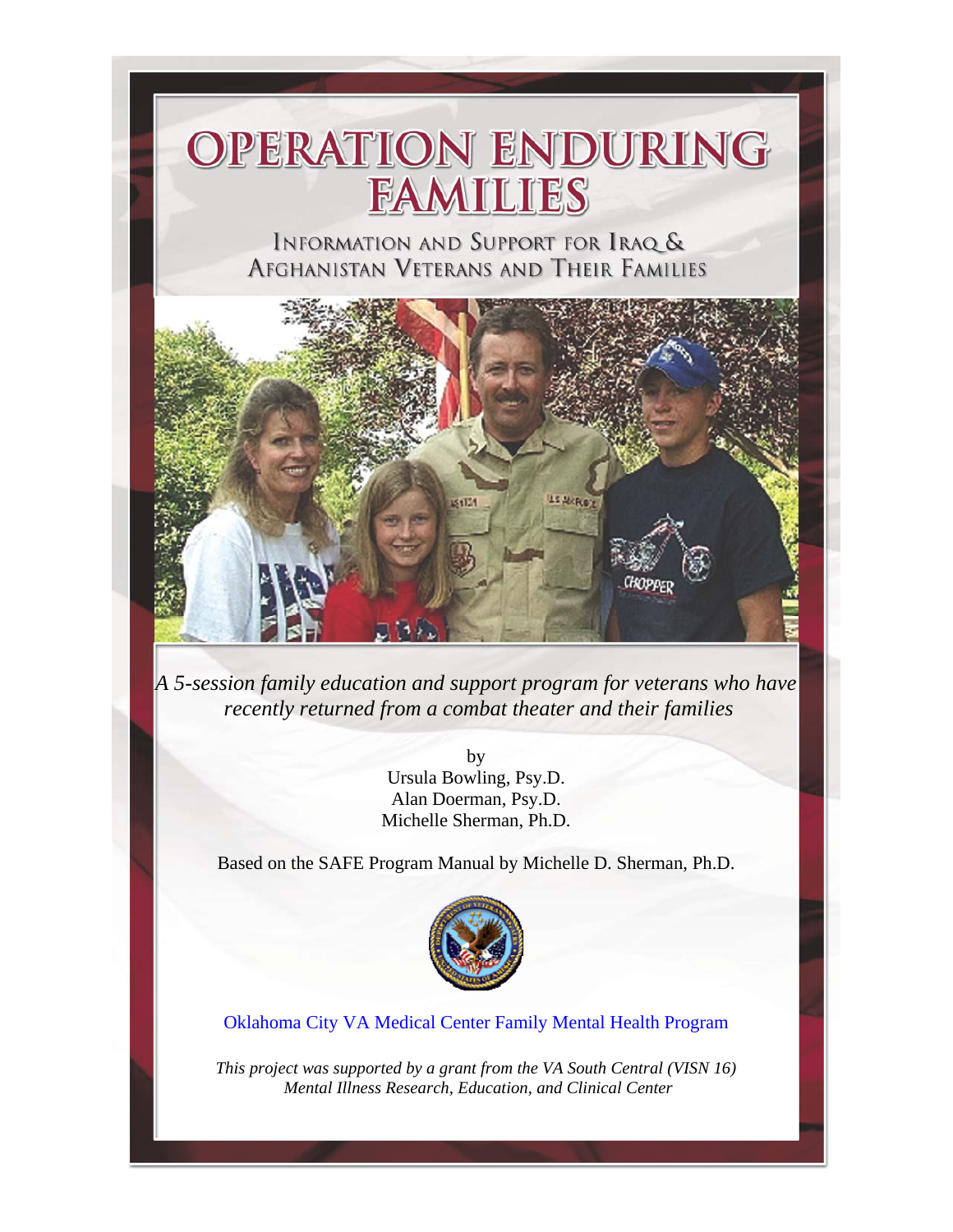### **OPERATION ENDURING FAMILIES TABLE OF CONTENTS**

| Rationale for the Creation of the Operation Enduring Families Program 4 |  |  |  |  |
|-------------------------------------------------------------------------|--|--|--|--|
|                                                                         |  |  |  |  |
| Sample Invitation Letter                                                |  |  |  |  |
| Sample Article for Mental Health Newsletters                            |  |  |  |  |
| Sample Posting for VA Newsletter                                        |  |  |  |  |
|                                                                         |  |  |  |  |
|                                                                         |  |  |  |  |
|                                                                         |  |  |  |  |
|                                                                         |  |  |  |  |
|                                                                         |  |  |  |  |
|                                                                         |  |  |  |  |
|                                                                         |  |  |  |  |
|                                                                         |  |  |  |  |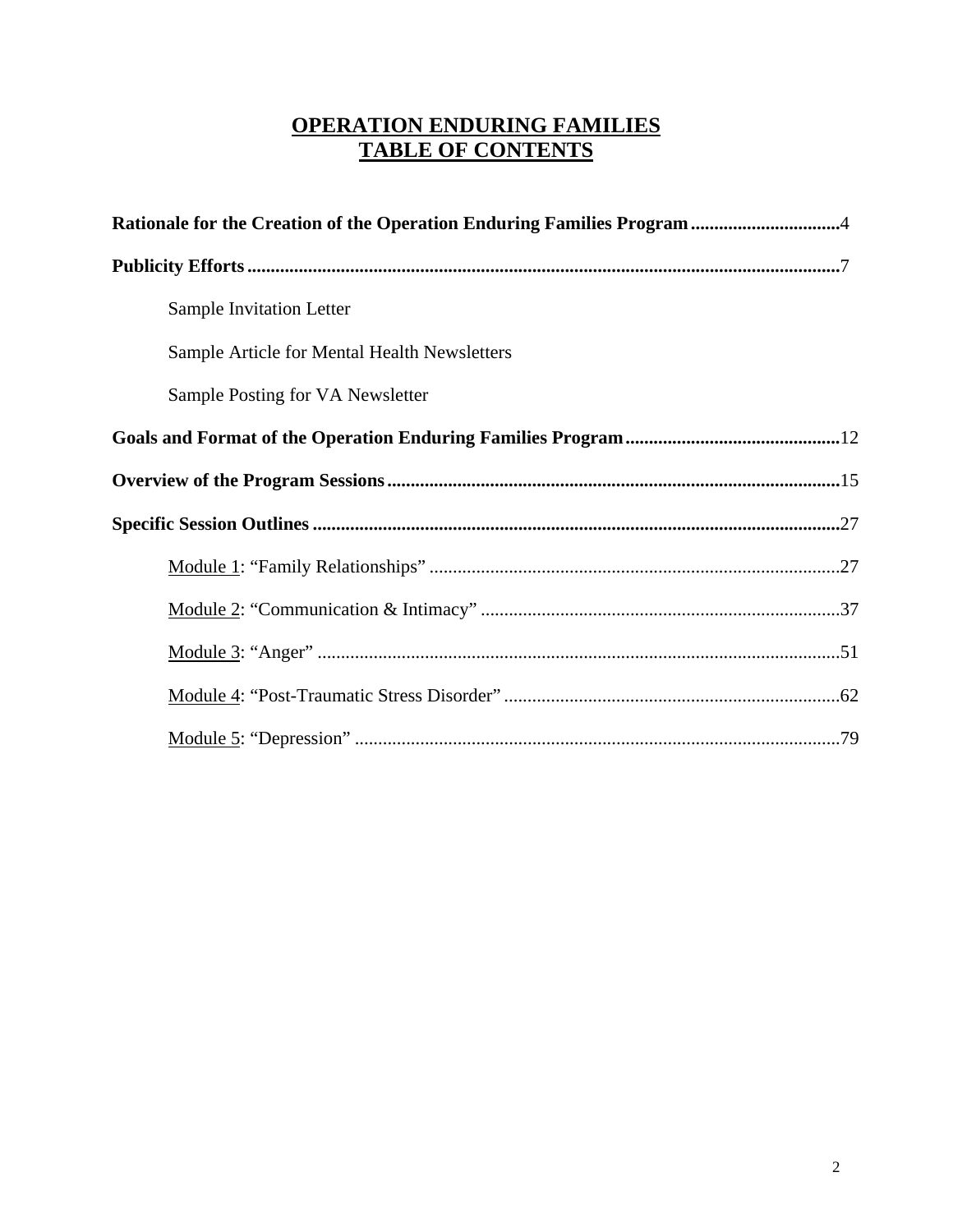## **TABLE OF CONTENTS FOR HANDOUTS**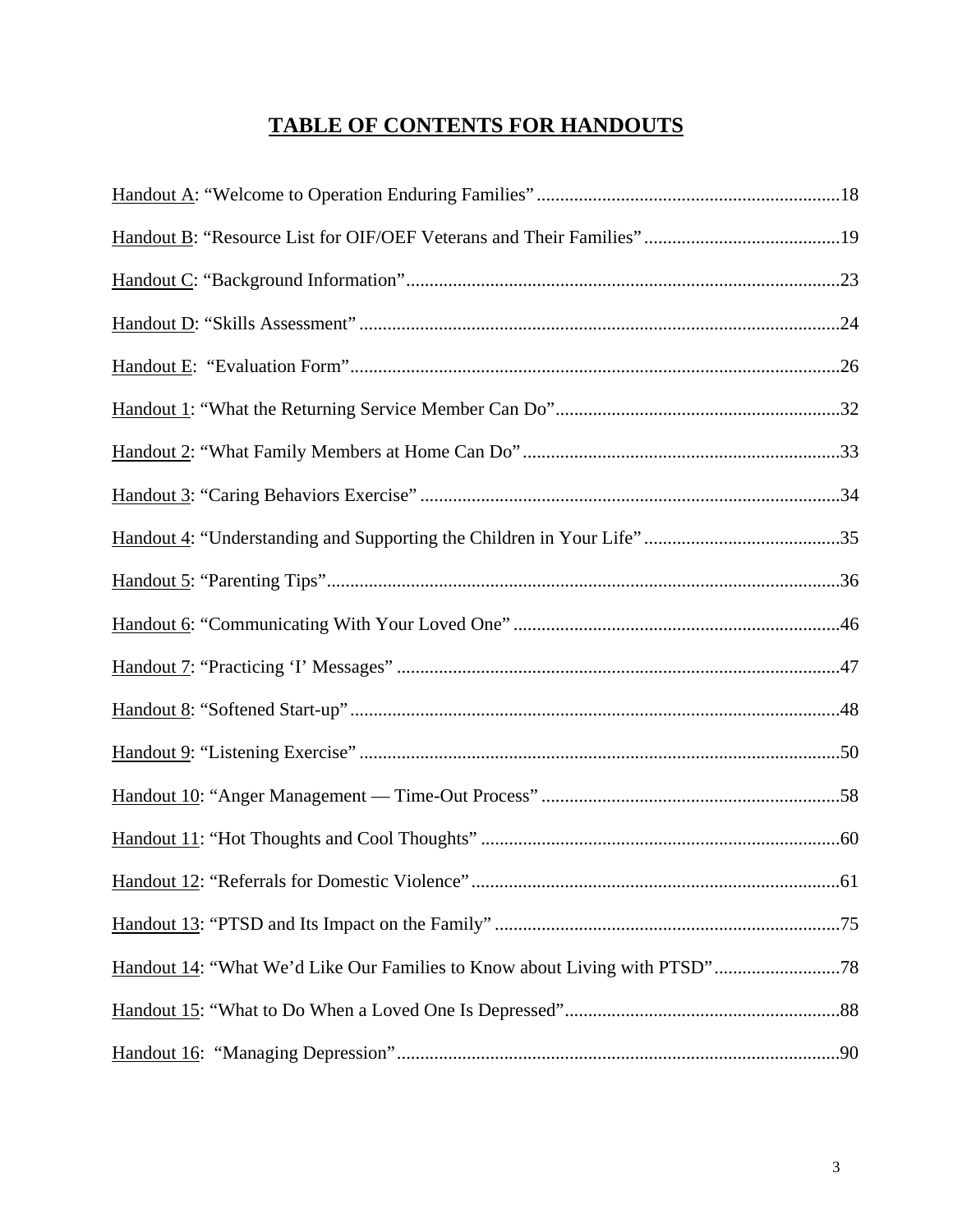### **RATIONALE FOR OPERATION ENDURING FAMILIES PROGRAM**

#### **Returning Veterans**

 Since September 11, 2001, more than 1 million American troops have been deployed to the Global War on Terror. 430,000 of these troops have now separated from the military, and 119,000 have come to the VA system. More than 1/3 of deployed soldiers have served at least 2 tours in a combat zone. Not since the Vietnam War has such a large group of soldiers returned from combat (DOD website).

 The men and women serving in Iraq and Afghanistan face a range of difficult and stressful situations. A recent study by Hoge (2004) found that in a survey of 894 Army soldiers from Iraq: 95% observed dead bodies or human remains, 93% were shot at or received small-arms fire, 89% were attacked or ambushed, 65% observed injured or dead Americans, and 48% were responsible for the death of an enemy combatant.

 Recent research suggests that the returning soldiers are facing a range of adjustment difficulties and mental health issues including PTSD, depression, substance abuse, and relationship difficulties. A study of 1,700 Army and Marine soldiers back from Iraq found that 15-17% of soldiers met criteria for major depression, generalized anxiety disorder, or PTSD, and 24-33% of soldiers admitted to using more alcohol than they meant to. In addition to those veterans who develop a mental illness following a deployment, many more veterans face adjustment reactions. While these problems often resolve on their own, they can be stressful for the returning veterans and their family. Often veterans report feeling anxious, having difficulty connecting to others, struggling with sleep problems, and missing the structure and camaraderie of military service. Educating veterans about these normal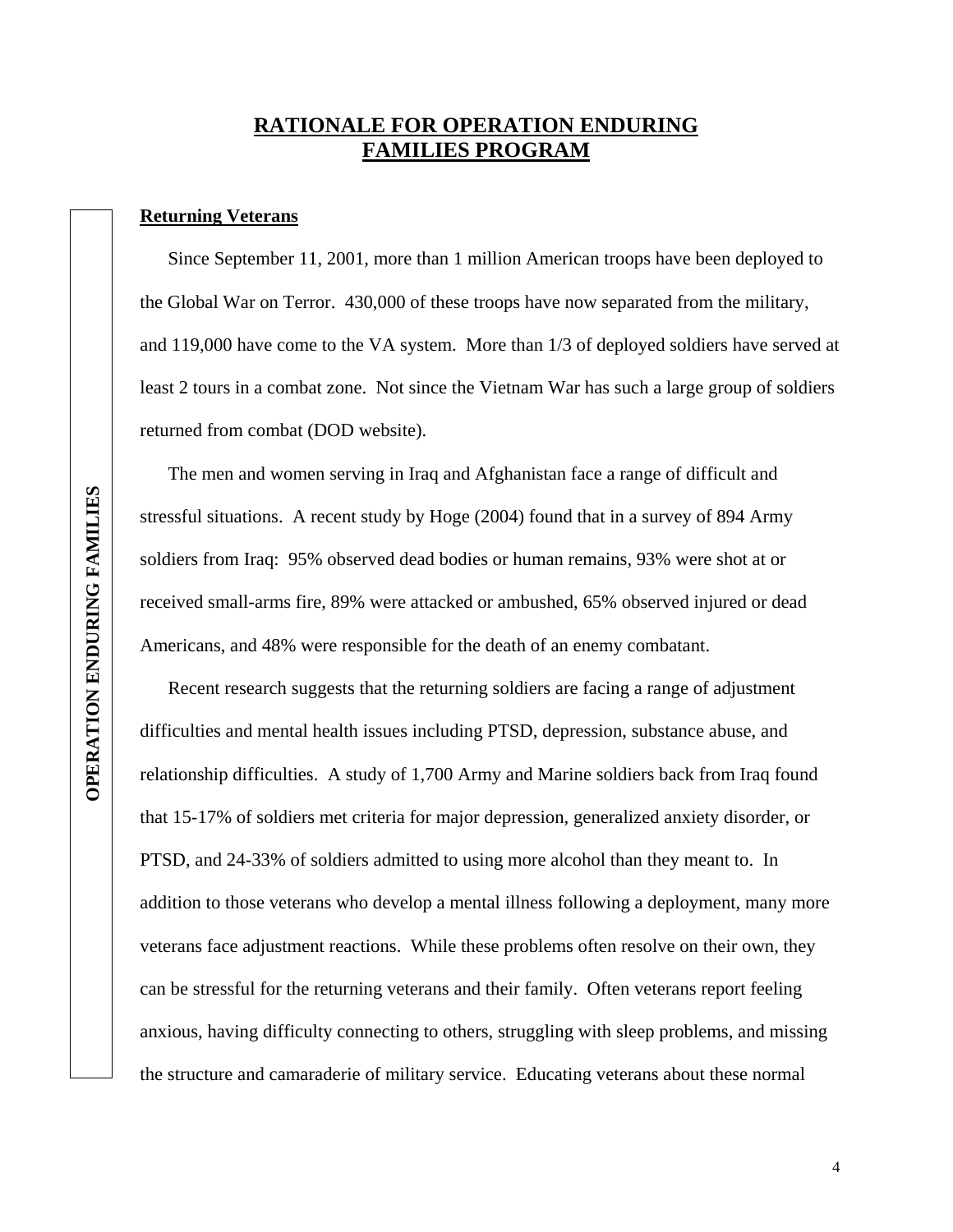reactions and normalizing their experience can be helpful in supporting veterans settle back into life at home. Many veterans are interested in seeking services to support them in reintegration. Although one study found that while stigma continues to be a barrier to receiving care, an average of 35% of veterans who served in Iraq have sought some type of mental health care within the first year of homecoming (Hoge, 2006).

#### **Including Families**

 The VA and other mental health providers have a unique opportunity to work with this population to provide early intervention and support and to work to prevent more long-term problems. It has been our observation that many of the issues facing returning soldiers are relational and that a treatment approach that focuses on normalizing the common issues associated with readjustment, strengthening existing social support and family relationships, and providing appropriate referrals is most helpful. As such, the Operation Enduring Families Program is psycho-educational in nature and designed to work with both the veteran and his/her family members. Family members are included in treatment for two reasons: first, given that reintegration into family life is one of the major challenges of returning from combat, it makes sense to include the family in services focused on reintegration. Second, family members themselves often face significant stressors while their soldier is deployed and also often struggle with issues of readjustment. Many of the symptoms of PTSD, particularly avoidance symptoms, have a significant impact on family life and it is important to help families deal with these symptoms.

 Public policy leaders are beginning to recognize the importance of including families in mental health care. The President's Freedom Commission on Mental Health Care requires

5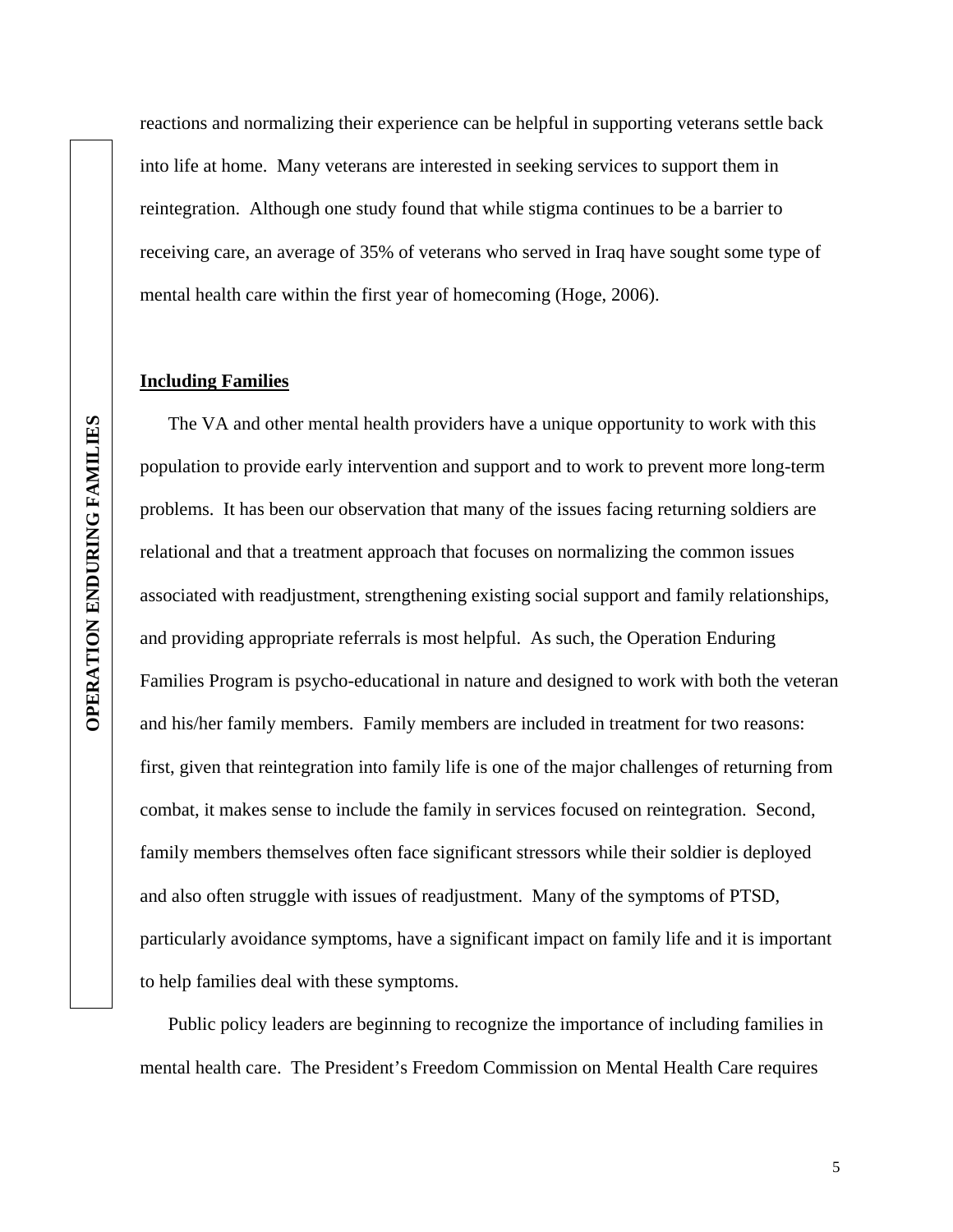that "mental health care is consumer & family driven" and recommends that providers "reduce barriers to working with families." Operation Enduring Families attempts to integrate and welcome family members into the VA system and to provide them with helpful resources in supporting their veteran.

#### **Reducing Barriers to Care**

 Many returning veterans are not receiving needed resources or support because of fears of the stigma associated with mental health treatment. This program was designed to be held outside of the mental health clinic, to be informational in nature, and to provide a relaxed atmosphere in which veterans and their families can discuss their concerns. Our hope is that by providing such a group, veterans will be more likely to attend and to begin to access the services available to them through the VA and other community agencies. It is also important that those developing a group select a time and location that is feasible for veterans and their families who work. We have found that evening classes are far more accessible and better attended than those held during work hours.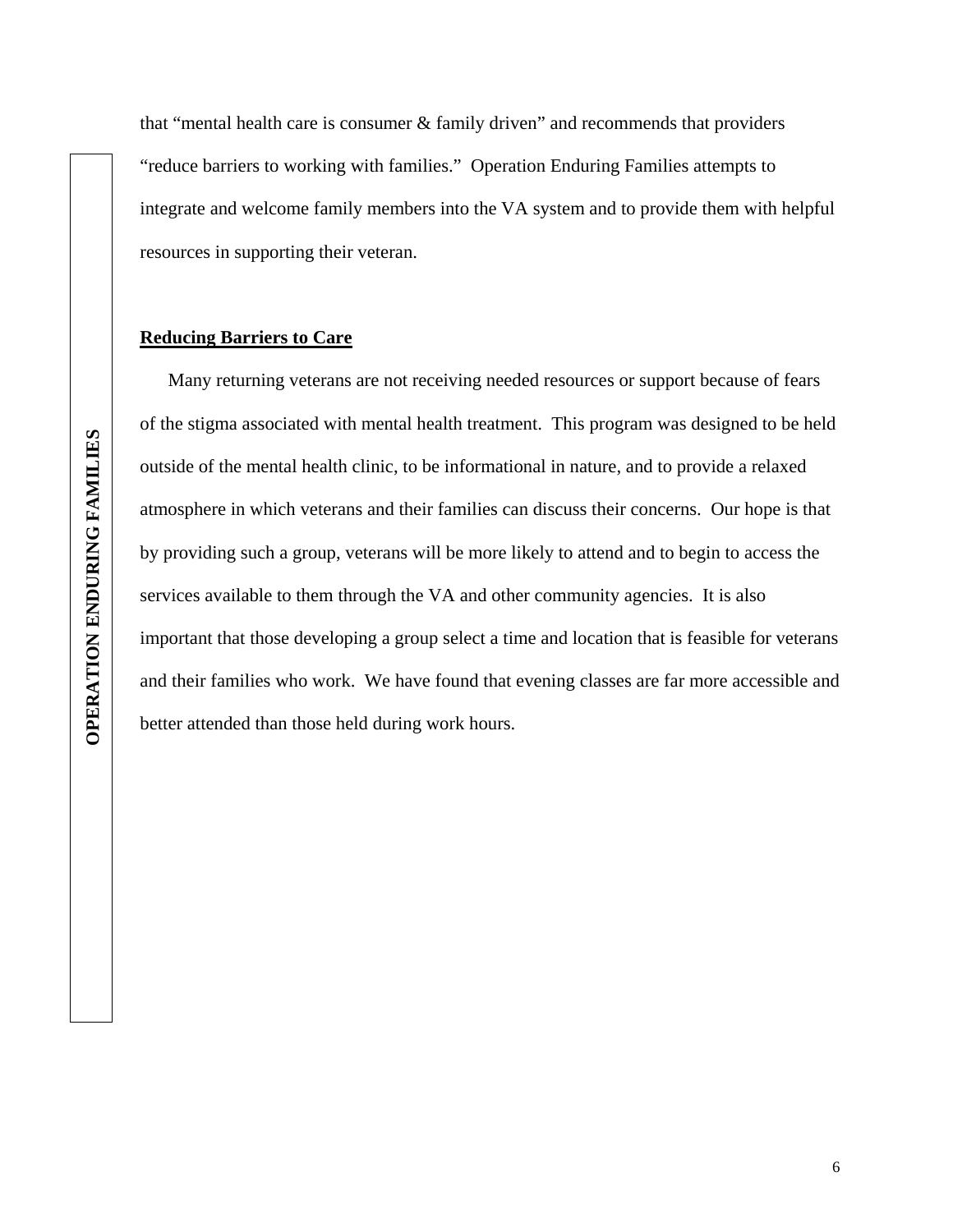### **PUBLICITY EFFORTS**

Publicity is essential to the success of this program, and is an ongoing focus. Publicity is done in several ways:

- 1. Operation Enduring Families Pamphlet
- 2. Operation Enduring Families Flyer
- 3. Invitation Letter
- 4. Reminder Letter
- 5. Article for Mental Health Newsletters
- 6. Posting for VA Newsletter

Information is disseminated to several groups of people:

- 1. Eligible veterans
- 2. VA Medical Center providers who can refer patients and share this resource
- 3. Community, state and federal agencies that work with returning veterans and can provide this group as a referral

#### **Program Information for Veterans**

- 1. Informational letters were sent to all returning OIF/OEF veterans who had received services at the Oklahoma City VA Medical Center.
- 2. Welcome packets for returning veterans were distributed to clinics throughout the VA. They include information on the Operation Enduring Families Group.
- 3. Brief presentations are regularly made in other mental health programs serving OIF/OEF veterans.
- 4. Flyers are posted throughout the medical center and brochures are distributed to all appropriate clinics before the start of each group.

#### **Program Information for VAMC Providers and Other Referral Sources**

1. Informational letters and pamphlets were distributed to many VAMC providers.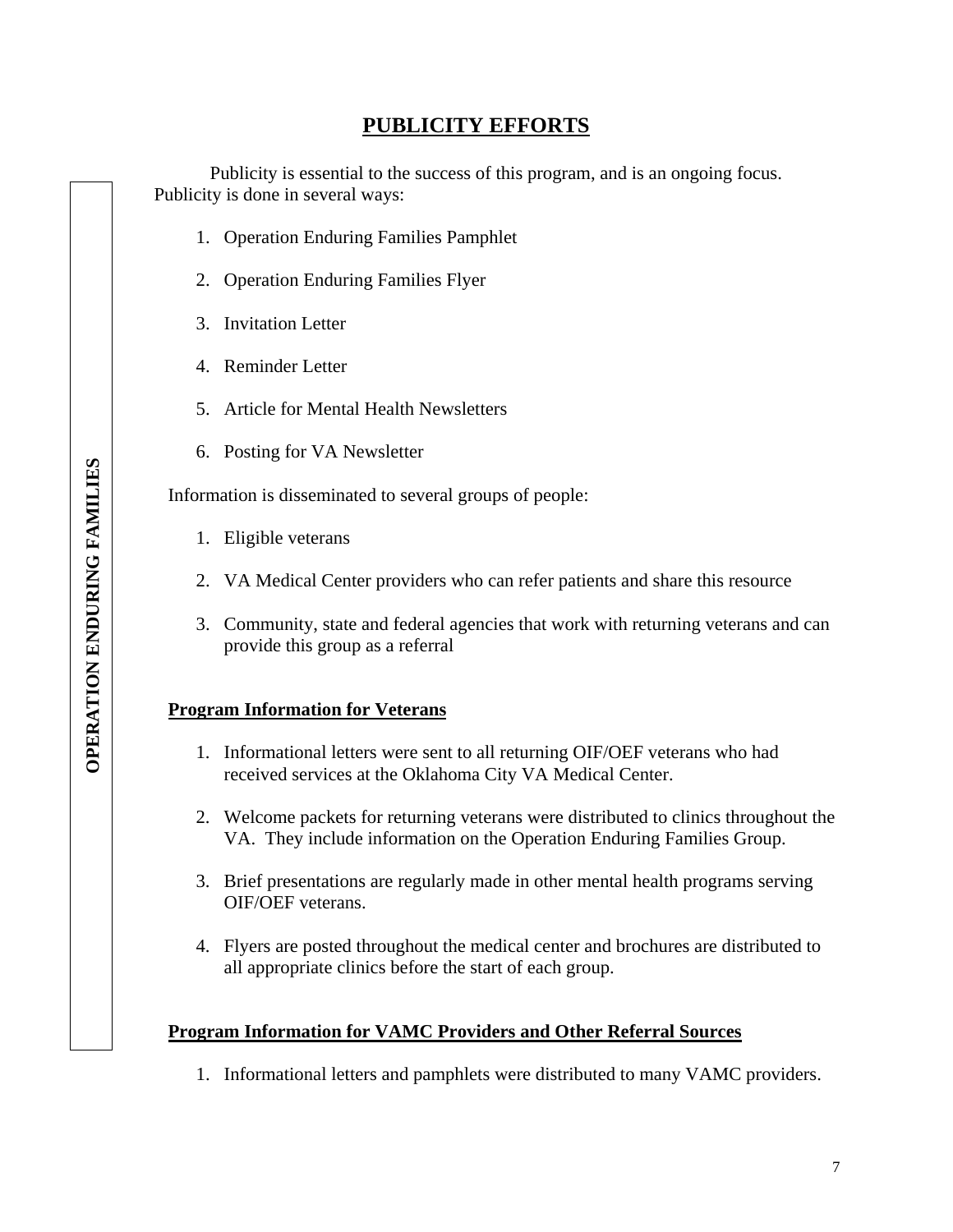- 2. A brief overview of the program was presented to the primary care providers at the medical center.
- 3. Articles have been published in various newsletters, including the state psychological, psychiatric, and social work associations.
- 4. Pamphlets, flyers, and informational packets for returning veterans have been distributed to:
	- a. All psychology and psychiatry service associates
	- b. Primary care teams
	- c. Psychiatric nurse specialists
	- d. Chaplains
	- e. Social workers
	- f. Local department of mental health
	- g. Service benefits officers
	- h. Life support units at local military bases
	- i. Vet Centers
- 5. Flyers are posted in:
	- a. Outpatient mental health clinic waiting room
	- b. Chapel
	- c. Primary care area bulletin boards and waiting areas
	- d. Emergency room bulletin board
	- e. Elevators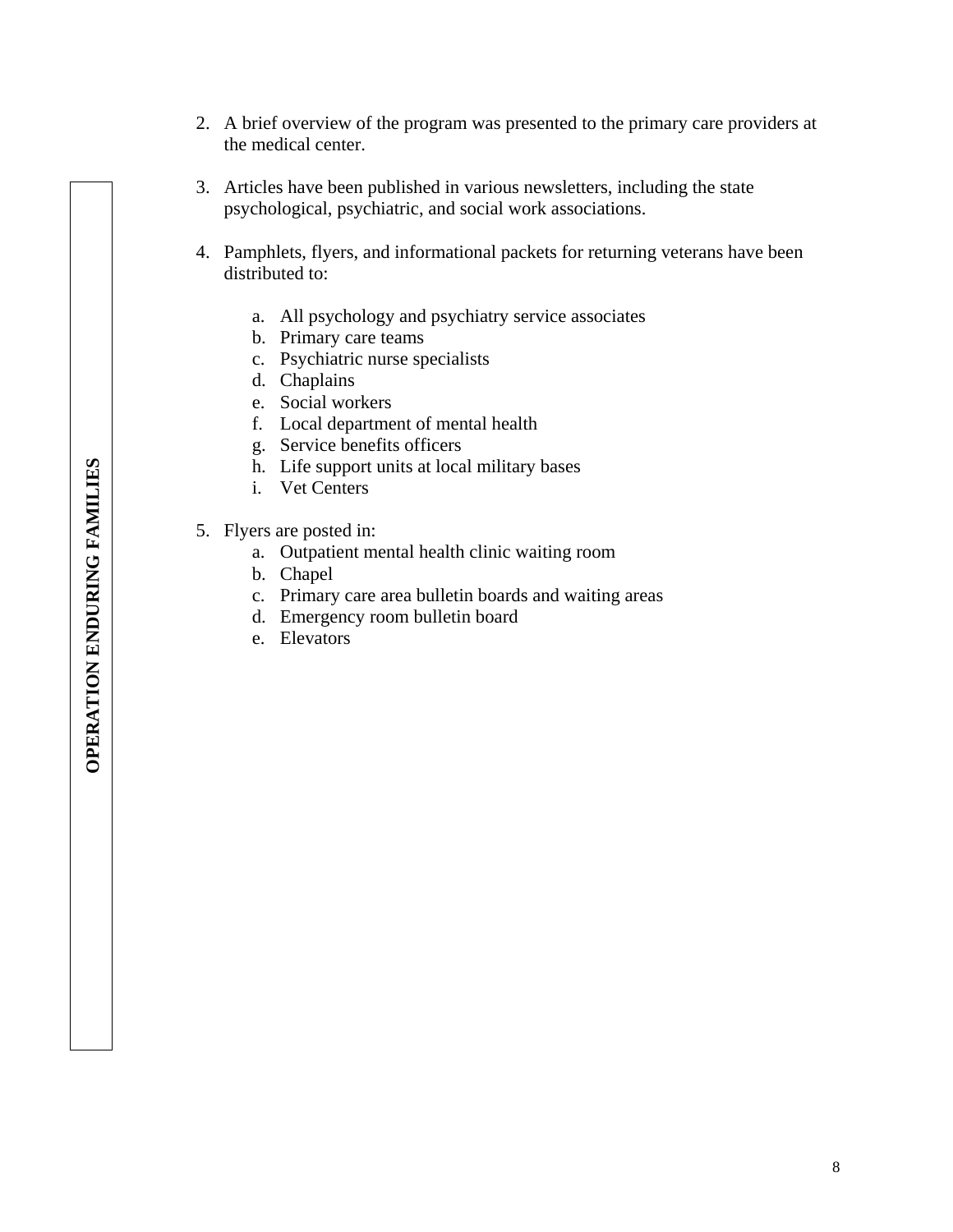### **OPERATION ENDURING FAMILIES INVITATION LETTER**

Insert Date Here

Dear

Greetings from the Oklahoma City Veteran's Affairs Medical Center. We are pleased that you are coming to our hospital for your healthcare. We know that adjusting to life after deployment and creating new family routines can be challenging. We are here to support you and your family in making this transition the best it can be.

We are writing to invite you and your family members/close friends to a new program called Operation Enduring Families.

This is an ongoing program that will meet every Thursday night, starting on **Thursday, July 5th, 2007.** Meetings will be held from **5-6:15pm** in **room 9B 101** (located directly across from the main elevators on the 9th floor).

These meetings for adult family members and veterans are confidential. There is no charge and no need to pre-register. We believe that participating in this program can help you, your family, and your relationships. Specific topics to be discussed include:

- Coping with PTSD and other reactions to trauma
- Improving family relationships
- Communication and intimacy
- Dealing with anger
- Managing depression
- Creating a low-stress environment

We hope that you and a family member will consider joining us on July 5th. Please invite other veterans and their families you know who might benefit from this group as well. If you have any questions regarding how to talk to a family member about the group or who you might want to invite, please feel free to contact us. You may call Dr. Ursula Bowling if you have any questions or concerns (405-270-5183). We hope to meet you soon.

Sincerely,

Ursula Bowling, Psy.D. Michelle Sherman, Ph.D. Psychologist<br>
Family Mental Health Program<br>
Family Mental Health Program<br>
Family Mental Health Program

Family Mental Health Program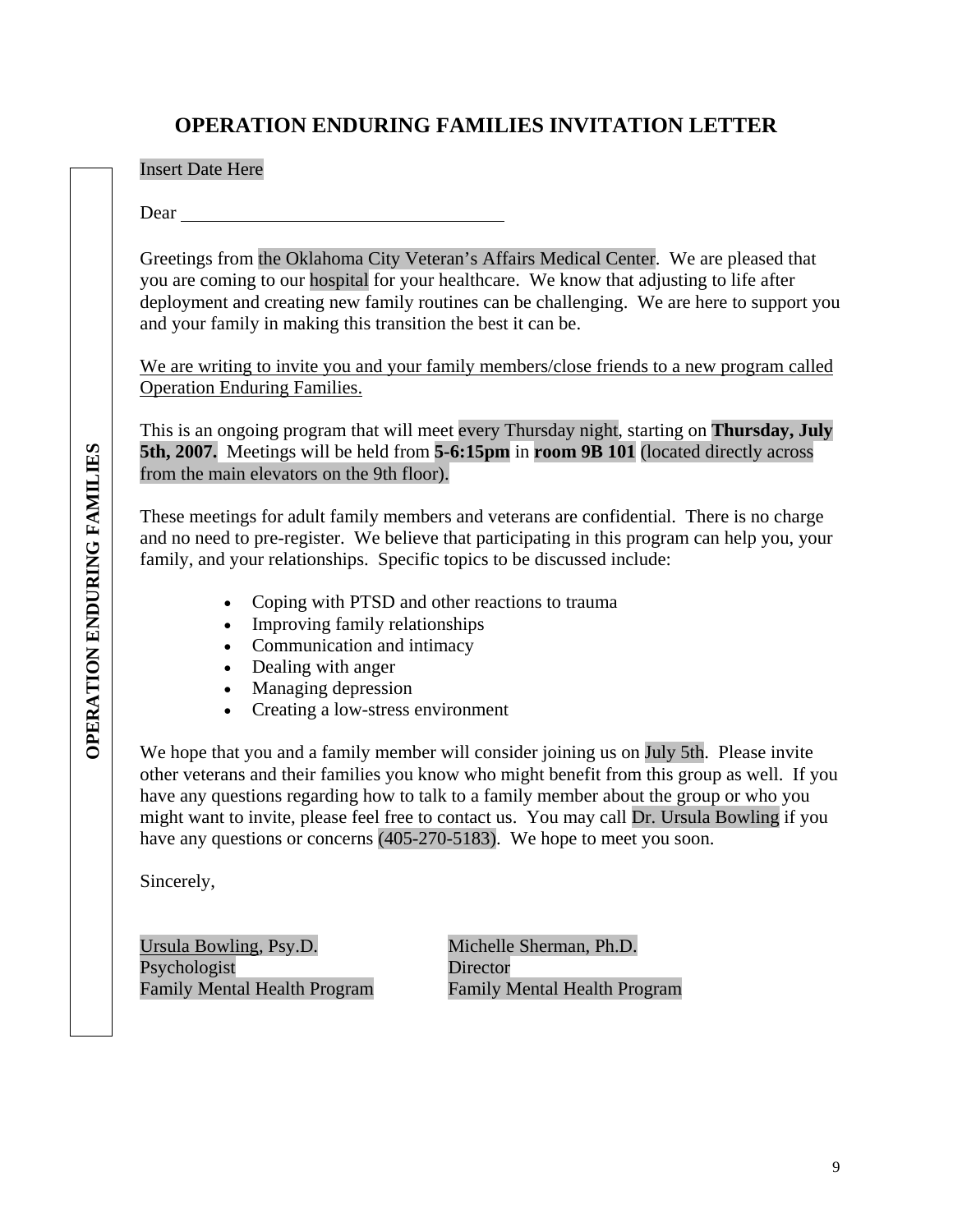### **ARTICLE FOR MENTAL HEALTH NEWSLETTERS**

#### **Operation Enduring Families Program at OKC VA Medical Center**

We are launching a new program for veterans and their families. We know that getting back together after deployments to the Middle East can be stressful on families and veterans. Operation Enduring Families offers both information and support.

The goals of this program include: 1) education on a variety of topics related to reunification after deployment such as improving family relationships, facilitating communication and intimacy, dealing with anger, managing depression, coping with PTSD and other reactions to trauma, reducing family stress and self care; 2) mutual support and encouragement.

Weekly 90-minute educational groups will be held each Thursday evening starting in July 2007. Each session has a specific topic such as "Returning to Family Life after Deployment" and "Communication Tips for Post OIF/OEF Family Members and Veterans." Half of each session is devoted to discussion of participants' concerns.

Each session is facilitated by Dr. Ursula Bowling, a psychologist with the VA Family Mental Health Program. There is **no charge** for this program and no reservations are needed.

Any referrals to this program would be greatly appreciated. Please contact Ursula Bowling, Psy.D., of the Family Mental Health Program at (405) 270-5183 if you have any questions. Patients who want to learn more about the program may also be given Dr. Bowling's name to contact her directly.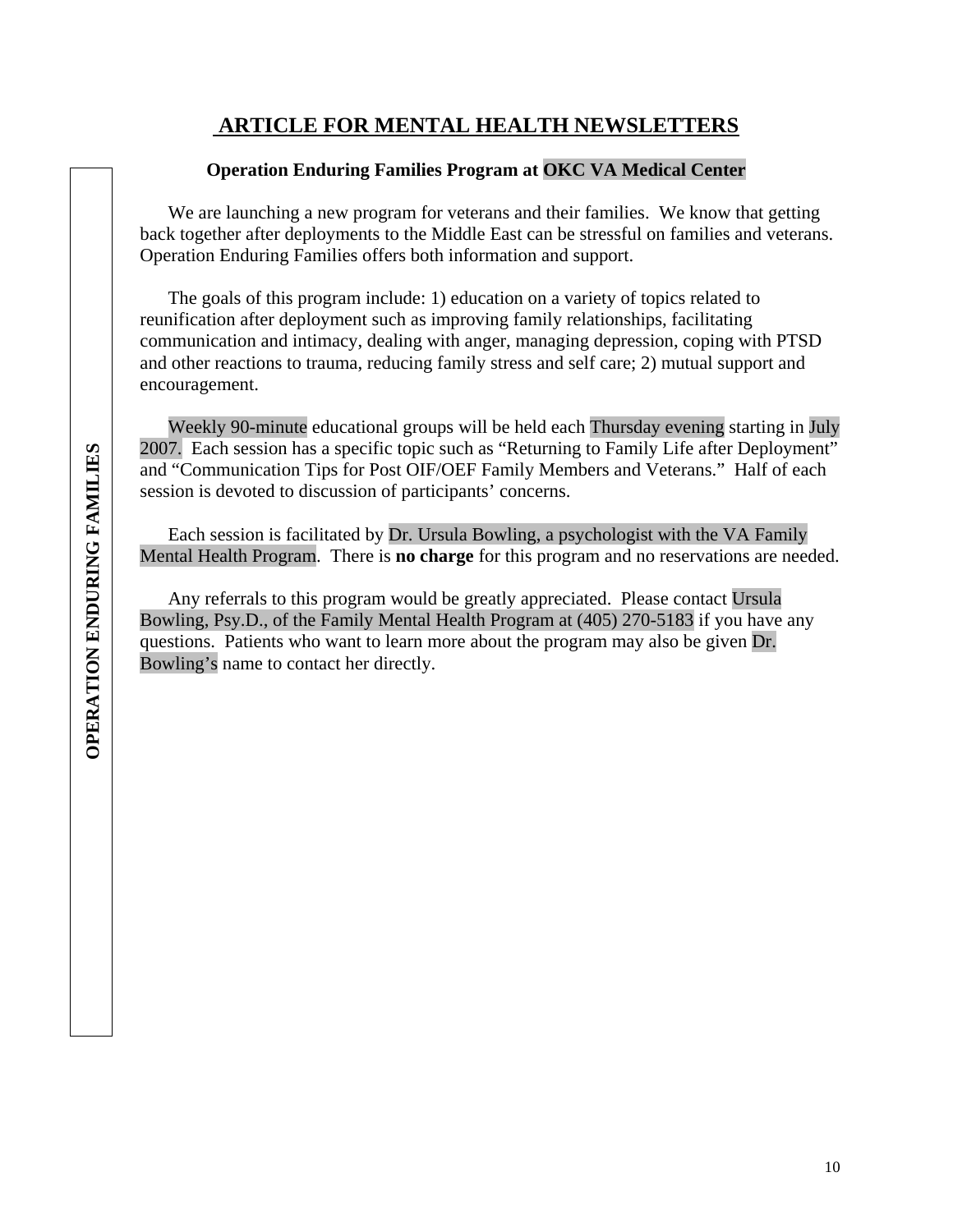### **POSTING FOR VA NEWSLETTER**

Operation Enduring Families, a support and information group for returning veterans and their families, begins Thursday, July 5th @ 5:00 pm. Veterans and/or their family members are invited to participate. Groups will meet every Thursday from 5-6:15 pm. For more information please contact Dr. Ursula Bowling at (405) 270-5183.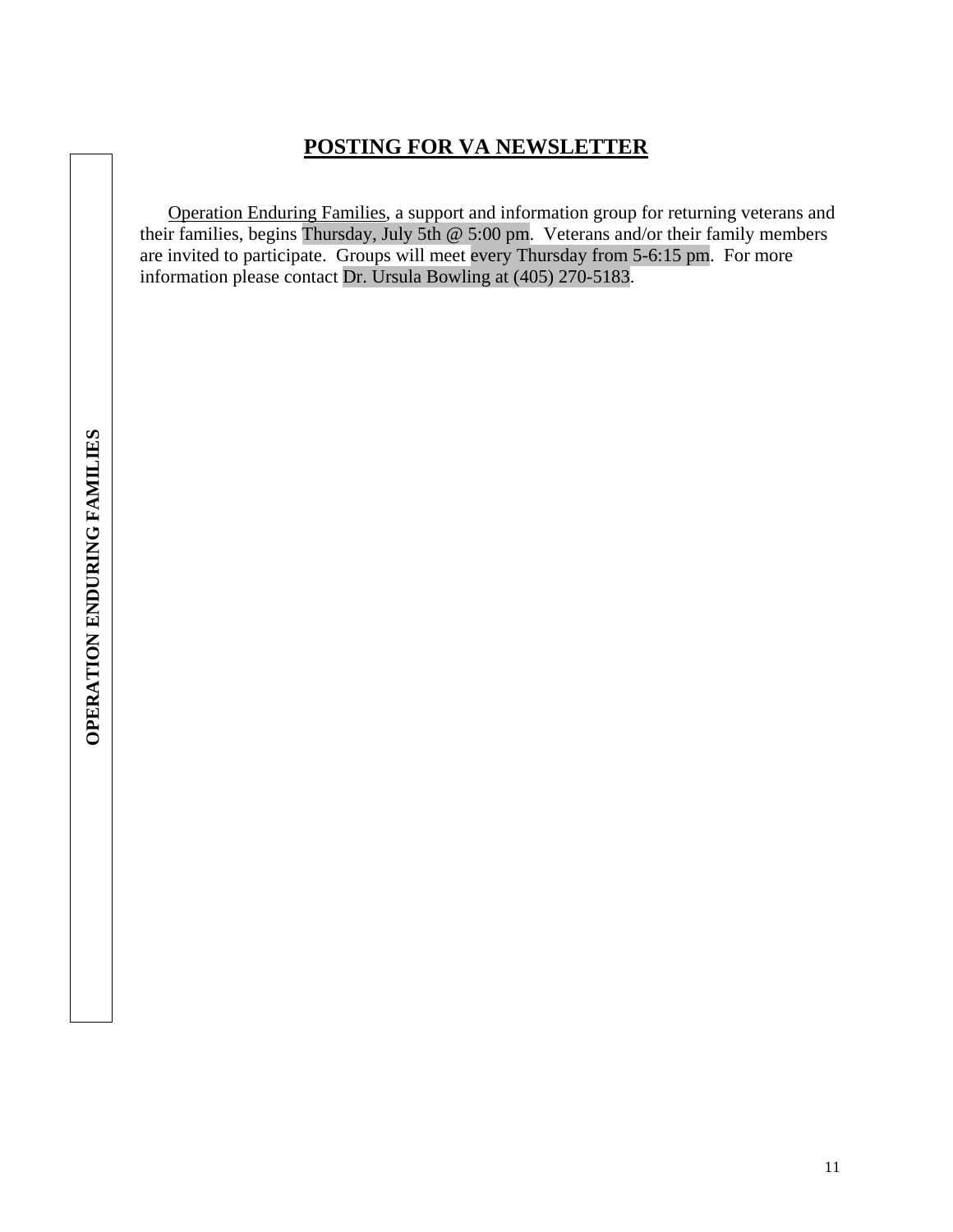### **GOALS OF THE OPERATION ENDURING FAMILIES PROGRAM**

- 1. To provide information to veterans and their family members about the common experiences of veterans returning from combat and to help normalize their experiences.
- 2. To provide resources and coping tools for veterans and their families who are adjusting to life after a deployment. To assist veterans and families with the common challenges that arise in reintegrating into the civilian community.
- 3. To provide an atmosphere where veterans and their families can support and encourage each other.
- 4. To link veterans and their families with other opportunities for support both at the Oklahoma City VA Medical Center and with community resources.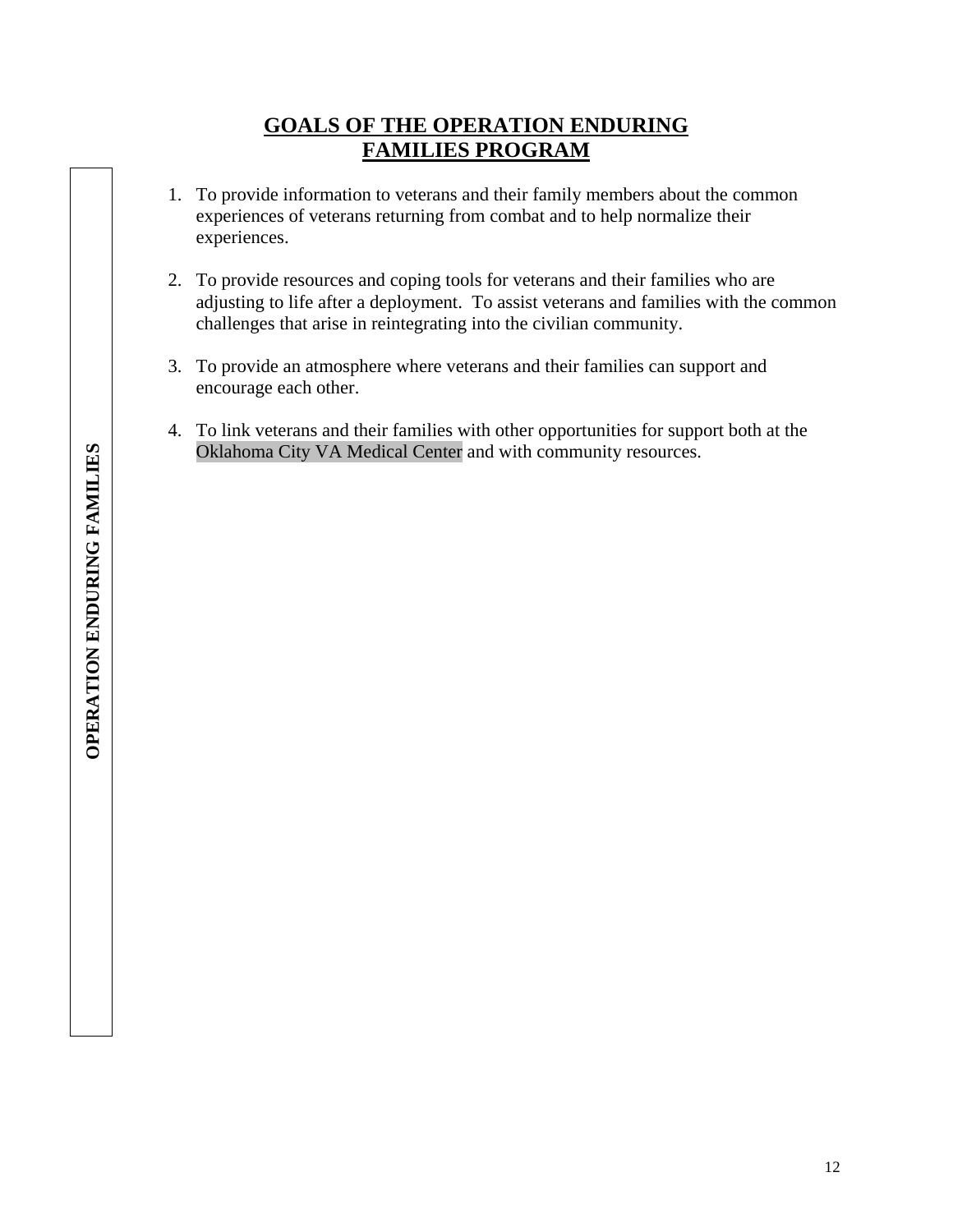### **FORMAT OF THE OPERATION ENDURING FAMILIES PROGRAM**

#### **Number of Sessions**

This manual contains 5 modules, each of which consists of 2 sessions lasting 1.5 hours. There are 2 additional 1.5 hour sessions for family members only. Each session can stand alone, and the order of the presentation of sessions can be varied according to participants' needs. Further, all the sessions do not need to be presented, as facilitators can select topics that are relevant to their client's needs.

#### **Frequency of Sessions**

The program is designed to have bi-monthly meetings. The first meeting of the month is for veterans and their families. The second meeting of the month is for family members only. However, we encourage facilitators to modify the session frequency to best serve the needs of the specific veterans they serve.

#### **Participants**

The group is open to all returning veterans from the wars in Iraq and Afghanistan, as well as their family members or close friends. The individual does not have to be biologically related to the patient. Mature adolescents may attend the workshops. Veterans and their families are encouraged to attend the classes together, but veterans can attend the workshops without their families, and family members can attend even if their veteran chooses not to participate.

#### **Facilitators**

If at all possible it is recommended that at least 2 providers co-facilitate this group, as several activities in the curriculum require breaking up into smaller groups.

#### **Logistics**

Participants are not obligated to attend every session. The group has an open format, such that new group members can begin at any time. To maximize group cohesion and the effectiveness of the group, it is encouraged that group members attend whenever possible. The sessions are broad enough that every session should be applicable to all returning veterans and their families. There is no cost to attend the sessions.

A list of the necessary materials for each session is on the following page of this manual.

#### **Flexibility**

Although each session has a structured format and didactic material to cover, the facilitator should remain flexible in meeting the needs of the participants. For example, if those in attendance express concerns or questions during the check-in process about a certain issue related to readjustment, the facilitator may wish to abbreviate the prepared material and devote some time to discussing the more immediate concerns.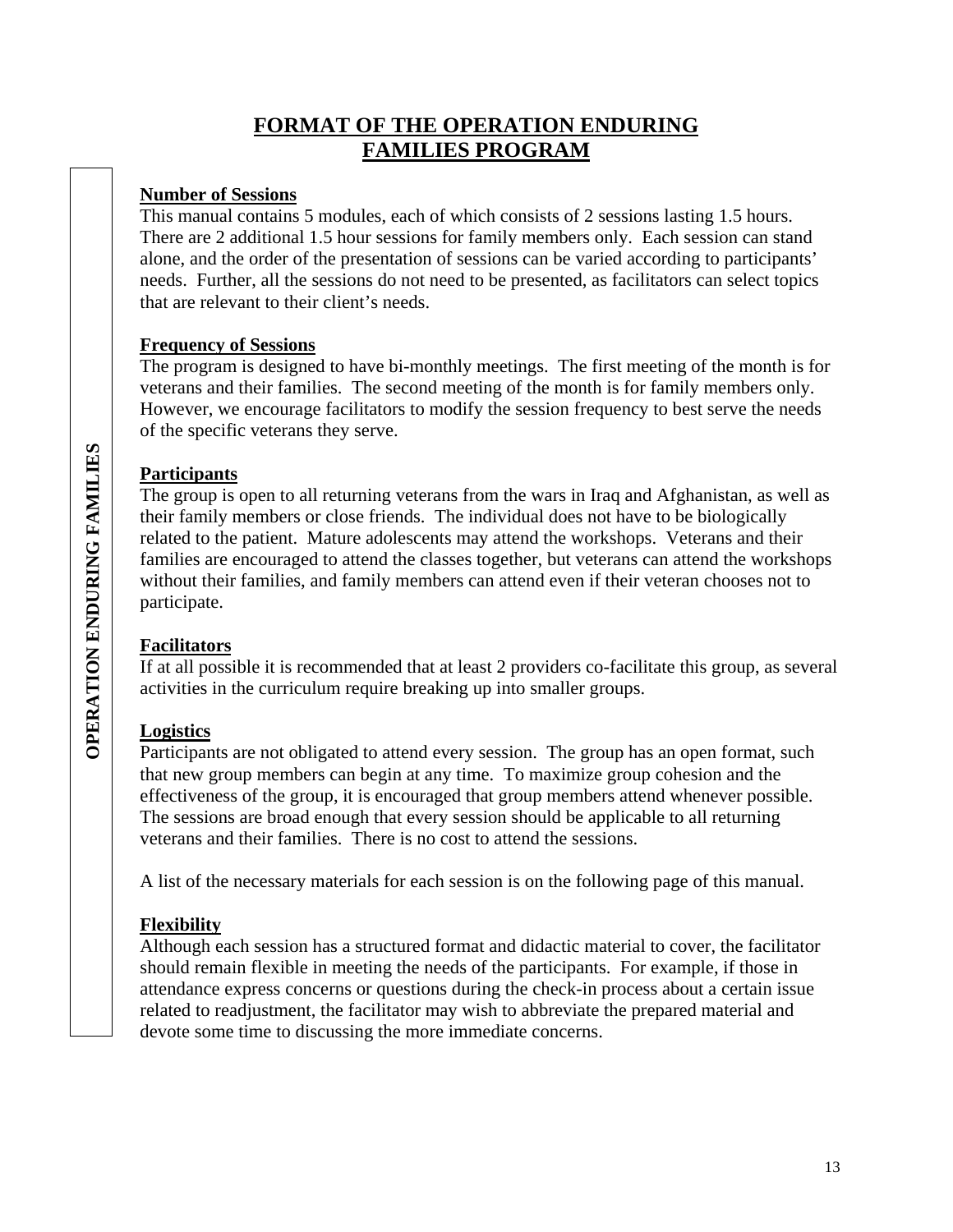### **OPERATION ENDURING FAMILIES MATERIALS NEEDED FOR EACH SESSION**

- 1. "Participant Notebook" (3-ring binder)
- 2. "Welcome to Operation Enduring Families" (Handout A)
- 3. "Resource List of OIF/OEF Veterans and Their Families (Handout B)
- 4. "Operation Enduring Families Evaluation Form" (Handout C)
- 5. "Operation Enduring Families Background Information Form" (Handout D)
- 6. Flyers and pamphlets
- 7. Group reminder cards for next group
- 8. Family resource library (books and videotapes family members and veterans can borrow)
- 9. List of treatment options available at your facility should other services be recommended

10. Pens

11. Nametags

#### 12. Box of Kleenex

13. Refreshments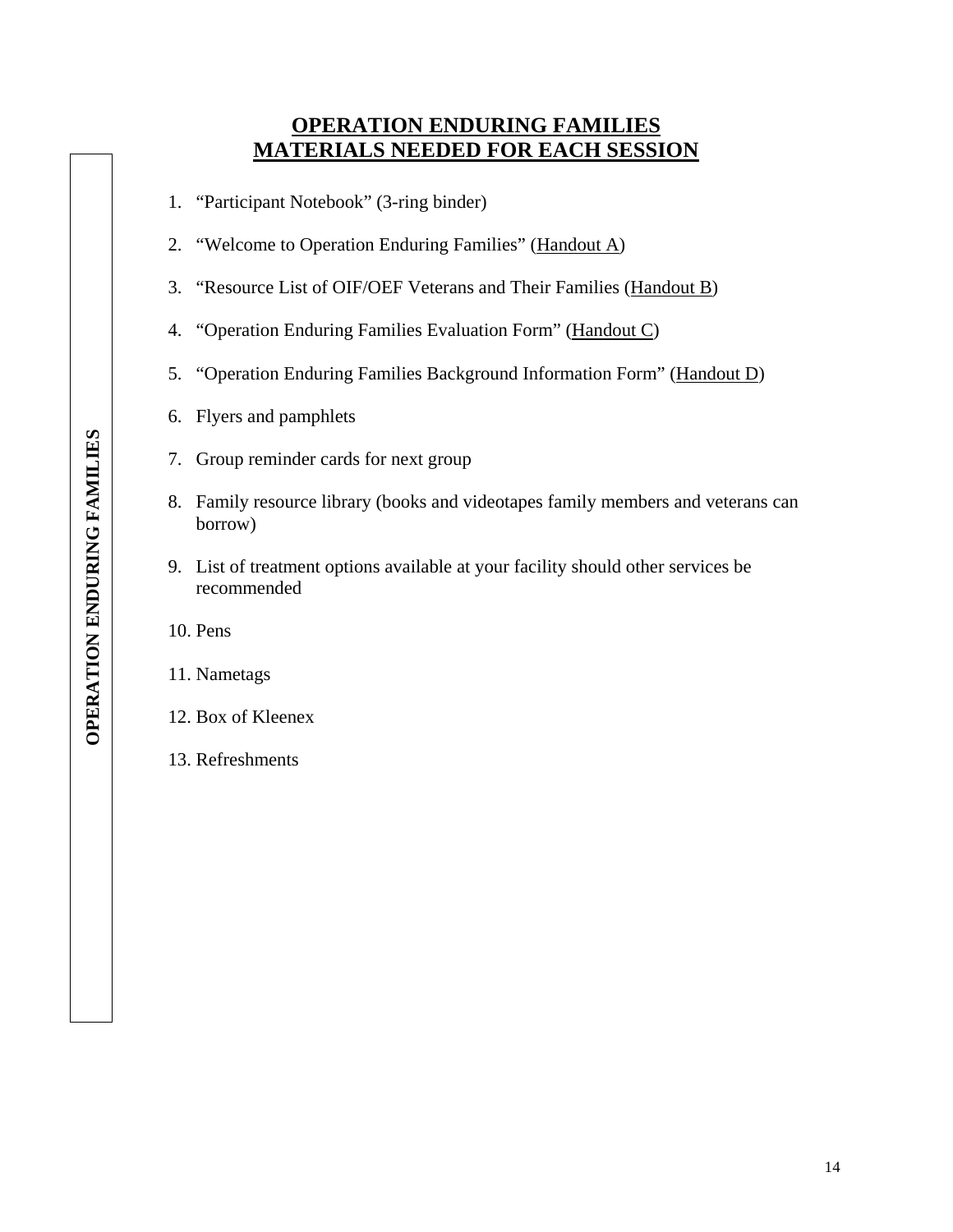### **OVERVIEW OF THE PROGRAM SESSIONS**

#### **Materials Needed:**

- Handout A: "Welcome to Operation Enduring Families"
- Handout B: "Resource List for OIF/OEF Veterans and Their Families"
- Handout C: "Operation Enduring Families Evaluation Form"
- Handout D: "Operation Enduring Families Background Information Form"

As participants arrive, encourage them to enjoy the refreshments and ask them to complete Handout D: "Background Information Form."

### **I. Introduction and Welcome**

- A. Introduce facilitators.
- B. Thank participants for coming, recognizing the many barriers that may have been overcome in doing so (e.g. long drive, missing work, coming to an unfamiliar group).
- C. Distribute 3-ring binders ("Participant Notebook") to all new participants. Encourage participants to keep all handouts in this notebook and to bring it to each session.
- D. Distribute Handout A: "Welcome to Operation Enduring Families"
	- 1. Review program goals.
	- 2. Review group guidelines, especially confidentiality.
- E. Encourage participants to ask questions at any time during the workshop.
- F. Emphasize the importance of mutual respect for each other. Note that each participant has a unique situation.
	- 1. Service members and their families are the focus of this group.
	- 2. Some people are here with their family members, while some are not.
	- 3. There are families and service men and women here from different branches of the military, from the Reserves, and from the Guard.
	- 4. People may have returned recently from a deployment or may have been back for some time.
	- 5. Every family has a different experience of life after deployment, and may be dealing with different stressors and challenges.
	- 6. Every person has a unique set of strengths and coping skills for managing difficulty experiences.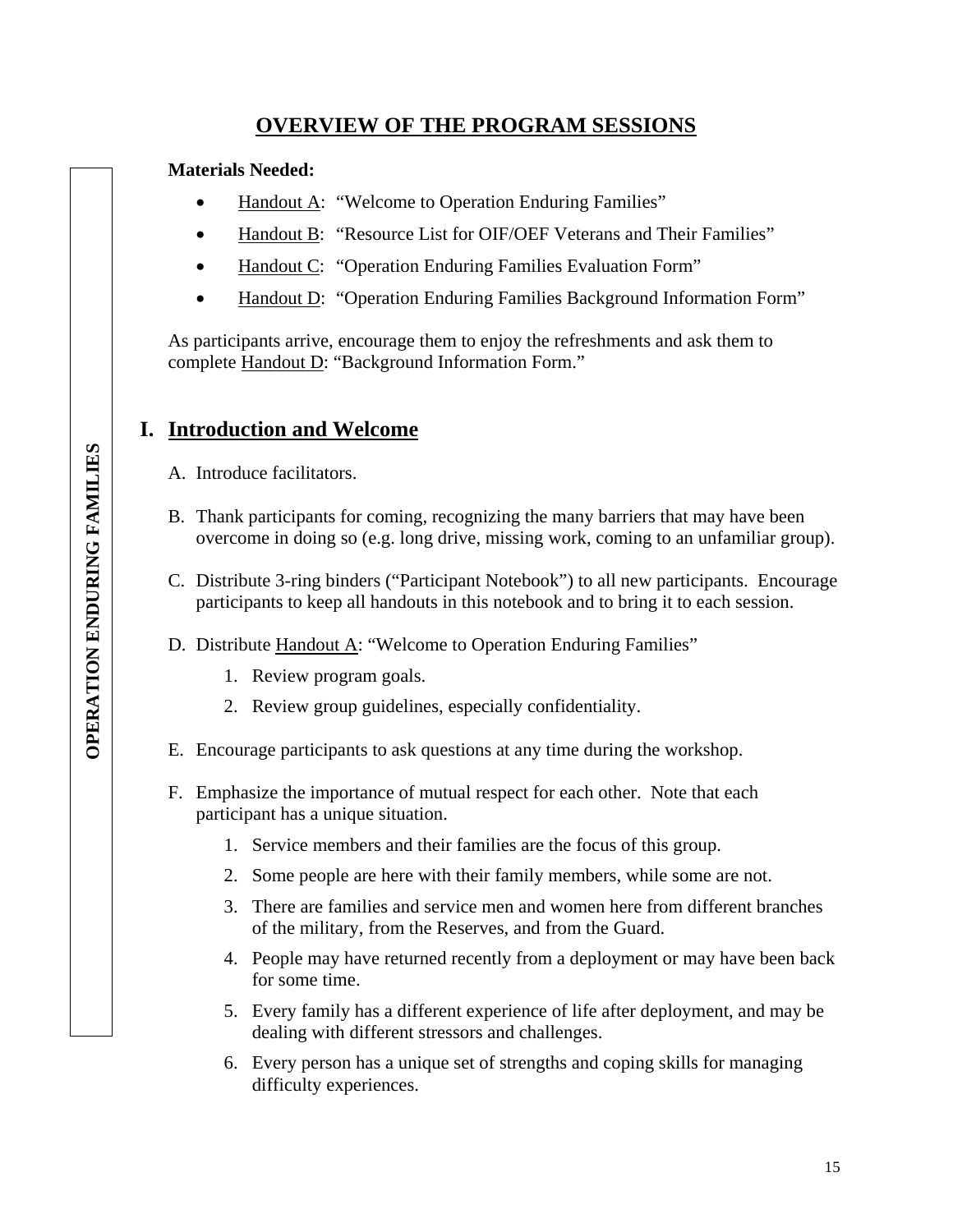- 7. An important element of group safety is respecting the confidentiality of other group members. This means not sharing other group members' personal information with anyone outside the group.
- G. Remind participants that even with these differences, they share a great deal in common with each other. Much of the learning that takes place in this group will come from other group members.

### **II. Recognition of Group Members**

- This group is unique in that our members are veterans as well as their families and friends.
- We want you to know that we value and respect your commitment to yourself and your family. We know that you are busy people dealing with all kinds of pressures; the fact that you took the time to come and learn about adjustment after deployment and improving family relationships shows a commitment to making your family great. We applaud you for that commitment.

### **III. Introductions/Check-In**

• Group members are invited to introduce themselves; they should include their names, who (if anyone) they came with, and a brief explanation of why they came and what they hope to get out of the group. After the initial session, group members can use this time as an update on how they and their families are doing. A 3-5 minute limit per person is generally suggested. Participants should never be forced to share if they prefer to simply listen to the discussion.

### **IV. Didactic Presentation and Discussion**

• See each outline session for specific guidelines (**Leader's Note:** *The length and amount of detail in each session outline varies across the workshops. In the longer outlines, the facilitators may choose certain selections that are relevant to the needs of their participants*).

### **V. Review of Handouts in Participant Notebook**

- Handout B: "Resource List for Veterans and Their Families" —Review the various books, internet sites, and community resources available
- Other Handouts (optional): —Distribute and discuss specific informational handouts related to the material being covered that day.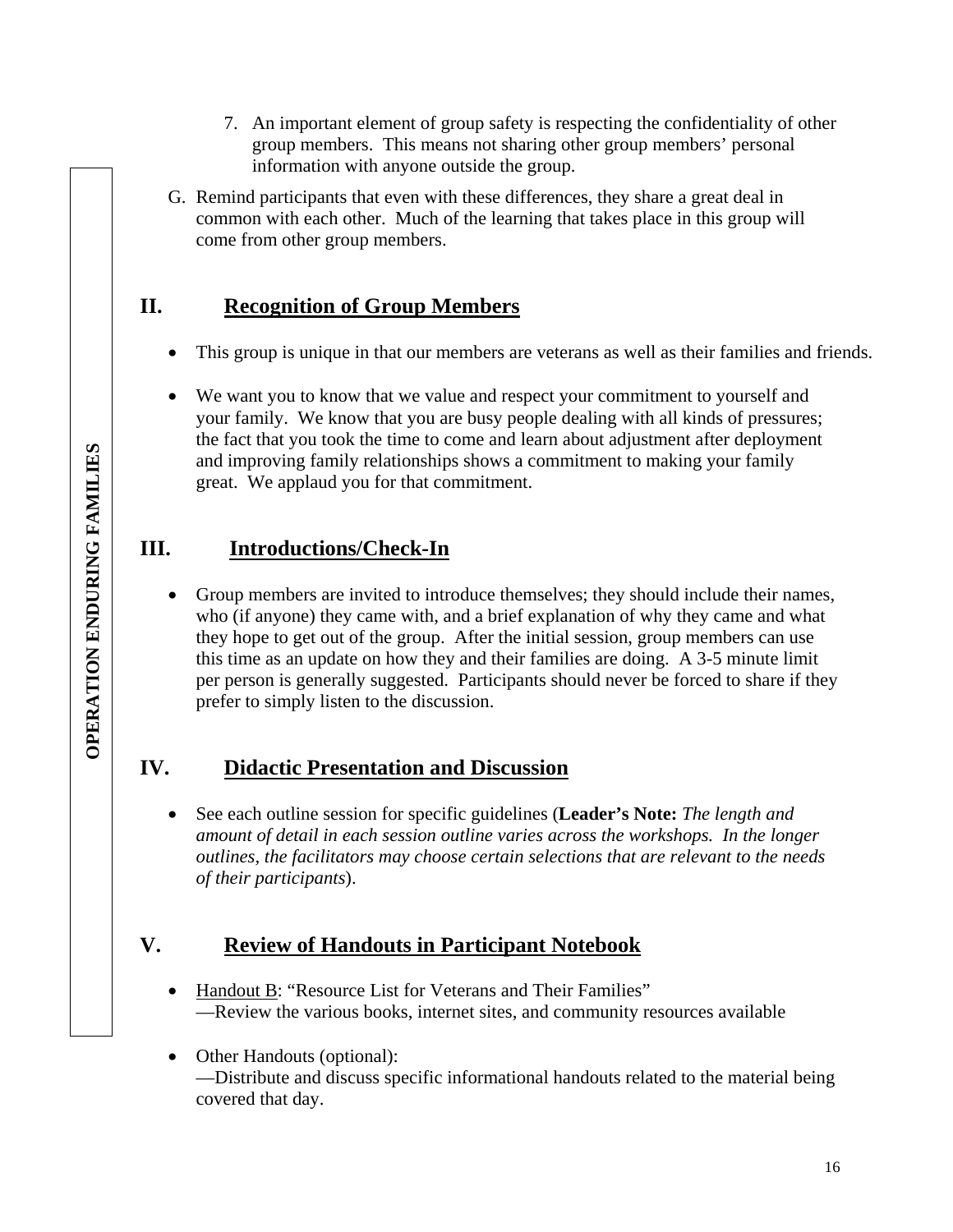### **VI. Resource Library**

• Explain available resources (books, videos, etc.) that participants may check out. Distribute a list of available books and tapes that participants may enjoy.

### **VII. Program Evaluation**

• Express the commitment to make improvements in this series to better meet participants' needs. Ask all participants to complete the brief evaluation form regarding the session (see Handout C).

### **VIII. Closing**

- A. Solicit any reactions from today's workshop.
- B. Re-emphasize the importance of self-care and communication.
- C. Remind participants of next week's topic and date.
- D. Note availability of a short time after workshop for individual questions.
- E. Reemphasize confidentiality.
- F. Thank each participant for coming.

 $\overline{\phantom{a}}$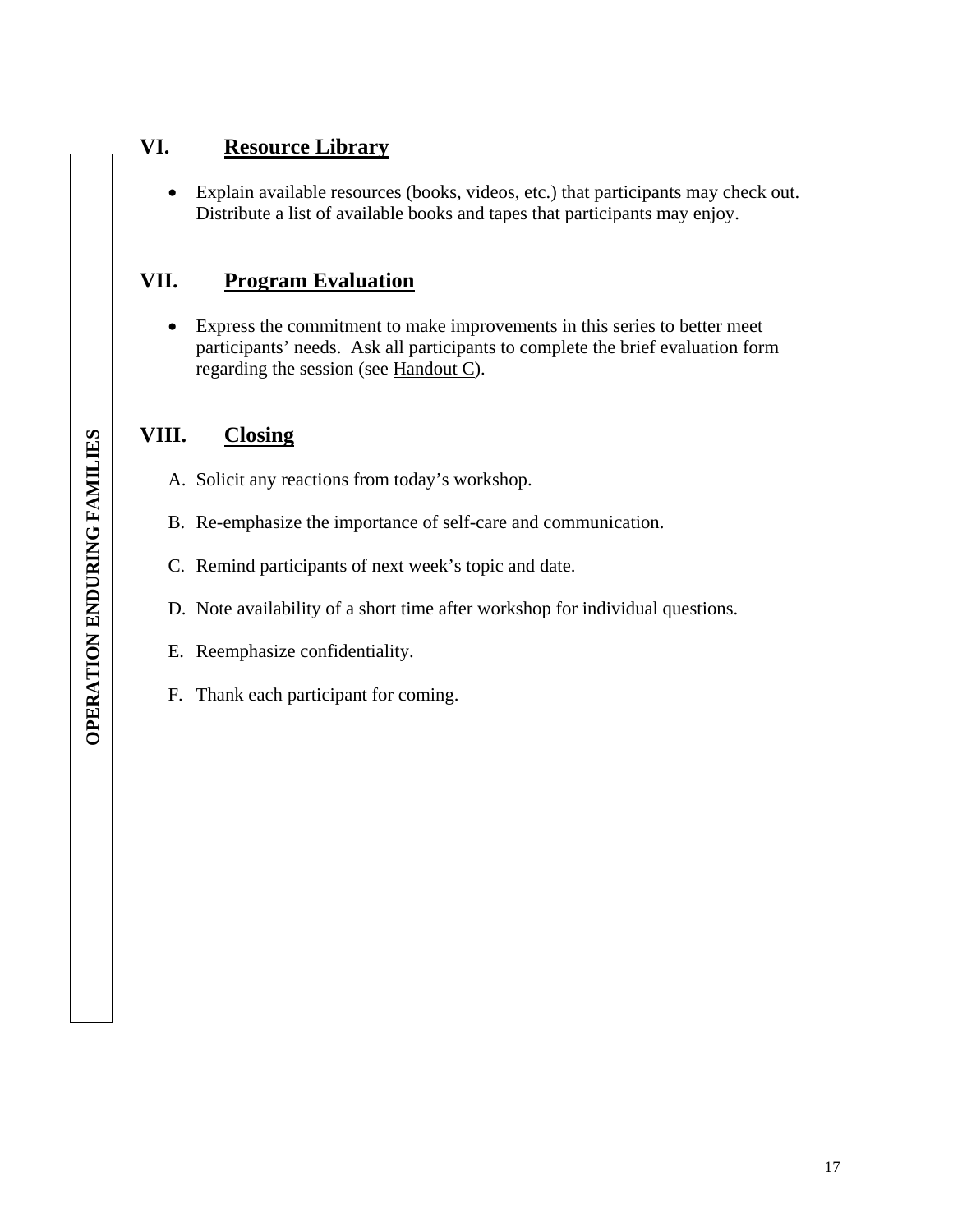### **WELCOME TO OPERATION ENDURING FAMILIES**

*We're glad you're here. We hope this program will be helpful to you and your family.* 

#### **Goals**

These workshops are designed to meet some of the needs of families of service members who have recently returned from Iraq and Afghanistan. We hope that these sessions will provide opportunities to:

- 1. Learn more about the common experiences of veterans returning from combat.
- 2. Provide resources and coping tools for adjusting to life after a deployment and assist with the common challenges that arise during this time.
- 3. Provide an atmosphere of support and encouragement.
- 4. Link you with other opportunities for support both at the Oklahoma City VA Medical Center and through community resources.

### **Guidelines**

- 1. We ask that you promise to respect each other's confidentiality by refraining from discussing personal information that is shared at this workshop. Please feel free to share handouts and educational information with family and friends, but do not talk about specific participants.
- 2. Please be attentive, supportive listeners such that everyone will be heard and respected.
- 3. Ask questions at any time. We are here to educate and support you and allow you to educate and support each other.
- 4. If you have any concerns that we did not address in group, or if you have any concerns about your safety or well-being outside of group, please discuss this with the facilitators immediately following today's session.

 $\overline{\phantom{a}}$ 

 $\overline{\phantom{a}}$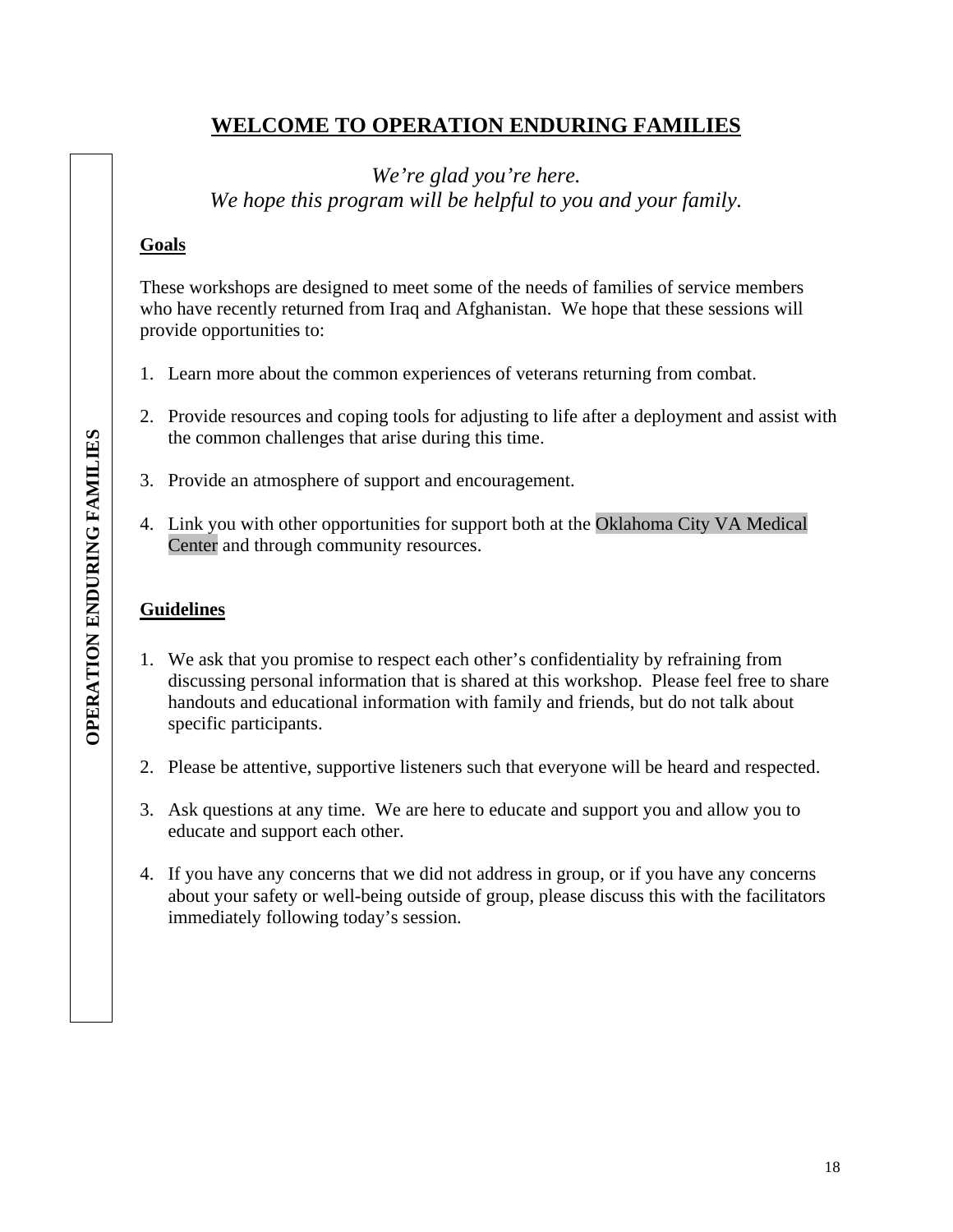### **RESOURCE LIST FOR OIF/OEF VETERANS AND THEIR FAMILIES**

*Compiled by Michelle D. Sherman, Ph.D.* (Revised 6/07)

**BOOKS** (available at amazon.com unless otherwise noted)

#### **For Veterans / Soldiers (and Families)**

- *Courage After Fire: Coping Strategies for Returning Soldiers and Their Families* (2006). —Keith Armstrong, Suzanne Best, Paula Domenici
- *Down Range: To Iraq and Back* (2005). —Bridget Cantrell, Ph.D., Chuck Dean

#### **For Families**

- *My Love, My Life: An Inside Look at the Lives of Those Who Love and Support Our Military Men and Women* (2004). —Dianne Collier (of Canada)
- *Heroes at Home: Help and Hope for America's Military Families* (2002). —Ellie Kay
- *Trust After Trauma: A Guide to Relationships for Survivors and Those Who Love Them*  (1998).

—Aphrodite Matsakis

#### **For Kids & Teens**

- *Daddy, You're My Hero!* // *Mommy, You're My Hero!* (2005). [for kids ages 4-8] —Michelle Ferguson-Cohen
- *Uncle Sam's Kids: When Duty Calls* (2003). [for kids ages 5-11; focusing on deployment issues] —Angela Sportelli-Rehak
- *Finding My Way: A Teen's Guide to Living with a Parent Who Has Experienced Trauma* (2005).

[for kids ages 12-18] —Michelle D. Sherman, Ph.D., DeAnne M. Sherman (available at www.seedsofhopebooks.com)

**OPERATION ENDURING FAMILIES** OPERATION ENDURING FAMILIES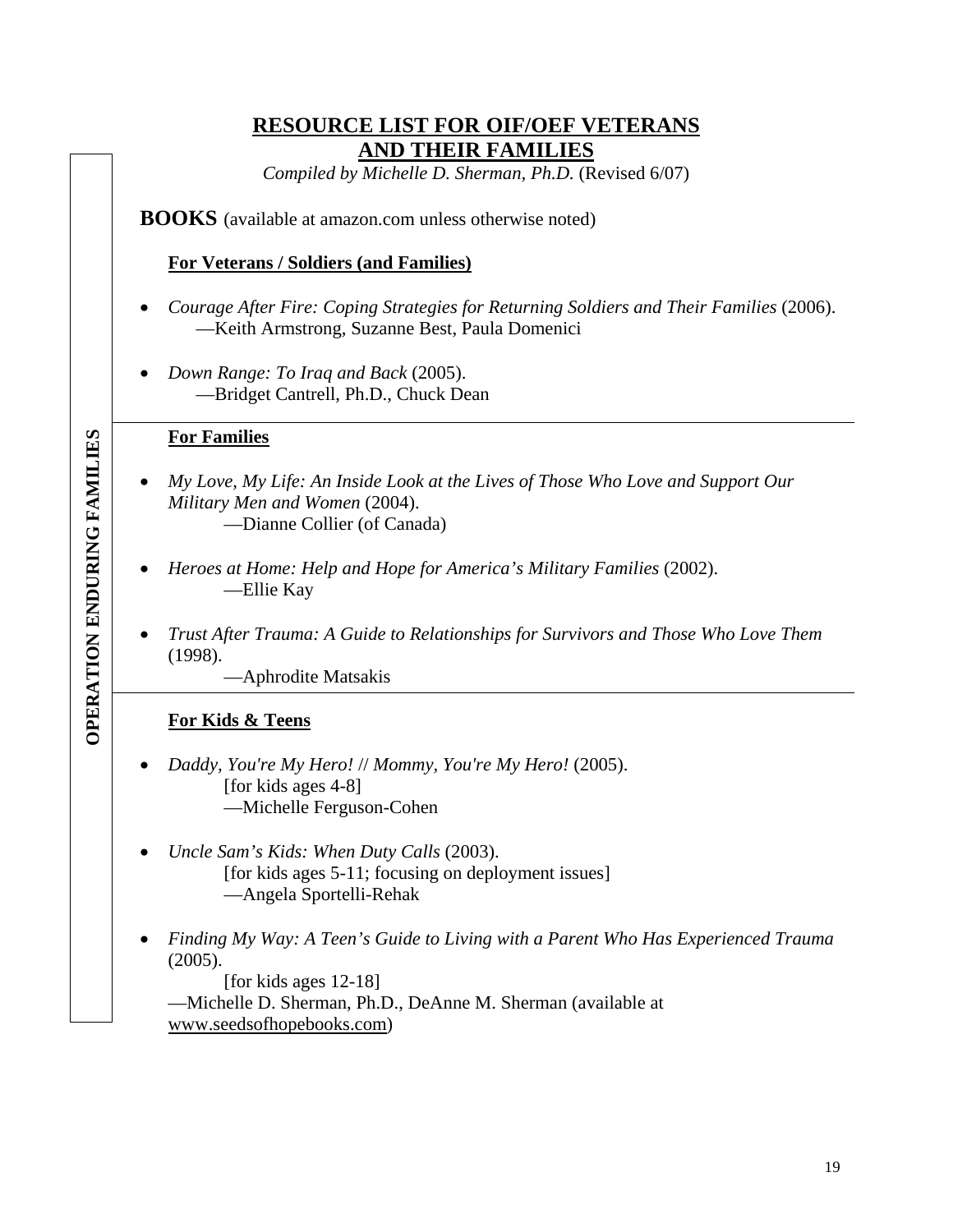### **WEBSITES**

#### **General**

**OPERATION ENDURING FAMILIES** OPERATION ENDURING FAMILIES

- *National Center for PTSD*  —www.ncptsd.org
- *Military OneSource*  —www.militaryonesource.com
- *S.A.F.E. Program* (Support And Family Education: Mental Health Facts for Families) —An 18-session curriculum for people who care about someone who has a mental illness or PTSD. Entire curriculum is available for free download on website. —www.ouhsc.edu/safeprogram
- *Mental Health Self-Assessment Program*  —DOD sponsored anonymous mental health / alcohol screening and referral program offered to families and service members affected by deployment or mobilization – available online 24/7

—www.MilitaryMentalHealth.org

- *VA's Seamless Transition Office*  —www.seamlesstransition.va.gov
- *My Health Vet: The Gateway to Veteran Health and Wellness*  —www.myhealth.va.gov

#### **Focus on Soldiers / Veterans (Post-Deployment)**

• "Returning from the War Zone: A Guide for Military Personnel" *A National Center for PTSD Fact Sheet*  —www.ncptsd.va.gov/war/guide/GuideforMilitary.pdf

#### **Emotional Responses:**

- "When the Letdown Doesn't Let Up" *National Mental Health Association*  —www.nmha.org/reunions/infoLetdown.cfm
- "How to Get Back to 'Normal'" *National Mental Health Association*  —www.nmha.org/reunions/infoBacktoNormal.cfm
- "Help for Veterans with PTSD" *A National Center for PTSD Fact Sheet*  —www.ncptsd.va.gov/facts/veterans/fs\_help\_for\_vets.html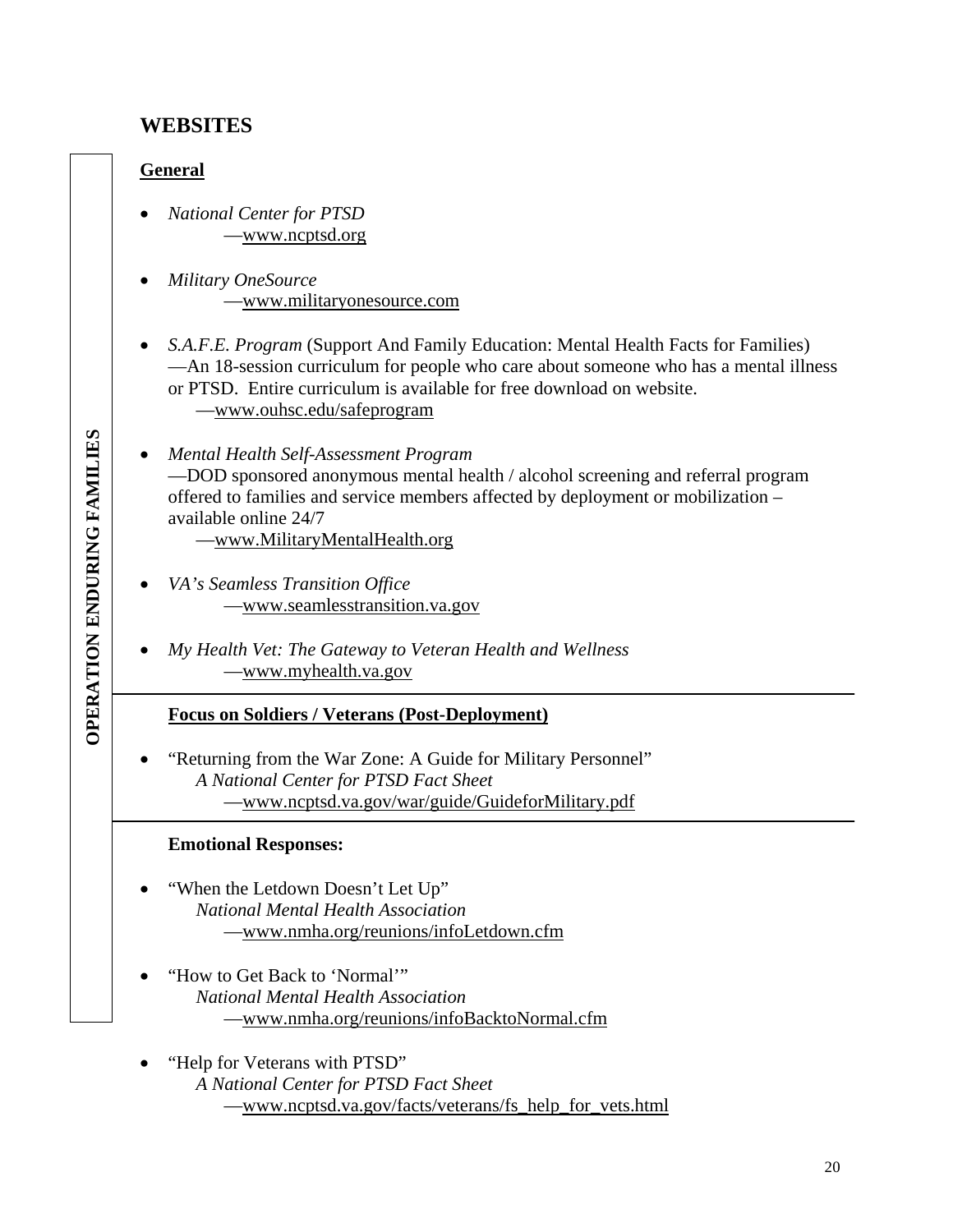#### **Employment Issues:**

- "Information Specific to National Guard and Reserve Personnel and Their Employers" *A National Center for PTSD Fact Sheet*  —www.ncptsd.va.gov/facts/veterans/fs\_info\_ngrsvspecific.html
- "Returning to Work: Tips for Service Members and Employers" *National Mental Health Association*  —www.nmha.org/reunions/infoReturnWork.cfm

#### **Parenting:**

- "Reconnecting With Your Children" *National Mental Health Association*  —www.nmha.org/reunions/infoChildren.cfm
- "Healthy Parenting Initiative" *Military HOMEFRONT (DOD)*  —www.militaryhomefront.dod.mil

#### **Focus on Families**

- *National Military Family Association*  —www.nmfa.org
- *National Guard Family Program*  —www.guardfamily.org
- *Operation Healthy Reunions* (part of the National Mental Health Association) —www.nmha.org/reunions/index.cfm
- *TAPS* (Tragedy Assistance Program for Survivors). [Includes camp for kids.] —www.taps.org
- *Deployment Effects on Child and Adolescent Mental Health*  —www.aap.org/sections/unifserv/deployment/index.htm

#### **Post-Deployment:**

• "Homecoming Preparedness for Veterans and Families: A Self-Help Guide to Ease the Transition from Deployment and the Military to Civilian Life"

*Veterans and Families Homecoming Support Network* 

—mrs.marketingresultsgroup.com/ClientFiles/38FD2B5A75F34F31.pdf

**OPERATION ENDURING FAMILIES** OPERATION ENDURING FAMILIES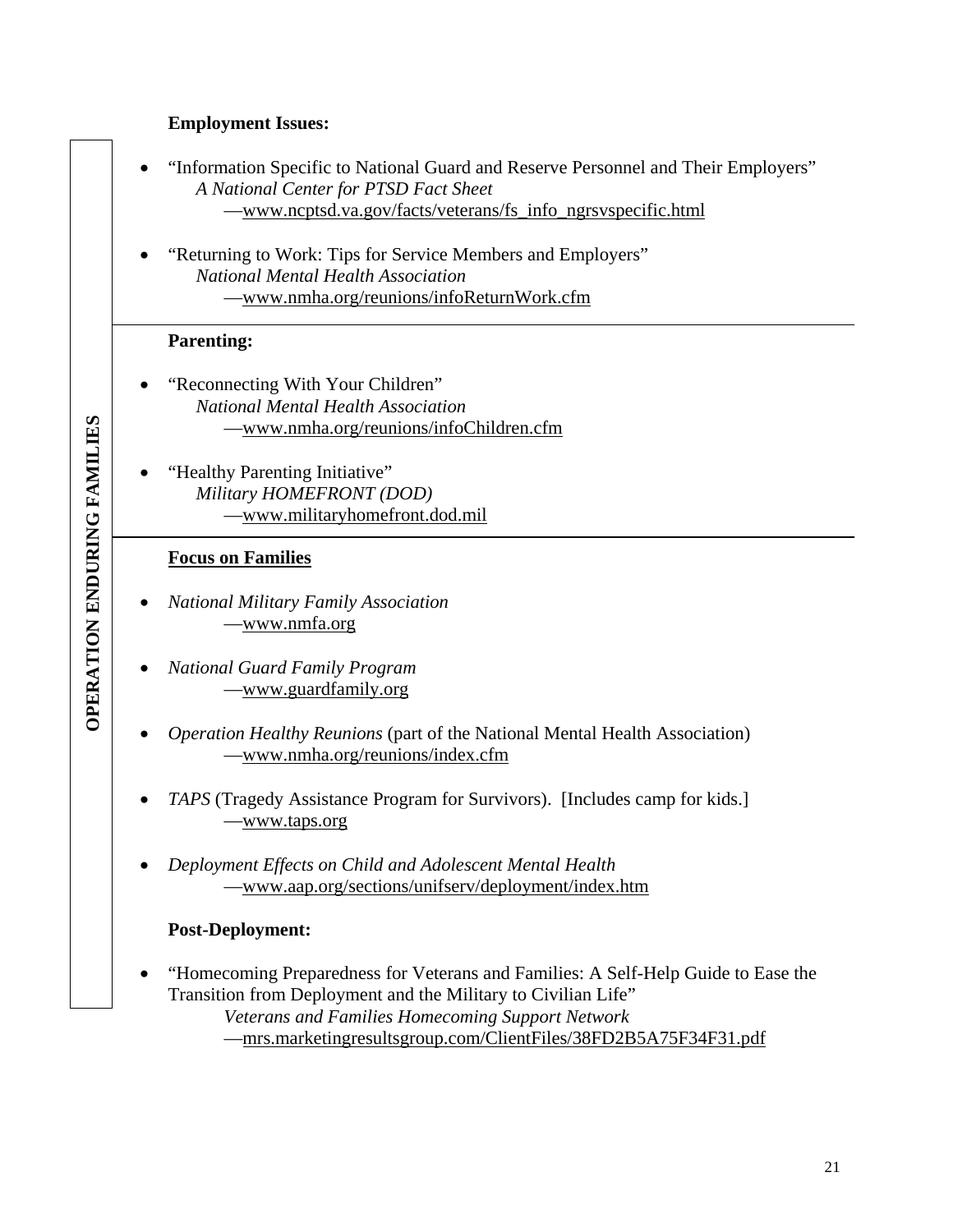- "Being a Couple Again"
	- *National Mental Health Association*  —www.nmha.org/reunions/infoCouple.cfm
- "A Soldier and Family Guide to Redeploying" *DOD Deployment Health Clinical Center*  —chppm-www.apgea.army.mil/deployment/FamilyReunionTrifold19Dec03.pdf

#### **Focus on Adult Family Members**

#### **Post-Deployment:**

• *Deployment Guide for Families of Deploying Soldiers: Separation and Reunion Handbook.* 

—www.hooah4health.com/deployment/familymatters/reunion.htm

• *Returning from the War Zone: A Guide for Families*  —www.ncptsd.va.gov/war/guide/GuideforFamilies.pdf

#### **Focus on Youth**

• *Guard Family Youth Website*  —www.guardfamilyyouth.org

### **OTHER**

- *Operation Purple: Free Summer Camps for Military Kids*  [Funded through the Sears American Dream Campaign] —www.operationpurple.com
- *Turning Your Heart Toward Home Workbook* (curriculum) [A class for war veterans and their families by Bridget Cantrell, Ph.D.] —www.heartstowardhome.com/workbook.htm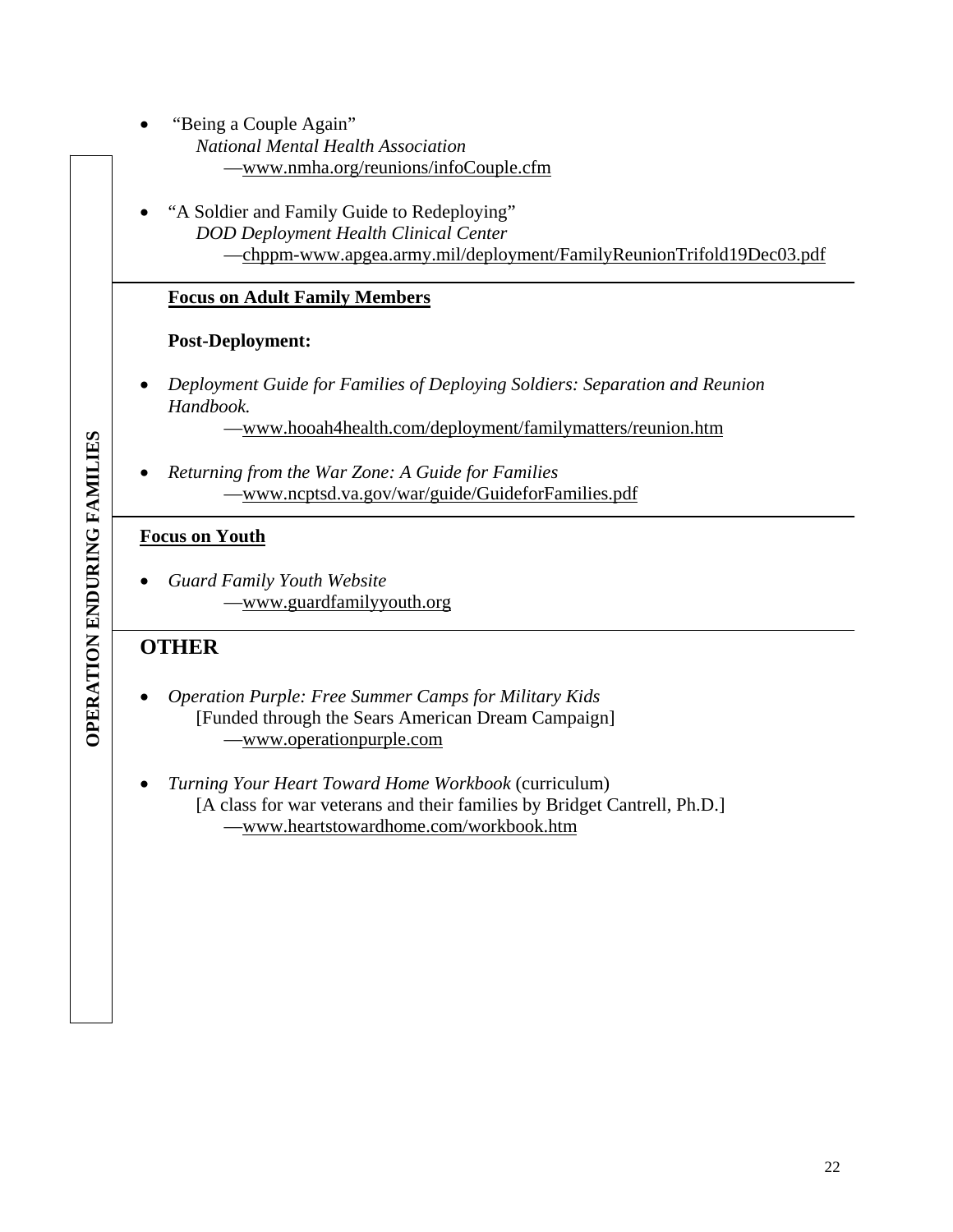### **Welcome to Operation Enduring Families!**

*We're glad you're here!* 

|                                                                                                                                                                                                                                               | Today's Date: |                |  |  |
|-----------------------------------------------------------------------------------------------------------------------------------------------------------------------------------------------------------------------------------------------|---------------|----------------|--|--|
| Name: $\frac{1}{2}$                                                                                                                                                                                                                           | Age:          |                |  |  |
|                                                                                                                                                                                                                                               |               |                |  |  |
| For family members only: Name of your veteran: _________________________________                                                                                                                                                              |               |                |  |  |
| Last 4 digits of veteran's social security number: ______________________________                                                                                                                                                             |               |                |  |  |
| Address:                                                                                                                                                                                                                                      |               |                |  |  |
|                                                                                                                                                                                                                                               |               |                |  |  |
| Phone numbers: _______________(home)_____________(work)____________(cell)                                                                                                                                                                     |               |                |  |  |
| Currently employed? Yes No If yes, where?                                                                                                                                                                                                     |               |                |  |  |
| How did you hear about our program?                                                                                                                                                                                                           |               |                |  |  |
|                                                                                                                                                                                                                                               |               |                |  |  |
| Marital Status: ______Married _____Engaged _____Separated _____Cohabiting ____Divorced                                                                                                                                                        |               |                |  |  |
|                                                                                                                                                                                                                                               |               |                |  |  |
|                                                                                                                                                                                                                                               |               |                |  |  |
| Names of individuals currently living in your home:<br><u>Letting and the contract of individuals currently</u> living in your home:<br><u>Letting and the contract of the contract of the contract of the contract of the contract of th</u> |               |                |  |  |
| How often and how much alcohol do you consume?<br><u>Letting</u> 2020 and the manufacture of the manufacture of the manufacture of the manufacture of the manufacture of the manufacture of the manufacture of the manufacture of the         |               |                |  |  |
|                                                                                                                                                                                                                                               |               |                |  |  |
| Have you had any previous mental health treatment?<br>$\rightarrow$ If so: what?                                                                                                                                                              | Yes           | N <sub>o</sub> |  |  |

Please give a brief description of your goals for coming to this program (what do you hope to improve, change, or understand by being here):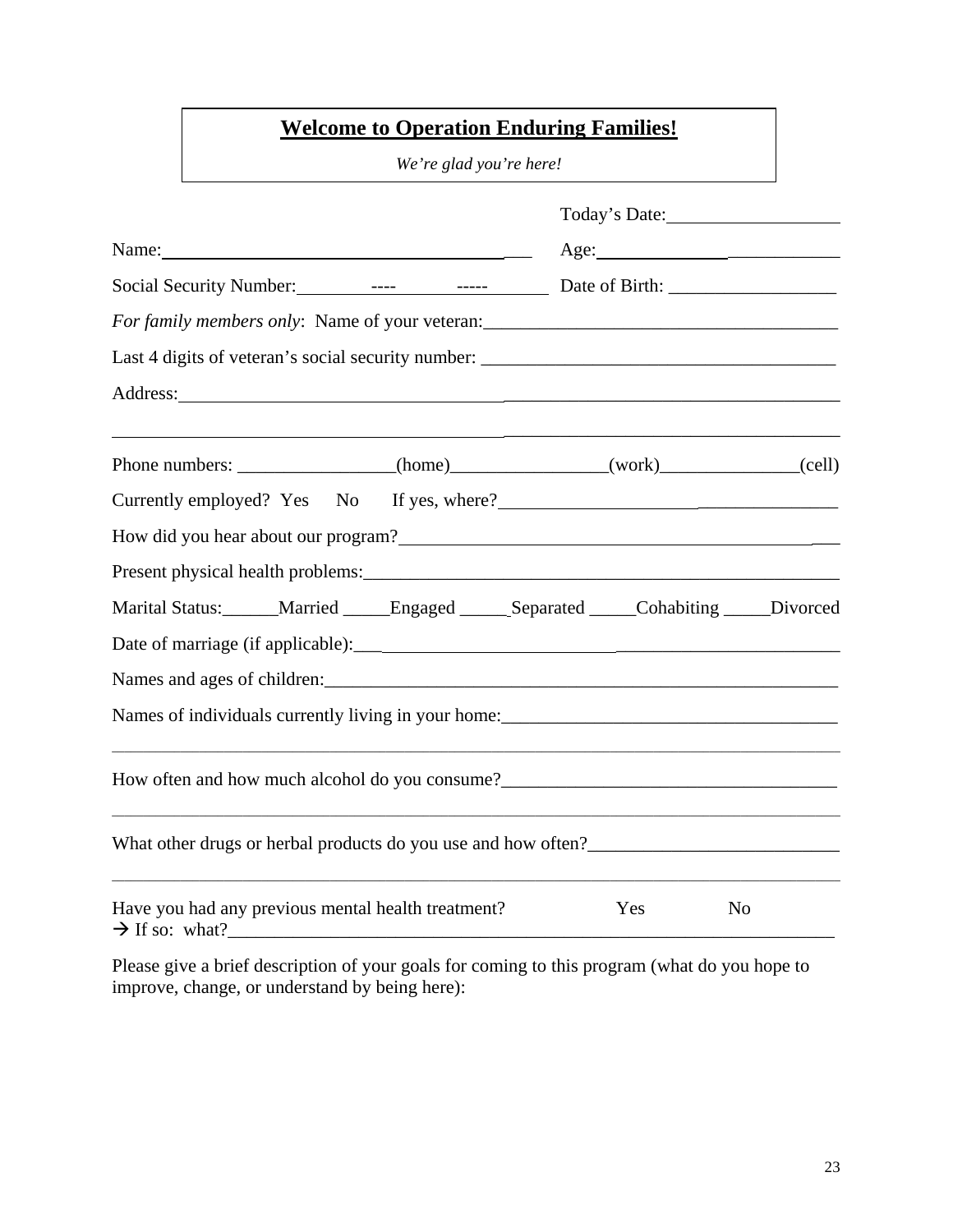### **Participant Name:\_\_\_\_\_\_\_\_\_\_\_\_\_\_\_\_\_\_\_\_\_\_\_\_\_\_\_\_\_\_\_\_\_\_\_\_\_\_\_\_\_Date:\_\_\_\_\_\_\_\_\_\_\_\_\_\_\_\_**

**Please circle the number for each question that describes how you feel now. These questions ask about how much you understand and know how to handle various situations.** 

|    |                                                                                                     | Strongly<br>Disagree | Disagree       | Somewhat<br>Disagree | Neutral        | Somewhat<br>Agree | Agree | Strongly<br>Agree |
|----|-----------------------------------------------------------------------------------------------------|----------------------|----------------|----------------------|----------------|-------------------|-------|-------------------|
| 1. | I understand how<br>to improve family<br>relationships after<br>a deployment.                       | $\mathbf{1}$         | $\overline{2}$ | 3                    | $\overline{4}$ | 5                 | 6     | $\tau$            |
|    | 2. I know about how<br>to improve our<br>family<br>communication.                                   | $\mathbf{1}$         | $\overline{2}$ | 3                    | $\overline{4}$ | 5                 | 6     | $\overline{7}$    |
|    | 3. I know the major<br>signs and<br>symptoms of Post<br><b>Traumatic Stress</b><br>Disorder (PTSD). | $\mathbf{1}$         | $\overline{2}$ | 3                    | $\overline{4}$ | 5                 | 6     | 7                 |
|    | 4. I know what to do<br>when a family<br>member becomes<br>very angry.                              | $\mathbf{1}$         | $\overline{2}$ | 3                    | $\overline{4}$ | 5                 | 6     | $\overline{7}$    |
|    | 5. I know what to do<br>if a family<br>member talks<br>about suicide.                               | $\mathbf{1}$         | $\overline{2}$ | 3                    | $\overline{4}$ | 5                 | 6     | $\tau$            |
|    | 6. I know about<br>books, websites,<br>and other<br>resources that are<br>available.                | $\mathbf{1}$         | $\overline{2}$ | 3                    | $\overline{4}$ | 5                 | 6     | 7                 |
|    | 7. I know how to<br>create a low<br>stress<br>environment at<br>home.                               | 1                    | $\overline{2}$ | 3                    | $\overline{4}$ | 5                 | 6     | 7                 |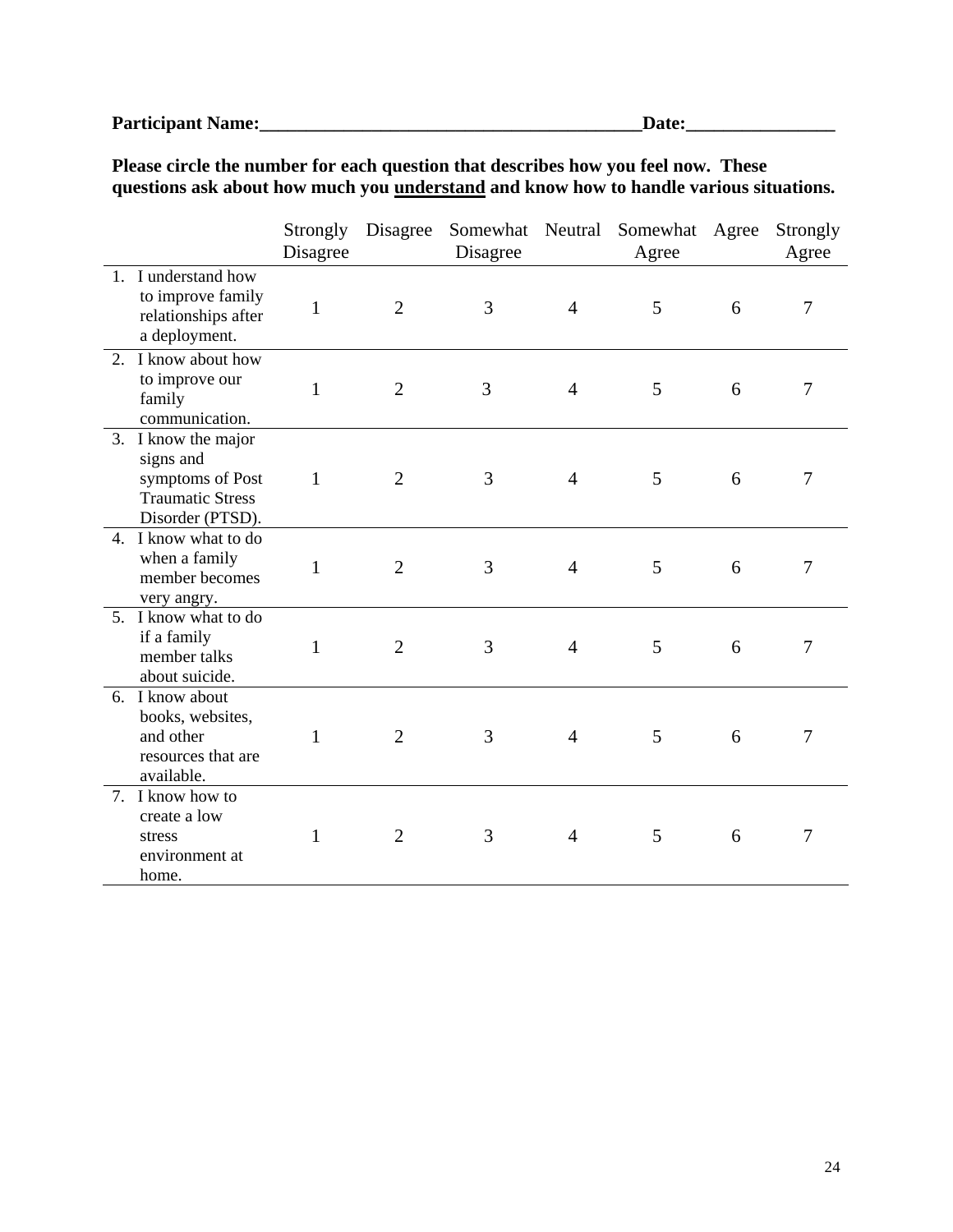|                                                                          | Strongly<br>Disagree | Disagree       | Somewhat<br>Disagree | Neutral        | Somewhat Agree<br>Agree |   | Strongly<br>Agree |
|--------------------------------------------------------------------------|----------------------|----------------|----------------------|----------------|-------------------------|---|-------------------|
| 8. In our family, we<br>communicate well<br>with each other.             | $\mathbf{1}$         | $\overline{2}$ | 3                    | $\overline{4}$ | 5                       | 6 | $\overline{7}$    |
| 9. Our family is good<br>at coping with<br>stressful life<br>events.     | $\mathbf{1}$         | $\overline{2}$ | 3                    | $\overline{4}$ | 5                       | 6 | $\overline{7}$    |
| 10. Our family does a<br>good job of<br>dealing with<br>strong emotions. | $\mathbf{1}$         | $\overline{2}$ | 3                    | $\overline{4}$ | 5                       | 6 | $\overline{7}$    |
| 11. The stress level in<br>our household is<br>low most<br>of the time.  | $\mathbf{1}$         | $\overline{2}$ | 3                    | $\overline{4}$ | 5                       | 6 | $\overline{7}$    |
| 12. Our family does a<br>good job of<br>solving problems.                | $\mathbf{1}$         | $\overline{2}$ | 3                    | $\overline{4}$ | 5                       | 6 | $\overline{7}$    |
| 13. Our family has a<br>lot of fun together.                             | $\mathbf{1}$         | $\overline{2}$ | 3                    | $\overline{4}$ | 5                       | 6 | $\overline{7}$    |
| 14. I'm worried about<br>the mental health<br>or safety of my<br>spouse. | $\mathbf{1}$         | $\overline{2}$ | 3                    | $\overline{4}$ | 5                       | 6 | 7                 |
| 15. I'm worried about<br>the mental health<br>or safety of my<br>child.  | $\mathbf{1}$         | $\mathfrak{2}$ | 3                    | $\overline{4}$ | 5                       | 6 | 7                 |
| 16. I'm worried about<br>the mental health<br>or safety of my<br>parent. | $\mathbf{1}$         | $\overline{2}$ | 3                    | $\overline{4}$ | 5                       | 6 | 7                 |
| 17. I feel safe at<br>home.                                              | 1                    | $\overline{2}$ | 3                    | $\overline{4}$ | 5                       | 6 | 7                 |

**These questions ask about how well your family actually deals with certain situations. Please circle the number for each question that describes how you feel now.**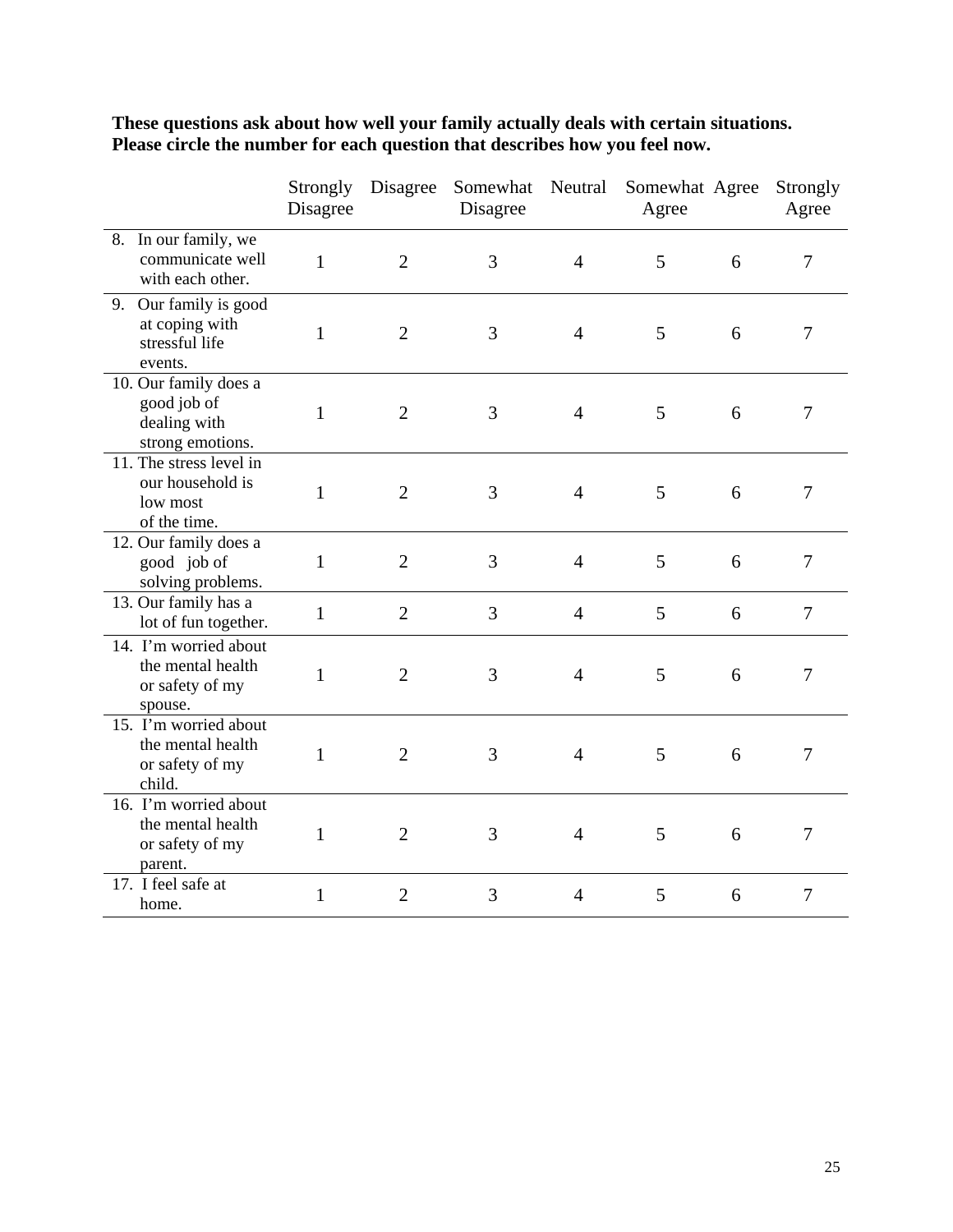### **Operation Enduring Families**

#### Evaluation Form

Please indicate your rating on each of the following items by circling the appropriate number on the scale:

#### TOPIC:

DATE:

|    | 1. Overall quality of                              |      |   |         |   |           |
|----|----------------------------------------------------|------|---|---------|---|-----------|
|    | the workshop:                                      | Poor |   | Average |   | Excellent |
| 2. | <b>Style of Presenter:</b>                         |      | 2 | 3       | 4 |           |
|    |                                                    | Poor |   | Average |   | Excellent |
|    | 3. Relevance of                                    |      | റ |         |   |           |
|    | topic for you                                      | Poor |   | Average |   | Excellent |
| 4. | How much new                                       |      | 2 | 3       |   |           |
|    | information did<br>you gain from this<br>workshop? | Poor |   | Average |   | Excellent |

- 5. How could this session be improved to better meet your needs?
- 6. Are there any specific topics that you'd like to see addressed in future workshops?

### **Thank You**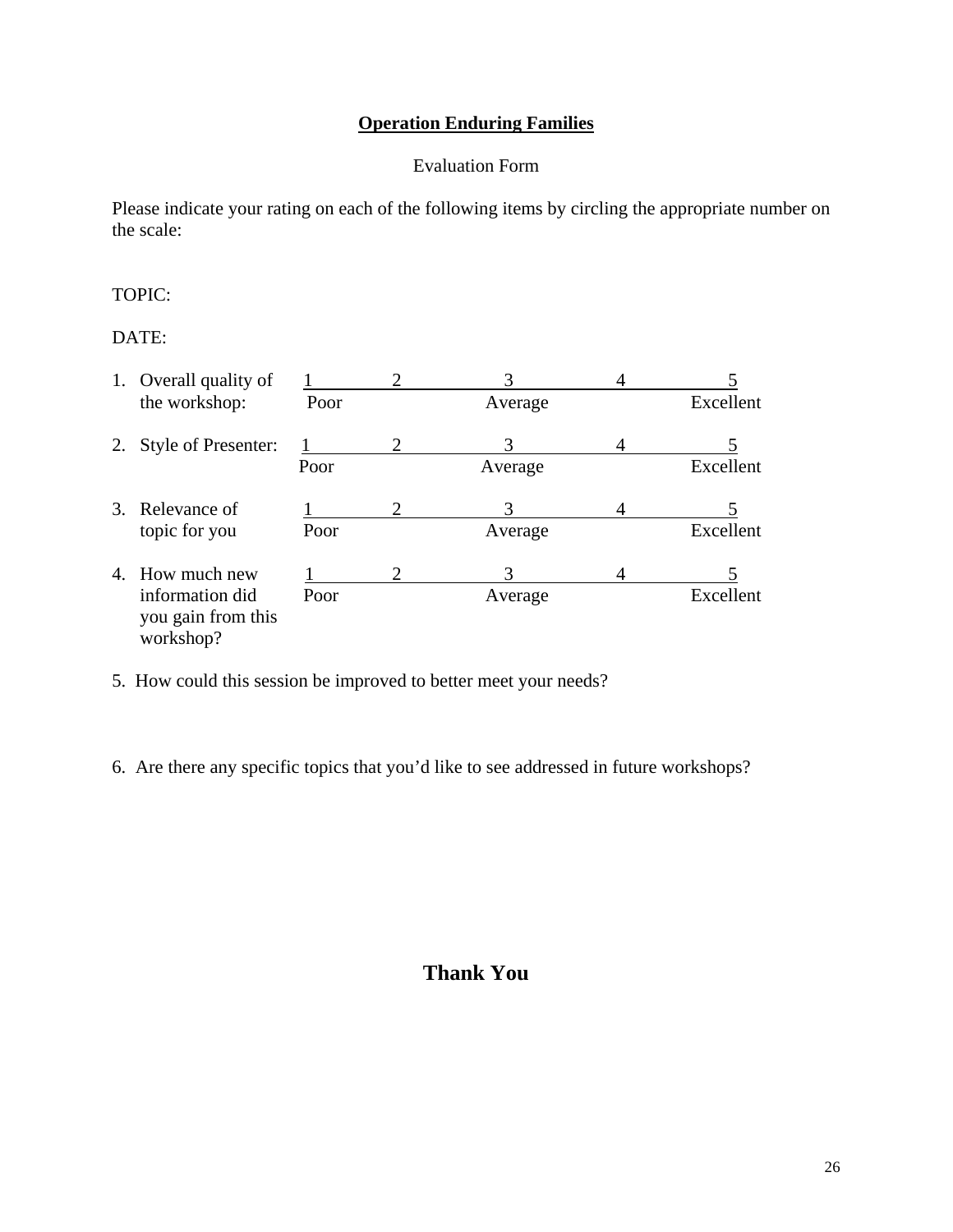### **MODULE 1**

### **"Returning to Family Life After Deployment"**

#### **Materials Needed:**

- Handout 1: "What the Returning Service Member Can Do"
- Handout 2: "What Family Members at Home Can Do"
- Handout 3: "Caring Behaviors Exercise"
- Handout 4: "Understanding and Supporting the Children in Your Life"
- Handout 5: "Parenting Tips"

**Leader's Guide:** *Today's group covers several topics regarding the changes families make during and after a deployment and tips for how families can succeed during this transition. The class begins with a group discussion on the changes each member of the family made to cope with the deployment. The second session will focus on reviewing the information presented in Week One and further discussing how to apply it.* 

### **I. Understanding the Returning Soldier**

### **Discussion Questions (for the veterans):**

- What did you do to cope during the deployment?
- What did you do to cope with the adjustment when you came back?

**Leader's Guide:** *Write the answers the group gives on the board. The following is a list of some of the things you might want to include:* 

- A. The deployment involved living in a hot, dry desert without the comforts of home. Service members go without the privacy, food, housing, and other comforts that many of us take for granted. Service members work long hours without significant breaks or "down time."
- B. The deployment involved difficult work and enormous responsibility, with very few breaks or time to relax.
- C. On dangerous deployments, soldiers form extremely strong bonds with their fellow service members. This is often what sustains them in the midst of difficult circumstances. Leaving behind these relationships can be a major loss when a service member returns from combat.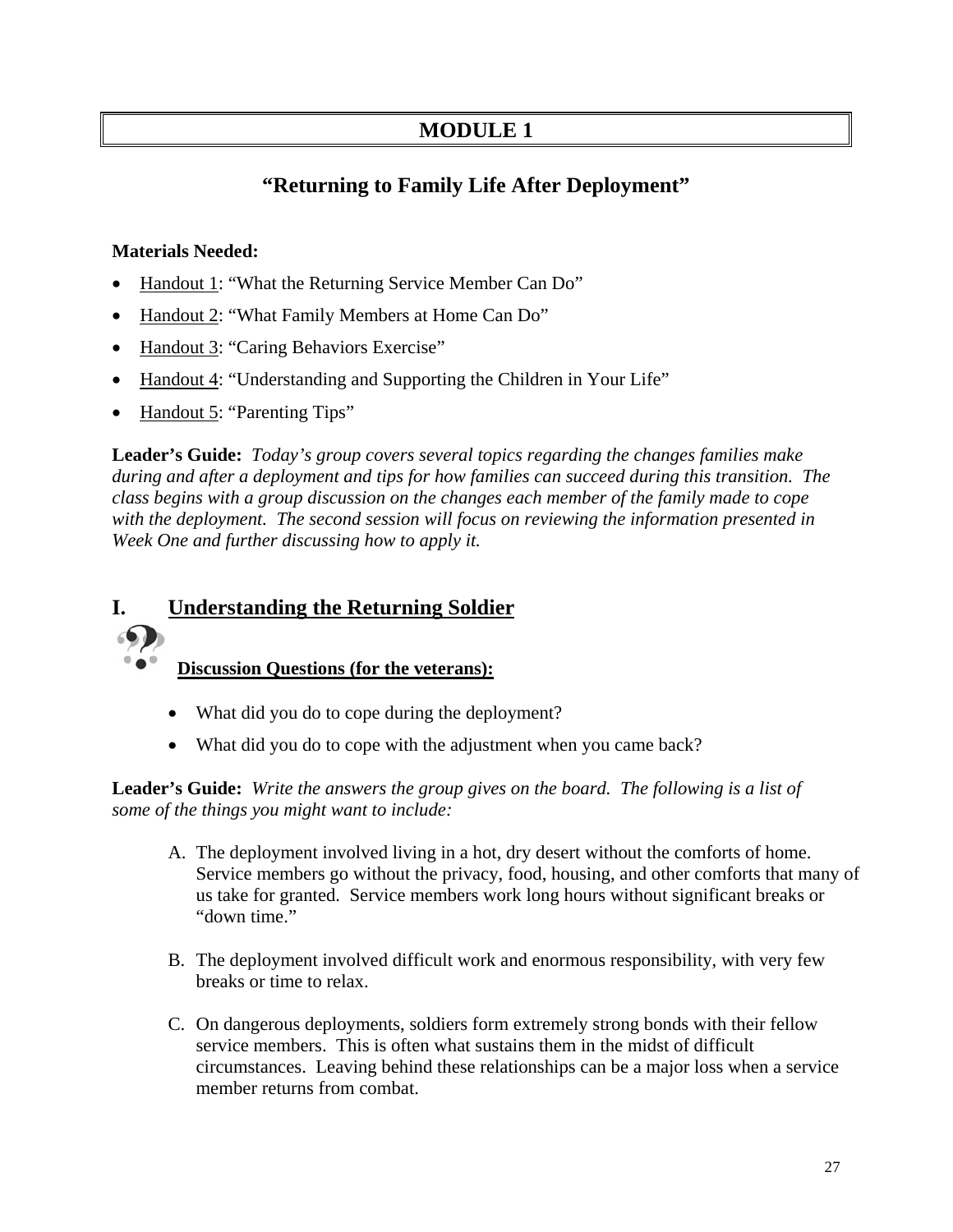- D. The returning family member may seem preoccupied with the experience of their deployment. They may be unable to talk about it or may excessively talk about it.
- E. The returning family member may have suffered physical or emotional injury or disability.
- F. The veteran may expect extra attention and support for some time after their return.
- G. The returning family member may have serious concerns about their financial or employment future. Many veterans left behind their jobs and careers, and may continue to worry about their employment prospects after returning.
- H. During deployment service members participated in stressful events, and may have taken part in operations that exposed them to life-threatening situations. They may have been shot at, seen the death or injury of other soldiers, the enemy, or civilians.

### **II. Understanding the Adult Family Members Who Stayed Home**



### **Discussion Questions (for the family members):**

- What did you do to cope during the deployment?
- What did you do to cope with the adjustment when your family member came back?

#### **Leader's Guide:** *Write the answers the group gives on the board. The following is a list of some of the things you might want to include:*

- A. The family member that remained at home had to assume many responsibilities. They have adjusted to assuming additional work, making household decisions on their own, dealing with parenting issues without support, etc.
- B. The adult at home has to navigate many of the changes that families undergo without being able to discuss them with their partner. These changes may come as a surprise to the returning family member.
- C. The adult at home may feel ambivalent about giving up some of the freedom and responsibilities they had while the service member was deployed. They may not want to return to their previous role, and may want to maintain their increased independence.
- D. The family member at home had to live with significant anxiety and uncertainty while their significant other was deployed.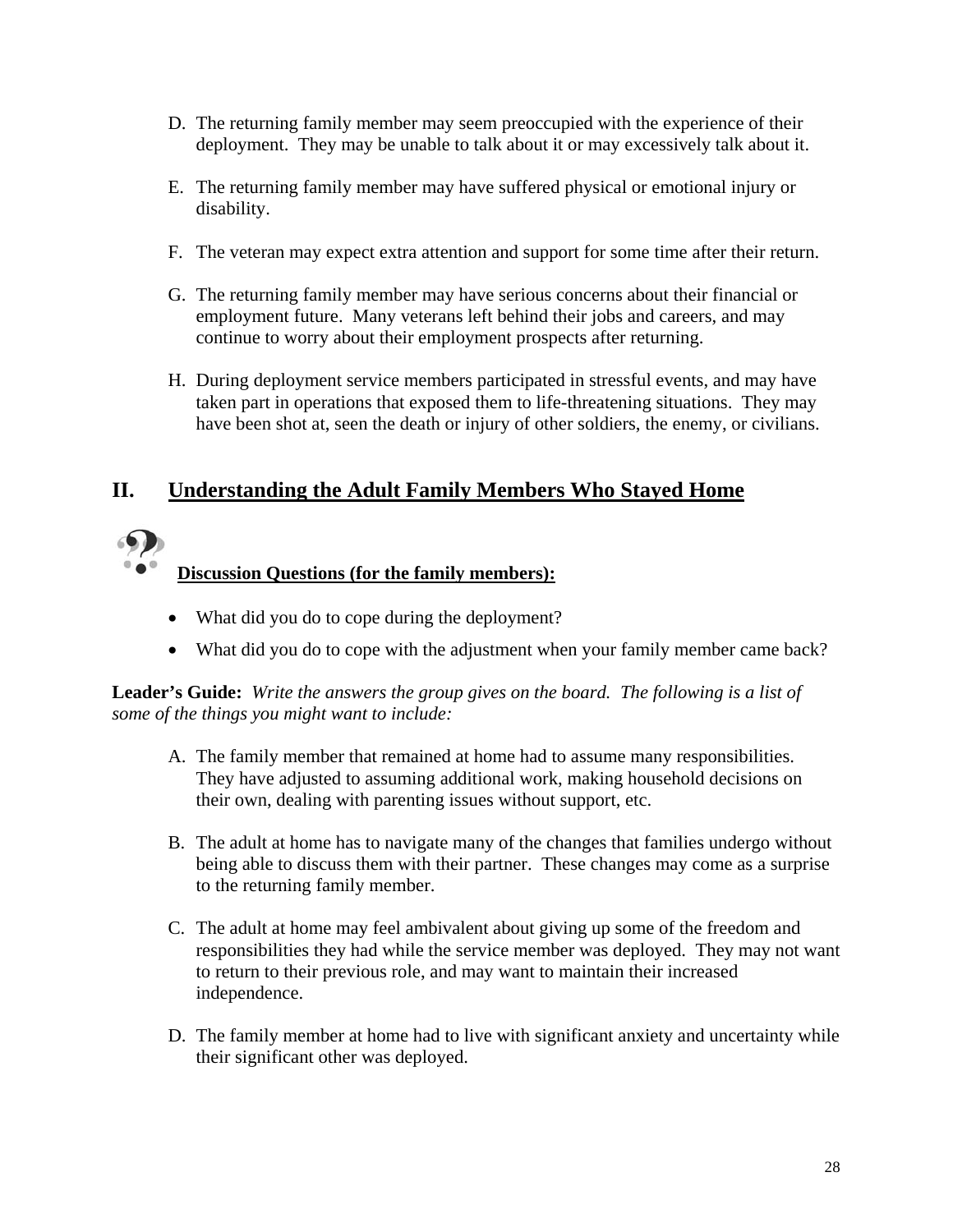**Leader's Guide:** *Break the group into two, a group of veterans and a group of their family members. Have each group choose a secretary. Have them write down a list of what they can do to be supportive of their family member. See Handouts 1 & 2 for examples of things they might include. Once the groups are finished with their lists, bring the group together to share their lists. Allow time for the group to discuss. Distribute Handouts 1 & 2 to the appropriate group members.* 

### **III. "Caring Behaviors Exercise"**

• Showing caring behaviors towards our family members is one of the most important things we can do to strengthen and build relationships. Caring behaviors are simple, meaningful behaviors that express our love for our family members. These behaviors do not have to be complicated or elaborate, but they should be consistent and thoughtful.

**Leader's Guide***: Distribute Handout 3: "Caring Behaviors Exercise" worksheet. Ask each person to write down a few simple behaviors that their family member could do every day. Remind the group to phrase their requests in terms of things they want rather than things they do not want. Examples include: kissing me goodbye before I leave for work, putting lotion on my back, picking up your things at the end of the day, sitting next to me on the couch, asking how my day went, helping give the kids their baths, watching a TV show I enjoy with me, exercising together, etc.* 

*Ask the group members to trade lists with their family members. If group members are there without their family members, encourage them to share this activity with their family member when they get home.* 

*Group members should post their lists in a prominent place in their homes and do 2-3 things from their family member's lists each day. Remind the group that consistency is key, and that saying "thank you" is essential.* 

### **IV. Supporting Children**

**Leader's Guide:** *Ask the group members who have regular contact with children to raise their hands. Spend a moment finding out about the children in the veterans' and family members'*  lives. Explain that while everyone does not have children, most of us currently have or will have *relationships with children, and that the group is going to spend a few minutes during this session discussing the needs of children. If you have more than one group leader, you may want to divide the group into those members with children to focus on this module and spend the time with those who do not have children reviewing the caring behaviors exercise.* 

*Ask those who have some regular time with children to state the ages of the children they know. As you discuss each of the developmental stages of children and common reactions, ask the group members to first predict what behavioral changes they would expect. Write these down on the board and praise group members for their awareness of children's behavior under stress.*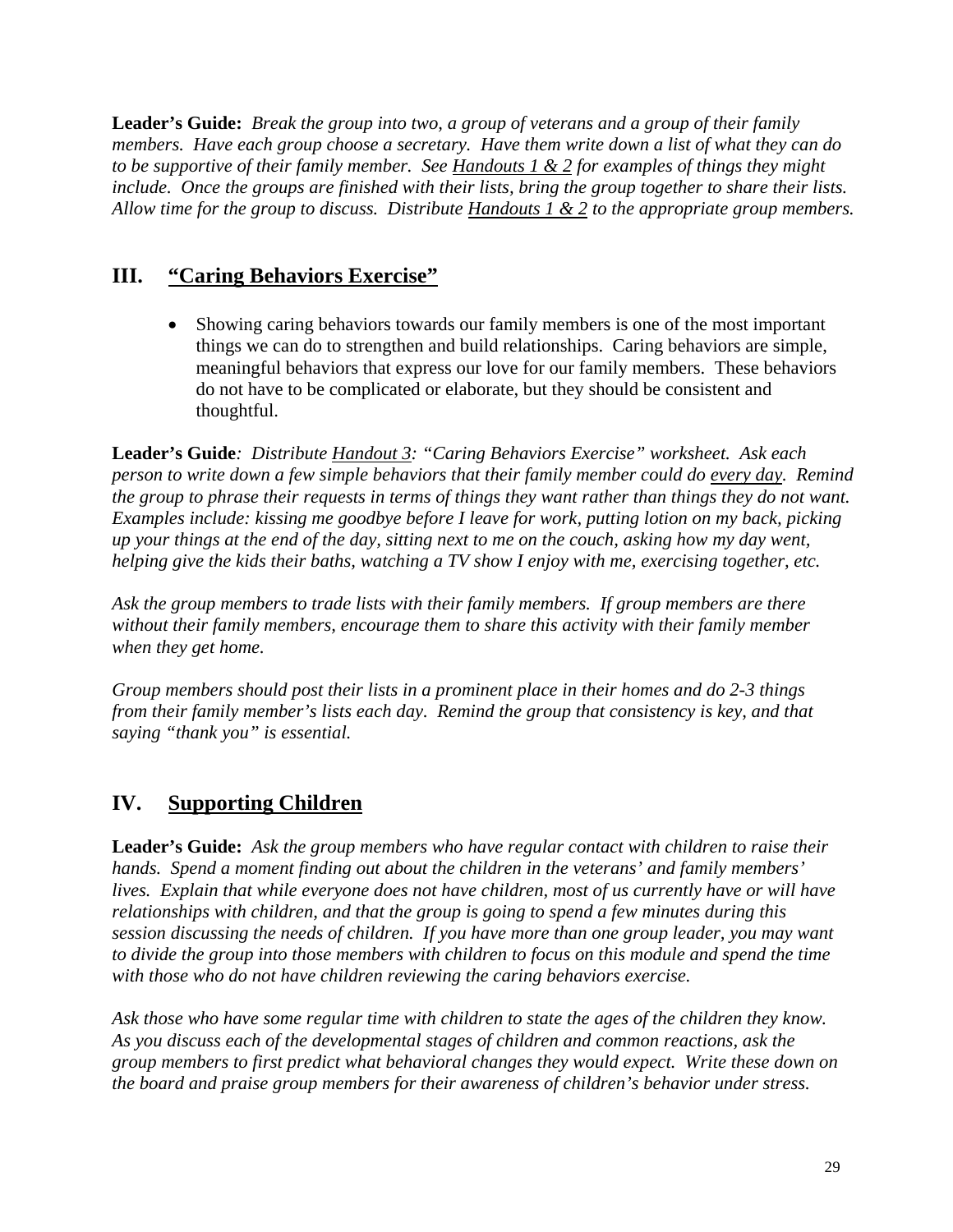### **V. Understanding the Children**

- A. Children generally are excited about a reunion with their returning parent. However, the excitement of the reunion is stressful for children. Children may also be anxious and uncertain about the reunion for some time.
- B. Children may need a period of time to warm up and readjust to the returning parent. This is common and should not be taken personally.
- C. Children's responses may differ depending on their developmental level. The following are some of the responses you may expect in various ages of children:
	- 1. Infants (Birth-12 months) may respond to disruptions in their schedule, environment, or availability of their caregivers with changes in appetite, sleep, increased crying and irritability. They may not initially recognize the parent who was deployed, and may need extra time to be reacquainted.
	- 2. Toddlers (1-3 yrs) may become sullen and tearful, throw tantrums, develop sleep problems or act younger than their age. They may need time to become reacquainted with their returning parent, and may be clingy and needy.
	- 3. Preschoolers (3-6 yrs) may act younger than their age and develop problems with toilet training, sleep, separation fears, etc. They may believe that the absence of their parent was somehow their fault, and may need reassurance that the absence is not their fault. Children at this age are also likely to "test the limits." Children this age thrive on consistency and structure.
	- 4. School age children (6-12 yrs) are far more aware of the realities behind their parent leaving and the potential dangers of deployment. During deployment, they may have been more irritable, whiny, or sullen. They may have difficulty adjusting to the return of their parent and may be slow to warm up to that parent, or they may cling to the new parent and become critical of the parent who was with them during the deployment. They may also try to monopolize the returning parent. Scheduling special times and activities with children will help them to "share" their parent during the rest of the week.
	- 5. Teenagers (13-18 yrs) may be rebellious, irritable or challenging of their parent's authority. They may act "cool" towards the returning parent, or may be very interested in learning about their parent's experience. Expect teenagers to vary widely in their emotional responses and maturity level on a moment-to-moment basis. If a teenager seems distressed, parents need to be alert to high-risk behaviors such as problems with the law, sexual acting out, and drug use.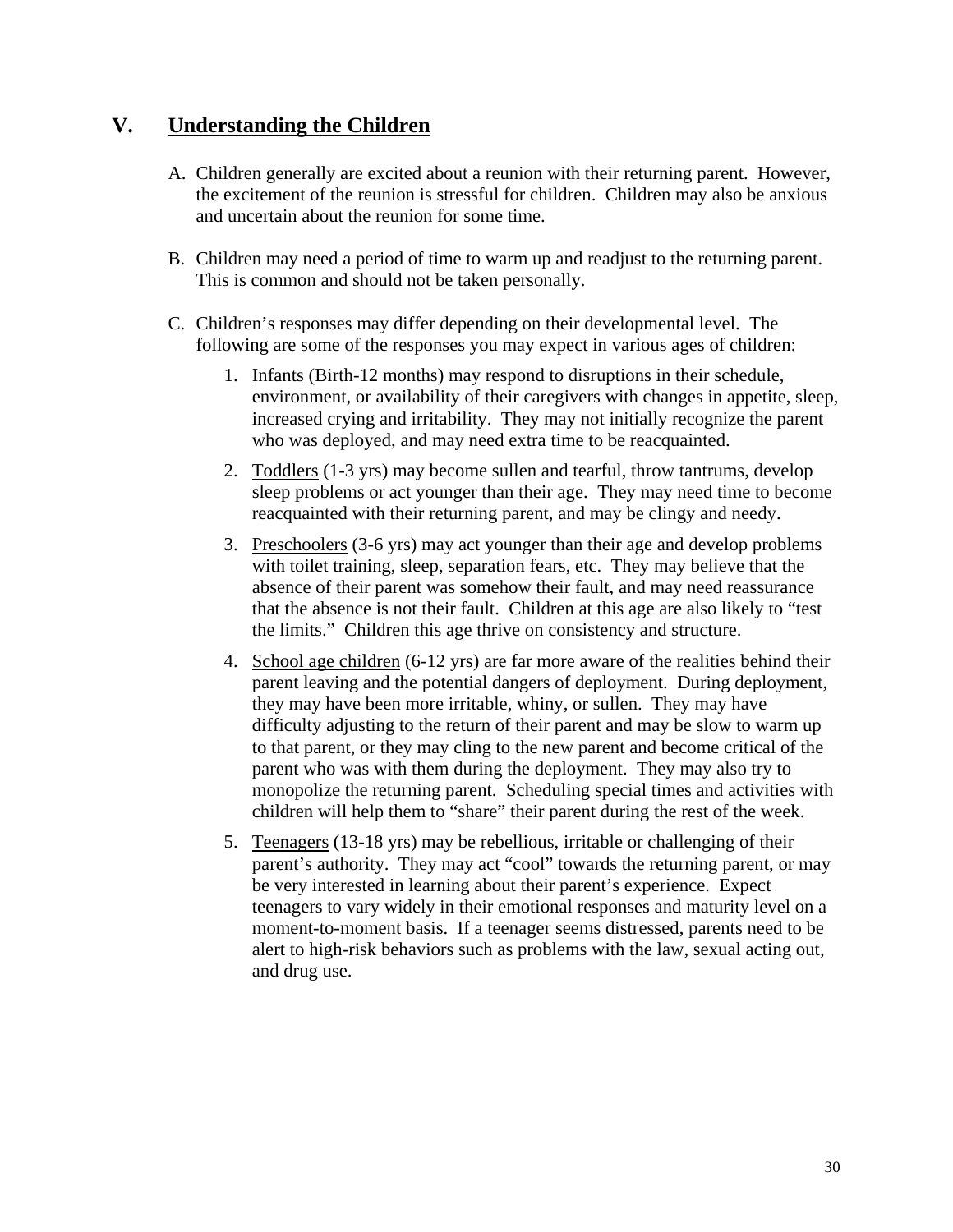### **VI. Parenting Tips**

# **Discussion Questions:**

- What changes did you notice in your children during the deployment?
- How did your children adjust to your spouse's return?
- How can you support your children in meeting their needs?

**Leader's Guide:** *Ask the group members to write on the board a list of tips that they think would be helpful in parenting children who are experiencing a parent's deployment or adjusting to their return. Some tips you might want to consider include:* 

- A. Share information with your children about your family member's experience in a way they can understand based on their age and level of maturity. Show your children a map of where their family member is/was, read them children's books about deployment, etc.
- B. Continue family traditions, discipline, and structure.
- C. Monitor children's exposure to media exposure about the war.
- D. Encourage your child's open and honest expression of worries, feelings, and questions.
- E. Have each parent continue to make an effort to spend a few minutes of one-on-one time with each child on a daily basis. Try to make this something that you both enjoy, like riding bikes, playing a board game, or reading a book.
- F. Remember that change is just as stressful for children as it is for adults.
- G. Work with your spouse to agree on rules and discipline. Present a united front on matters of discipline.
- H. Re-engage with your child at their level, through their activities.

**Leader's Guide**: *Distribute Handouts 4 & 5 to the group members. Ask that the group members complete the "Caring Behaviors Exercise" this week with a family member with whom they interact on a regular basis.*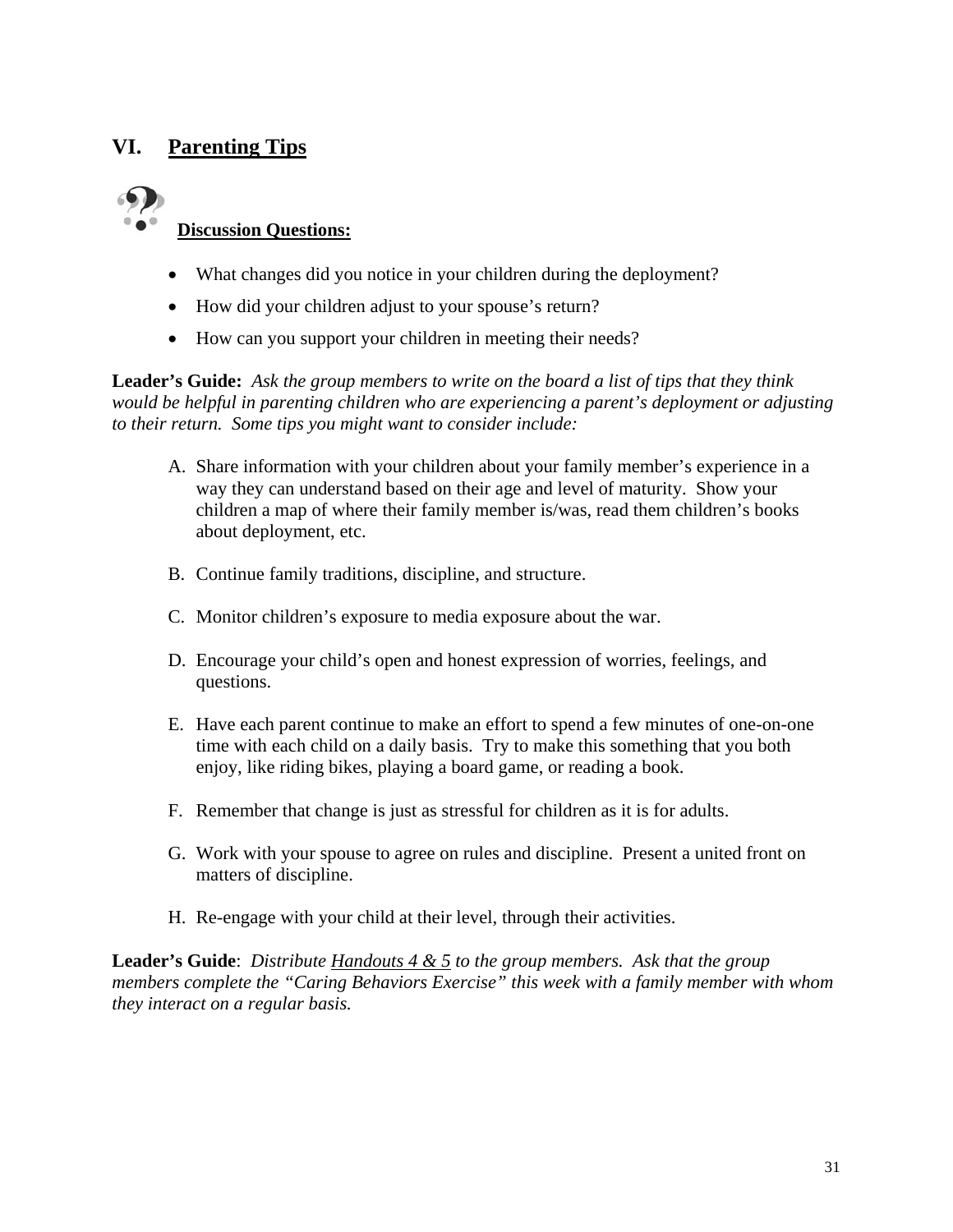### **"What the Returning Service Member Can Do"**

- 1) Make time for your family.
- 2) Work with your family to reestablish a consistent routine at home.
- 3) Take time to talk to your spouse or partner. To the extent that you are comfortable doing so, share your experiences while away and make time to listen to your spouse. You have both had new experiences and likely would benefit from talking about the changes that took place while you were apart.
- 4) Intimacy and sexual relations may be awkward at first. Take your time. Make an effort to be patient with your partner and to "romance" them, much as you did when you were first dating.
- 5) Take time to learn how your spouse dealt with your absence. Find out how they dealt with household matters, parenting, etc. Try hard to understand and compliment your partner's approach to this adjustment rather than criticizing them. Remember that your partner did the best they could to run the household single-handedly. Give them credit for their efforts.
- 6) Spend time alone with each member of your family. Make "date nights" with your spouse, and arrange to have "special time" with your children.
- 7) Remember that time with your spouse and children is more important than money or fancy gifts. Be careful not to end up in the stress of excessive debt following your return.
- 8) Be gentle with yourself and your family. Give yourself time to ease back into family relationships.
- 9) Acknowledge the many responsibilities your spouse had to shoulder while you were gone. Express your gratitude.
- 10) It is normal to feel some apprehension about discussing your experience with your family members. Take your time with this, while recognizing that your family members may be able to listen more supportively than you realize.

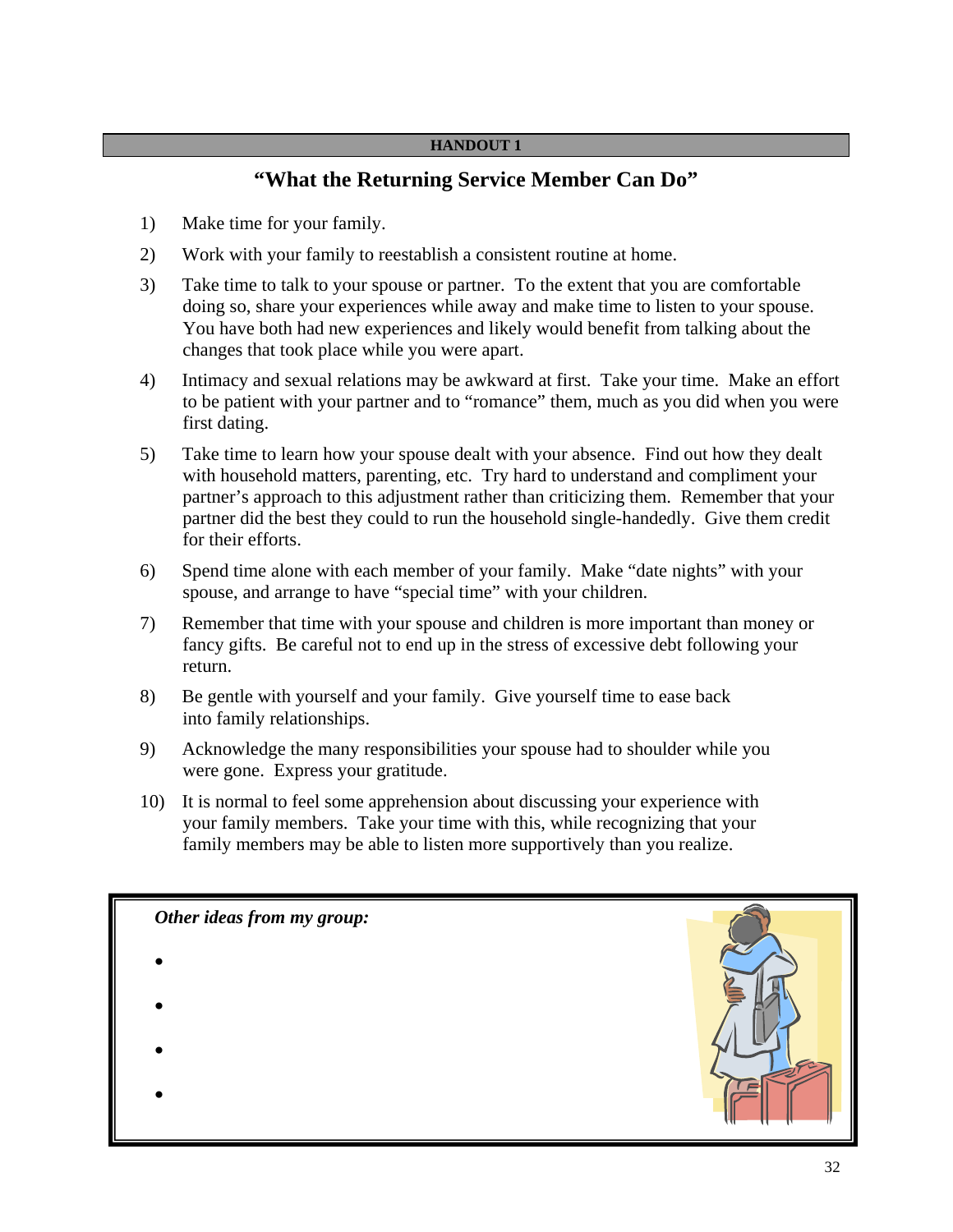### **"What Family Members at Home Can Do"**

- 1) Make sure to continue to make time to care for yourself. If you have developed habits or hobbies (such as exercise, time alone to read, etc.) try to continue to make this time for yourself.
- 2) Spend time talking to each other. You've each taken on extra responsibilities and endured extra stress during the time apart. Take time to share about each of your experiences.
- 3) Understand that your spouse has had a very intense emotional experience. They may have difficulty describing their feelings or experiences, or they may want to talk about their experience quite a bit. Either way, do your best to allow your partner time to settle back into their life at home. Your spouse may not want to share about everything that happened; this is very normal. Do your best not to take it personally.
- 4) Couples may find the deployment has strained their relationship. Time and negotiation will help you work toward a new loving relationship.
- 5) Family problems that existed before the deployment frequently reappear after the deployment. Be patient with the issues that arise, and don't be afraid to seek professional help if needed.
- 6) Extended family members such as grandparents, aunts and uncles may have provided support and service to the family during the deployment. They may have difficulty redefining their role with the family after the veteran's return.
- 7) All family members will need time to adjust to the changes that accompany the return of the deployed family member.
- 8) Open discussions of expectations prior to the veteran's return home are helpful if they are possible.
- 9) Families should utilize the help offered by the military and other organizations to readjust to the reunion.
- 10) Most families will change. Children have been born or have grown. An adult at home may have become more independent. Be aware that this can be difficult for a returning service member to adjust to.
- 11) Your spouse may be a little hurt by how well you did in their absence. Make sure they know that you missed them and that you are happy to have them home.
- 12) Despite the difficulty your spouse has gone through, violence towards you is never an acceptable response. If you are a victim of domestic violence, get help. There are many free or low cost counseling programs available.

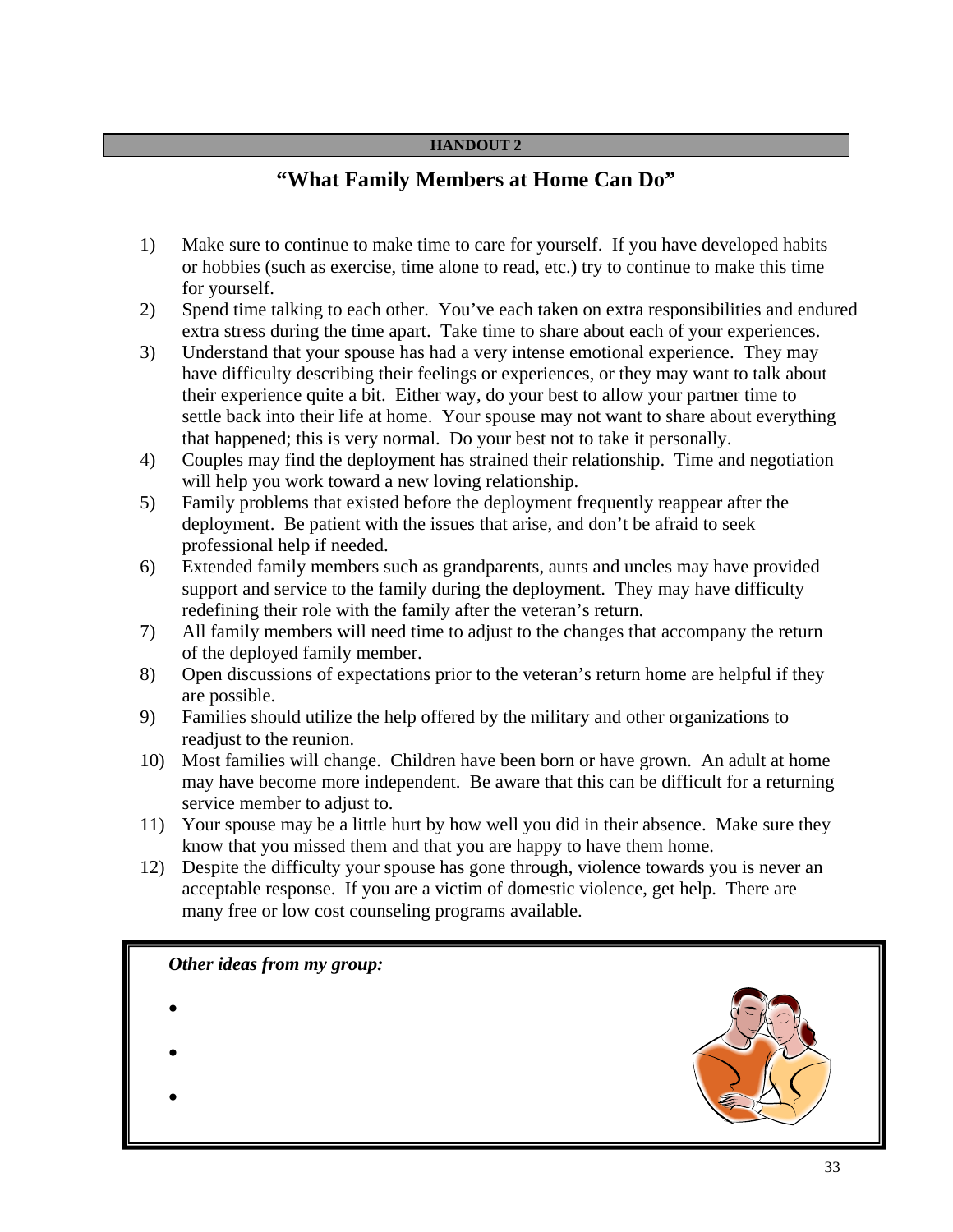### **"Caring Behaviors Exercise"**

#### *Instructions*:

Please list specific behaviors that you would like your family member to do for you. It's better to phrase the requests in terms of what you'd like your partner to increase or do more of (rather than what he or she should *not* do).

After completing your lists, post both lists together in a place where you both can see them often. Every single day for the next 3 weeks, initiate 2-3 of these caring behaviors for your partner.

*TIPS*: \*\*\* Take the first risk! \*\*\* \*\*\* Do at least one caring behavior daily NO MATTER HOW YOU FEEL! \*\*\*

This exercise is designed to strengthen the emotional bond in your relationship. Like any exercise, the effectiveness of the outcome will depend on your discipline and commitment to the procedure.

| 2. $\frac{1}{2}$ $\frac{1}{2}$ $\frac{1}{2}$ $\frac{1}{2}$ $\frac{1}{2}$ $\frac{1}{2}$ $\frac{1}{2}$ $\frac{1}{2}$ $\frac{1}{2}$ $\frac{1}{2}$ $\frac{1}{2}$ $\frac{1}{2}$ $\frac{1}{2}$ $\frac{1}{2}$ $\frac{1}{2}$ $\frac{1}{2}$ $\frac{1}{2}$ $\frac{1}{2}$ $\frac{1}{2}$ $\frac{1}{2}$ $\frac{1}{2}$ $\frac{1}{2}$ |  |
|------------------------------------------------------------------------------------------------------------------------------------------------------------------------------------------------------------------------------------------------------------------------------------------------------------------------|--|
| $\frac{3}{2}$                                                                                                                                                                                                                                                                                                          |  |
| $\mathcal{A}$ . $\qquad \qquad$                                                                                                                                                                                                                                                                                        |  |
|                                                                                                                                                                                                                                                                                                                        |  |
| $\frac{1}{2}$                                                                                                                                                                                                                                                                                                          |  |
| $7.$ $\overline{\phantom{a}}$                                                                                                                                                                                                                                                                                          |  |
| 8.                                                                                                                                                                                                                                                                                                                     |  |
| $9.$ $\overline{\phantom{a}}$                                                                                                                                                                                                                                                                                          |  |
|                                                                                                                                                                                                                                                                                                                        |  |
|                                                                                                                                                                                                                                                                                                                        |  |

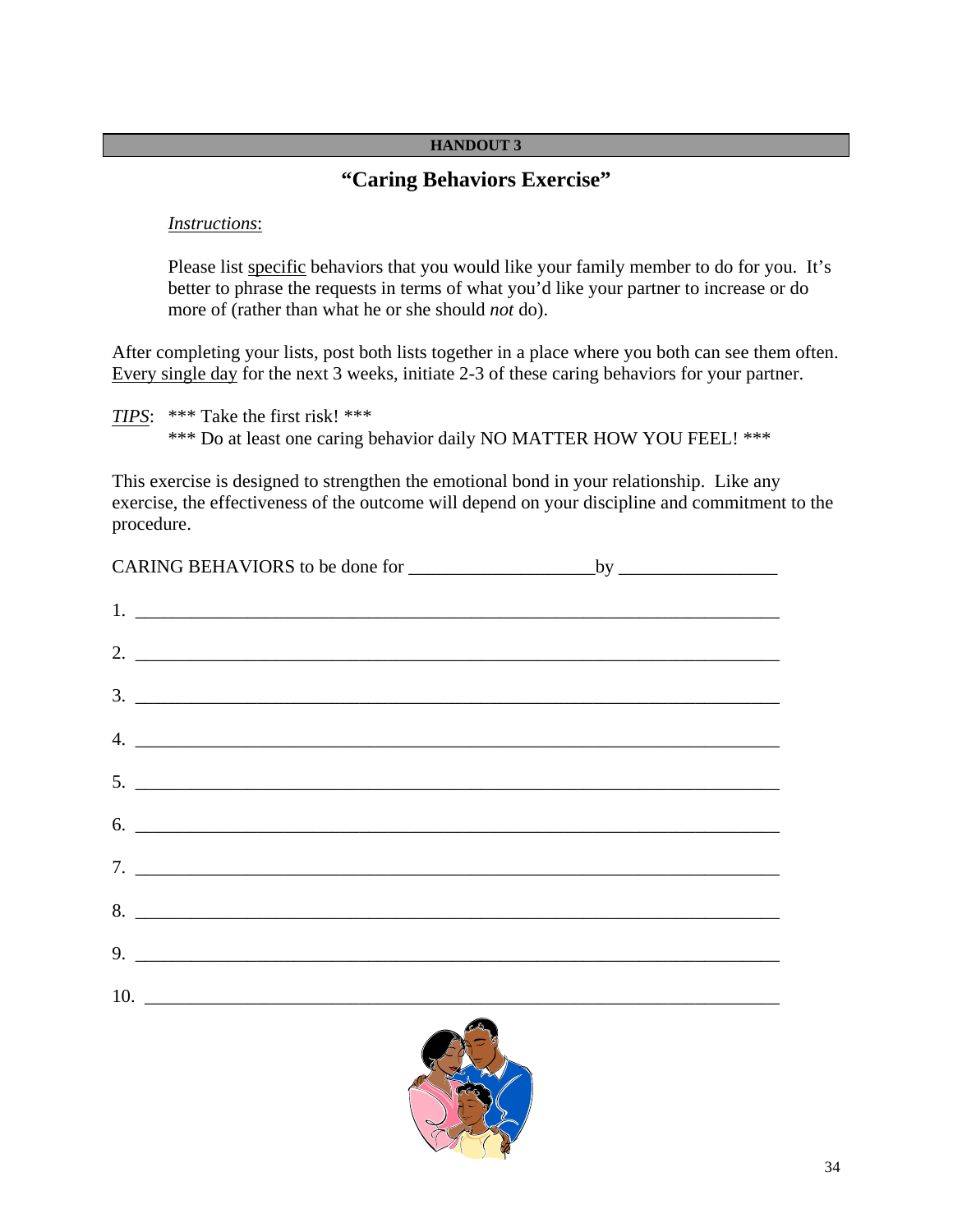### **"Understanding and Supporting the Children in Your Life"**

- 1) Children generally are excited about a reunion with their returning parent. However, the excitement of the reunion is stressful for children. Children may also be anxious and uncertain about the reunion for some time.
- 2) Children may need a period of time to warm up and readjust to the returning parent. This is common and should not be taken personally.
- 3) Children's responses may differ depending on their developmental level. The following are some of the responses you may expect in various ages of children:
	- Infants (Birth-12 months) may respond to disruptions in their schedule, environment, or availability of their caregivers with changes in appetite, sleep, increased crying and irritability. They may not initially recognize the parent who was deployed, and may need extra time to be reacquainted.
	- Toddlers (1-3 yrs) may become sullen and tearful, throw tantrums, develop sleep problems or act younger than their age. They may need time to become reacquainted with their returning parent, and may be clingy and needy.
	- Preschoolers (3-6 yrs) may act younger than their age and develop problems with toilet training, sleep, separation fears, etc. They may believe that the absence of their parent was somehow their fault, and may need reassurance that the absence is not their fault. Children at this age are also likely to "test the limits." Children this age thrive on consistency and structure.
	- School age children (6-12 yrs) are far more aware of the realities behind their parent leaving and the potential dangers of deployment. During deployment, they may have been more irritable, whiny, or sullen. They may have difficulty adjusting to the return of their parent and may be slow to warm up to that parent, or they may cling to the new parent and become critical of the parent who was with them during the deployment. They may also try to monopolize the returning parent. Scheduling special times and activities with children will help them to "share" their parent during the rest of the week.
	- Teenagers (13-18 yrs) may be rebellious, irritable or challenging of their parent's authority. They may act "cool" towards the returning parent, or may be very interested in learning about their parent's experience. Expect teenagers to vary widely in their emotional responses and maturity level on a moment-to-moment basis. If a teenager seems distressed, parents need to be alert to high-risk behaviors such as problems with the law, sexual acting out and drug use.



#### *Questions to Consider:*

- What changes did you notice in your children during the deployment?
- How did your children adjust to your spouse's return? How can you support them?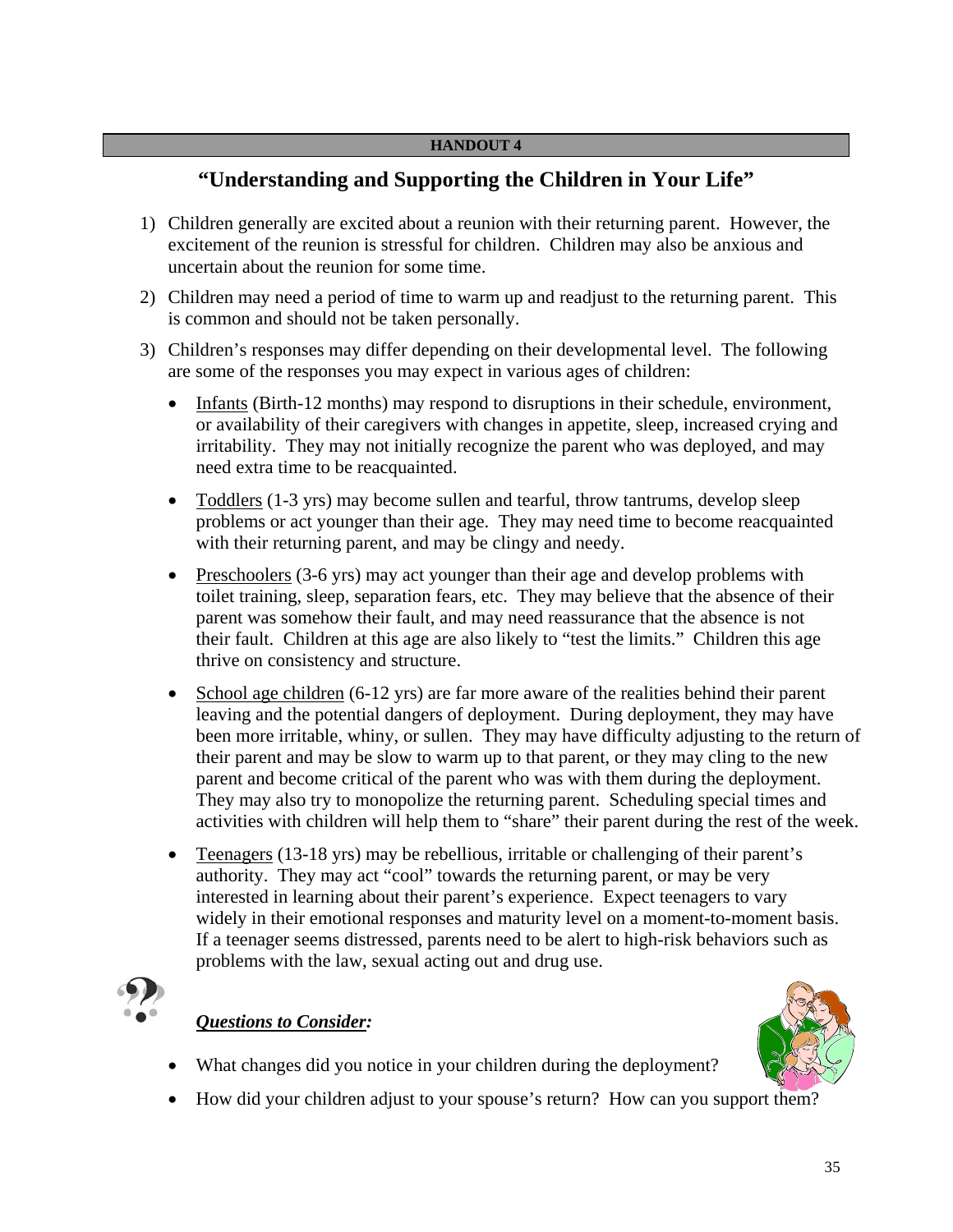### **"Parenting Tips"**

- 1) Share information with your children about your family member's experience in a way they can understand based on their age and level of maturity. Show your children a map of where their family member is/was; read them children's books about deployment, etc.
- 2) Continue family traditions, discipline, and structure during and after deployment.
- 3) Monitor children's exposure to media coverage of the war.
- 4) Encourage your child's open and honest expression of worries, feelings and questions.
- 5) Have each parent continue to make an effort to spend a few minutes of one-on-one time with each child on a daily basis. Try to make this something you both enjoy, like reading a book, riding bikes, or playing a board game together.
- 6) Remember that change is just as stressful for children as for adults.
- 7) Work with your spouse to agree on rules and discipline. Present a united front on matters of discipline.
- 8) Take time to play with your child at their level, doing the activities they most enjoy.

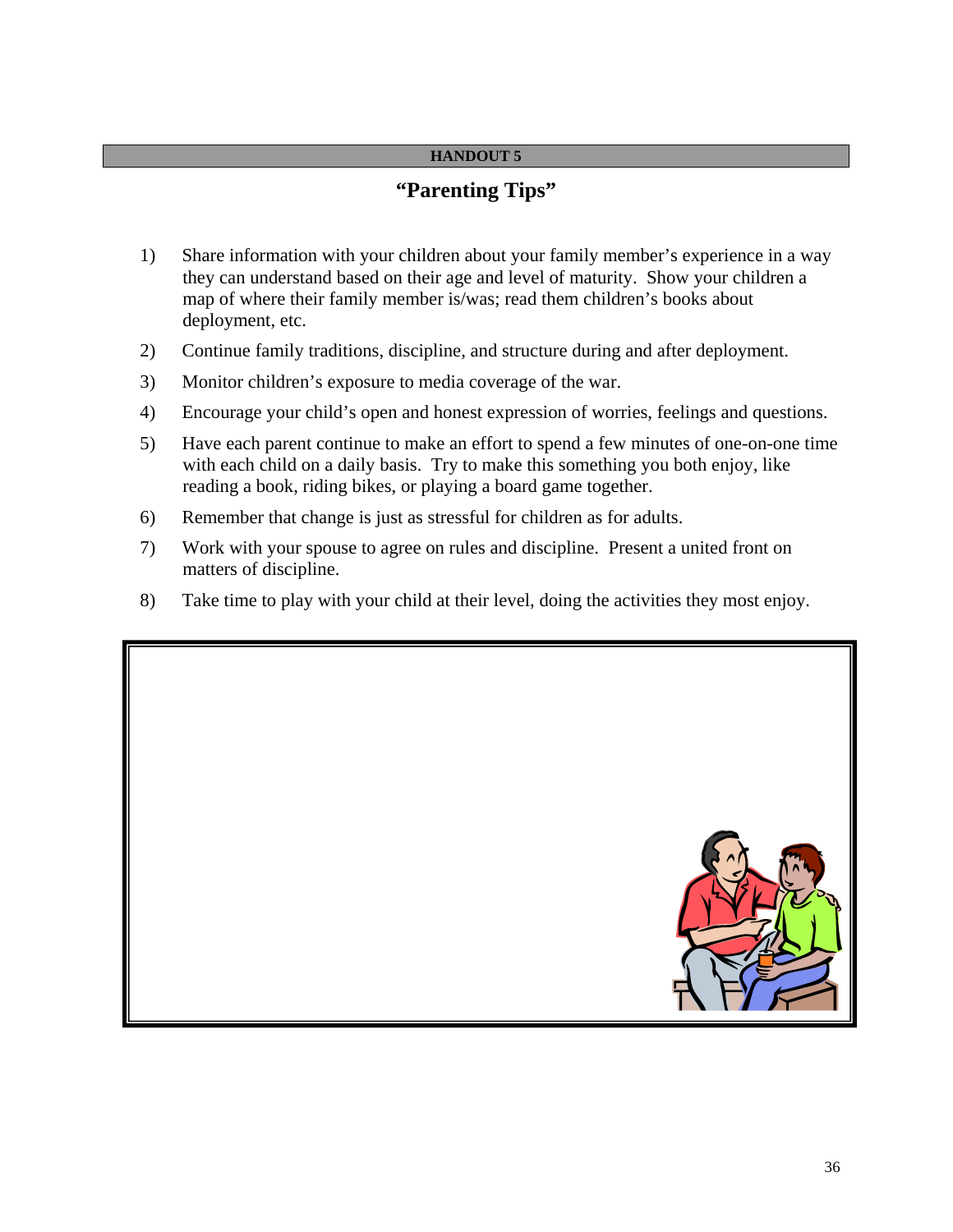# **MODULE 2**

# **"Communication Tips for Post OIF/OEF Family Members & Veterans"**

## **Materials Needed:**

- Handout 6: "Communicating With Your Loved One"
- Handout 7: "Practicing 'I' Messages"
- Handout 8: "Softened Start-up"
- Handout 9: "Listening Exercise"

#### **Books:**

- *Messages: The Communication Skills Book* (1995). —McKay, Davis & Fanning
- *Couple Skills: Making Your Relationship Work* (1994). —McKay, Fanning & Paleg
- *Ten Lessons to Transform Your Marriage: America's Love Lab Experts Share Their Strategies for Strengthening Your Relationship* (2006). —Gottman, Gottman & Declair
- *Why Marriages Succeed or Fail: And How to Make Yours Last* (1995). —Gottman
- *The Seven Principles for Making Marriage Work: A Practical Guide from the Country's Foremost Relationship Expert* (1999). —Gottman
- Brochures on local treatment options for individuals who wish to improve their communication skills.

**Leader's Guide:** *Today's group focuses on developing and improving communication skills. The first portion of the module is a discussion of the importance of communication skills, while the second portion focuses veterans and their families on learning some specific communication tools.* 

# **I. The Importance of Communication Skills**

- **Discussion Question:**
	- Why should we work on improving our communication skills?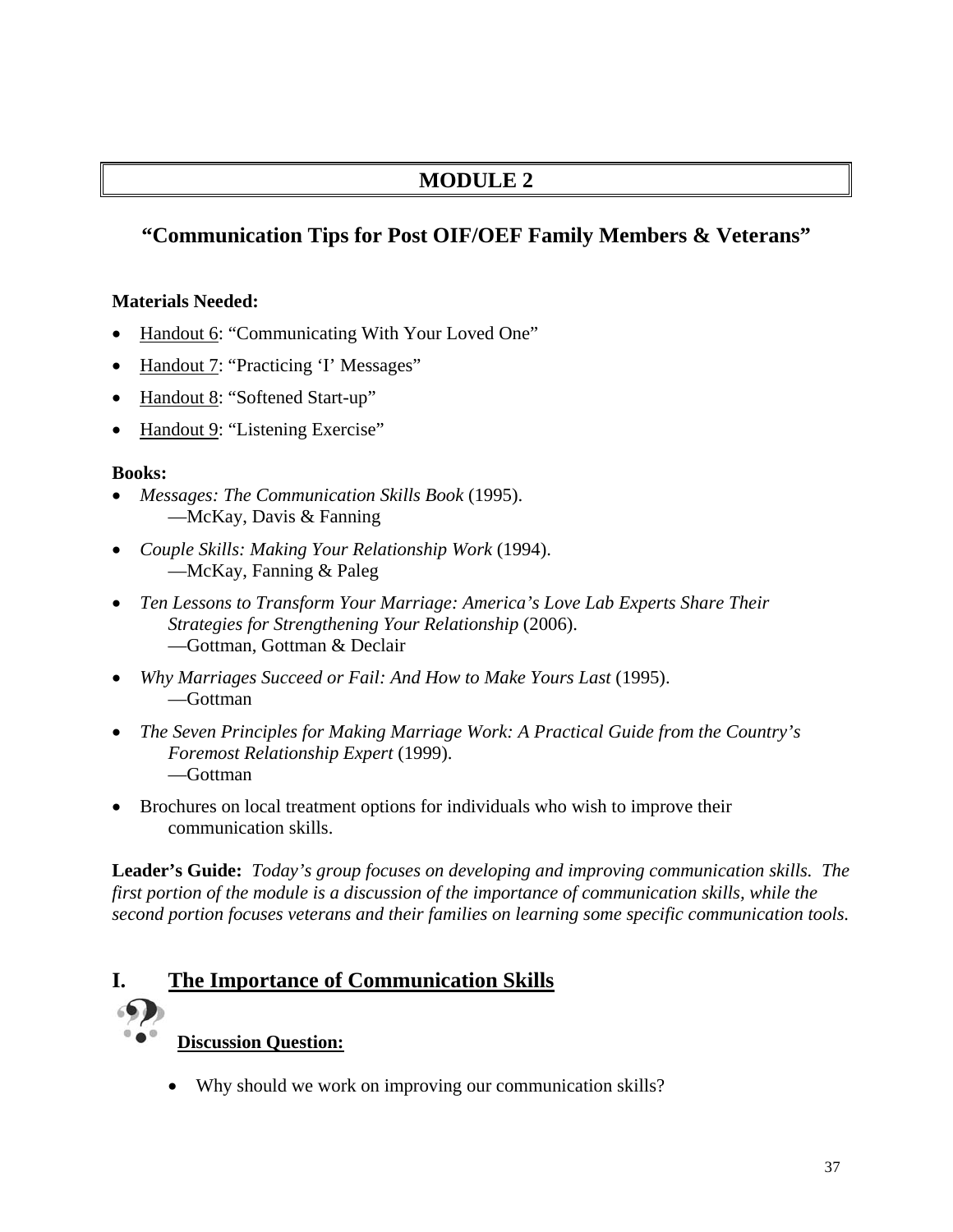**Leader's Guide:** *Write down the answers the group brings up. Some of the topics to make sure the group covers are:* 

- A. Improving communication skills can reduce the level of frustration and stress in the family and can facilitate healthy interactions.
- B. When family members of post OIF/OEF veterans are asked about their concerns, they often report significant worry about the high level of stress in the household and the nature of the relationships within the family.
- C. Being able to communicate and genuinely trying to understand each other's feelings can be very meaningful.
- D. "The most healing gift you can give to someone in pain is the awareness that you are honestly trying to understand what they are going through, even if you get it wrong" (Hudson, 37).

**Leader's Guide:** *Ask family members and veterans to discuss what they think about this statement: "The most healing gift…" Do group members agree? Disagree? What does it mean to the group?* 

E. Research has revealed that families who learn and use good communication skills can significantly reduce the amount of time that the veteran is likely to spend in treatment (Falloon, 1982; Lam, 1991).

# **II. Understanding the OIF/OEF Experience and Its Impact on Communication**

**Leader's Guide:** *Individuals who have gone through the experience of war often process information differently. Help family members understand these points in order to facilitate more effective communication with post OIF/OEF veterans* (material adapted from Woolis, 1992):

**Issue #1:** Sometimes the post OIF/OEF veterans withdraw (physically and/or emotionally) due to feeling over-stimulated. They may have a limited capacity for emotion, so they can feel overwhelmed more easily and quickly.

**Family Member Tip:** Family members are encouraged to avoid taking the withdrawal personally and to remain available if the veteran wants to talk later. You may wish to initiate a discussion about the pattern at a later time.

**Issue #2:** Social situations can sometimes be stressful for post OIF/OEF veterans, as groups or crowds can be threatening and anxiety-provoking (especially for individuals with depression, post-traumatic stress disorder and other anxiety disorders).

**Family Member Tip:** The veteran may feel more comfortable with having only one or a few visitors at a time. The length and/or frequency of large group activities may also need to be limited. It may be helpful to work out a compromise in advance of social situations. For example, the service member may not go to an event, but the family member still can or you may agree to go for a short time.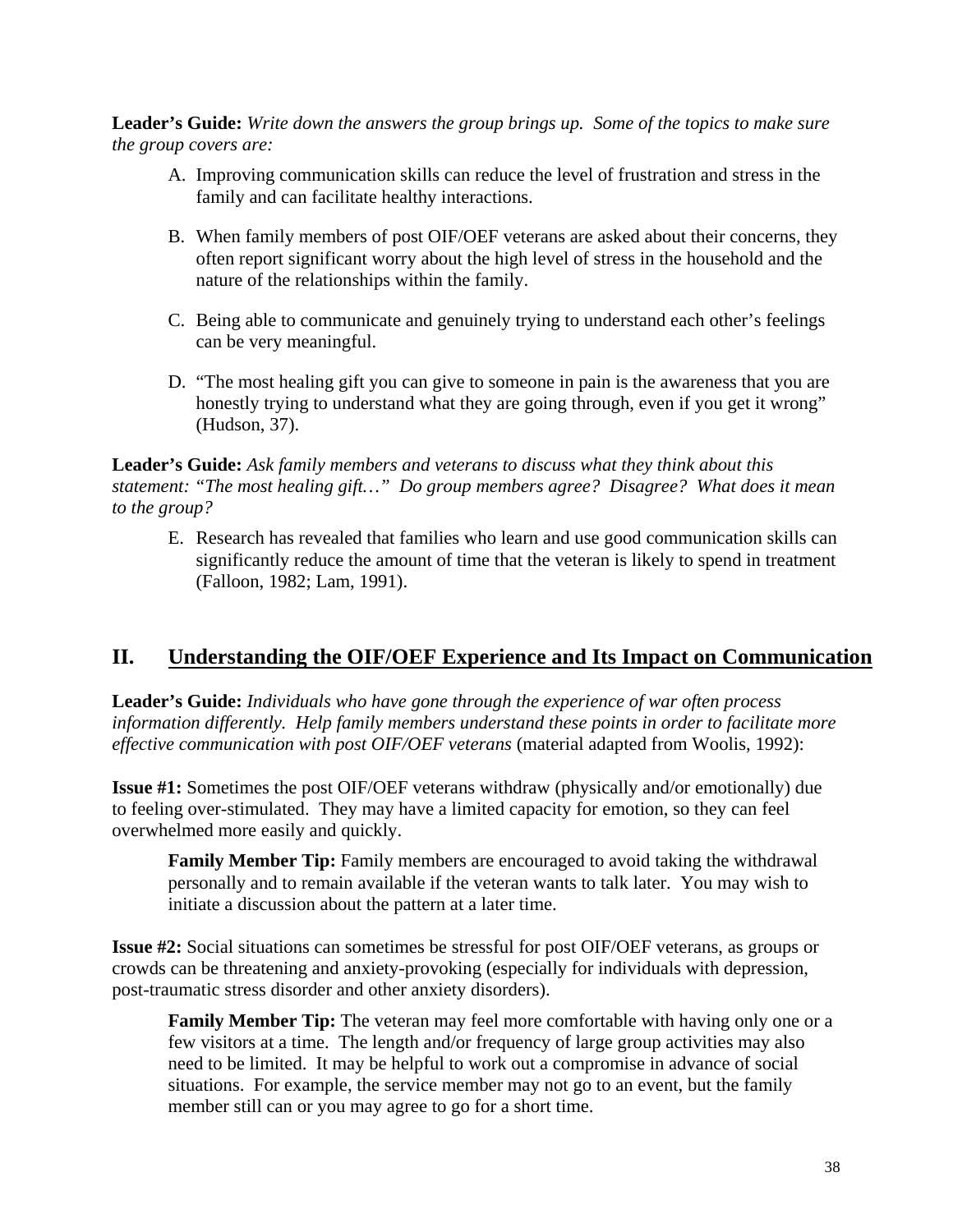**Issue #3:** Veterans may have an impaired ability to express emotions. Consequently, they may appear detached, cold or emotionally aloof.

**Family Member Tip:** Family members will feel better if they can see this emotional distance as part of the post OIF/OEF adjustment process rather than as a reflection of some sort of relationship problem or some wrongdoing on their part.

**Issue #4:** On the other hand, some veterans show strong emotional displays and high levels of reactivity. For example, individuals with post-traumatic stress disorder (PTSD) often have intense angry outbursts, which can be quite frightening for family members and other observers.

**Family Member Tip:** Although veterans should be held responsible for their behavior and face appropriate consequences, family members can recognize the heightened emotionality as a symptom of the illness (PTSD) and try not to take it personally.

**Issue #5:** The National Center for PTSD recommends both responsible assertiveness and interpersonal communication (talk about it).

**Family Member Tip:** Remember assertive communication is HARD (honest, appropriate, respectful, and direct).

**Issue #6:** People with PTSD can create and maintain successful intimate relationships with dedication, perseverance, hard work, and commitment.

**Family Member Tip:** Share feelings honestly and openly with an attitude of respect and compassion; continually strengthening cooperative problem-solving and communication skills and assist your OIF/OEF veteran in establishing a personal support network that will help him/her cope.

**Issue #7:** OIF/OEF veterans find a number of different professional treatments helpful for dealing with relationship issues.

**Family Member Tip:** Be flexible in learning new communication skills and be willing to consider marital therapy, family education classes, and/or family therapy.

**Issue #8:** It is easy for families to get stuck in old, familiar patterns of communication. Some of these habits may be effective, but your family has changed and some may not work any longer.

**Family Member Tip:** Be willing to experiment and try out new ways of communicating to see what works best.

# **III. Effective Communication**

# **Discussion Question:**

• What are some important issues to remember in effective communication?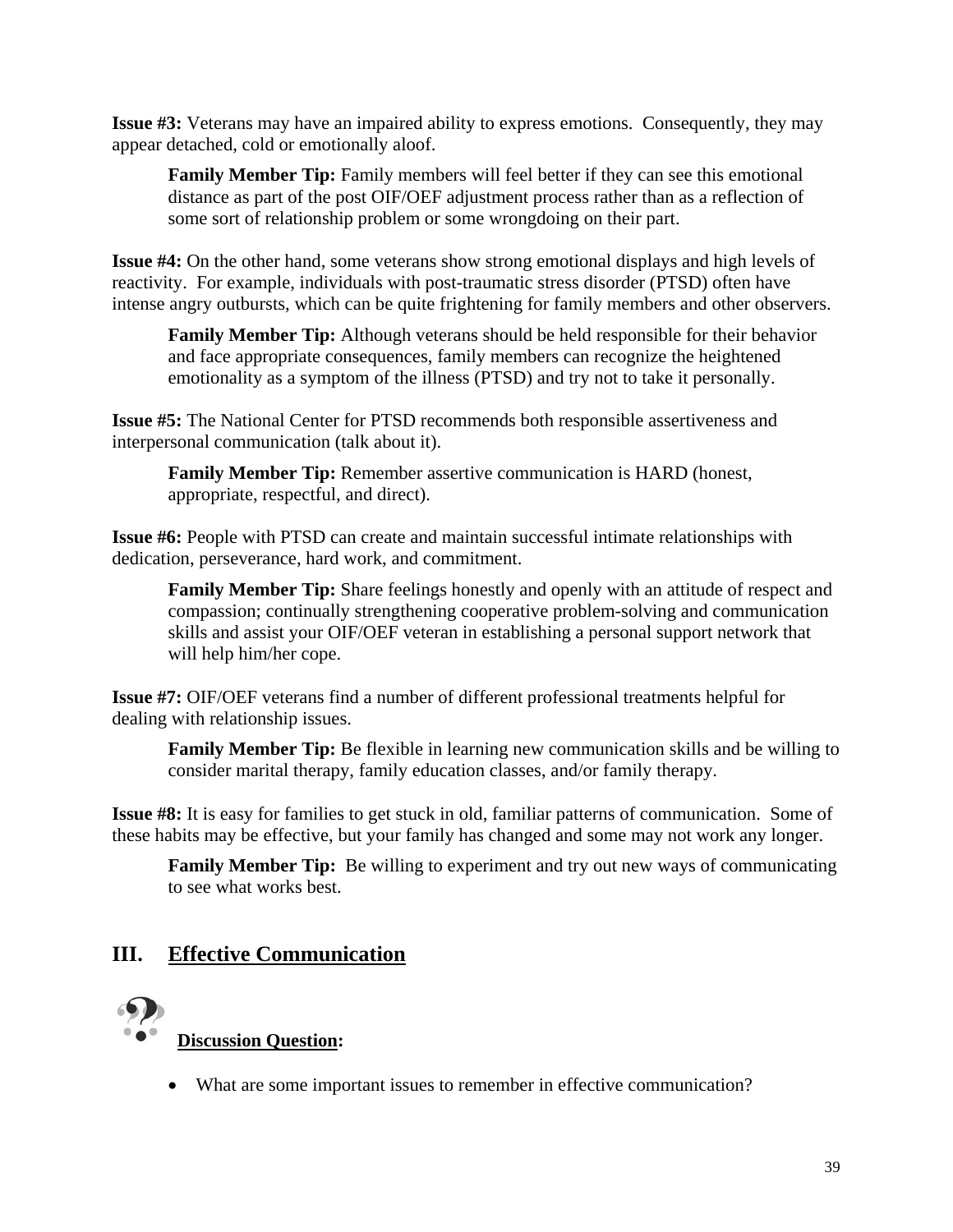**Leader's Guide:** *Distribute Handout 6: "Communicating With Your Loved One" and discuss/explain the following points to facilitate effective communication:* 

## **DOs**

- 1. "2 Sentence Rule." Keep your communication simple, clear and brief.
- 2. Ask only ONE question at a time.
- 3. Stick to the current issue rather than bringing up "old issues."
- 4. Stay calm. Your spouse may become even more uncomfortable and withdrawn if you express intense emotions.
- 5. Minimize other distractions by turning off the television and radio.
- 6. Pay attention to nonverbal behavior both the message that you are sending with your body language and the verbal message and body language message of your family member. Sometimes combat veterans struggle to identify and express their needs and feelings; consequently, focusing on their behavior and emotional state rather than just their words can be important.
- 7. Help your loved one identify his/her feelings by suggesting several choices (e.g., are you feeling angry, sad, or worried right now?).
- 8. Acknowledge what you have heard him/her express. Show empathy or caring for his/her feelings. Remind the veteran that they are not alone and many people have had similar feelings. If appropriate, share a time when you felt the same way.
- 9. Decide together on a regular time for communication. Even if you are together most of the time, families benefit from having a set time to routinely talk about delicate matters. Choosing a low-stress time when both of you are apt to feel at your best is important.

## **DON'Ts**

- 1. Avoid giving advice unless asked or if the person cannot make the decision on his/her own. Rather, make decisions together whenever possible.
- 2. Avoid interrupting each other.
- 3. Don't talk down to each other (e.g. "you are acting like a child").
- 4. Avoid name-calling.
- 5. Don't generalize ("always" or "never"). Focus on the specific behavior rather than the individual.
- 6. Don't yell or shout.
- 7. Don't personalize the family member's behavior. Recognize that the symptom may be part of the normal post OIF/OEF adjustment and may have nothing to do with you.
- 8. Physical violence is never an acceptable way of dealing with conflict. If you or your family member is becoming violent, leave the situation and focus on regaining safety.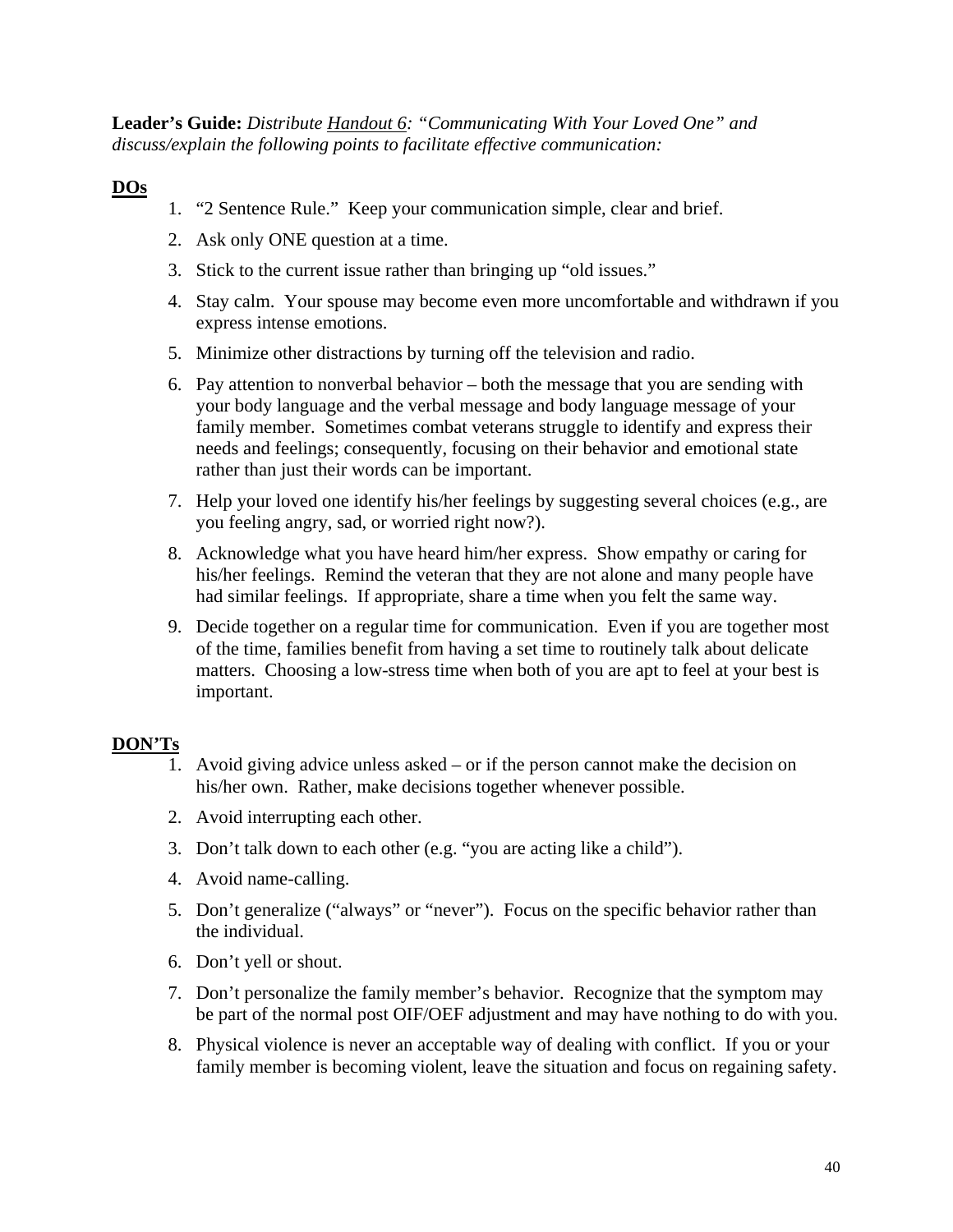## **IV. Specific Skill and Role Play: "I" Statement**

**Leader's Guide:** *One specific tool for making a direct communication is called the "I" statement. This skill requires the speaker to take responsibility for his/her feelings and desires. Write on board: "When you \_\_\_\_\_\_\_\_\_\_\_\_\_\_\_\_\_, I feel \_\_\_\_\_\_\_\_\_\_\_\_\_\_\_\_\_\_\_\_." Give examples such as:* 

- When you don't let me know where you are going, I feel...
- When you don't let me in on what you are thinking and feeling, I feel...
- When you threaten me, I feel...
- When you sleep all day, I feel...
	- A. Advantages of using the "I" statement
		- 1. These messages get the listener's attention. Individuals often become overly self-involved and may be unaware of other family members' feelings.
		- 2. These messages are non-blaming, so they minimize defensiveness.
		- 3. These messages force the speaker to identify, express, and take responsibility for his/her own feelings.
		- 4. You're modeling good communication of feelings for your spouse.
	- B. Various uses of the "I" statement
		- 1. To make a request
			- Example: "I want you to go to the PTSD treatment program. When you have a structured schedule, I feel relieved and proud of you."
			- People feel motivated to do what you ask when you express pride in them.
		- 2. To give praise
			- Example: "When you clean up the house, I feel happy."
			- Praise strengthens the relationship and increases the likelihood that the individual will do the behavior again in the future.
		- 3. To express negative feelings
			- Example: "When you don't talk to me I feel sad, left out, and worried."
			- Family members often feel quite frustrated with their loved ones, and they may express their irritation in destructive ways (e.g. "You aren't even trying to help yourself!" or "You're just going to end up back in the hospital again if you keep this up!").
			- The "I" message redirects the focus back to the family member's concern about the patient's behavior.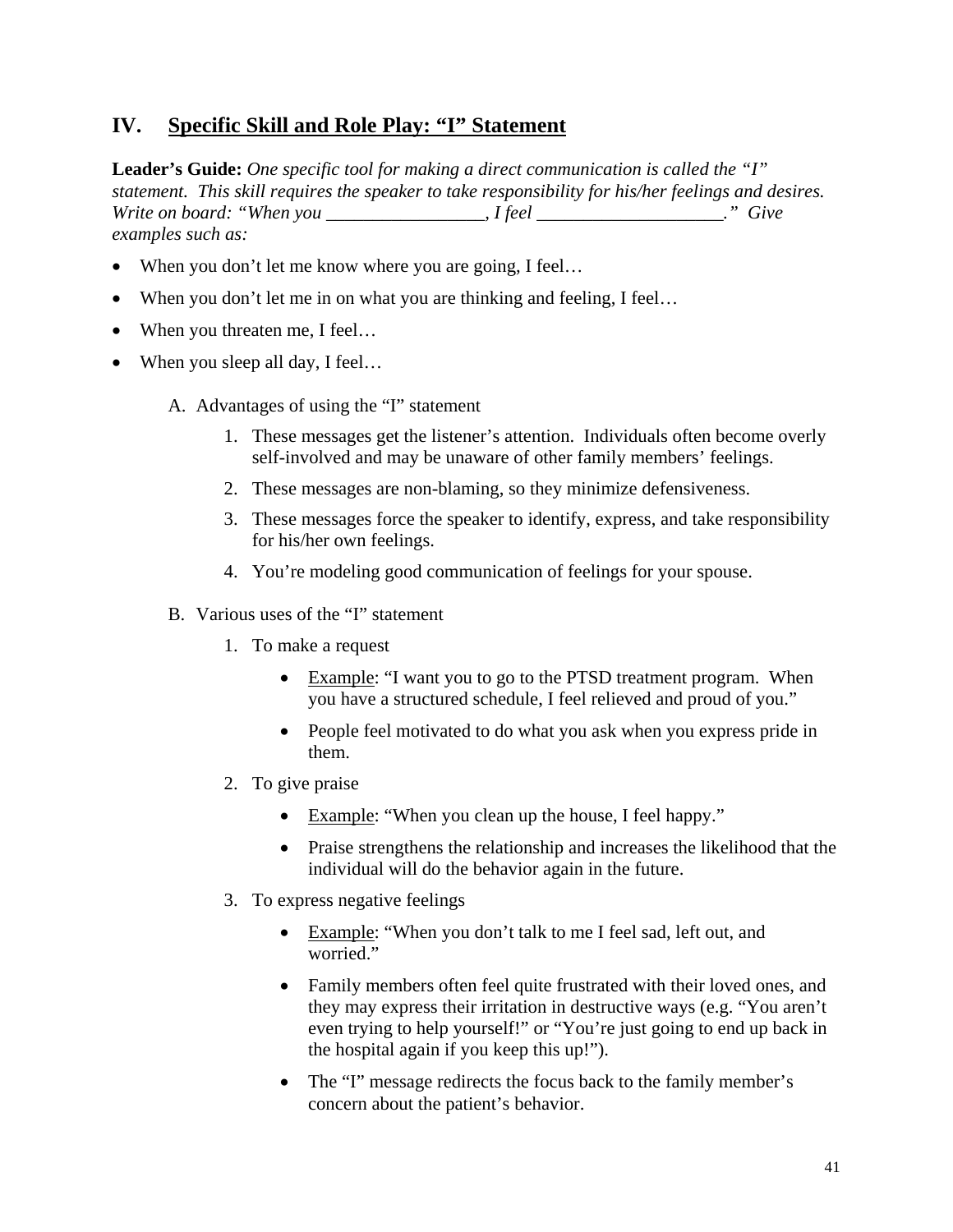- 4. To ask the individual to change his/her behavior
	- You need to include three parts when giving this form of feedback:
		- a. exactly what the person did
		- b. how you feel about the behavior
		- c. how you would like him/her to behave in the future
	- Example: "When you left the kitchen a mess last night, I felt irritated. I would feel happy if you would put the dishes away and wipe off the counter."
- 5. Use of the "I" statement is truly "easier said than done." Family members benefit from practicing the skill in various situations. Family members have reported success in using this skill in various relationships (with friends, children, co-workers, other family members, etc.).

**Leader's Guide**: *Distribute Handout 7: "Practicing 'I' Messages." Have participants get a partner and complete the worksheet together. When participants are finished, return to the large group and discuss participants' reactions. Encourage participants to share this activity with other family members and to practice this skill.* 

# **V. Alternate Activity: "Softened Start-up Exercise"**

**Leader's Guide:** *Pass out copies of Handout 8: "Softened Start-up" and introduce the activity with a story like this one: "My friend's dad had a '37 Ford Pickup with a very cantankerous 85 horsepower flat head engine. If you were not sensitive to and careful about the 'start up' (choke pulled out exactly ¾ inch, all power to accessories off, precisely three pumps of gas pedal, and transmission in neutral, etc.) – you were destined to walk. Similarly, thinking about how you start up your next conversation with your significant other is critical to success. Bouncing along at 40 mph beats walking any day!" You may substitute the details of this story with the first car you had in college or a friend's car that was difficult to start*.

*Alternate lead-in:* How you approach a sensitive horse you are about to saddle for the first time. OR, how you plan for a special meeting with your boss or supervisor about a sensitive topic.

All families have "touchy or sensitive" issues that need to be addressed. The current research (Gottman) indicates that how we bring up these touchy/sensitive issues is critical. A hard, "in your face start-up" rarely succeeds. On the other hand a "soft start-up" frequently ends with a pleasant, successful resolution.

- A. General rules for a softened start-up
	- 1. Sandwich technique begin and end with something pleasant.
	- 2. Keep it short and simple (KISS).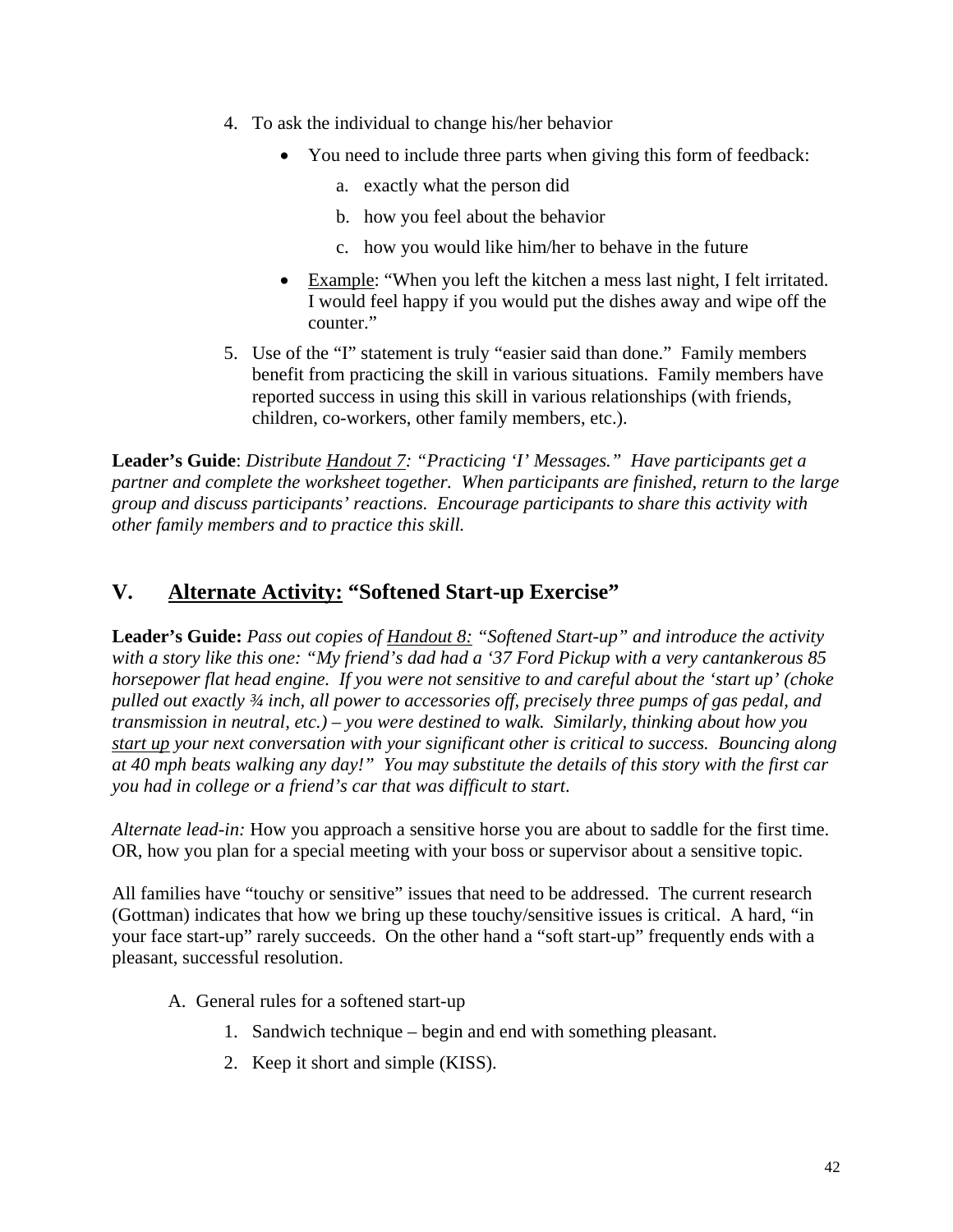- 3. Lead in sentence complain don't blame. This means stating what behavior you would like to be different without attacking the person.
- 4. Use the classic "I feel \_\_\_\_\_\_"…instead of "You\_\_\_\_\_\_."
- 5. Describe what is happening do not judge or blame.
- 6. Define clearly what it is you need.
- 7. Be respectful/polite treat your significant other with the same consideration you'd give a roommate.
- 8. Don't "gunny sack," focus on the current issue don't bring up the fact that he/she forgot to pick up the kids after a soccer match in 1989. "Gunny sackers" carry around a bag full of errors their significant other committed over the past years – they pull them out whenever they are disgruntled about any issue past or present.
- 9. Sandwich technique end with something pleasant.

**Leader's Guide:** *After discussing the gentle communication guidelines above, lead your group in rewriting the hard start-ups in Handout 8 so that they are softer.* 

## **VI. Alternate Activity: "Listening Exercise"**

**Leader's Guide:** *Pass out copies of Handout 9: "Listening Exercise" and distribute small pieces of carpet to represent "the floor" while leading the group through the following instructions:* 

- 1. Think of a recent book, TV show or movie you enjoyed. Everyone have one in mind? (*Make sure everyone gives you a head nod. Sometimes, someone will not be able to think of a book, TV show or movie, so you can prime the pump by suggesting: a favorite story from childhood? A fairy tale? A Bible story you enjoyed?*). Designate a Person "A" and a Person "B" for this exercise.
- 2. Now, get knee to knee with your family member.
- 3. Person A, please take the carpet square you are the first holder of "the floor."
- 4. When I say "start," Person A will have 90 seconds to describe the book, TV show or movie they enjoyed.
- 5. Person A holds the floor so they speak and Person B listens. Person B, when you listen – do so with both your eyes and ears. What I mean is listen and observe both the verbal and non-verbal (Body, Eyes, Affect, Voice) message. *(Review directions a second time to be sure everyone comprehends. Make sure all heads nod to confirm they have the picture.)*
- 6. Please start. *(Look at your watch. Give them about 90 seconds. If someone is midsentence, you can give more time, or if the action has dried up at 80 seconds feel free to stop earlier.)*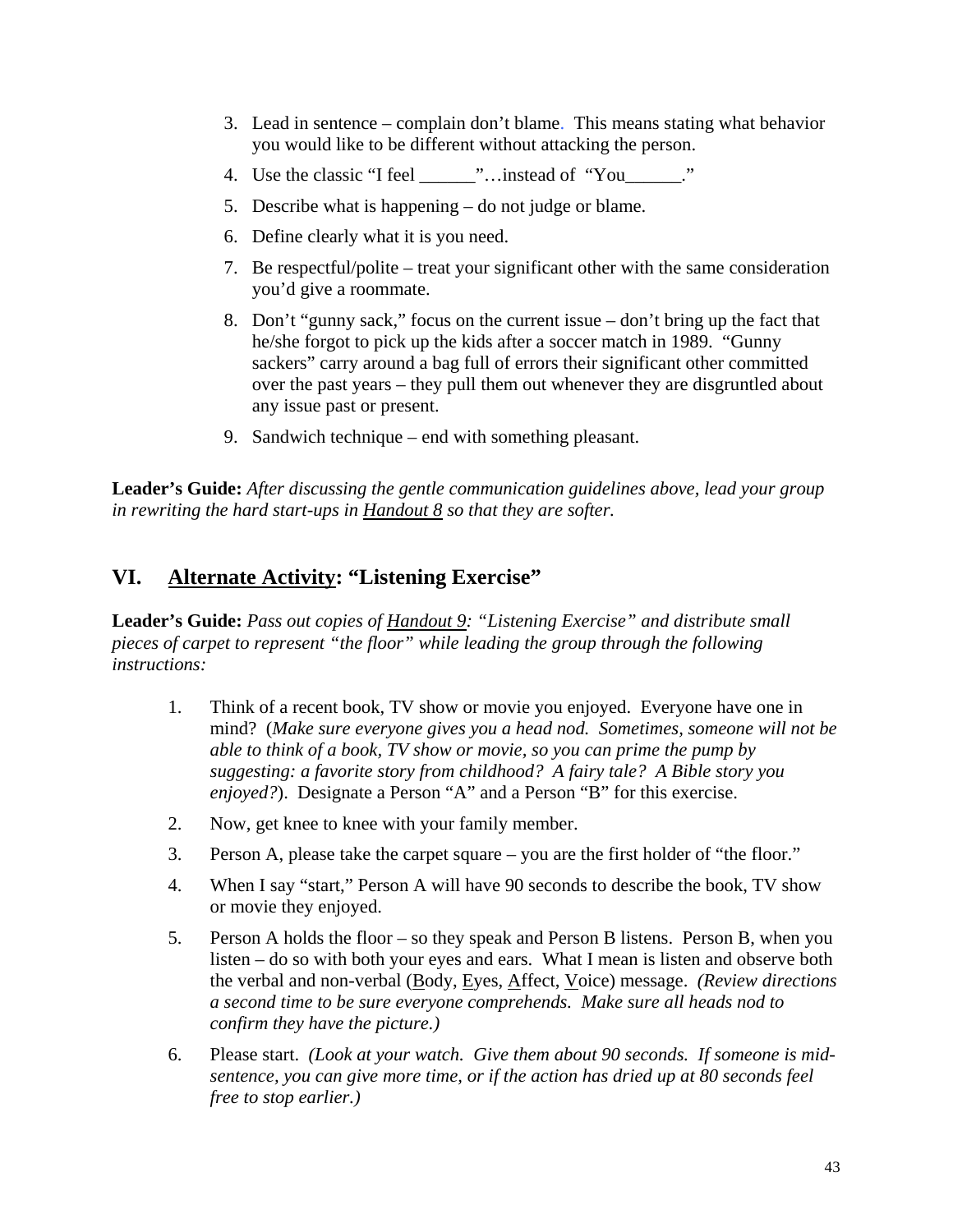- 7. Please stop. Good work. Now, Person A, please hand over the "floor" to your partner.
- 8. Person B, in a moment when I say "start," your assignment is to share with your partner what you heard him or her say – tell them what words you heard and what you observed non-verbally (Body, Eyes, Affect, Voice). Does that make sense? (*Pause to look for nods*.) You will have 90 seconds. Person A, you are only listening now – no talking please.
- 9. Ready. Please start. (*Again, give them about 90 seconds. If someone is midsentence, you can give more time, or if the action has dried up at 80 seconds feel free to stop earlier*).
- 10. Please stop. Excellent. Person A, how did they do? Did they capture the major points of your message? Did they observe and report on your non-verbals? (*You do not have to solicit input from every couple, but you do want to give everyone a chance to speak if they like*.)
- 11. Very good. Now we will give Person B a chance to talk about a recent book, TV show or movie you enjoyed. Everyone have one in mind? (*Make sure everyone gives you a head nod. Occasionally, someone will not be able to think of a book, TV show or movie – prime the pump by giving suggestions: a favorite story from childhood? a fairy tale? or a Bible story you enjoyed?*)
- 12. Person B, please hold on to the carpet square you are the holder of "the floor."
- 13. When I say "start," Person B will have 90 seconds to describe the book, TV show or movie they enjoyed.
- 14. Person B holds the floor so they speak and Person A listens. Person A, when you listen – do so with both your eyes and ears. What I mean is listen and observe both the verbal and non-verbal (Body, Eyes, Affect, Voice) message. (*Review directions a second time to be sure everyone comprehends. Make sure all heads nod to confirm they have the picture*.)
- *15.* Please start. (*Look at your watch. Give them about 90 seconds. If someone is midsentence, you can give more time, or if the action has dried up after 80 seconds feel free to stop earlier.)*
- 16. OK, please stop. Good work. Now, Person B, please hand over the floor to your partner.
- 17. Person A, in a moment when I say "start," your assignment is to share with your partner what you heard him or her say – tell them what words you heard and what you observed non-verbally (Body, Eyes, Affect, Voice). Does that make sense? *Look for nods*. You will have 90 seconds. Person B, you are just listening – no talking please.
- 18. Ready. Please start. (*Again, give them about 90 seconds. Feel free to shorten or extend the time as needed*).
- 19. Please stop. Excellent. Person B, how did they do? Did they capture the major points of your message? Did they observe and report on your non-verbals? (Body, Eyes, Affect, Voice) (*You do not have to solicit input from every couple, but be sure to give everyone a chance to speak if they like.)*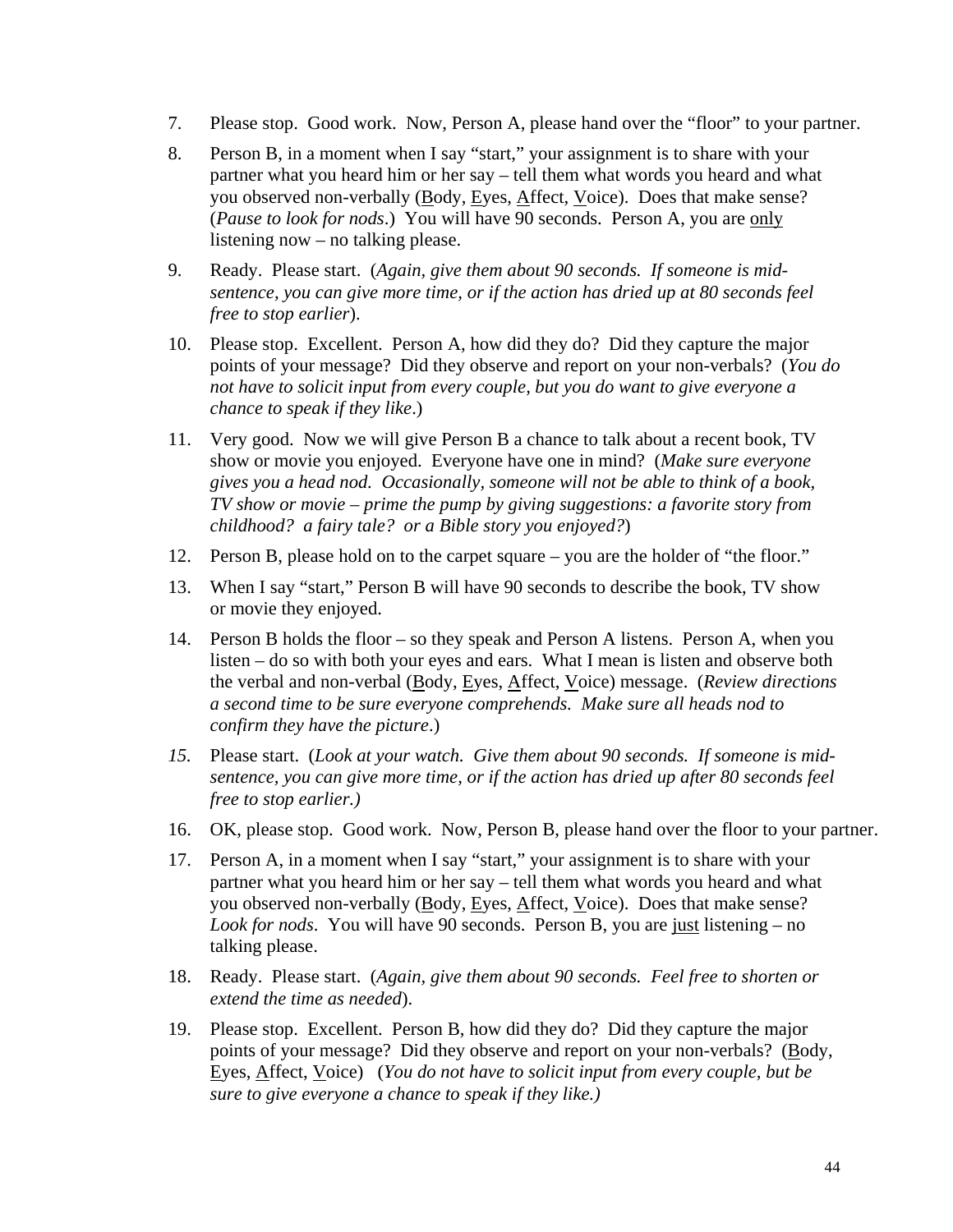#### **Recommended Bibliography on Communication Skills**

- *Messages: The Communication Skills Book* (1995). —McKay, Davis & Fanning
- *Couple Skills: Making Your Relationship Work* (1994). —*McKay*, Fanning & Paleg
- *Ten Lessons to Transform Your Marriage: America's Love Lab Experts Share Their Strategies for Strengthening Your Relationship* (2006). —Gottman, Gottman, and Declair
- *Why Marriages Succeed or Fail: And How to Make Yours Last* (1995). —Gottman
- *The Seven Principles for Making Marriage Work: A Practical Guide from the Country's Foremost Relationship Expert* (1999). —Gottman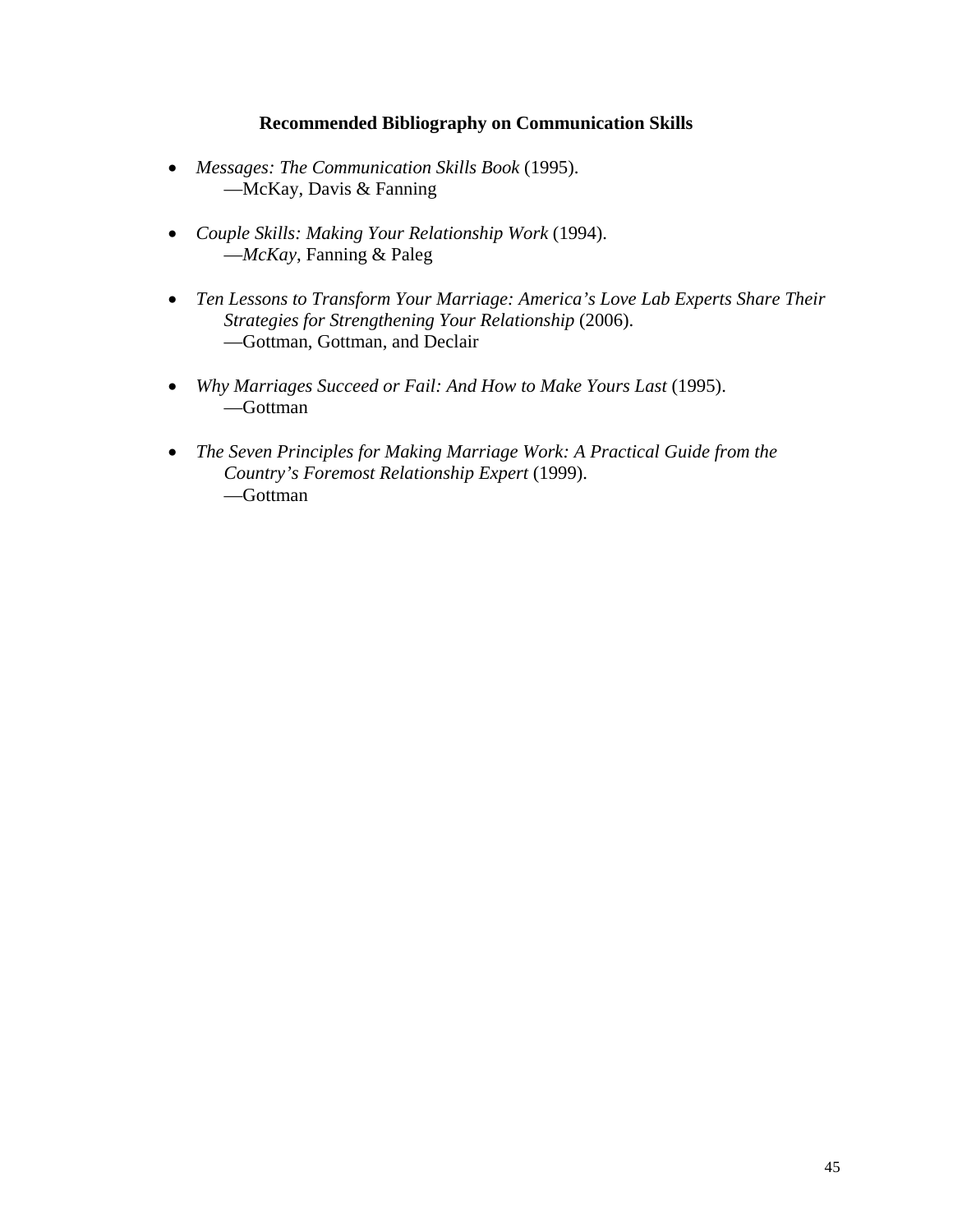# **"Communicating with Your Loved One"**

### **DOs:**

- 1) "2 Sentence Rule." Keep your communication simple, clear, and brief.
- 2) Ask only ONE question at a time.
- 3) Stick to the current issue rather than bringing up "old issues."
- 4) Stay calm. Your spouse may become even more uncomfortable and withdrawn if you express intense emotions.
- 5) Minimize other distractions by turning off the television and radio.
- 6) Pay attention to nonverbal behavior both the message that you are sending with your body language and the verbal message and body language message of your family member. Sometimes combat veterans struggle to identify and express their needs and feelings, so focusing on their behavior and emotional state rather than just their words can be important.
- 7) Help your loved one identify his/her feelings by suggesting several choices (e.g., are you feeling angry, sad, or worried right now?).
- 8) Acknowledge what you have heard him/her express. Show empathy or caring for his/her feelings. You may wish to normalize that emotion and share a similar experience that you have had in the past.
- 9) Decide together on a regular time for communication. Even if you are together most of the time, families benefit from having a set time to routinely talk about delicate matters. Choosing a low-stress time when both of you are apt to feel at your best is important.

## **DON'Ts:**

- 1) Avoid giving advice unless asked or if the person cannot make the decision on his/her own. Rather, make decisions together whenever possible.
- 2) Avoid interrupting each other.
- 3) Don't talk down to each other (e.g., "You are acting like a child!").
- 4) Avoid name-calling.
- 5) Don't generalize ("always" or "never"). Focus on the specific behavior rather than the individual.
- 6) Don't yell or shout.
- 7) Don't personalize the family member's behavior. Recognize that the symptom may be part of the normal post OIF/OEF adjustment and may have nothing to do with you.
- 8) Do not allow or engage in physical violence.

## *Other ideas from my group:*

•

•

46

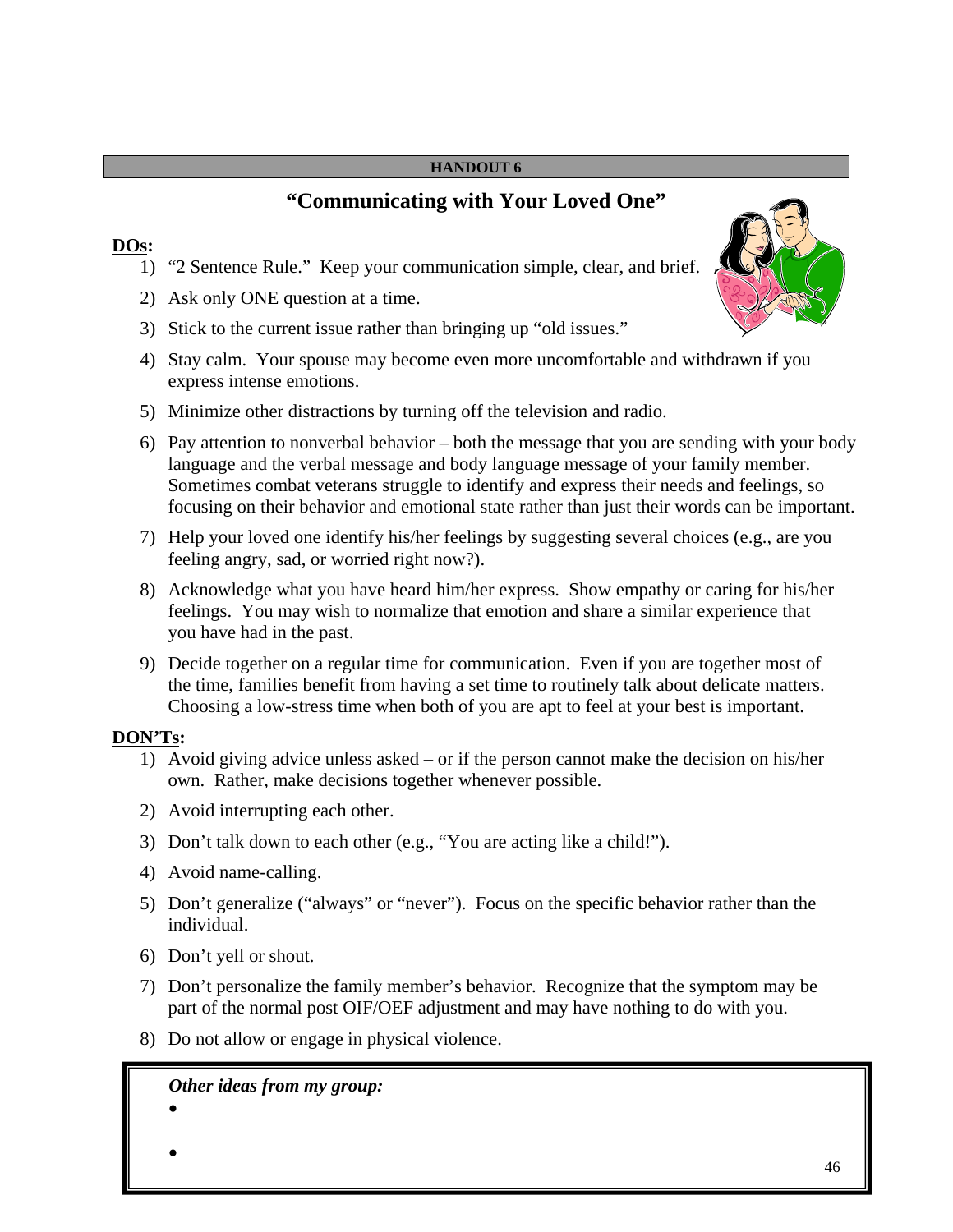## **"Practicing 'I' Messages"**

FORMAT OF "'I' MESSAGE" = "WHEN YOU \_\_\_\_\_\_\_\_\_\_\_\_\_, I FEEL \_\_\_\_\_\_\_\_\_\_\_\_\_\_\_\_\_\_\_\_\_\_ The purpose is to tell someone how you feel about his/her behavior without degrading, accusing, or arousing anger in the other person. *Example*: When YOU give me a big hug, I FEEL happy, loved, and close to you. 1. When you say something nice to me, I feel \_\_\_\_\_\_\_\_\_\_\_\_\_\_\_\_\_\_\_\_\_\_\_\_\_\_\_\_\_\_\_\_\_\_\_\_\_\_\_\_ 2. When you don't come home on time, I feel 3. When you are rude to me in front of your friends, I feel \_\_\_\_\_\_\_\_\_\_\_\_\_\_\_\_\_\_\_\_\_ 4. When I am sick and you take care of me, I feel 5. When you clam up and won't talk, I feel \_\_\_\_\_\_\_\_\_\_\_\_\_\_\_\_\_\_\_\_\_\_\_\_\_\_\_\_\_\_\_\_\_\_\_\_\_\_\_\_\_\_ 6. When you listen to me when I'm upset, I feel  $\frac{1}{2}$   $\frac{1}{2}$   $\frac{1}{2}$   $\frac{1}{2}$   $\frac{1}{2}$   $\frac{1}{2}$   $\frac{1}{2}$   $\frac{1}{2}$   $\frac{1}{2}$   $\frac{1}{2}$   $\frac{1}{2}$   $\frac{1}{2}$   $\frac{1}{2}$   $\frac{1}{2}$   $\frac{1}{2}$   $\frac{1}{2}$   $\frac{1}{2}$   $\frac$ 7. When I'm talking to you and you turn on the television, I feel \_\_\_\_\_\_\_\_\_\_\_\_\_\_\_\_\_\_\_\_\_\_\_\_\_ 8. When you yell at me, I feel \_\_\_\_\_\_\_\_\_\_\_\_\_\_\_\_\_\_\_\_\_\_\_\_\_\_\_\_\_\_\_\_\_\_\_\_\_\_\_\_\_\_\_\_\_\_\_\_\_\_\_\_ 9. When you talk about our special memories, I feel \_\_\_\_\_\_\_\_\_\_\_\_\_\_\_\_\_\_\_\_\_\_\_\_\_\_\_\_ 10. When you make dinner for me, I feel \_\_\_\_\_\_\_\_\_\_\_\_\_\_\_\_\_\_\_\_\_\_\_\_\_\_\_\_\_\_\_\_\_\_\_\_\_\_\_\_\_\_\_\_ 11. When you criticize me, I feel \_\_\_\_\_\_\_\_\_\_\_\_\_\_\_\_\_\_\_\_\_\_\_\_\_\_\_\_\_\_\_\_\_\_\_\_\_\_\_\_\_\_\_\_\_\_\_\_\_\_\_ 12. When you keep the house clean, I feel 13. When you stay to yourself and don't interact with the kids and me, I feel\_\_\_\_\_\_\_\_\_\_\_\_\_\_\_\_\_\_\_\_\_\_\_ 14. When you fuss and fume over some minor issue, I feel \_\_\_\_\_\_\_\_\_\_\_\_\_\_\_\_\_\_\_\_\_\_\_ 15. At night when you can't sleep, I feel 16. When we don't socialize the way I would like, I feel \_\_\_\_\_\_\_\_\_\_\_\_\_\_\_\_\_\_\_\_\_\_\_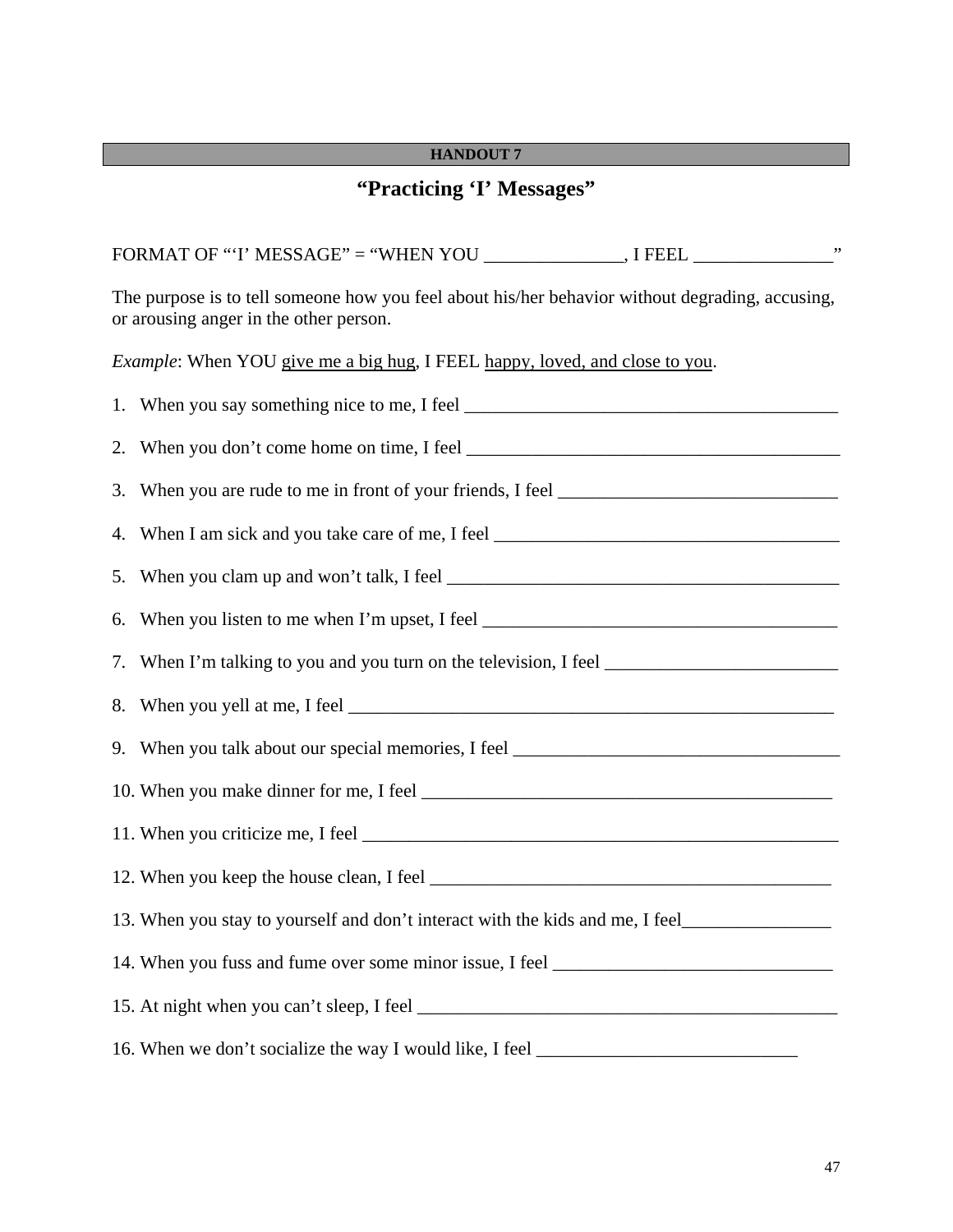## **"Softened Start-up"**

*Background*: All families have "touchy or sensitive" issues that need to be addressed. The current research (Gottman) indicates that how we bring up these touchy/sensitive issues is critical. A hard, "in your face start-up" rarely succeeds. On the other hand a "soft start-up" frequently ends with a pleasant, successful resolution.

The general rules for a softened start-up are the following:

- 1) Sandwich technique begin and end with something pleasant.
- 2) Keep it short and simple (KISS).
- 3) Gentle lead-in sentence explain your complaint and don't blame.
- 4) Use the classic "I feel  $\ldots$  instead of "You"
- 5) Describe what is happening do not judge or blame.
- 6) Define clearly what it is you need.
- 7) Be respectful/polite treat your significant other with the same consideration you'd give a roommate.
- 8) Don't "gunny sack," focus on the current issue don't bring up the fact that he/she forgot to pick up the kids after a soccer match in 1989. "Gunny sackers" carry around a bag full of errors their significant other committed over the past years – they pull them out whenever they are disgruntled about any issue past or present.
- 9) Sandwich technique end with something pleasant.

Practice these techniques by rewriting the following hard start-ups so that they are softer:

- Subject Scenario
- **Guests** Your significant other's brother has been staying with you for over a month. Originally, he was to visit for two weeks. You are upset because he is eating you out of house and home and has not lifted a finger to help. You want your significant other to set some limits.

 $\overline{\phantom{a}}$  ,  $\overline{\phantom{a}}$  ,  $\overline{\phantom{a}}$  ,  $\overline{\phantom{a}}$  ,  $\overline{\phantom{a}}$  ,  $\overline{\phantom{a}}$  ,  $\overline{\phantom{a}}$  ,  $\overline{\phantom{a}}$  ,  $\overline{\phantom{a}}$  ,  $\overline{\phantom{a}}$  ,  $\overline{\phantom{a}}$  ,  $\overline{\phantom{a}}$  ,  $\overline{\phantom{a}}$  ,  $\overline{\phantom{a}}$  ,  $\overline{\phantom{a}}$  ,  $\overline{\phantom{a}}$ 

*Hard start-up:*  "Your brother is a lazy, free-loading hog."

*Your softened alternative:*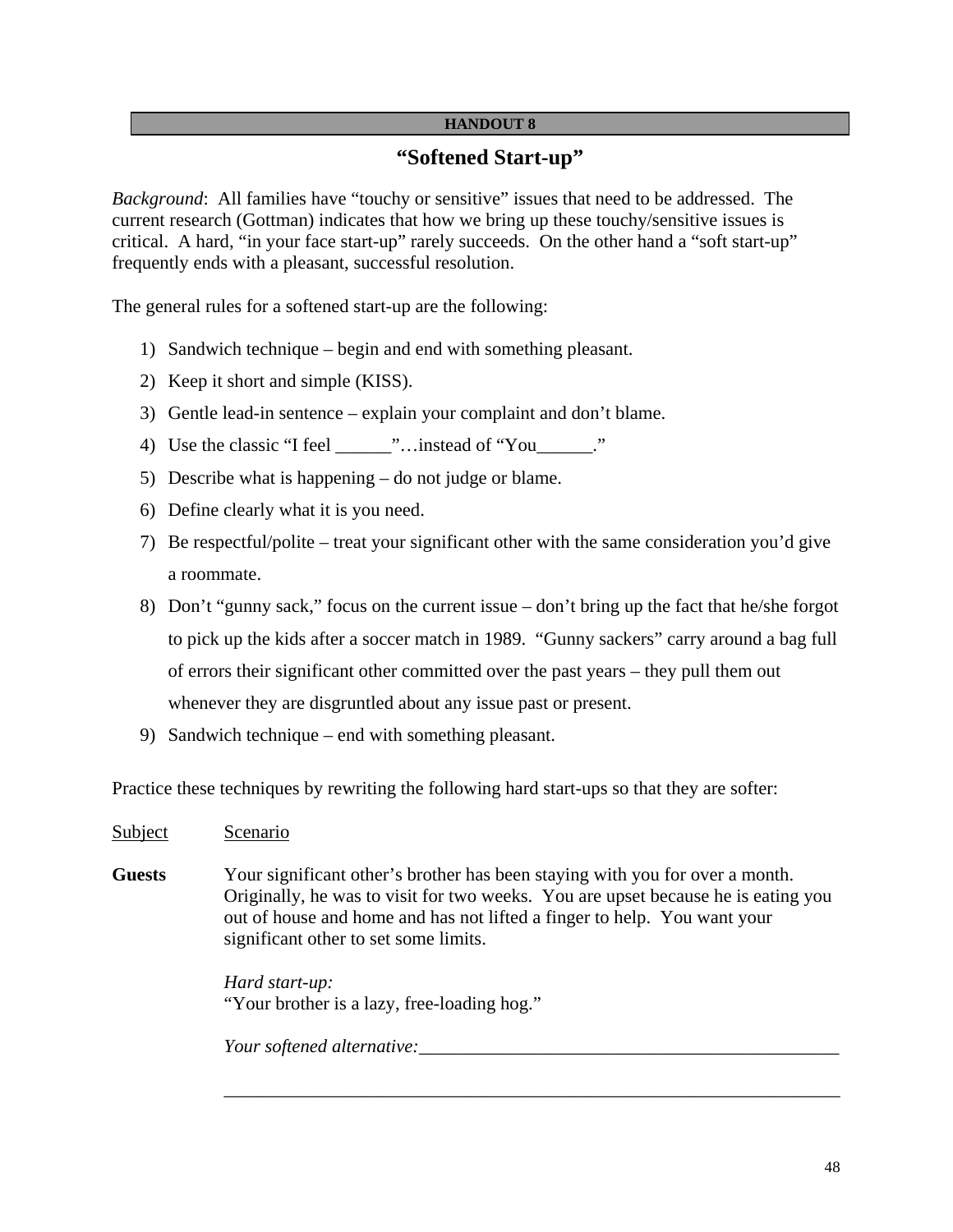| <b>Housework</b> | You wish your family member would help more around the house.                                                                                                                                                                                                 |  |
|------------------|---------------------------------------------------------------------------------------------------------------------------------------------------------------------------------------------------------------------------------------------------------------|--|
|                  | Hard start-up:<br>"You are an unappreciative slob who expects me to be your mother! Ain't happening!"<br>Your softened alternative:                                                                                                                           |  |
| <b>Parties</b>   | You want to go to a party with your spouse. He/she is by nature shy and has become<br>more withdrawn since coming back from Iraq. It is really important that your partner<br>comes to this event with you, and you are upset that he/she does not want to.   |  |
|                  | Hard start-up:<br>"For once in your life, could you think about someone besides yourself? I'm<br>really lonely and am sick of spending all my time sitting around here watching the<br>grass grow. For once in our lives, could we please have a little fun?" |  |
|                  |                                                                                                                                                                                                                                                               |  |
| <b>Sex</b>       | It has been some time since you and your partner were last sexually intimate.<br>You are wondering if your partner still finds you attractive. In your mind, making<br>love tonight would be nice, very nice.                                                 |  |
|                  | Hard start-up:<br>"Good grief! If you were any colder toward me – the furnace would kick on<br>when you walk into the room. Do I have bad breath? Are you having an affair<br>with the UPS person? Or what?"                                                  |  |
|                  | Your softened alternative:                                                                                                                                                                                                                                    |  |
| <b>Finances</b>  | You want to save more money for your dream home. Your spouse likes to live<br>more for the moment. Saving is less important to her/him.                                                                                                                       |  |
|                  | Hard start-up:<br>"I can't believe the crap you buy! How are we ever going to get ahead when you<br>keep spending, spending, spending every penny we make!? Do you want to live<br>in this cramped hovel for the rest of our lives?"                          |  |
|                  | Your softened alternative:                                                                                                                                                                                                                                    |  |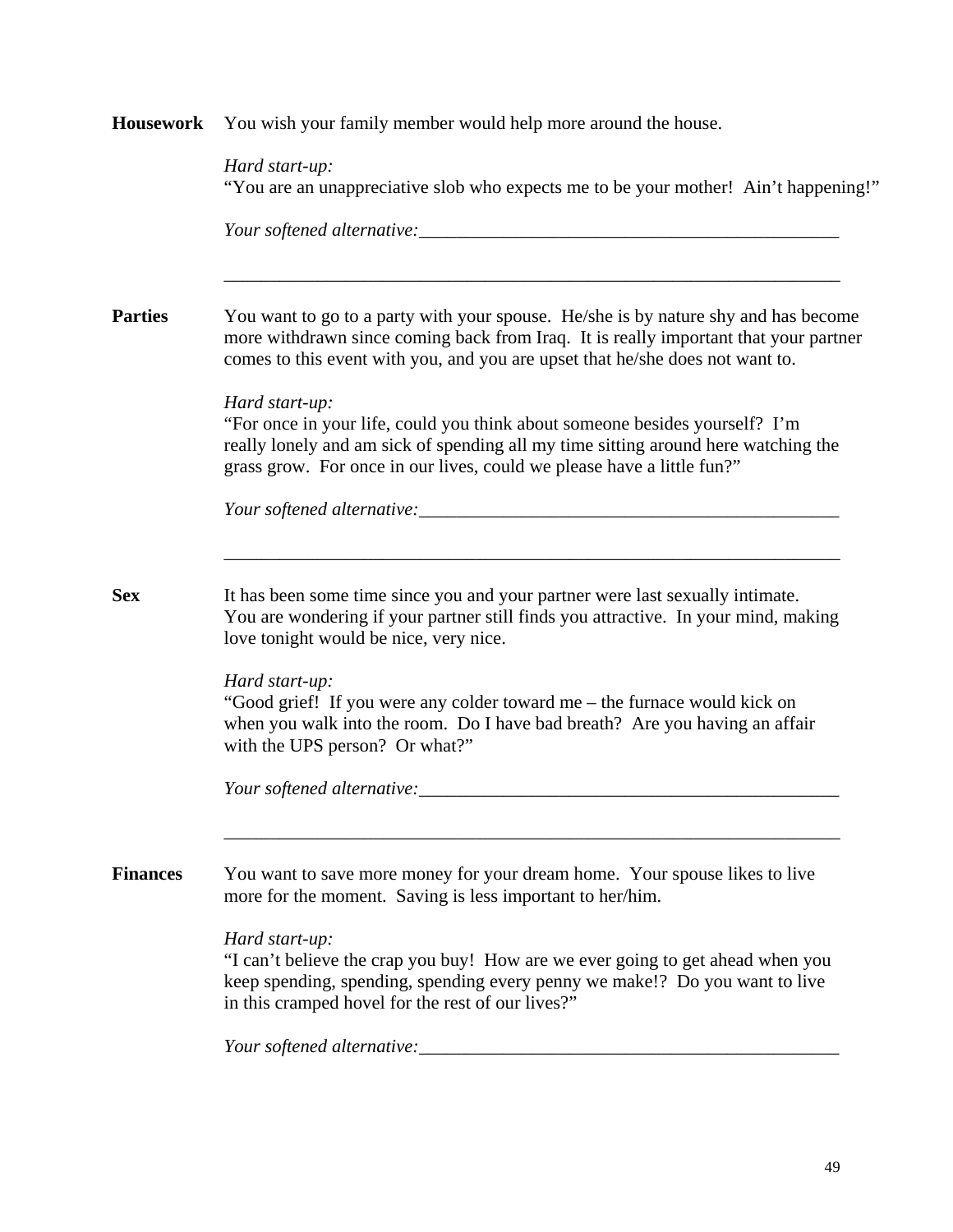## **"Listening Exercise"**

#### *Background*

It is easy to forget how important it is to simply listen to our significant others. There is a sweetness in knowing that another human being has truly understood us. Not that they are going to solve our problems or come up with a fix. Just that they have listened and understood. Research supports the benefits of using this listening technique in families who want to improve their "good times" communication.

Listening is not easy. It takes a lot of concentration and energy to focus on another with all your attentive powers.

The holder of "the floor" does most of the speaking while the non-holder practices listening.

A speaker should remember the magical number: "seven plus or minus two." That means that on average a human being can remember seven ideas in one batch. On a good day the average person may stretch it to nine. On a bad day it may fall to as few as five. The message you should take home is: don't overload your listener. Try to keep each batch of information to somewhere between five and seven ideas. When you describe a TV show you enjoyed – cut it down to five major points. Do not go on and on and on  $-$  you will overwhelm your listener.

Beyond hearing and remembering the major points it is important to consider how the message was delivered.

20/80 Rule:

**20%** of what is communicated is verbal, **80%** of what is communicated is non-verbal.



Remember "Leave it to Beaver?" Wally (the older brother) used to call his younger brother, "BEAV."

BEAV is a good way to remember the non-verbal elements of communication:

- $\mathbf{B} \underline{\text{Body}} -$  posture, hands, arms, gestures
- **E** Eyes and facial expressions
- $\bf{A}$   $\bf{After}$  (emotions) what feeling is the speaker showing?
- **V** Voice excited, slow, deep, cracking, flood, or trickle?

Listening to our significant others requires more then just our ears…to truly listen we need to use eyes and ears. What does this tell us about e-mail, letters and phone conversations with our significant others? Why is it often important to deal with controversial topics in a face-to-face forum?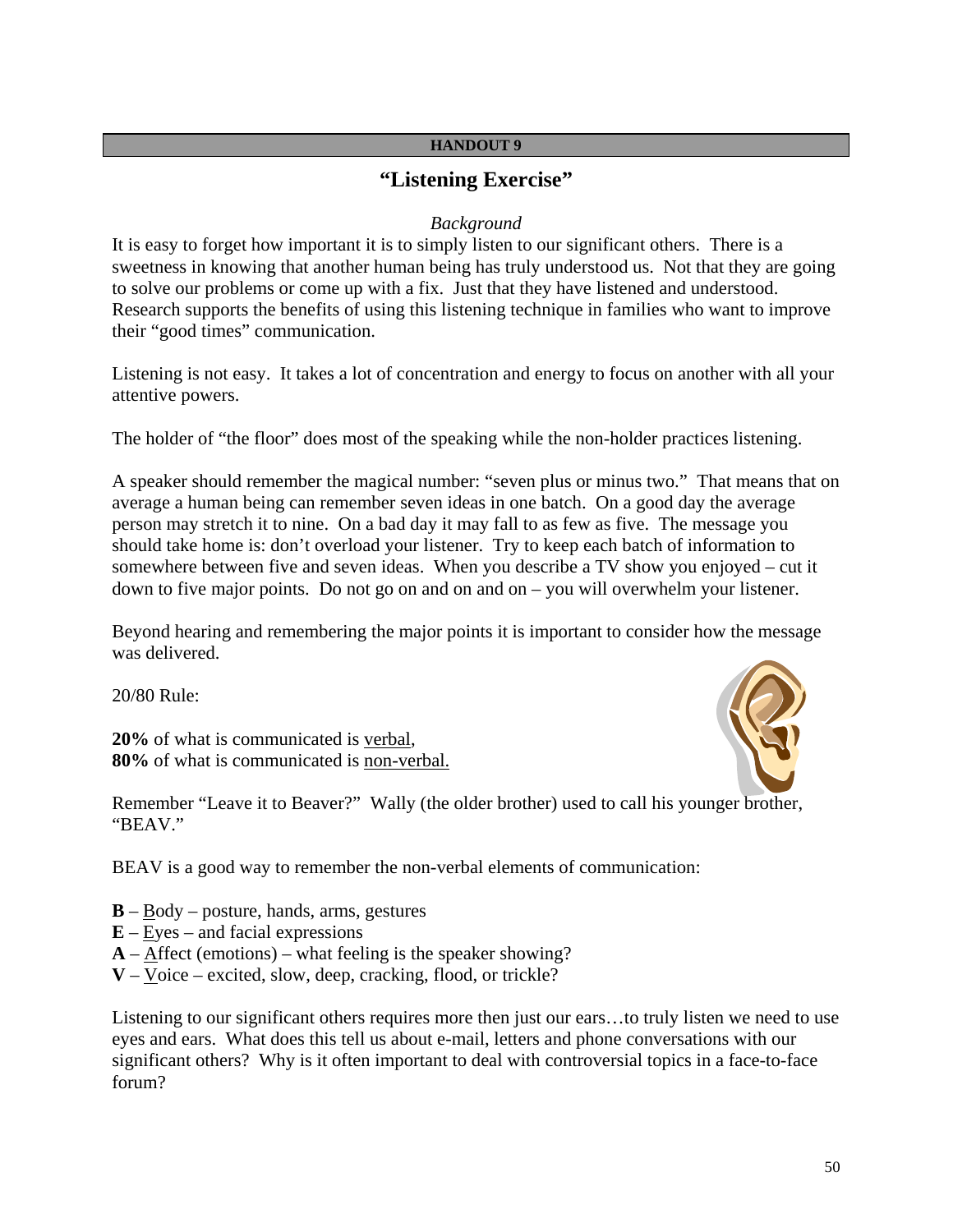# **MODULE 3**

# **"How to Manage Our Anger Well and Prevent Situations from Getting Out of Control"**

## **Materials Needed:**

- Handout 10: "Anger Management Time-Out Process"
- Handout 11: "Referrals for Domestic Violence"
- Brochures on local treatment options for people with anger management difficulties

# **I. Anger Is a Normal Human Emotion**



## **Discussion Questions:**

- What are the situations/issues that cause the most conflict in your relationship?
- What situations set the stage for conflict in your house (e.g., your family member refusing to participate in family activities, drinking too much alcohol, sarcasm, withdrawing/refusing to communicate, being told what to do, overwhelming situations, feeling out of control)?
- Describe a typical argument. What happens? Are things resolved to your satisfaction? (If so, how?) Are there repair attempts? (If so, who usually initiates? How? What is the outcome?)
- Are children involved in the conflicts? How does this impact them?
- Rate yourself on a 1-10 scale (1 being having very poor skills and 10 being having excellent skills) on how you feel you handle anger.

**Leader's Guide:** *Use whichever questions are relevant / appropriate for your group in order to engage participants in session (i.e. to elicit their goals / what they want to learn in session) and to be able to use their examples in the rest of the session.*

- A. Just like other feelings (e.g., sadness, joy), humans experience anger at different times and express the emotion in different ways.
- B. Although many people think that being angry is wrong or bad, anger (in the mid-level range) itself is not a problem. Extreme behaviors that stem from this emotion can become problematic.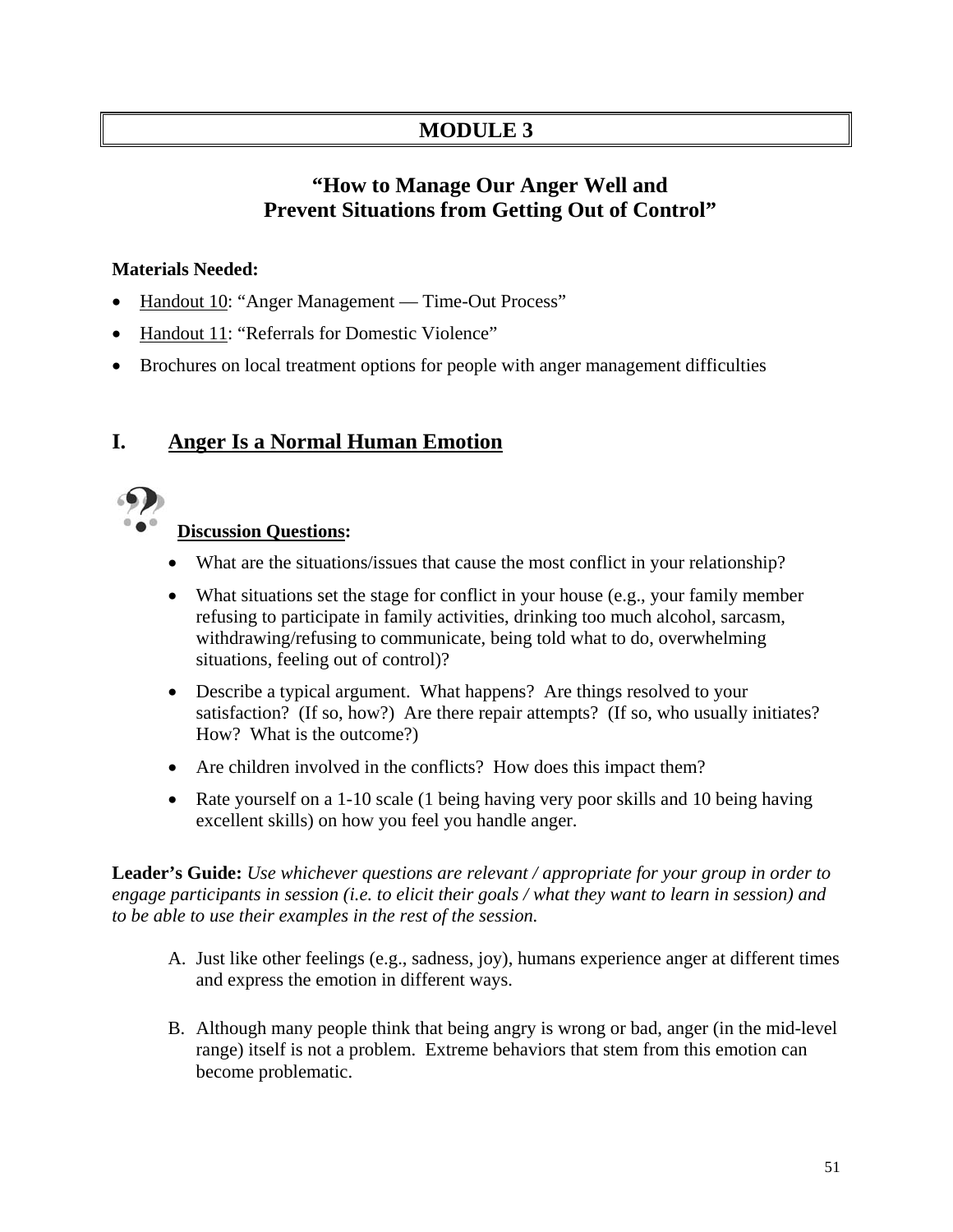# **II. Important Issues to Consider About Anger and Violent Behavior**

- A. Intense emotions may be part of PTSD or other responses to trauma. As you know, having a lot of anger and aggressive feelings can be a major element of PTSD. However, even if someone has the worst case of PTSD, he/she can learn to control and be accountable for his/her behavior.
- B. Anger and its expression may be strongly affected by substance use.
- C. You as the family member may not have done anything to upset the person showing signs of anger. Further, you are never responsible for your family member's actingout behavior (even if your behavior upsets him/her). Your family member may try very hard to blame you for his/her behavior in anger.
- D. Although we are not very good at predicting violent behavior, the best predictor of future violence is past violent behavior. Reflecting on the situations that surrounded previous acts of violence can provide clues as to potentially difficult situations in the future. This information may also guide efforts to prevent future violence. Stressors such as returning from a deployment, job changes, or pregnancy can make violent behavior more likely, but are never an excuse for violence.
- E. Anger may be the emotion that is expressed directly, but the individual may be experiencing a great deal of fear underneath the anger.



## **Discussion Questions:**

- Do you see this combination of anger and fear shown in your relationship? If so, how?
- How might it change things if you understood the feelings behind the anger that you see?

**Leader's Guide**: *Lead the group in learning how to differentiate between chronic irritability/ anger and isolated angry outbursts. Discuss how many people experience both.* 

# **III. Irritability / Low-Grade Chronic Anger**

**Leader's Guide**: *Explain to the group that some trauma survivors don't have many distinct angry outbursts – but, rather, experience chronic irritability. They're easily "set off," and become angry easily – even over little things.* 



## **Discussion Questions:**

- Can you relate to this type of chronic anger or irritability in your relationship?
- How does chronic anger affect people? How does it affect relationships?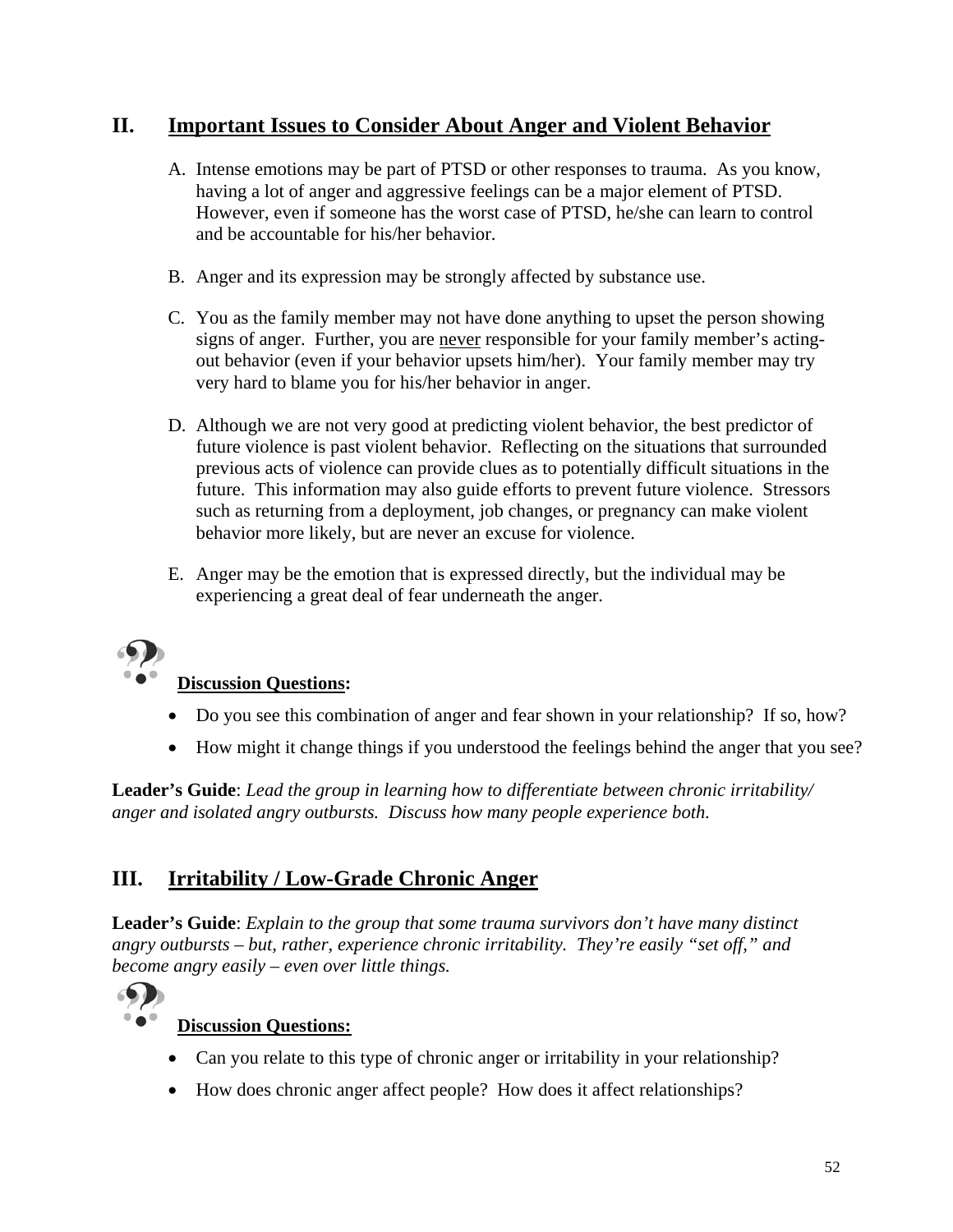**Leader's Guide:** *Write down the answers the group brings up. Some of the effects of chronic anger to make sure the group covers are:* 

- A. Irritability strains interpersonal relationships.
- B. Chronic anger may lead to feelings of guilt, regret, and shame.
- C. It can have adverse effects on communication (family members may not feel safe to express their feelings honestly for fear of consequences, and significant emotional distance may result).
- D. Family members may feel like they are "walking on eggshells."
- E. Chronic anger may manifest as somatic / physical effects in family members (e.g., migraines, stomach problems, difficulty sleeping, tension, jaw / TMJ pain).
- F. Anger may lead to physical violence, which is never acceptable, regardless of the cause.

# **IV. Angry Outbursts / Violence:**

**Leader's Guide**: *Discuss how some OIF/OEF veterans may feel OK most of the time, but then have angry outbursts. Sometimes, the trigger for the outburst is easy to identify, whereas other times it's unclear. However, the patterns leading up to the outburst are often predictable. More specifically, episodes of violence have a predictable beginning, middle, and end. Write the following stages on the board* (material adapted from Woolis, 1992):

- PHASE ONE **Activation** Stress occurs
- PHASE TWO **Escalation** Intervene now if possible
- PHASE THREE **Crisis** Violence may occur
- PHASE FOUR **Recovery** Less agitation
- PHASE FIVE **Stabilization** Guilt and remorse



## **Discussion Questions:**

- In which phase do you tend to intervene? How does that work? What are the consequences?
- In what phase do you think intervention is most effective?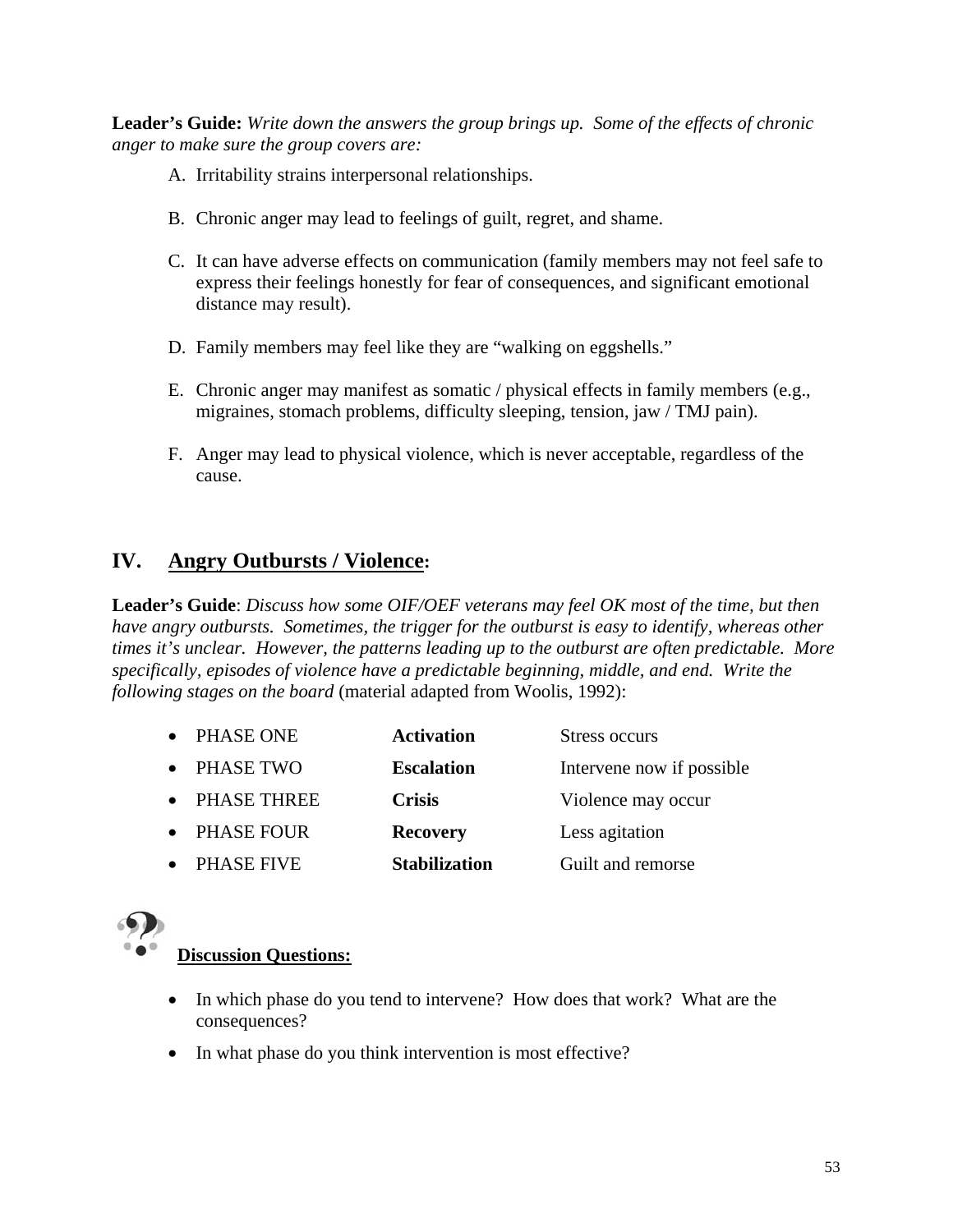**Leader's Guide**: *Listen and respond to group members' questions and comments about angry outbursts. Make sure to cover the following material*:

- A. Family members often try to step in during the most heated moments (in crisis or recovery phases). During these phases, people are not ready or able to take in information and discuss issues calmly.
- B. Intervening in the escalation stage has the highest likelihood of preventing an angry outburst.
- C. Most effective communication can occur (and efforts made to prevent future violence) in phase five (stabilization).
- D. **If you ever feel in danger, immediately remove yourself from the situation and/or call 911. You should never stay in a frightening or dangerous situation.**

# **V. Some Cognitive Concepts for Responding to Life Stressors (Albert Ellis)**

**Leader's Guide**: *Use this time to teach the A/B/C Model of responding to various situations. With the class, define an "A" (activating event) that would drive up a person's "Mad Feeling Thermometer." What might be your beliefs (B) about this event? Help the class learn to distinguish between "hot" and "cool" beliefs and discuss the consequences (C) of each belief. Distribute Handout 11 and work through the "Hot Thoughts and Cool Thoughts" exercise. The following are examples of situations you can use, or have the class provide their own scenarios*:

- It's been a bad day on the job, and the AC is broken in the car.
- Traffic is thick on your way home and your spouse tells you she bounced another check. This will cost \$35 you can't afford.
	- A. What are some "Hot Thoughts" you could run through your mind that will drive the "Mad Feeling Thermometer" up to around 100%?
		- 1. "This is awful!"
		- 2. "She's an idiot!"
		- 3. "We will never get out of debt!"
	- B. What are some "Cool Thoughts" you could run through your mind that will drive the "Mad Feeling Thermometer" down to the mid range?
		- 1. "This is not good, but it isn't the end of the world."
		- 2. "She is not the only person who ever bounced a check…in fact, I've bounced a few myself."
		- 3. "We have to get a bounce-proof account set up today."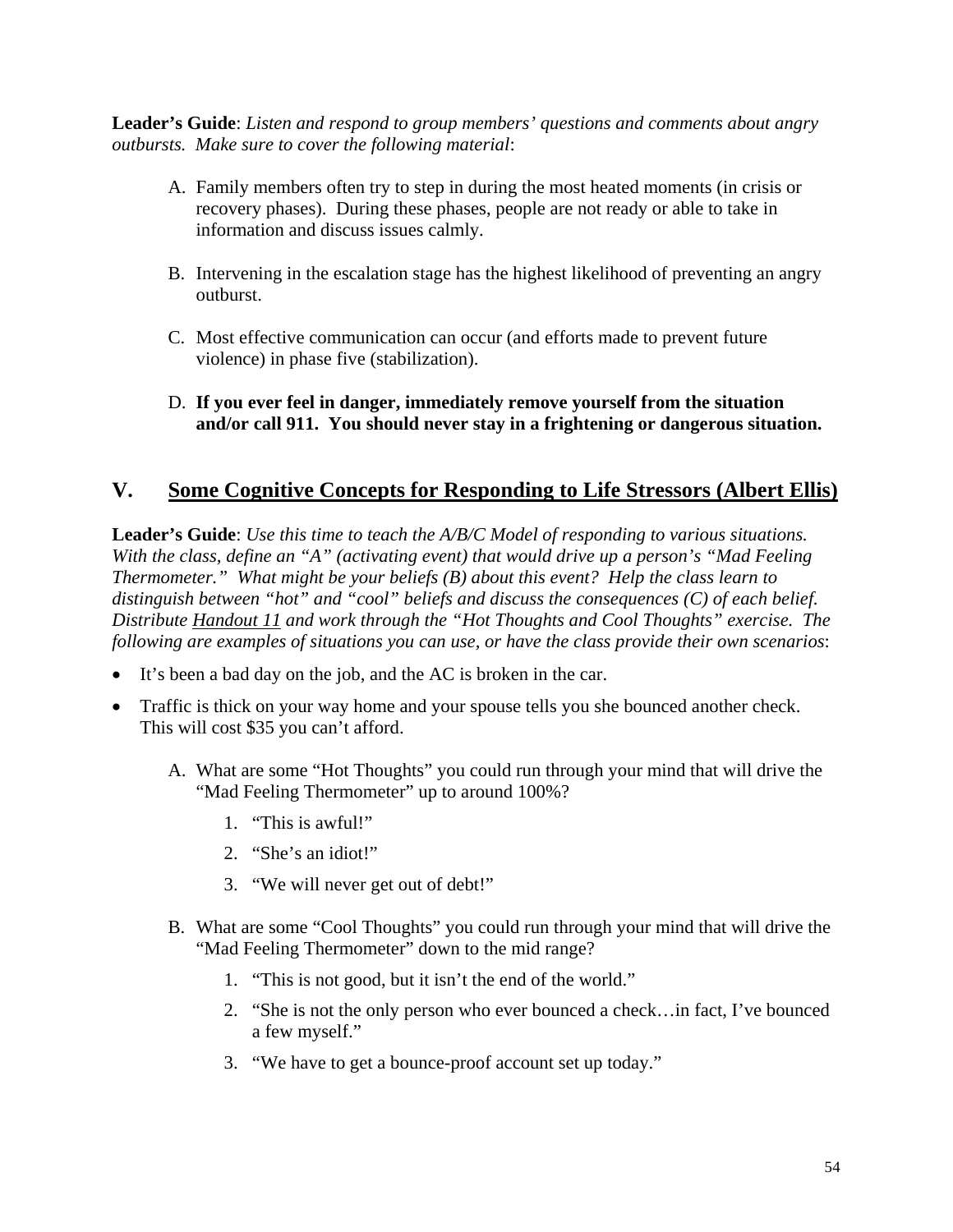# **VI. Angry Interactions and Children**

**Leader's Guide:** *During this session, you should emphasize to the group that it's very important for parents to minimize the amount of parental conflict that children witness. Research has documented numerous adverse effects on kids when they see / overhear parents engaged in yelling and screaming or violence, so it's really important to keep heated arguments away from the kids. On the other hand, children can benefit from seeing parents calmly and appropriately resolve conflict. Lead the group members who have children in their homes through the following discussion questions:* 



## **Discussion Questions:**

- What have you noticed about your kids' reactions to the anger in your household? What do your kids do or say when you fight?
- How have you tried to keep the kids out of your conflicts? How has this worked?
- A. Even if parents THINK they're keeping the arguments "behind closed doors," kids are often perceptive and know when parents are fighting. They may hear the angry words or actual hitting from the other room—or they may hear / see the aftermath of the fights (crying, bruises, flowers, etc).
- B. Therefore, it can also be useful to talk to your children after the angry interaction. During these discussions, it's helpful to emphasize to the children that:
	- 1. They didn't do anything wrong! Because kids often blame themselves for parental conflict, it's really important for parents to reassure kids and make sure they know that it's not their fault.
	- 2. We, your parents, are trying to work things out—and want to get along better. (And we are getting help in order to do so!)
	- 3. Your parents are sorry that you heard / saw their argument.
- C. You may also expect that your kids may be especially crabby or needy / clingy after a parental argument. It may be helpful for you to try to spend extra "quality time" with them during these times.
- D. Teach and role-model family rules for anger in front of your children. These rules should include:
	- 1. It's OK to be mad.
	- 2. It's NOT OK to hurt yourself, other people, or things.
	- 3. It's always OK to talk about your feelings.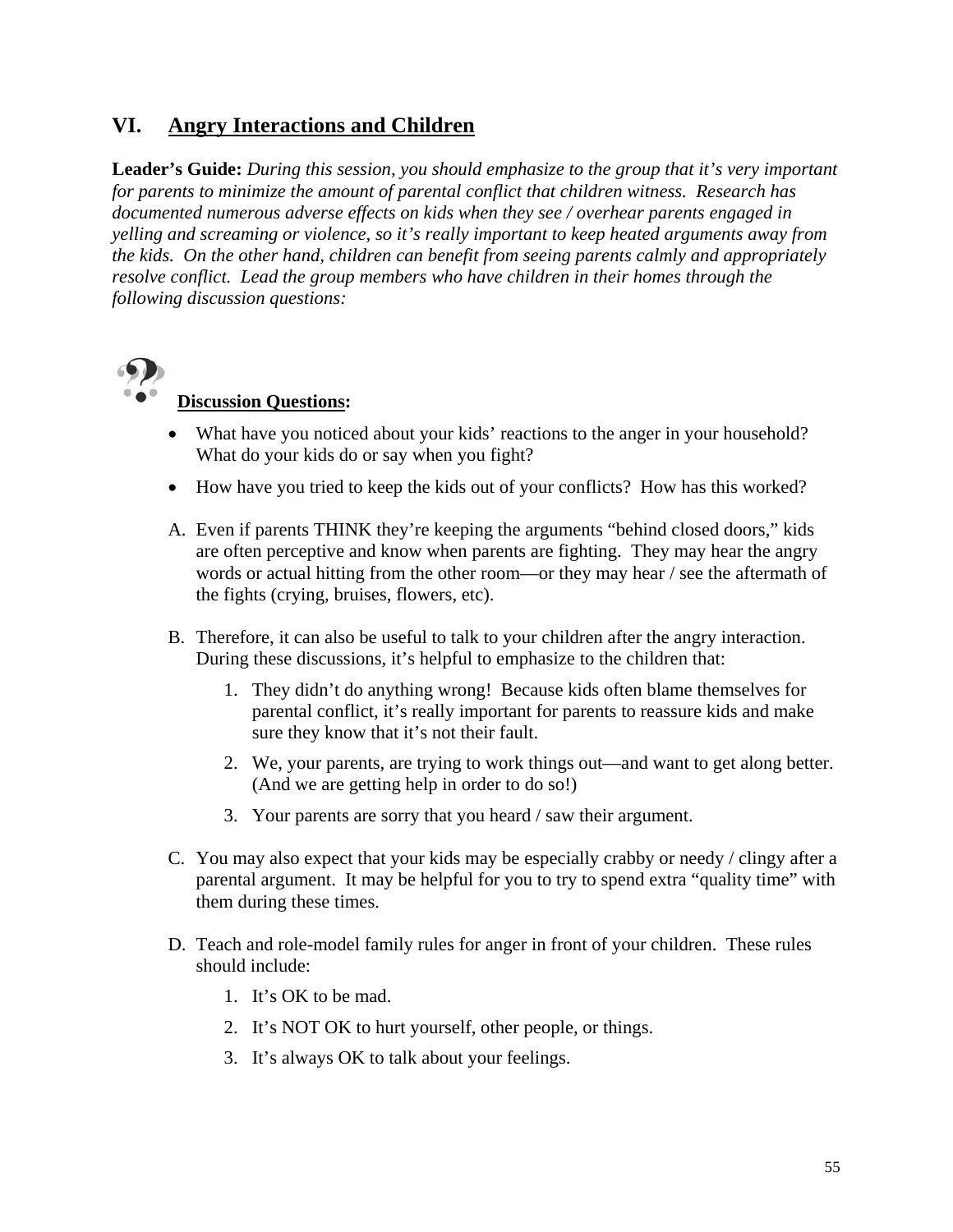# **VII. Coping Strategies for (Adult) Family Members in Dealing with Another Individual's Anger**

## A. Be prepared.

- 1. Decide in advance what the limits are regarding your relative's expression of anger. These limits need to be consistently enforced to be effective.
	- Example: I will tolerate my family member raising his/her voice, but I will not put up with swearing or name-calling.
- 2. Decide in advance the consequences of such a behavior.
	- Example: I will walk away from the discussion if name-calling or swearing begins.
- 3. Discuss these limits with your loved one during a calm time. Clearly and concisely explain the limit without getting into a debate or justifying your rationale.
- 4. Follow through on the consequence every time. Otherwise, your family member will learn that he/she doesn't have to abide by this limit and will push you the next time.
- B. Stay calm and nonjudgmental.
- C. Attempt to understand and acknowledge the person's angry feelings. Often, individuals increase their expression of anger when feeling misunderstood. The amount of anger usually decreases when the person feels that the listener is genuinely trying to understand.
- D. Choose your words wisely. Avoid generalizations (e.g., "you always…" or "you never…"), as these evoke retorts, counter-attacks, and further tension.
- E. Avoid asking too many questions (which can spark defensiveness and further anger).
- F. Use "I" statements to report your own feelings.
	- Example: "When you yell at me, I feel hurt."

## **VIII. Time-Out Process**

- A. Many parents use a time-out process in disciplining their children. Although the discipline strategy and this anger management tool share the common goal of giving each party some time to cool down, the techniques are quite different.
- B. This time-out process is a mutually-agreed upon strategy between equals (rather than involving a power differential such as in a parent-child relationship). Further, this technique helps people stop a conflict early in the argument (to avoid further tension), rather than being used as a form of punishment.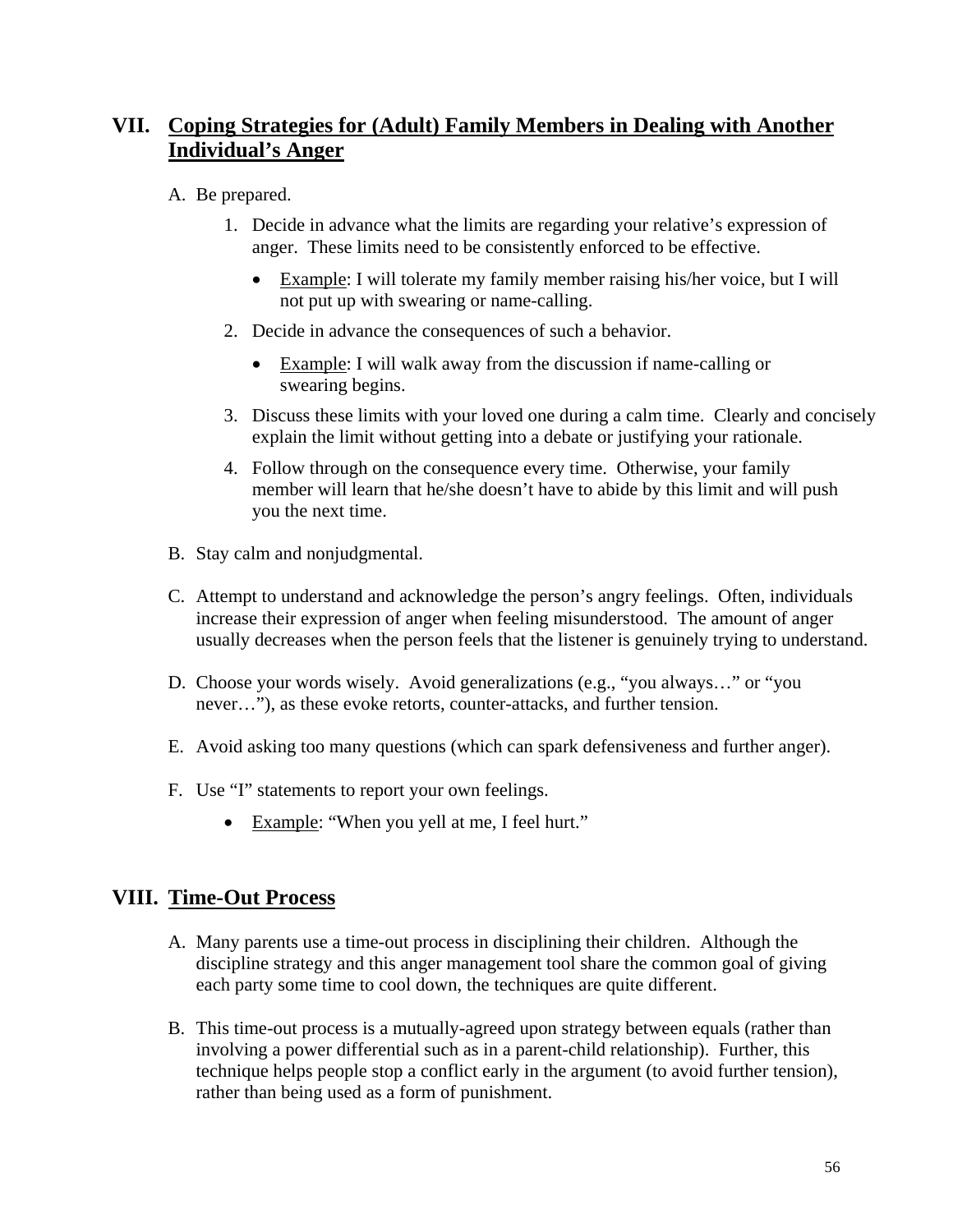C. This is an excellent process to negotiate in advance (during a calm time).

**Leader's Guide:** *Distribute Handout 10: "Anger Management – Time-Out Process" and review process step by step. Have group members role play the time out process in session and encourage them to brainstorm possible obstacles in applying it in their relationships; then, problem-solve possible solutions.* 

## **IX. Violence in Relationships**

- A. Threats of physical violence and/or actual violence are very important issues to address in families. Abuse should never be tolerated, as it is damaging to both of you and to your relationship.
- B. Domestic violence is very common, as 25% of American couples experience at least one act of physical aggression in their marriages (Bogard, 1984). The FBI estimates that a woman is beaten every 15 seconds in the United States.
- C. Most people with PTSD are not violent; in fact, many are quite socially withdrawn. However, research with Vietnam veterans who have PTSD has found that they are at increased risk for perpetrating acts of domestic violence (Jordan, 1992; Riggs, 1997).

**Leader's Guide:** *Distribute list of local referrals for domestic violence (example shown in Handout 12: "Referrals for Domestic Violence"). Explain that this list includes 24-hour crisis hotlines and emergency shelters. Shelters provide a safe place to stay, without the guilt of imposing on friends or extended family. Contact numbers for low-cost legal aid and victim protective orders (VPOs) are also listed.*

# **X. Provide Local Treatment Options for Individuals Dealing with Anger Management Issues**

#### Example: Oklahoma City VA Medical Center

- A. Anger Management Class
	- This 4-week class assists patients in identifying the triggers for their anger and learning effective ways of expressing this emotion.
- B. Couples or Family Therapy
- C. Psychiatric Medications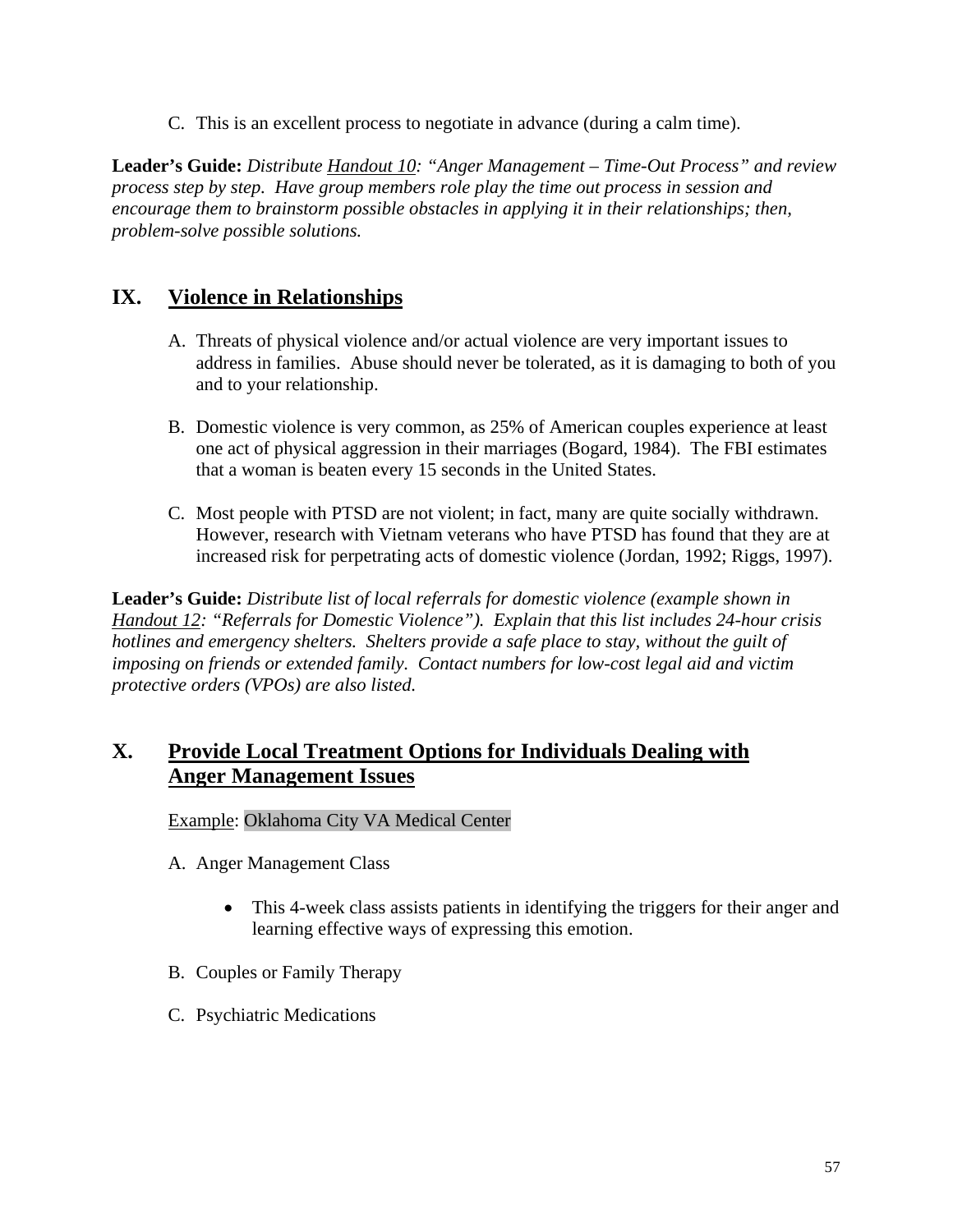## **"Anger Management – Time-Out Process"**

- Who? Time-outs are helpful to use in relationships that you want to maintain. You would not choose to use this procedure with strangers or with others with whom you have not already discussed the process. Allowing destructive arguments to stop is a sign you both want the relationship to work.
- When? Either partner can call a time-out if a discussion/argument is starting to feel out of control. Most people cannot think clearly when angry, so postponing the discussion until a time when both people are calmer is helpful.
- **\*\* VERY IMPORTANT**: Discuss the use of this procedure at a calm time.

#### **Key points to discuss before the first time-out is taken:**

- 1. A mutually agreed-upon signal for the use of time-out *Note*: It is best to have both a verbal and nonverbal (hand signal) way of communicating the need to take a time-out.
- 2. Both agree that the partner will not follow the person who is taking the time-out.
- 3. When a time-out is called, the discussion ends immediately. Trying to get in the last word is not helpful.
- 4. When you choose to take a time-out, you need to tell the other person the following:
	- a. What you are going to do
	- b. Where you are going (e.g., next room, for a drive, to a friend's house)
	- c. When you will return (certain number of minutes/hours)

Example: "I'm going to Wal-Mart to cool off and I'll be back in an hour."

#### **While taking the time-out:**

• It is not helpful to obsess about how angry you feel at the other person during this time. Rather, it's a time to cool down so the discussion later can be more productive. Thinking about options for how to solve the problem can be helpful. One can consider what he/she can do to improve the situation and make things work for both partners.

#### **Upon returning to the discussion:**

- 1. Each person presents his/her solution to the problem, and the other person listens without interrupting.
- 2. Both people focus on what aspects of the solution will work (rather than focusing on what won't work).
- 3. Together, they choose parts of both solutions that will make both parties satisfied.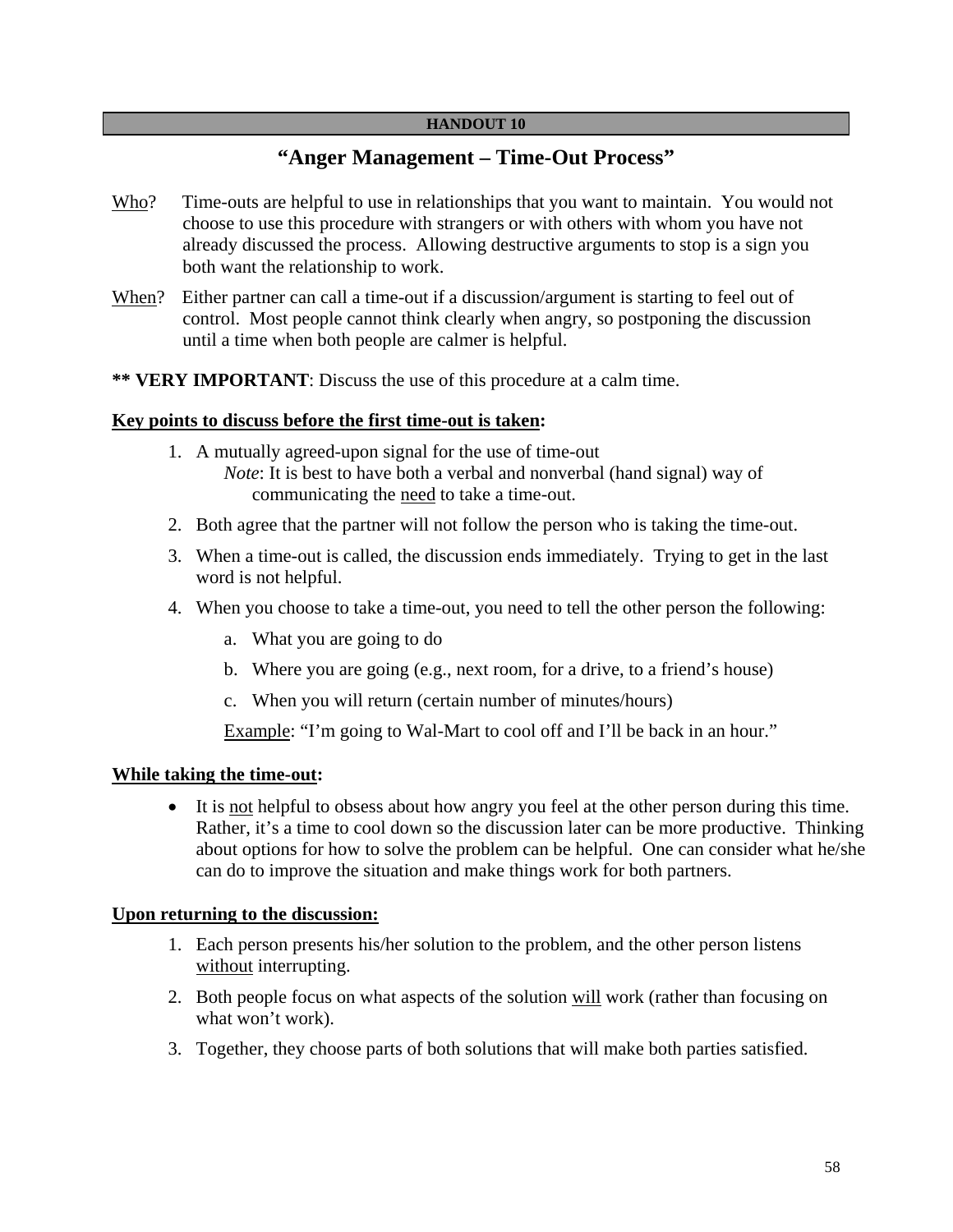## **Pointers to help manage anger problems during a discussion:**

 $\underline{DO}$ :

- Be flexible
- Listen carefully
- Be open to compromise
- Use "I" statements

## DON'T:

- Focus on "all or none" solutions
- Be rigid in only being open to your solution (e.g., "my way or the highway")
- Criticize the other person for their ideas



Adapted from presentation by Dan Jones, Ph.D., Clinical Psychologist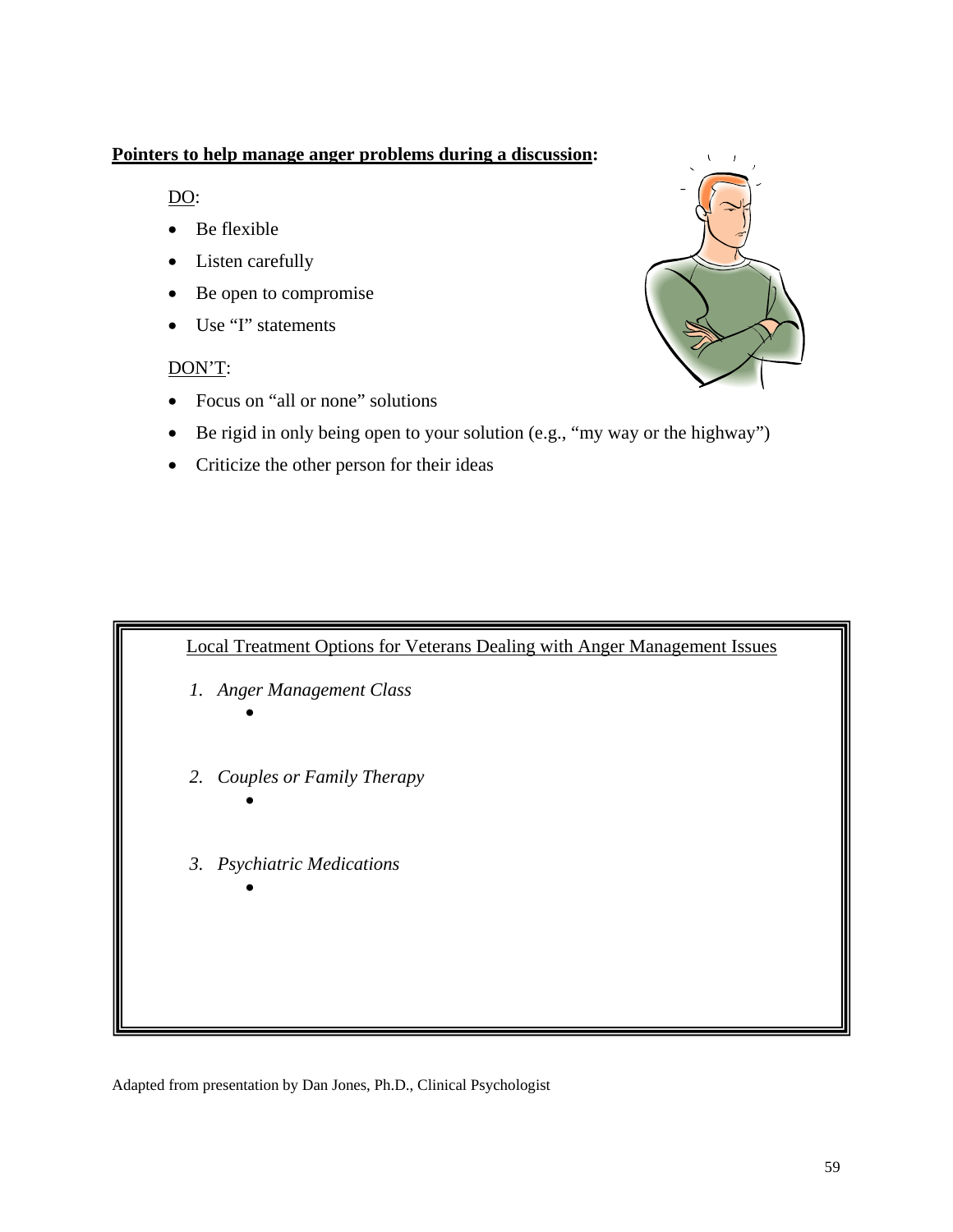# **"Hot Thoughts and Cool Thoughts"**

EVENT: *Traffic is thick on your way home and your spouse calls to tell you she bounced another check. This will cost you \$35 you can't afford.*

What are some "Hot Thoughts" you could run through your mind that will drive your "Mad Feeling Thermometer" up to around 100%?

- "This is terrible!"
- "She is an idiot!"
- "We will never get out of debt!"



What are some "Cool Thoughts" you could run through your mind that will drive your "Mad Feeling Thermometer" down to the mid range?

- "This is not good, but it isn't the end of the world."
- "She is not the only person who ever bounced a check... in fact I've bounced a few myself."
- "We have to get a bounce proof account set up today."

Think of another event that frequently causes you to become angry or upset:

 $EVENT:$ 

What are some "Hot Thoughts" you could run through your mind that will drive your "Mad Feeling Thermometer" up to around  $100\%$ ?

\_\_\_\_\_\_\_\_\_\_\_\_\_\_\_\_\_\_\_\_\_\_\_\_\_\_\_\_\_\_\_\_\_\_\_\_\_\_\_\_\_\_\_\_\_\_\_\_\_\_\_\_\_\_\_\_\_\_\_\_\_\_\_\_\_\_\_\_\_\_\_\_\_

What are some "Cool Thoughts" you could run through your mind that will drive your "Mad Feeling Thermometer" down to the mid range?

- \_\_\_\_\_\_\_\_\_\_\_\_\_\_\_\_\_\_\_\_\_\_\_\_\_\_\_\_\_\_\_\_\_\_\_\_\_\_\_\_\_\_\_\_\_\_\_\_\_\_\_\_\_\_\_\_\_\_\_\_\_\_\_
- 
-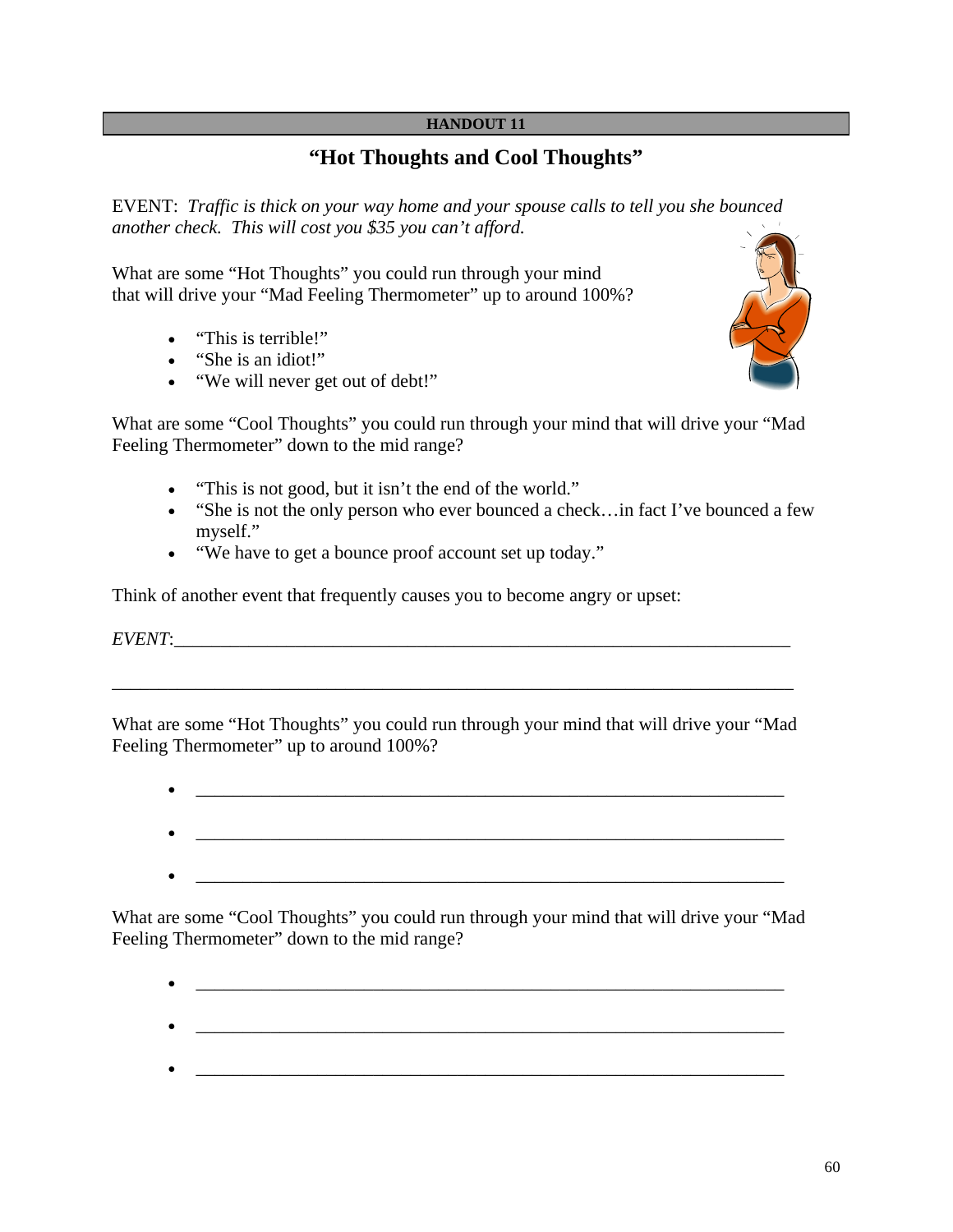# **"Referrals for Domestic Violence"**

# **Hotlines:**

National Domestic Violence Hotline: (800) 799-SAFE (7233)

(405) 917-9922

- crisis intervention
- information about shelters
- legal referrals
- treatment options

YOUR LOCAL Sexual Assault Hotline: (405) 943-RAPE

Domestic Violence Intervention Services of YOUR AREA: (918) 585-3163

## **Shelters:**

YOUR LOCAL Emergency Shelter: (405) 949-1866

## **Counseling:**

YOUR LOCAL YWCA: (405) 948-1770 • Both individual (sliding scale) and group (free) services are available.

# **Legal Aid:**

Low-Cost Legal Assistance:

- YOUR LOCAL CITY: (405) 521-1302
- YOUR LOCAL COUNTY: (405) 360-6631

# **Victims Protective Order (VPO):**

Affiliated with both the police dept and YWCA:

• Local Contact: \_\_\_\_\_\_\_\_\_\_\_\_\_\_\_\_\_\_\_\_\_\_\_\_\_\_ (405) 297-1139 (phone)

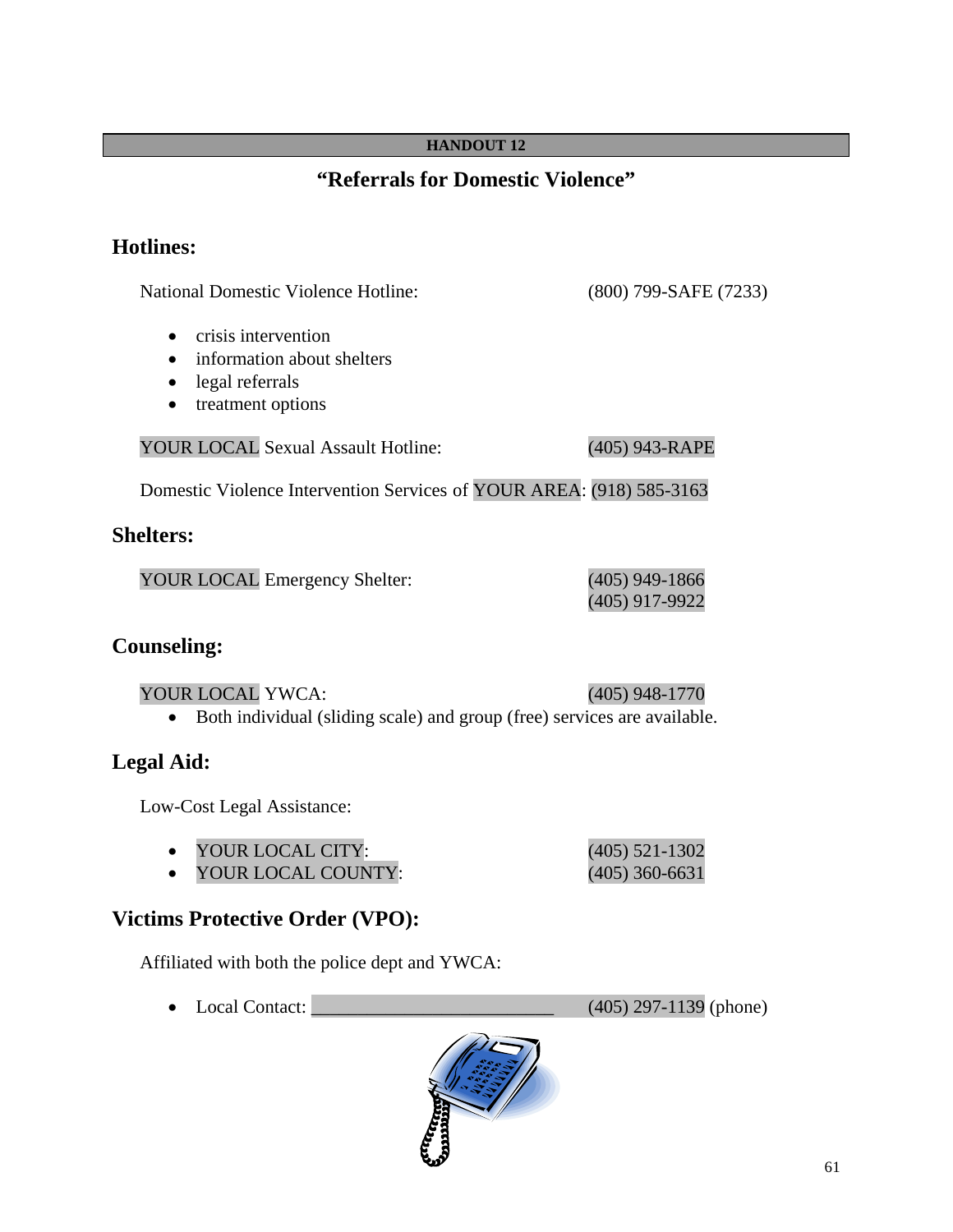# **MODULE 4**

# **"Post Traumatic Stress Disorder"**

### **Materials Needed:**

- Handout 12: "PTSD and Its Impact on the Family"
- Handout 13: "What We'd Like Our Families to Know about Living with PTSD"
- Brochures on local treatment options for patients with symptoms of PTSD

## **I. Review of the Diagnosis of PTSD**

- A. The diagnosis of PTSD (Post Traumatic Stress Disorder) is only made when very specific criteria are met. One patient who has been diagnosed with PTSD may look very different from another patient with the same disorder. The specific traumatic experience and the impact on the patient and his/her loved ones are unique to each family. The diagnosis can only be made by a trained mental health professional (preferably one with experience in working with PTSD).
- B. PTSD falls in the diagnostic category of anxiety disorders. Not every symptom will be discussed here, but each type of symptom will be reviewed.
- C. First, the patient experienced or witnessed an event that involved actual or threatened death or serious injury, and the patient felt very afraid or helpless. Traumatic events can include a wide variety of different experiences, including (but not limited to):
	- 1. military troops involved in combat
	- 2. victims and rescue workers involved in natural disasters (e.g., earthquakes, floods, hurricanes)
	- 3. victims and rescue workers involved in man-made disasters (e.g., Oklahoma City Bombing in April 1995)
	- 4. sexual assault or other violent crimes
	- 5. domestic violence
	- 6. physical and/or sexual abuse
	- 7. immigrants fleeing violence in their homeland
	- 8. torture
- D. Patients may RE-EXPERIENCE the event in a variety of ways:
	- 1. May have distressing dreams or nightmares of the event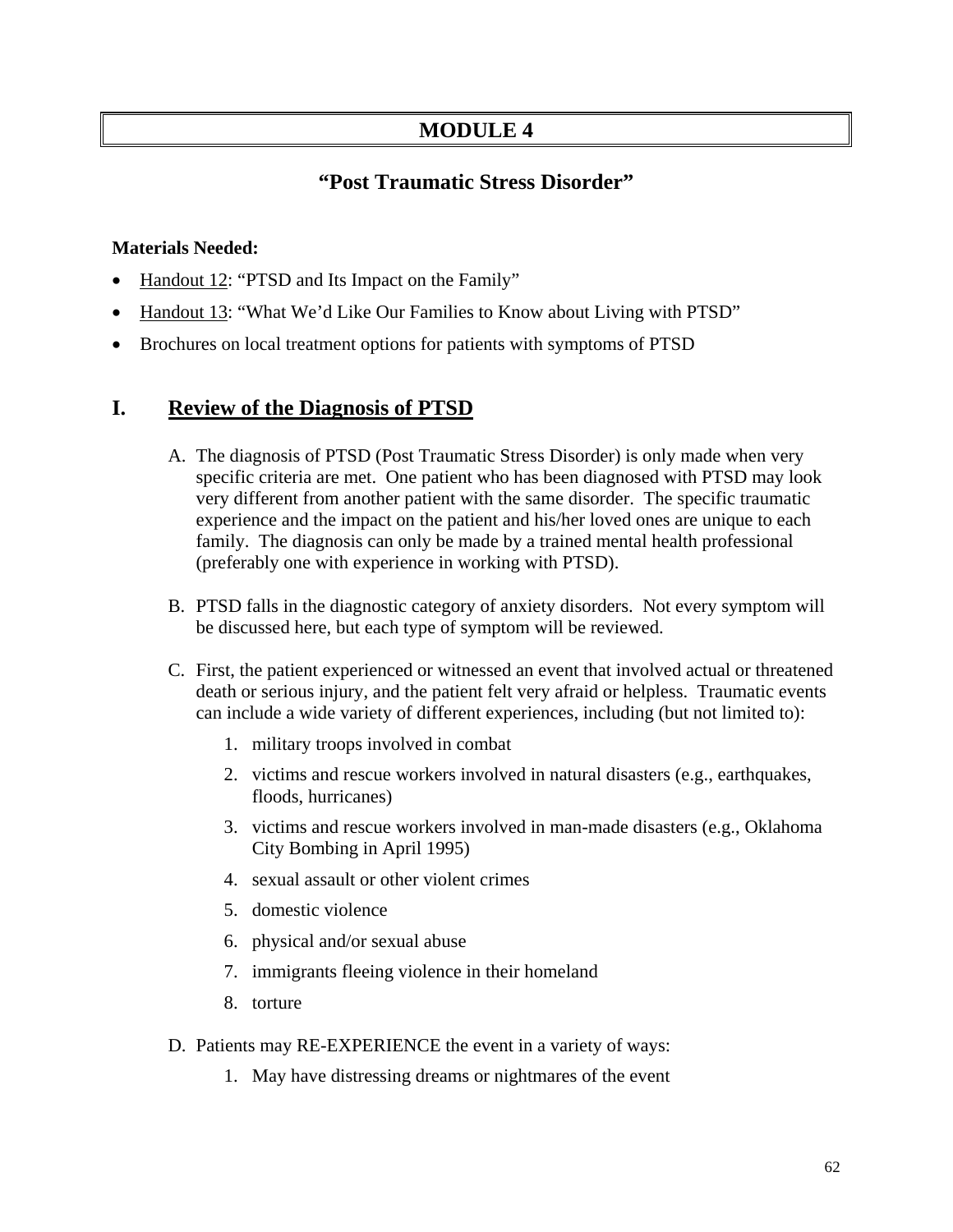- 2. May feel very uncomfortable when confronted with a reminder of the event (e.g., watching a war movie)
- 3. May have mental images or thoughts about the trauma that barge in on them even when they don't want to think about it
- E. Patients may experience INCREASED AROUSAL:
	- 1. May be irritable and/or have angry outbursts
	- 2. May experience insomnia (problems falling or staying asleep)
	- 3. May be very aware of their surroundings (e.g., the veteran may sit with his back to the wall in public places so as to be able to see all that is occurring around him)
	- 4. May startle easily
- F. Patients may AVOID certain triggers or reminders of the trauma (e.g., conversations, places, and thoughts associated with the event). For example, many veterans have strong reactions to the sound of helicopters, firework displays, thunderstorms, humid weather, and sand.
- G. Patients may report feeling NUMB:
	- 1. May feel emotionally distant from other people
	- 2. May engage in previously enjoyed activities less often
- H. Some researchers (Lineberry, Ramaswamy, Bostwick, and Rundell, 2006) have summarized the "3 Domains of PTSD Symptoms" as follows:

| <b>Domain</b>            | <b>Symptoms</b>                                                                                                                                                                                                                                                                                                                                                                                                                                  |
|--------------------------|--------------------------------------------------------------------------------------------------------------------------------------------------------------------------------------------------------------------------------------------------------------------------------------------------------------------------------------------------------------------------------------------------------------------------------------------------|
| Re-experiencing          | Recurrent, intrusive, distressing recollections or dreams of<br>traumatic event<br>Acting of feeling as if the event were re-occurring<br>$\bullet$<br>Intense psychological distress or physiological reactions when<br>$\bullet$<br>exposed to internal or external cues                                                                                                                                                                       |
| <b>Increased Arousal</b> | Difficulty falling or staying asleep<br>$\bullet$<br>Irritability or angry outbursts<br>$\bullet$<br>Difficulty concentrating<br>$\bullet$<br>Hyper-vigilance<br>$\bullet$<br>Exaggerated startle response<br>$\bullet$                                                                                                                                                                                                                          |
| Avoidance &<br>Numbing   | Efforts to avoid thoughts, feelings, or conversations about the<br>$\bullet$<br>trauma or activities, places or people that arouse recollections<br>Inability to recall an important aspect of the trauma<br>$\bullet$<br>Markedly less participation or interest in significant activities<br>$\bullet$<br>Feeling detached or estranged from others<br>$\bullet$<br>Restricted range of affect<br>$\bullet$<br>Sense of a foreshortened future |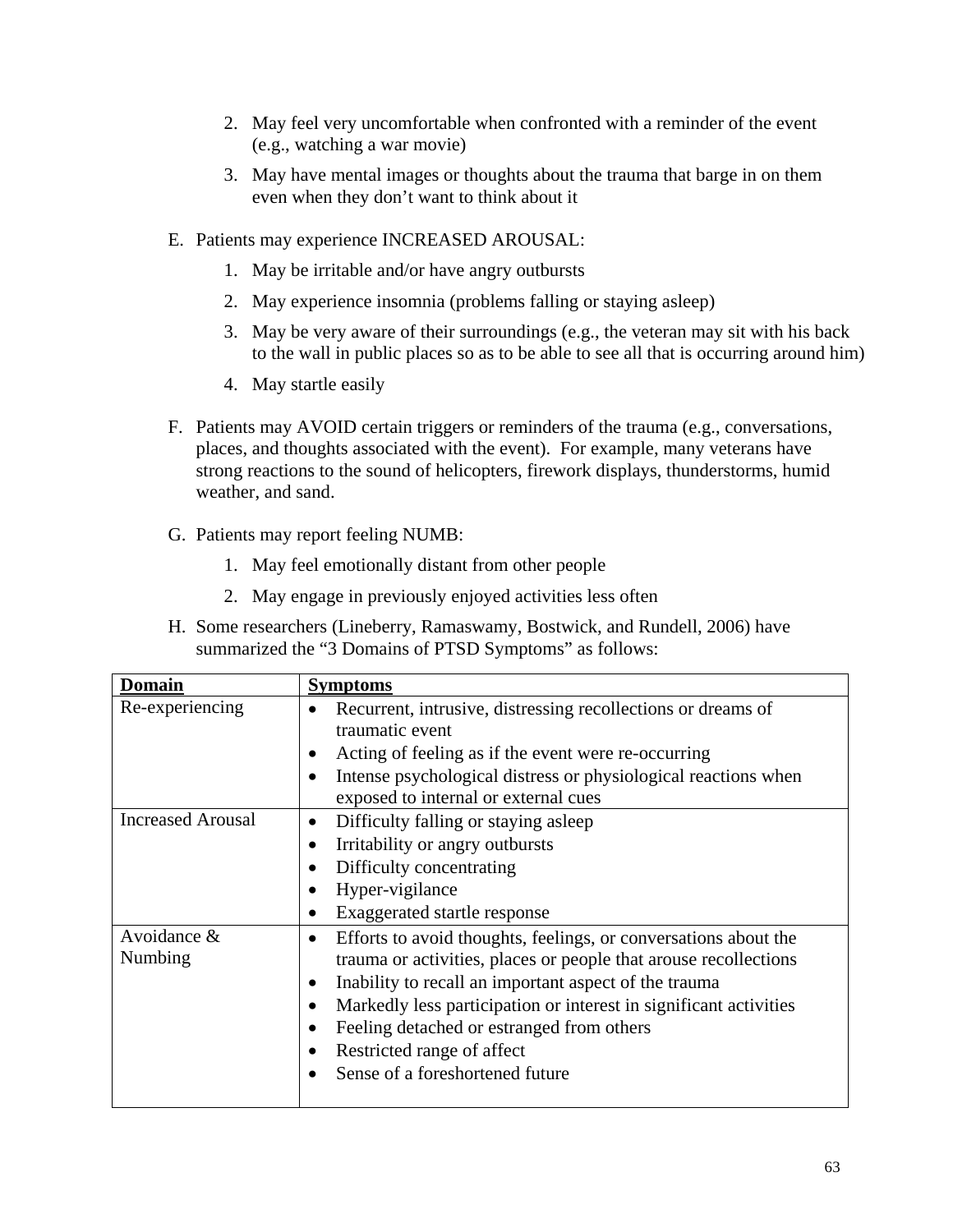**Leader's Guide:** *Show the 10-minute film, "Hope for Recovery." Before running the film, explain that PTSD affects traumatized individuals from all spectrums of life, not solely war veterans. Go to: http://www.ncptsd.va.gov/video/index.html.* 

# **II. Background Information on PTSD**

- A. Community-based research has revealed a lifetime prevalence of PTSD in the United States today ranging from 1-14%.
- B. Although not formally labeled PTSD until recently, the symptoms have been recorded throughout history (Khouzam, 1999):
	- 1. Biblical accounts describe PTSD symptoms in the stories of Job, Joseph, and David.
	- 2. Egyptian, Greek, and Roman mythology refer to similar symptoms.
	- 3. Shakespeare describes nightmares and intrusive thoughts in Henry IV.
	- 4. WWI: phenomenon was called "shell shock" or "soldier's heart."
	- 5. WWII: symptoms were called "combat neurosis" or "operational fatigue."
	- 6. The formal diagnosis of "PTSD" first emerged in 1980 in the American Psychological Association's Diagnostic and Statistical Manual of Mental Disorders (DSM-III).
- C. Most people who are exposed to a traumatic event experience some PTSD symptoms following the event…but the symptoms generally decrease over time and eventually disappear. Approximately 8% of men and 20% of women go on to develop PTSD. For both men and women, rape is the most common trigger of PTSD (National Center for PTSD).
- D. Although symptoms of PTSD usually emerge within 3 months of the trauma (DSM-IV), some individuals have a delayed onset. Some individuals avoid facing the painful emotional residue from the trauma for many years, often using substance abuse or other addictive behaviors to distract themselves from the feelings. When the person begins to exhibit symptoms of PTSD many years after the event, caregivers may feel confused.
- E. The course of the disorder is quite variable, as some symptoms may diminish rapidly while others may fluctuate in intensity throughout the individual's life. Approximately 30% of those who have PTSD develop a chronic form that persists throughout their lifetime (National Center for PTSD).
- F. Who develops chronic PTSD? Several variables can be considered, including (DSM-IV, 1994):
	- 1. Severity of the trauma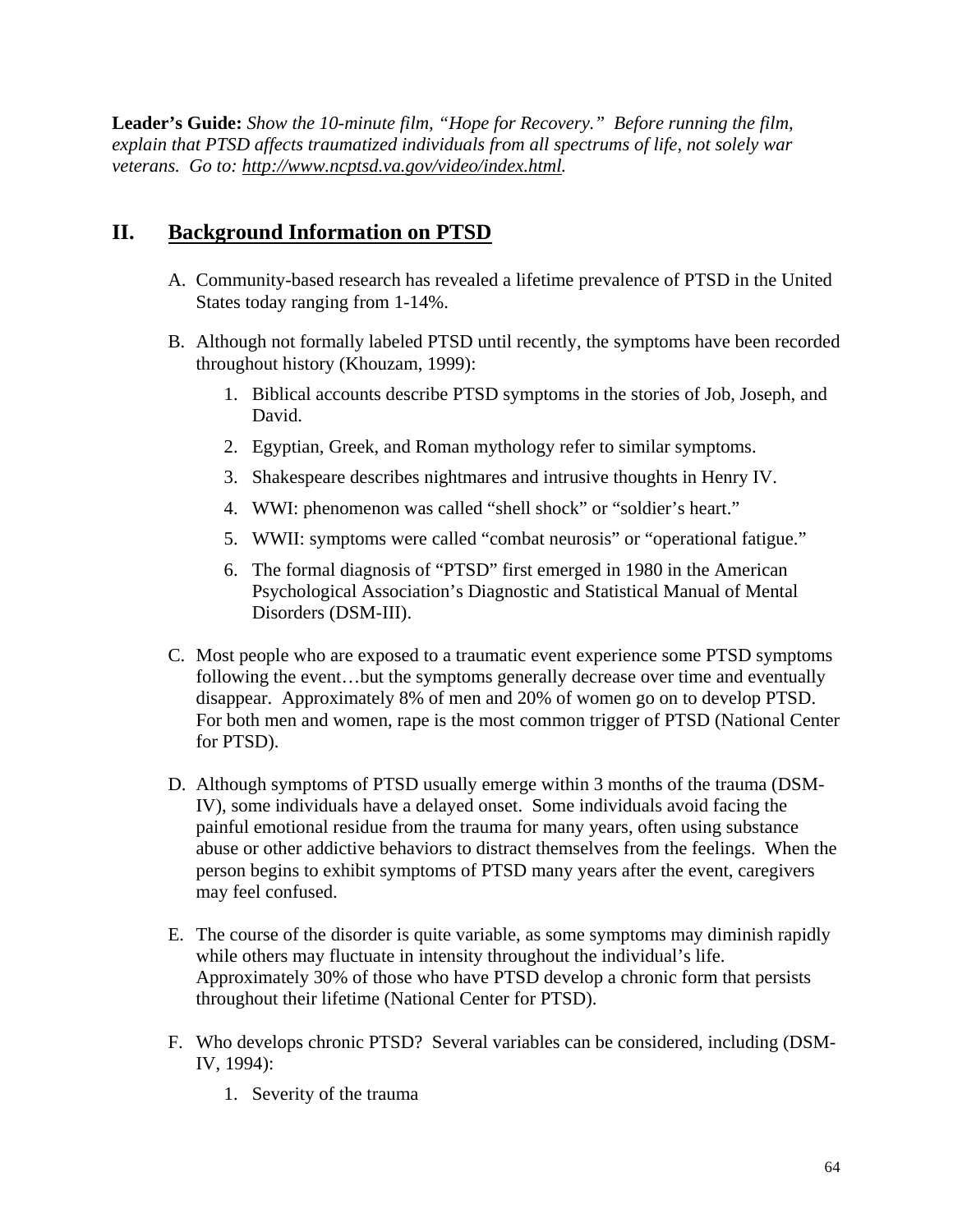- 2. Duration of exposure
- 3. Level of involvement
- 4. Functioning before the trauma
- 5. Extent of social support
- 6. Amount, variety, and practice using coping skills before the trauma
- G. Research has shown that 20% of men wounded in Vietnam meet the criteria for PTSD (Helzer, Robins & McEnvoy, 1987; DSM-IV). The Veterans Health Administration was the first institution to develop treatment programs for PTSD. Much-needed treatment programs began to emerge in the mid-1970s in response to pressure from Vietnam veterans.
- H. If a patient has PTSD, he/she is at greater risk for also having another diagnosis of a mental illness. For patients diagnosed with PTSD, the lifetime prevalence rates of other disorders include (Khouzam, 1999):
	- 1. Alcohol dependence 75%
	- 2. Drug abuse  $-23%$
	- 3. Major depression 30%
	- 4. Generalized anxiety disorder 53% (Davidson, 1997)

## **III. Effects of Combat Veterans' PTSD on Relationships and Families**

**Leader's Guide:** *The specific consequences of traumatic experiences will be addressed in this section, with an emphasis on the consequences of military combat. The potentially disruptive effects of these symptoms on relationships will also be reviewed. Use the following questions to gauge and improve the group's awareness of the effects of PTSD on relationships:* 



## **Discussion Questions:**

- What are the toughest issues for you and your family in living with a veteran with PTSD?
- How do you cope? What techniques have worked? What hasn't worked?

**Leader's Guide**: *PTSD can result from a variety of different traumatic events; the intensity and duration of patients' reactions differ depending on many factors (e.g., nature of the trauma, extent of social support, level of pre-morbid functioning, participation in treatment, repertoire of coping skills). Lead the group through the following questions on common PTSD-related issues: 1) social anxiety; 2) angry outbursts; 3) emotional unavailability; 4) sleep disturbance; 5) difficulty managing family roles and responsibilities:*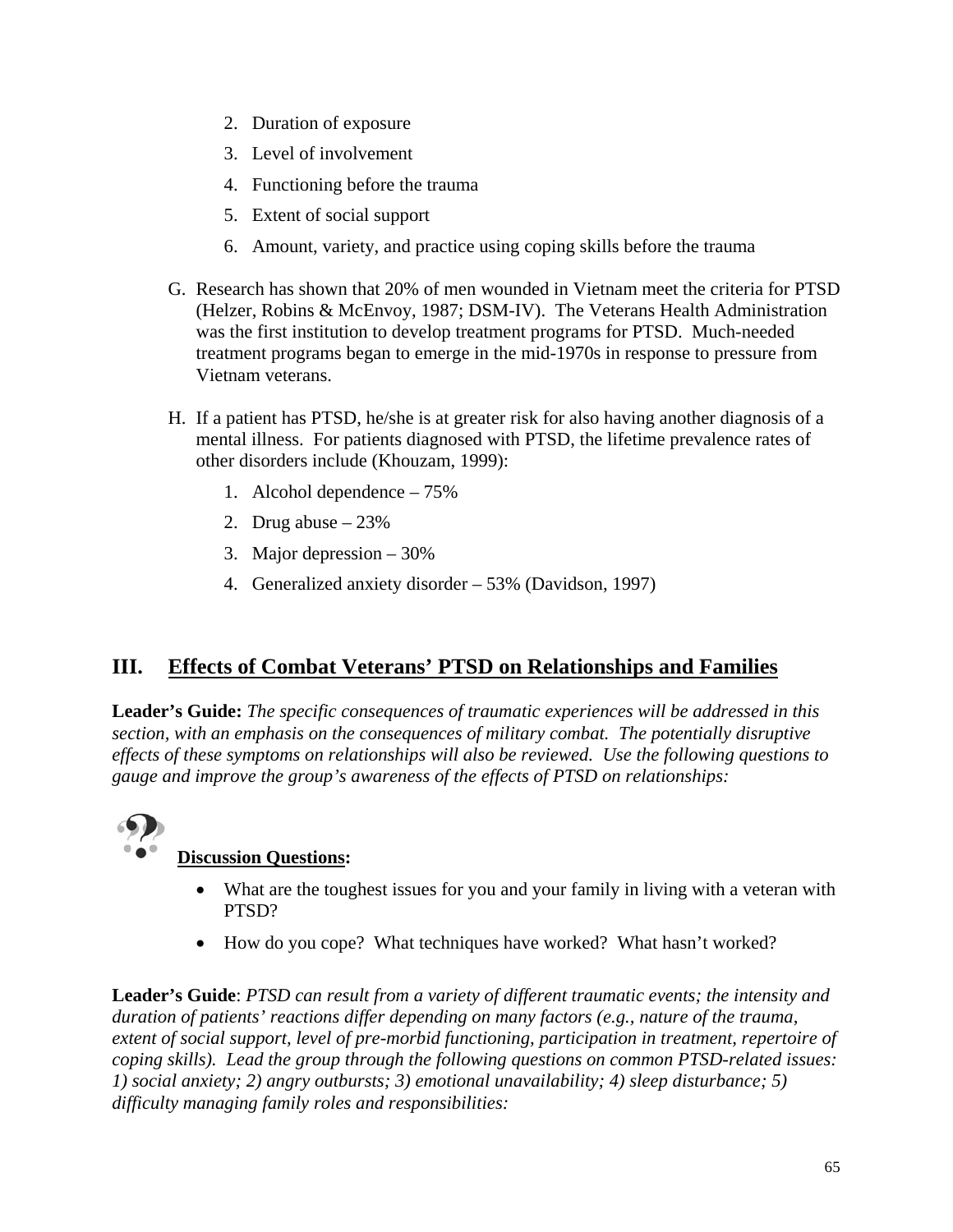

## **Discussion Question:**

- How has the veteran's social anxiety affected your family life?
	- 1. Family may become isolated due to the social anxiety many veterans experience. As veterans often feel very uncomfortable in large groups and crowds, the family may be quite limited in their activities.
	- 2. The veteran may pressure the family members (directly and/or indirectly) to stay home with him/her, thereby narrowing caregivers' social contacts and limiting their ability to obtain support. Family members often feel guilty for pursuing independent activities.



## **Discussion Questions:**

- How have your loved one's anger management problems affected your relationship? Your family?
- Do you have any concerns for your children?
	- 1. Anger is often a "weapon" in the veteran's arsenal of protection against painful feelings, memories, and thoughts. Anger can function as a barrier and further isolate the veteran, as other people often pull away from the frightening hostility and rage.
	- 2. If the veteran has difficulty in managing his anger, the family will live in an atmosphere of constant chaos. This lack of emotional and sometimes physical safety can be damaging to the mental health and development of all family members.
	- 3. Family members may be at greater risk for being exposed to verbal abuse (e.g., yelling, name calling) and physical abuse (e.g., throwing things, aggression). Both veterans with PTSD and their family/partners engage in higher levels of physical violence than do comparable family members when the veteran does not have PTSD (Jordan, 1992). These repeated negative interactions damage the trust and cohesion within the family.
	- 4. Children may acquire maladaptive patterns for the expression of anger. A large nation-wide survey revealed that the children of Vietnam veterans with PTSD are more apt to have behavioral problems than children of Vietnam veterans who do not have this disorder (Jordan, 1992).
	- 5. Spouses are often torn between caring for the acting-out veteran and protecting the children from his angry outbursts (Glynn, 1997).
	- 6. The rage exhibited publicly may further alienate the family from their social network.
	- 7. May comment about cycle of physical abuse by male/verbal abuse by female.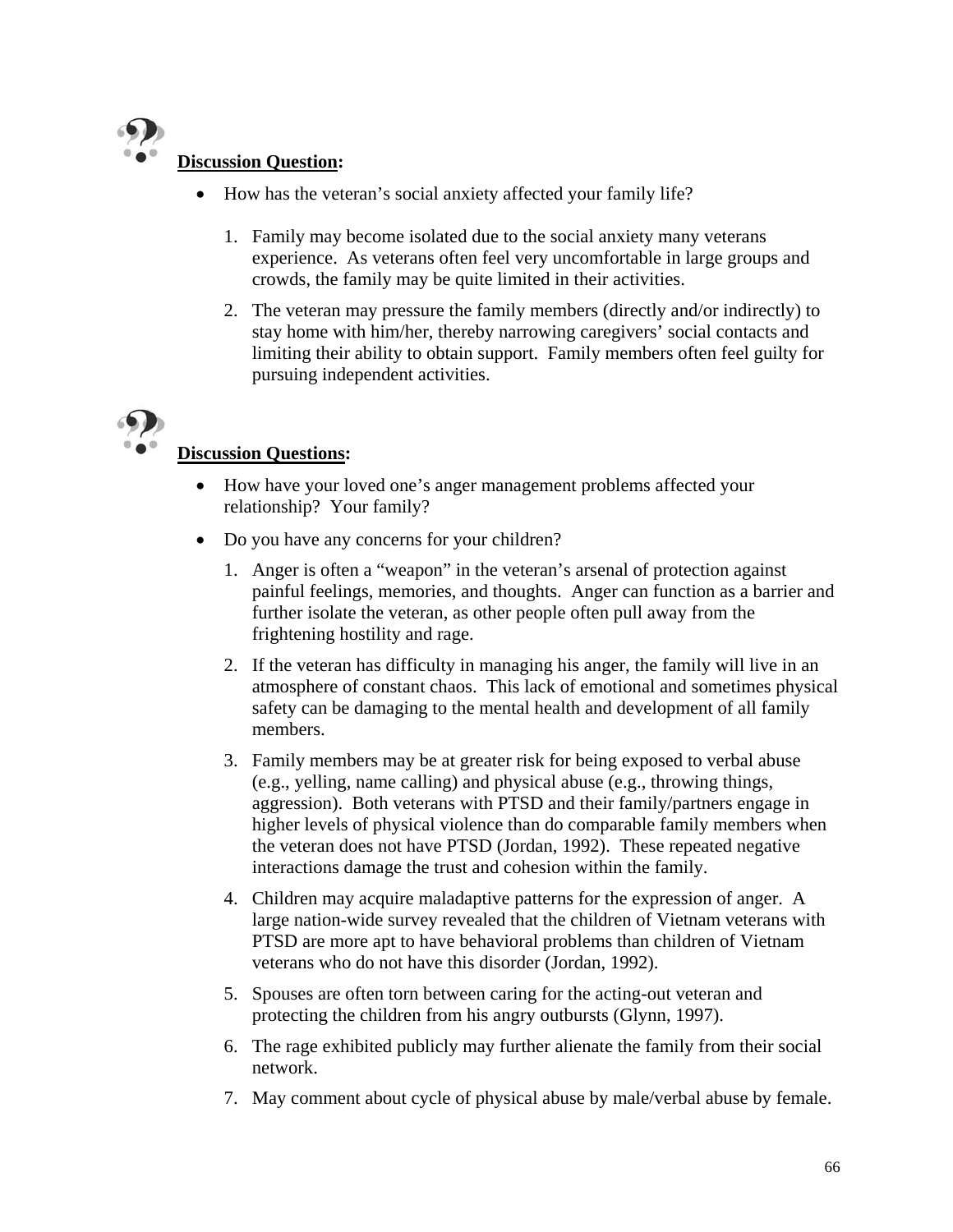

## **Discussion Questions:**

- Do you feel emotionally connected to your family member who is struggling with PTSD, or do you have an emotionally distant relationship?
- Besides your family, how else do you get your needs for emotional intimacy met?
	- 1. Emotional withdrawal and emotional numbing are ways that people with PTSD try to protect themselves from overwhelming emotion.
	- 2. Patients with PTSD may be emotionally unavailable due to preoccupation with managing mental stress. The emotional distance in the relationship may also stem from the higher levels of fear of intimacy experienced by both veterans with PTSD and their partners (in comparison to family in which the veteran does not have PTSD) (Riggs, Byrne, Weathers, & Litz, 1998).
	- 3. The veteran may be reluctant or unwilling to share his feelings with his wife and children (Matsakis, 1989). Consequently, family members may feel rejected and lonely, and they may blame themselves for their loved one's emotional distance.
	- 4. The individual may struggle with experiencing and expressing positive emotions. He may be unavailable to his children and unable to meet their emotional needs (Curran, 1997).



## **Discussion Question:**

- What kind of sleep disturbances does your family member experience?
- How do they affect you and the rest of your family?
	- 1. Given the difficulties many veterans with PTSD have with sleep (including insomnia, frequent wakings, nightmares, etc.), many couples choose to sleep in separate beds (and rooms). This physical separation can parallel the emotional distance experienced in the relationship. Physical intimacy can also be adversely affected by this sleeping arrangement.
	- 2. In addition, the veteran's behavior during a nightmare can be very frightening for the family. In the midst of a nightmare or flashback, some patients become physically aggressive, thinking that their wife/partner is the enemy in a combat situation. Wives often report extreme terror and confusion about these experiences, as they do not understand the out-of-control behavior.



## **Discussion Question:**

What challenges have you faced in negotiating family roles and responsibilities with your loved one?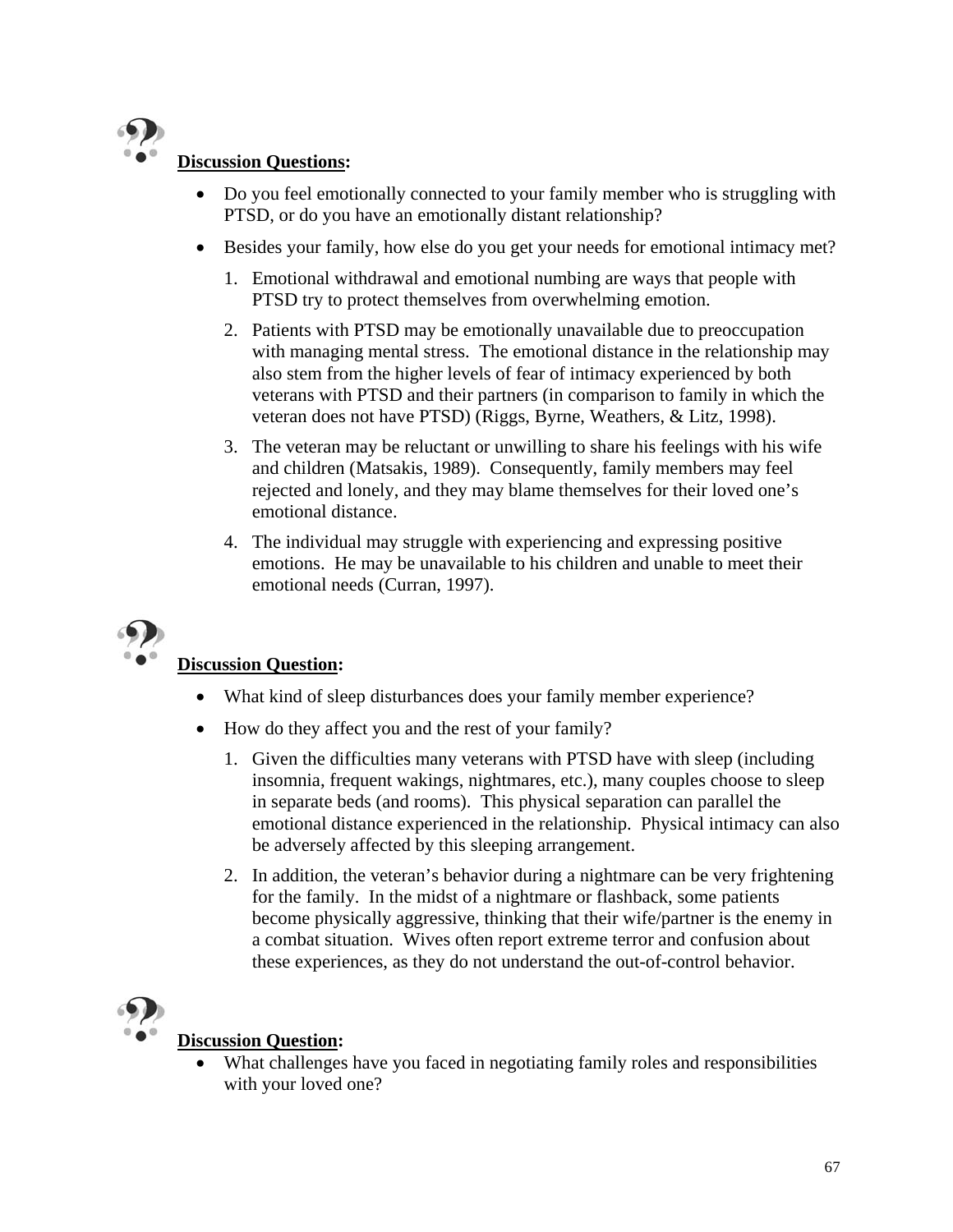- 1. Given the veteran's emotional instability, the roles that each spouse assumed before the deployment or stressor may change. For example, husbands whose wives were deployed and are now experiencing PTSD symptoms may need to assume additional parenting and childrearing responsibilities. In families where the veteran was the primary breadwinner, the other spouse may now need to assume those responsibilities as well as additional tasks in managing the household. Spouses may feel overwhelmed by all of the demands in their lives, and may resent the veteran's withdrawal from familial responsibilities (Peterson, 1997).
- 2. If the wife has taken over many of the veteran's tasks, she may be unable to pursue her own goals, which can breed further bitterness (Matsakis, 1989).
- 3. Children may acquire adult responsibilities at an earlier age, resulting in their maturing quickly and sometimes taking on the role of a "parentified child" (Catherall, 1997).
- 4. Individuals with PTSD often have difficulty keeping their jobs, thereby creating financial duress on the family.
- 5. Given these potentially difficult family issues, the fact that Vietnam veterans with PTSD and their partners experience greater levels of marital conflict (Riggs, 1998) and less marital satisfaction (Jordan, 1992) than do comparison families without PTSD is not surprising. Veterans with PTSD are twice as likely to have been divorced (in comparison to veterans without PTSD) and almost three times as likely to have had multiple divorces (Jordan, 1992).
- A. "More of the Same" Cycles

**Leader's Guide**: *Illustrate these cycles on the board and use a discussion format. Israeli research found that many couples struggling to cope with PTSD develop dysfunctional, selfperpetuating, downward spirals. These spirals are also known as "more of the same" cycles of interaction* (material gathered from Rabin, C. and Nardi, C. "Treating PTSD Couples: A Psychoeducational Program." *Community Mental Health Journal* 27 (1991): 209-224).

- 1. Nag and Withdrawal—"More of the Same" Cycle
	- Nagging on the part of the family interacts with withdrawal on the part of the veteran so the family nags more, so the veteran withdraws more, and the cycle perpetuates.
- 2. Under-Function/Over-Function—"More of the Same" Cycle
	- The family over-functions to avoid conflict or stress (i.e., "Let me do all I can to not 'rock the boat' and keep things calm") and the veteran underfunctions (because of PTSD symptoms); this leads to more overfunctioning by the family, which leads to more veteran under-functioning, and the cycle perpetuates.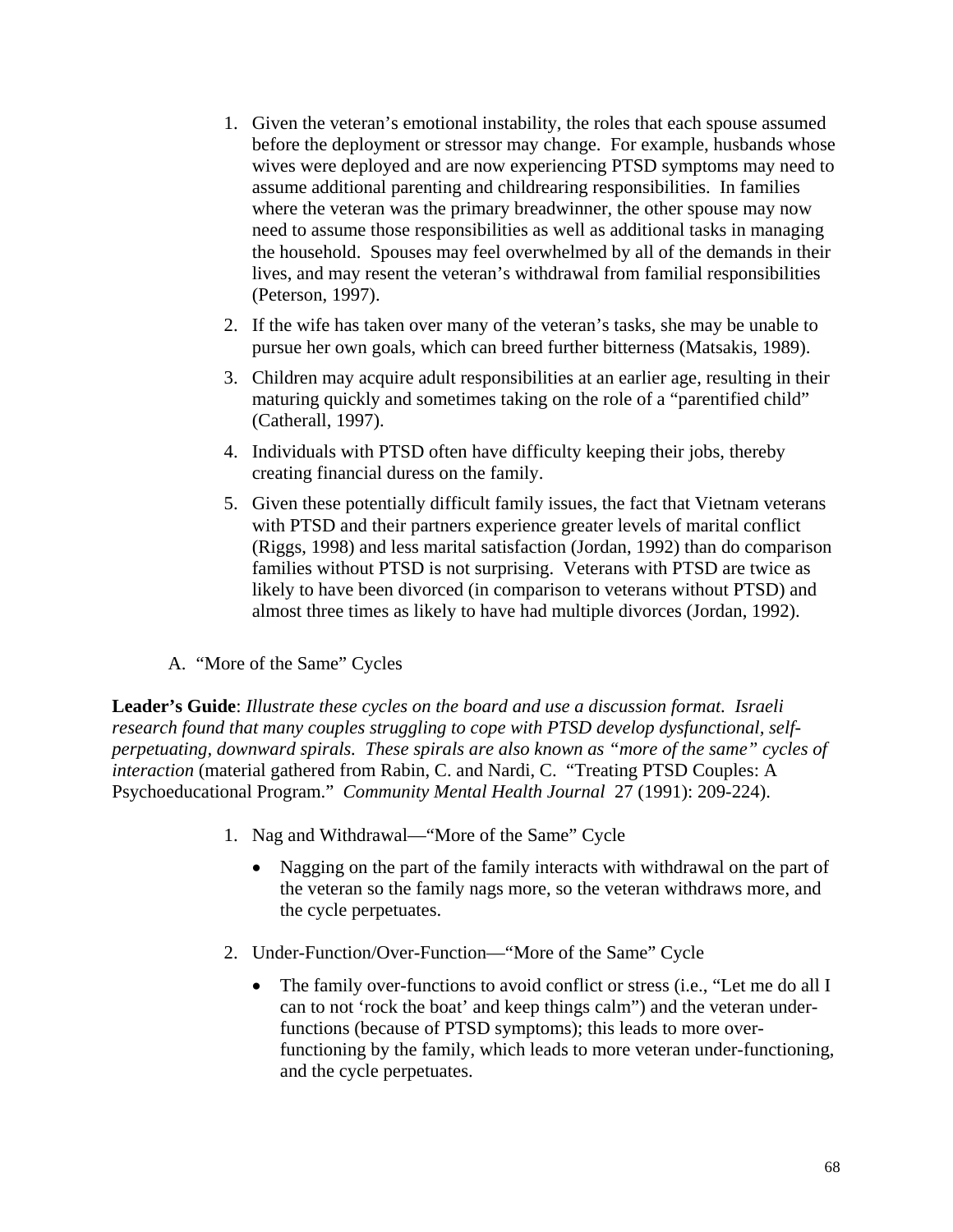- 3. Passiveness and Aggressiveness—"More of the Same" Cycle
	- The veteran's aggression leads to guilt, which leads to passive avoidance of conflict (don't "rock the boat"), which results in frustration in all parties, which leads to aggressiveness, which leads to guilt, and the cycle perpetuates.
- 4. Stress, Dysfunction, and Isolation—"More of the Same" Cycle
	- Stress and dysfunction increase in the family due to isolation and secrecy, which leads to more stress and dysfunction, which leads to more isolation and secrecy, and the cycle perpetuates.
- 5. Dysfunctional Coping and Self-Blame—"More of the Same" Cycle
	- Increased use of dysfunctional coping patterns reinforces the veteran's sense of failure and guilt ("This clearly is not working; I must be an idiot!"), which results in more self-blame, which hampers sound coping strategies, which increases dysfunctional coping patterns, and the cycle perpetuates.

## **IV. Treatment Options for PTSD**

- A. Participating in treatment for PTSD can be challenging, as patients are invited to directly face memories and feelings that they may have avoided for many years. Patients are much more likely to succeed in treatment if the following pre-requisites are in place:
	- 1. Patient is not abusing alcohol or using any street drugs. As stated earlier, substance abuse is often an issue for patients with PTSD. Patients need to learn skills (such as through a substance abuse treatment program) to cope with strong emotions such that they can directly face the traumatic memories without numbing themselves with substances.
	- 2. Patient has adequate coping skills (patient is not suicidal or homicidal).
	- 3. Patient has sufficient social support.
	- 4. Patient has a safe living situation (not homeless or in an abusive environment).
- B. Although each patient's individualized treatment plan is unique, the following goals are often important aspects of therapy:
	- 1. Examine and learn how to deal with strong feelings (such as anger, shame, depression, fear or guilt).
	- 2. Learn how to cope with memories, reminders, reactions, and feelings without becoming overwhelmed or emotionally numb. Trauma memories usually do not go away entirely as a result of therapy, but become less frequent and less intense.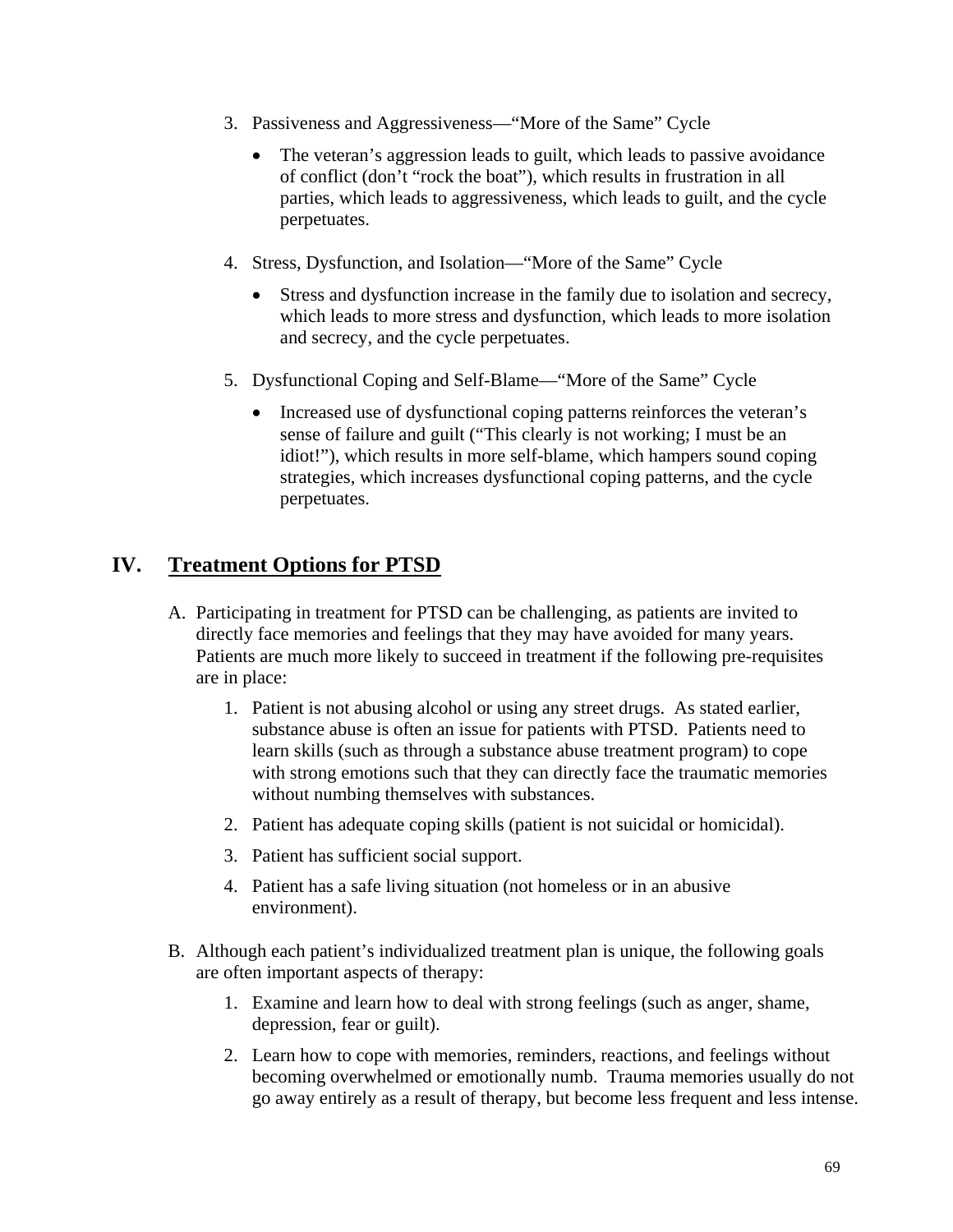- 3. Discover ways to relax (possibly including physical exercise).
- 4. Increase the frequency of patient's pleasant activities.
- 5. Re-invest energy in positive relationships with family and/or friends.
- 6. Enhance sense of personal power and control in his/her environment.
- C. Most PTSD treatment programs involve a comprehensive approach, including several components of treatment: psychiatric medications; education for patient and family; group therapy; cognitive behavioral therapy; and writing exercises.
	- 1. Psychiatric medications
		- Choice of medication(s) depends on the patient's specific symptoms and any co-morbid difficulties (e.g., depression, panic attacks)
		- In general, medications can decrease the severity of the depression, anxiety and insomnia. However, there is no "cure" for PTSD.
		- Medications may be prescribed by the patient's primary care provider or psychiatrist.
	- 2. Education for patient and family about PTSD
		- Education is very important, both for the patient and the family. It typically addresses the nature of PTSD (e.g., symptoms, course, and triggers), communication skills, problem-solving skills, and anger management.
		- The education may occur in a variety of modalities, such as couples or family therapy, psycho-educational programs, support groups, etc.
	- 3. Group therapy
		- In general, groups "counter the profound sense of isolation, social withdrawal, mistrust, and loss of control [experienced by people suffering from PTSD]. The acknowledgment by victims that they are not alone, can support others, and can safely share their traumatic experiences within a responsive social context provides an opportunity for healing" (Hadar Lubin, MD, 1996).
		- Groups have a variety of formats, including: process-oriented, traumaoriented (e.g., telling one's story), present-day focused (e.g., coping skills), and/or psycho-educational (e.g., anger management).
	- 4. Cognitive behavioral therapy
		- Cognitive therapy involves inviting patients to examine their thinking processes and replace irrational thoughts with more realistic thoughts. This form of therapy has received strong research support. Cognitive restructuring is a cognitive therapy approach used with PTSD.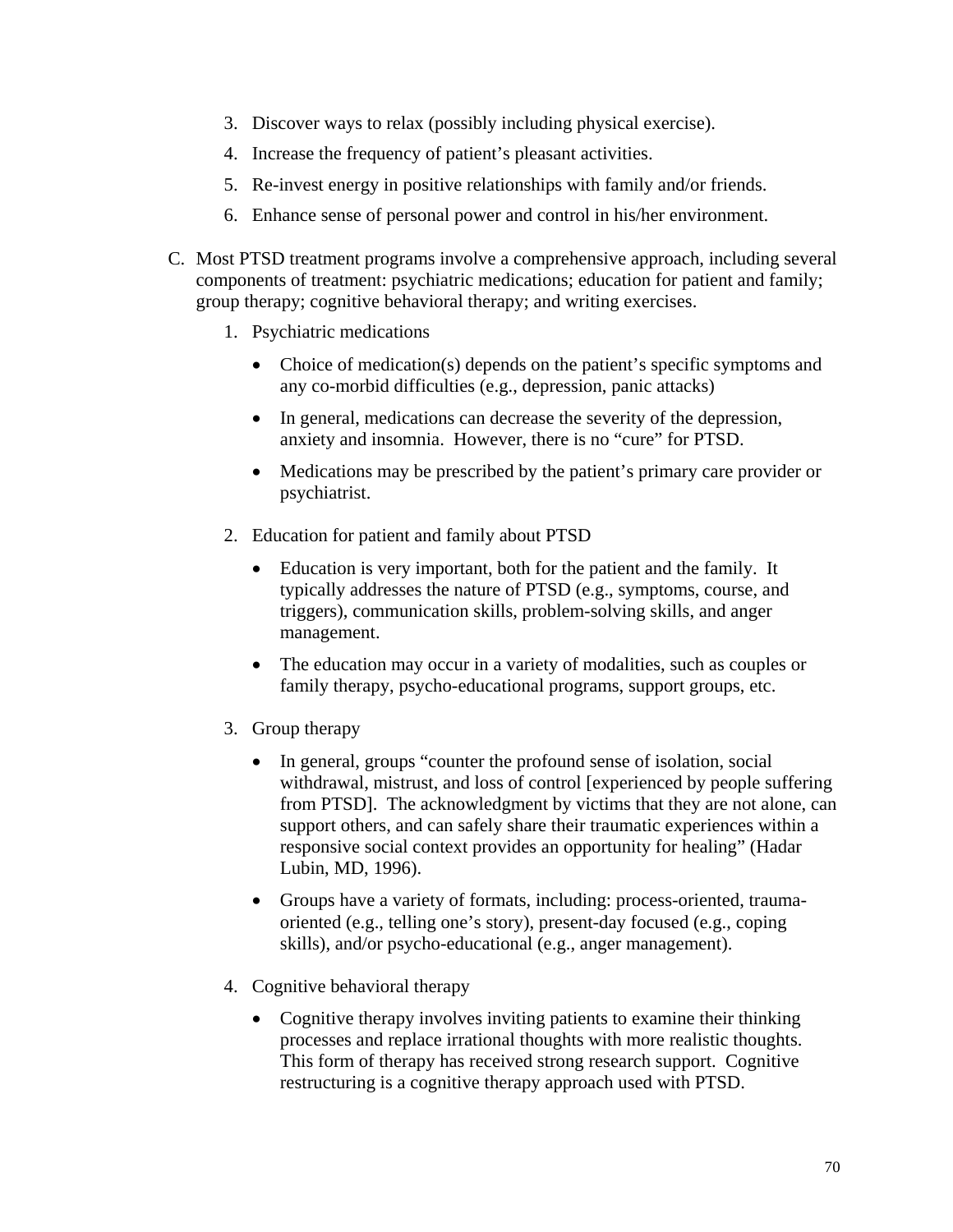- Behavioral therapy involves inviting patients to change their behaviors, which results in a shift in their mood / mental state. Behavioral interventions may include teaching relaxation techniques, imagery, and breathing techniques.
- Anger management training may involve both cognitive and behavioral skills.
- Exposure-based therapy (e.g., flooding, desensitization) involves helping the patient to repeatedly "re-tell" the traumatic experience in great detail, such that the memory becomes less upsetting. Researchers have found this approach to be very effective for some people in decreasing symptoms of PTSD.
- 5. Writing exercises
	- Psychologist James Pennebaker, Ph.D., at the University of Texas at Austin has performed extensive research over the past 20 years on the power of writing. He has studied many survivors of trauma and discovered interesting results about the healing potential of writing.
	- Dr. Pennebaker reports that people who write about traumatic events have many positive outcomes (e.g., fewer calls for doctor's appointments, decreased pain for arthritic patients, lower blood pressure, happier moods, increased lung capacity for asthmatics, etc.) (Pennebaker, 1997).
	- Why might writing be associated with such positive outcomes? Pennebaker suggests that writing helps people to:
		- 1. Feel a greater sense of control over their lives
		- 2. Gain greater understanding of their feelings
		- 3. Break the situation into smaller pieces
		- 4. Pay more attention to their feelings

**Leader's Guide**: *For the "Get in Touch with Our Strengths" Exercise, have each member of the group state one word that describes a strength that has helped him/her cope with traumatic or stressful experiences. Go around the room until ideas/descriptors are exhausted. You as the group leader should feel free to add descriptors as well.* 

# **V. Tips for Family Members and Friends on Being in a Relationship With Someone Who Has PTSD**

**Leader's Guide:** *Distribute Handout 12: "PTSD and Its Impact on the Family" and discuss resources related to OIF/OEF soldiers & their families. Encourage family members to abide by the following guidelines for interacting with their loved one:*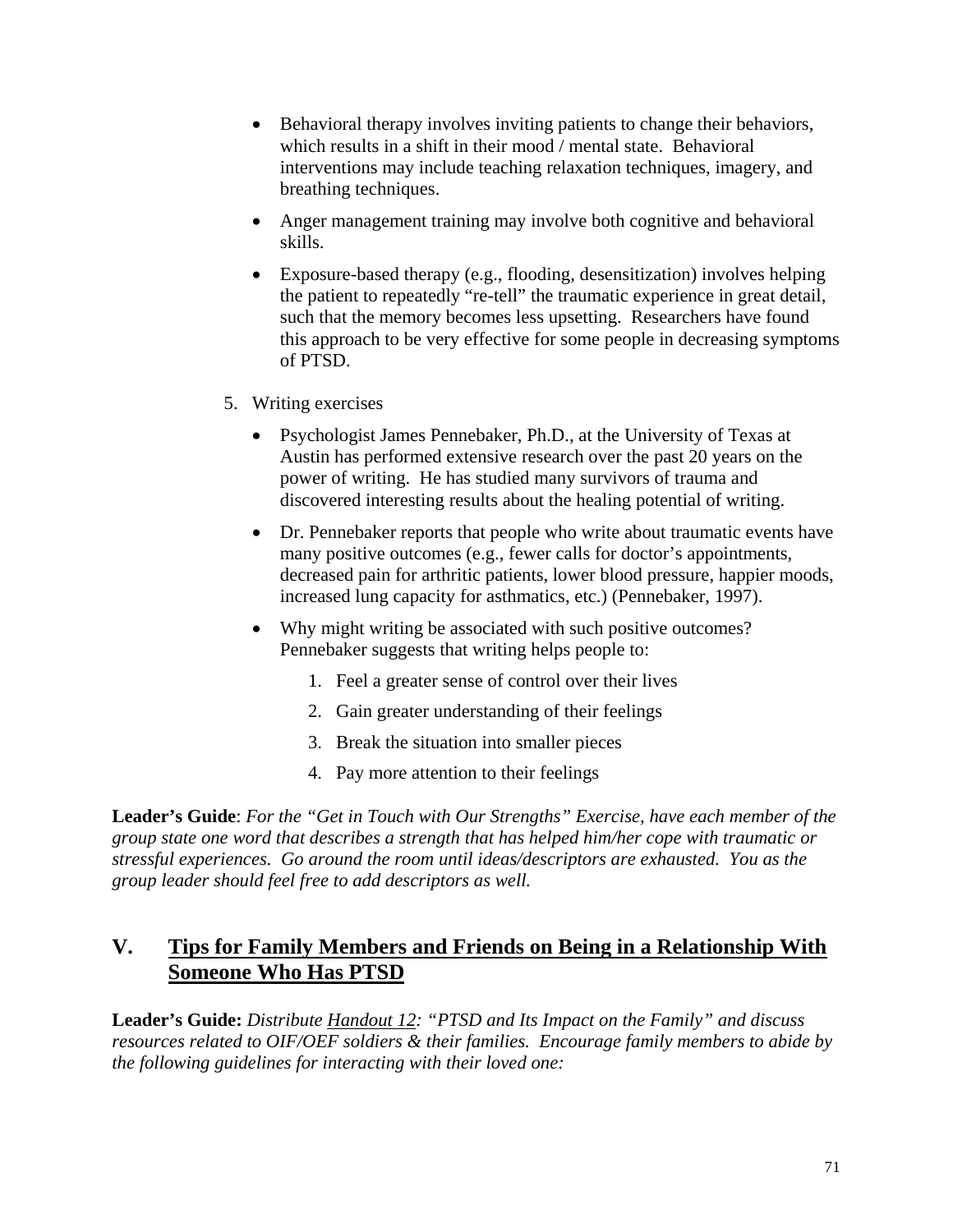- A. Do not push or force your loved one to talk about the details of his/her upsetting memories. Try to avoid feeling jealous if your loved one shares more with other survivors of similar traumas or to his/her therapist than to you. Rather, be pleased for them that they have a confidant with whom they feel comfortable.
- B. Do not pressure your loved one to talk about what he/she is working on in therapy. Also, avoid trying to be his/her therapist.
- C. Attempt to identify (with your loved one) and anticipate some of his/her triggers (e.g., helicopters, war movies, thunderstorms, violence). Learn and anticipate some of his/her anniversary dates (e.g., especially painful events).
- D. Recognize that the social and/or emotional withdrawal you experience may be due to your family member's own issues and have nothing to do with you or your relationship.
- E. Do not tolerate abuse of any kind financial, emotional, physical, or sexual. Individuals with PTSD sometimes try to justify their behavior (e.g. angry outbursts, destroying property, lying) and "blame" their wrongdoing on having this psychiatric disorder. Patients may try to rationalize their behavior by stating that they were "not themselves" or "not in control" or "in another world." However, patients should always be held responsible for their behavior.
- F. Pay attention to your own needs.
- G. Take any comments that your loved one makes about suicide very seriously and seek professional help immediately.
- H. Do not tell your loved one to just "forget about the past" or just "get over it." Explore the available treatment options in your community, and encourage your loved one to seek professional help. However, respect that they know if/when they are ready to take this courageous step, and do not pressure them excessively.
- I. Educate yourself about PTSD through reading, lectures, talking to others in similar situations, etc.

#### **Books, Resources, and Articles**

#### Good Books on PTSD:

- *Courage After Fire: Coping Strategies for Returning Soldiers and Their Families (2006). —*K. Armstrong, S. Best, & P. Domenici.
- *Down Range: To Iraq and Back* (2005). WordSmith Publishing. *—*B. Cantrell & C. Dean
- *Back from the Brink: A Family Guide to Overcoming Traumatic Stress* (1992).  *—*D. Catherall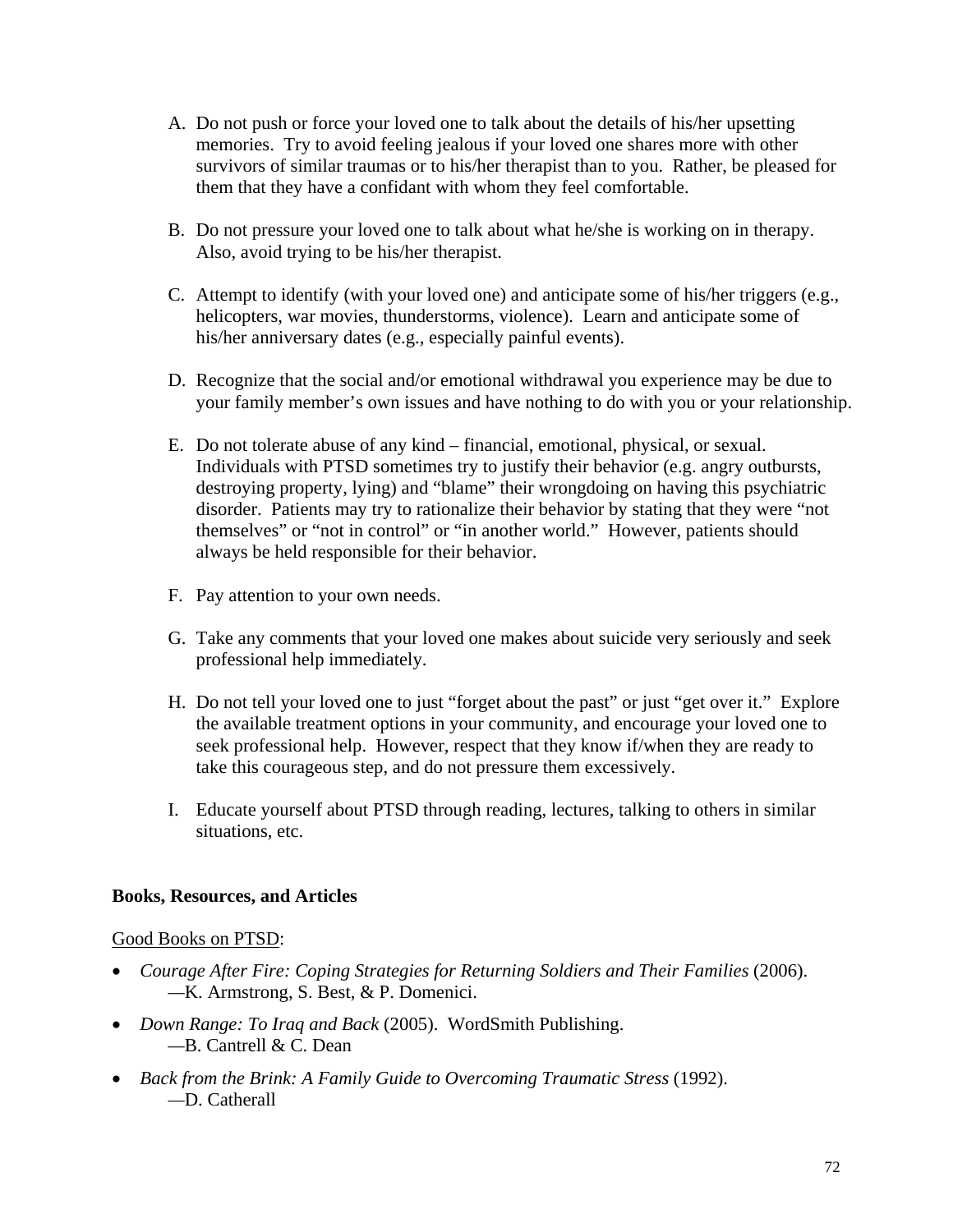- *Recovering After the War* (1990). —P. Mason
- *Why Is Daddy Like He Is? A Book for Kids about PTSD* (1990). —P. Mason
- *Vietnam Wives*, 2<sup>nd</sup> ed. (1996). —A. Matsakis
- *Trust After Trauma: A Guide for Relationships for Survivors and Those Who Love Them* (1998). —A. Matsakis
- *Post-Trauma Stress* (2000). —F. Parkinson
- *Finding My Way: A Teen's Guide to Living with a Parent Who Has Experienced Trauma* (2005).

—M.D. Sherman & D.M. Sherman (Available at www.seedsofhopebooks.com).

### Interesting Movies About PTSD and Its Effects on the Family**:**

**Leader's Note:** *Warn group members that some of these movies are quite disturbing, so they should be prepared to see traumatic events if you choose to watch them***.** 

| "The Great Santini"                                |               | "Ordinary People" "Saving Private Ryan" |
|----------------------------------------------------|---------------|-----------------------------------------|
| "Born on the 4 <sup>th</sup> of July" "In Country" |               | "Fearless"                              |
| "Prince of Tides"                                  | "Copy Cat"    | "We Were Soldiers"                      |
| "Coming Home"                                      | "The Accused" |                                         |

### Relevant Web Sites**:**

- www.patiencepress.com (site with examples of the "Post-Traumatic Gazette")
- www.adaa.org ("Anxiety Disorders Association of America")
- www.ncptsd.org ("National Center for PTSD")
- www.sidran.org ("Sidran Traumatic Stress Foundation")
- www.trauma-pages.com (David Baldwin's "Trauma Information Pages")

### Recent Journal Articles of Interest:

- Hoge, C.W., Auchterlonie, J.L. & Milliken C.S. "Mental Health Problems, Use of Mental Health Services, and Attrition from Military Service after Returning from Deployment to Iraq or Afghanistan." *JAMA: Journal of the American Medical Association* 295.9 (March 2006): 1023-1032.
- Hoge, C.W., Castro, C.A., Messer S.C., McGurk, D. Cotting, D.I. & Koffman, R.L. "Combat Duty in Iraq and Afghanistan, Mental Health Problems, and Barriers to Care." *New England Journal of Medicine* 351 (2004): 13-22.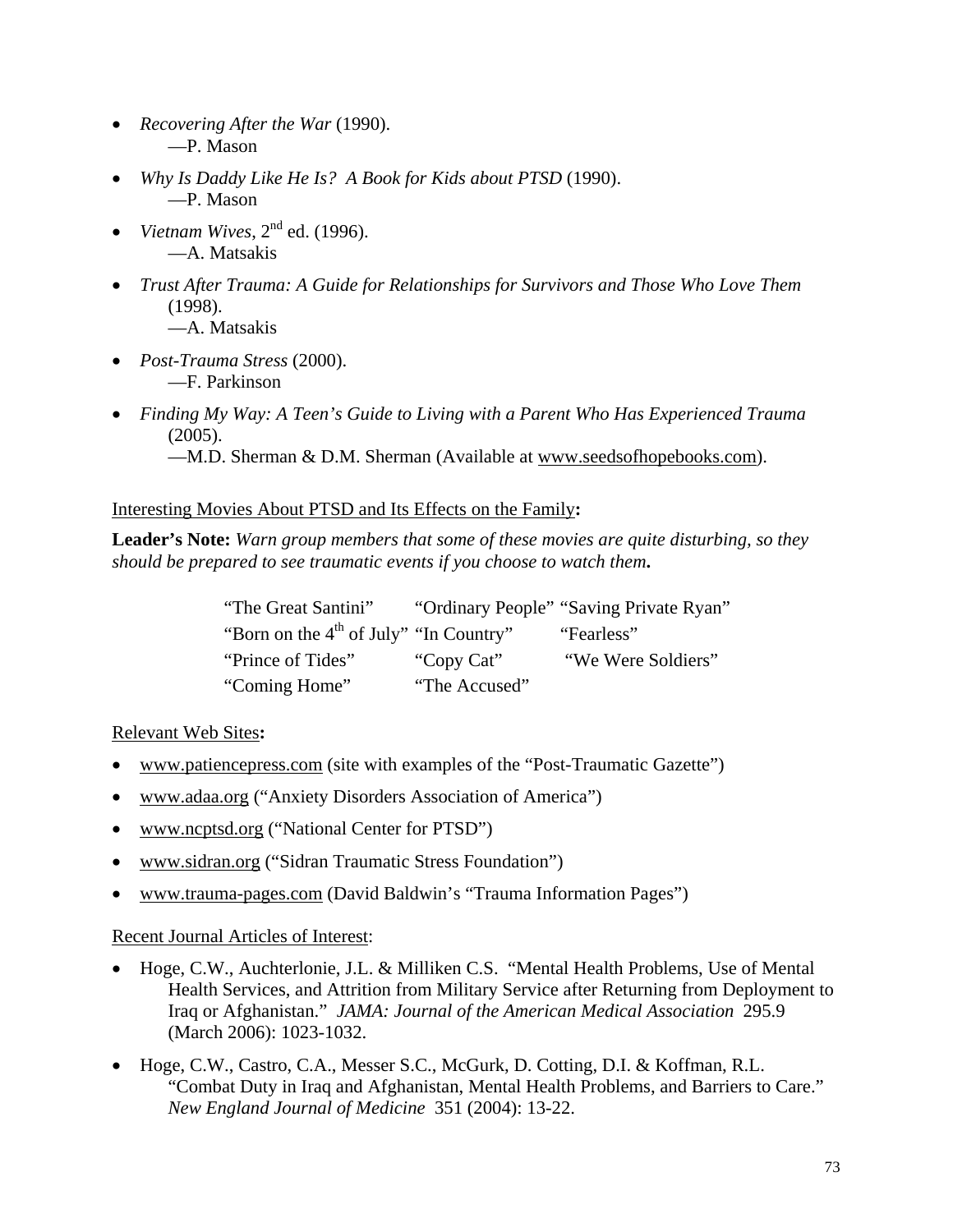# **VI. Local Treatment Options for Veterans with Symptoms of PTSD**

### *Example: Oklahoma City VA Medical Center*

### A. OIF/OEF Readjustment Program

• This ongoing program offers individual assessment and treatment for readjustment problems like depression and PTSD. They also offer medication evaluations. A one day "brief" PTSD treatment program is offered monthly, along with a weekly support group.

### B. Post Traumatic Stress Recovery Program

• This six-week intensive outpatient program focuses on unresolved feelings about combat experiences as well as present day coping skills. Specific groups address issues of anger management, communication skills, dealing with emotions, insomnia management, etc.

### C. "Women/Men of Courage" Programs

- This 12-week, weekly 90-minute psychotherapy group focuses on healing from a sexual trauma (experienced in childhood and/or in the military). Specific sessions address issues of safety, self-esteem, telling one's story, and empowerment.
- D. Some VA facilities (including ones in Little Rock, AK; and Topeka, KS) offer timelimited inpatient programs for veterans with combat-related PTSD. Some also offer time-limited inpatient programs for veterans with sexual-assault related PTSD.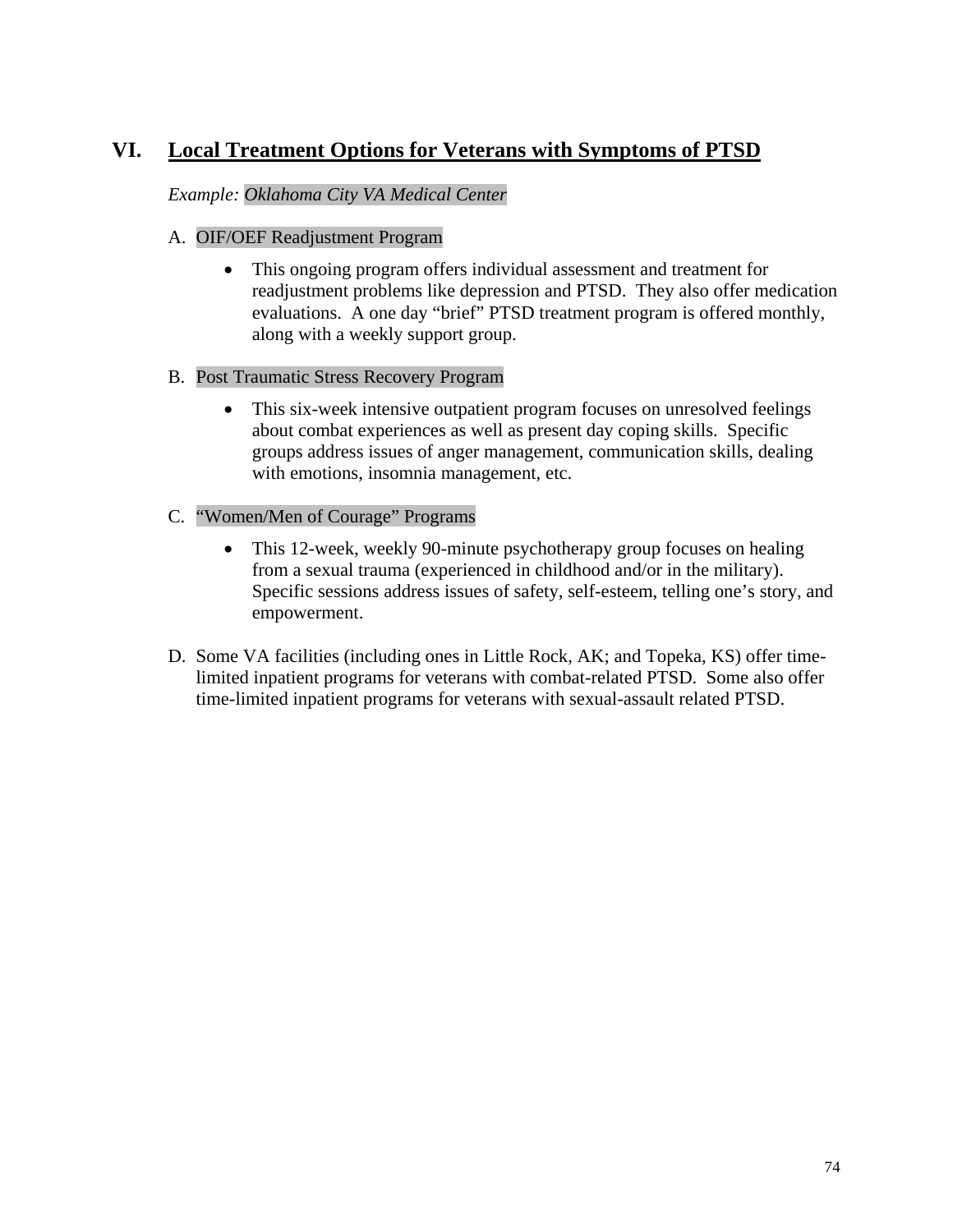#### **HANDOUT 13**

## **"PTSD and Its Impact on the Family"**

- A. The diagnosis of PTSD is only made when very specific criteria are met. The specific traumatic experience and the impact on the patient and his/her loved ones are unique to each family. The diagnosis can only be made by a trained mental health professional.
- B. First, the patient experienced or witnessed an event that involved actual or threatened death or serious injury, and the patient felt very afraid or helpless.
- C. Patients may RE-EXPERIENCE the event in a variety of ways (e.g., distressing dreams).
- D. Patients may experience INCREASED AROUSAL (e.g., anger, sleep problems).
- E. Patients may AVOID certain reminders of the event.
- F. Patients may report feeling NUMB.

#### **Treatment Options for PTSD**

- A. Overall goals of therapy
	- 1. Examine and learn how to deal with strong feelings (such as anger, shame, depression, fear or guilt).
	- 2. Learn how to cope with memories, reminders, reactions, and feelings without becoming overwhelmed or emotionally numb.
	- 3. Trauma memories usually do not go away entirely as a result of therapy, but become less frequent and less intense.
	- 4. Discover ways to relax (possibly including exercise).
	- 5. Increase in pleasant activities.
	- 6. Re-invest energy in positive relationships with family and/or friends.
	- 7. Enhance sense of personal power and control in his/her environment.
- B. Components of treatment
	- 1. psychiatric medications
	- 2. education for client and family about PTSD
	- 3. group therapy
	- 4. cognitive/behavioral therapy
	- 5. writing exercises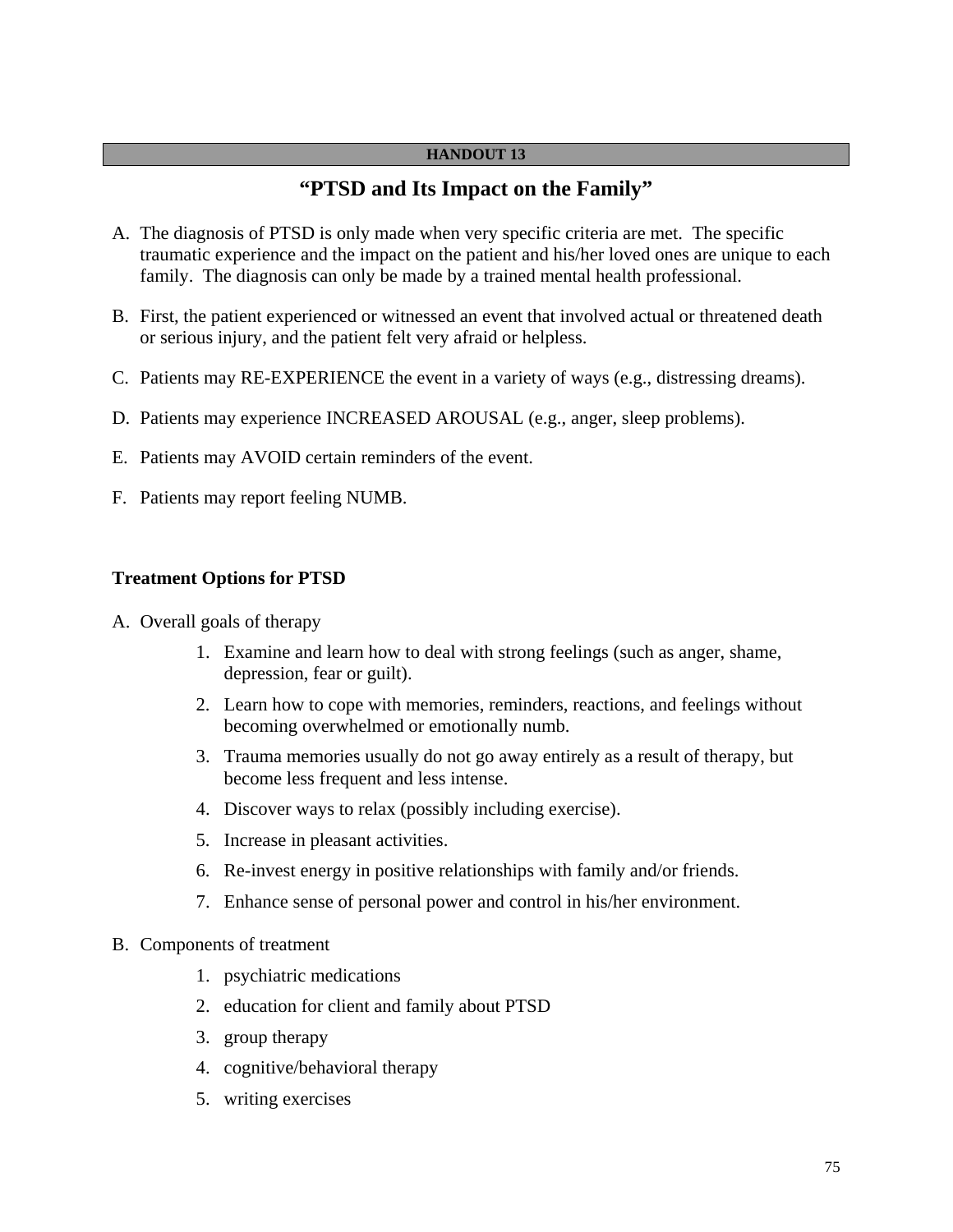### **Tips for Family Members and Friends on Relationships with Someone Who Has PTSD**

- A. Do not push or force your loved one to talk about the details of his/her upsetting memories. Try to avoid feeling jealous if your loved one shares more with other survivors of similar traumas or to his/her therapist than to you. Rather, work to be pleased for them that they have a confidant with whom they feel comfortable.
- B. Do not pressure your loved one to talk about what he/she is working on in therapy. Also, avoid trying to be his/her therapist.
- C. Attempt to identify (with your loved one) and anticipate some of his/her triggers (e.g., helicopters, war movies, thunderstorms, violence). Learn and anticipate some of his or her anniversary dates (e.g. especially painful events).
- D. Recognize that their social and/or emotional withdrawal may be due to their own issues, and be unrelated to you or your relationship.
- E. Do not tolerate abuse of any kind financial, emotional, physical, or sexual. Individuals with PTSD sometimes try to justify their behavior (e.g. angry outbursts, destroying property, lying) and "blame" their wrongdoing on having this psychiatric disorder. Patients may try to rationalize their behavior by stating that they were "not themselves" or "not in control" or "in another world." However, patients should always be held responsible for their behavior.
- F. Pay attention to your own needs.
- G. Take any comments that your loved one makes about suicide very seriously and seek professional help immediately.
- H. Do not tell your loved one to just "forget about the past" or just "get over it."
- I. Explore the available treatment options in your community, and encourage your loved one to seek professional help. However, respect that they know if/when they are ready to take this courageous step, and do not pressure them excessively.
- J. Learn as much as you can about PTSD.

### **Good Books on PTSD**

- *Courage After Fire: Coping Strategies for Returning Soldiers and Their Families (2006). —*K. Armstrong, S. Best, & P. Domenici.
- *Down Range: To Iraq and Back* (2005). WordSmith Publishing. *—*B. Cantrell & C. Dean
- *Back from the Brink: A Family Guide to Overcoming Traumatic Stress* (1992).  *—*D. Catherall
- *Recovering After the War* (1990). —P. Mason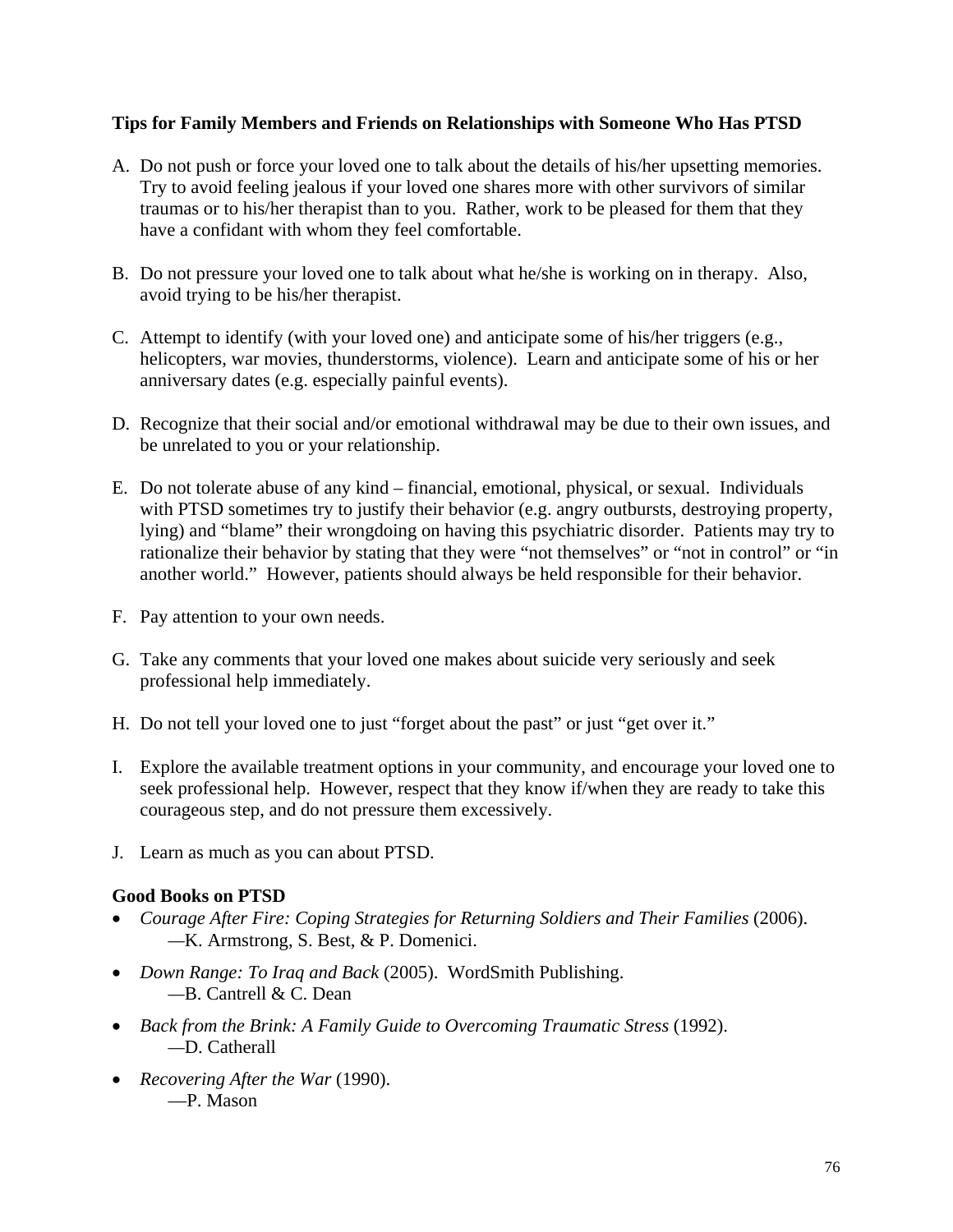- *Why Is Daddy Like He Is? A Book for Kids about PTSD* (1990). —P. Mason
- *Vietnam Wives*, 2nd ed. (1996). —A. Matsakis
- *Trust After Trauma: A Guide for Relationships for Survivors and Those Who Love Them* (1998). —A. Matsakis
- *Post-Trauma Stress* (2000). —F. Parkinson
- *Finding My Way: A Teen's Guide to Living with a Parent Who Has Experienced Trauma* (2005).

—M.D. Sherman & D.M. Sherman (Available at www.seedsofhopebooks.com).

### **Interesting Movies about PTSD and Its Effects on the Family**

*Some of these movies are quite disturbing, so be prepared to see traumatic events if you watch them.* 

"The Great Santini" "Ordinary People" "Saving Private Ryan" "Born on the 4<sup>th</sup> of July" "In Country" "Fearless" "Prince of Tides" "Copy Cat" "We Were Soldiers" "Coming Home" "The Accused"

### **Relevant Web Sites**

- www.patiencepress.com (site with examples of the "Post-Traumatic Gazette")
- www.adaa.org (Anxiety Disorders Association of America)
- www.ncptsd.org (National Center for PTSD)
- www.sidran.org (Sidran Traumatic Stress Foundation)
- www.trauma-pages.com (David Baldwin's Trauma Information Pages)

### **Local Treatment Options for Veterans with Symptoms of PTSD:**

- OEF/OIF Readjustment Program
- PTSD Recovery Program
- "Men/Women of Courage" sexual trauma groups
- Time-limited inpatient programs for veterans with PTSD (only at some sites)

<sup>\*\*</sup>Material adapted from *Trust after Trauma: A Guide for Relationships for Survivors and Those Who Love Them* by A. Matsakis (1998).\*\*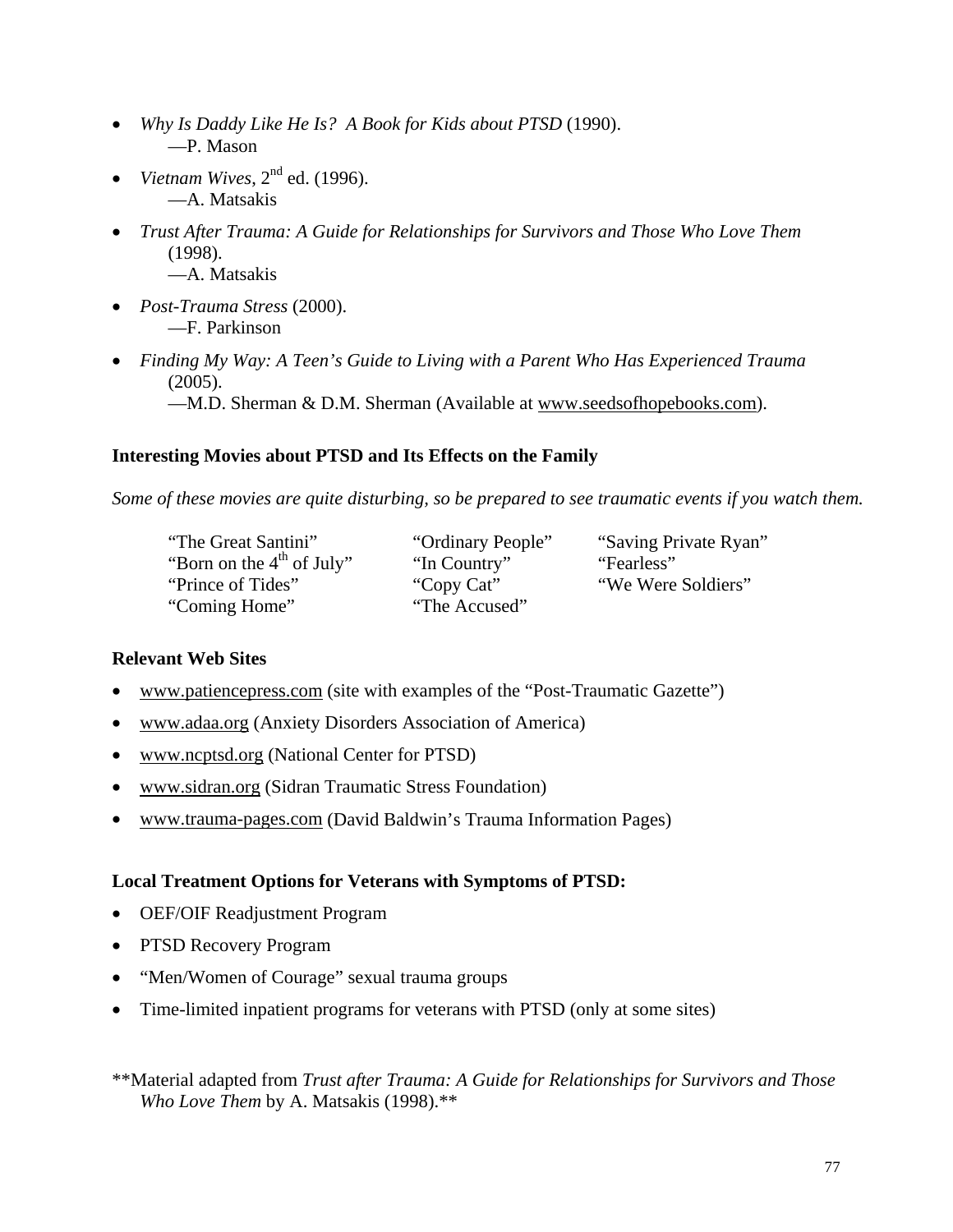#### **HANDOUT 14:**

# **"What We'd Like Our Family Members and Friends to Know about Living with PTSD"**

The following are suggestions from veterans who were involved in combat in the Vietnam War – Oklahoma City VA Medical Center Spring, 2000 (printed and shared with permission of the patients in these groups):

- 1. GIVE ME SPACE when I need to be alone don't overwhelm me with questions. I'll come and talk to you when I'm ready.
- 2. Get away from me if I am out of control, threatening, or violent.
- 3. Be patient with me, especially when I'm irritable.
- 4. Don't personalize my behavior when I explode or get quiet.
- 5. Learn and rehearse a time-out process.
- 6. Don't patronize me or tell me what to do. Treat me with respect and include me in conversations and decision-making.
- 7. Don't pity me.
- 8. Don't say "I understand" when there are some things that you cannot understand.
- 9. Realize that I have unpredictable highs and lows good and bad days.
- 10. Anticipate my anniversary dates recognize that these could be tough times.
- 11. I'd like to share my traumatic experiences with you, but I fear overwhelming you and losing you.
- 12. I want to be close to you and share my feelings, but I'm afraid to… and sometimes I don't know how to express my emotions.
- 13. I also fear your judgment.
- 14. Know that I still love and care about you, even if I act like a jerk sometimes.
- 15. Don't ask me to go to crowded or noisy places because I'm uncomfortable in those settings.

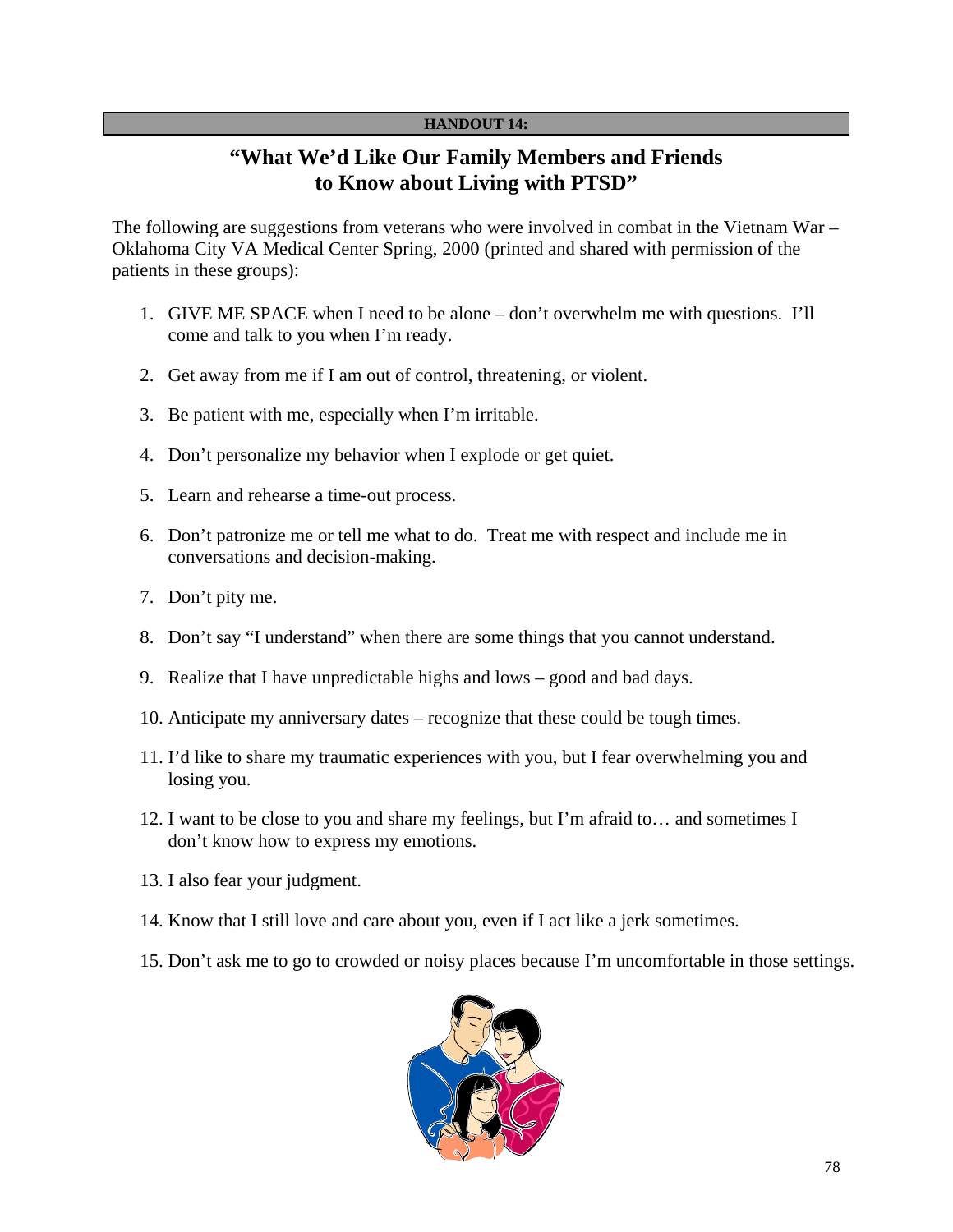# **MODULE 5**

# **"What to Do When a Family Member Is Depressed"**

### **Materials Needed:**

- Handout 15: "What to Do When a Loved One Is Depressed"
- Handout 16: "Tips for Managing Depression"
- Video: *When You Love Someone Who Is Depressed: Depression and Its Impact on Marriage and the Family*
- Brochures on local treatment options for patients with depression

## **I. Symptoms of Depression**

**Leader's Guide:** *Begin this group session by explaining that depression can manifest itself in many different ways. All human beings feel depressed or down at times; however, the disorder of Major Depression is more than just feeling the "blues" every once in a while. Lead the group in a discussion of the common symptoms of depression.* 



## **Discussion Question:**

- What are some symptoms of depression?
	- 1. Feeling sad, blue, or down
	- 2. Loss of interest in previously enjoyed activities
	- 3. Change in appetite or weight
	- 4. Change in sleep patterns
	- 5. Feeling tired and fatigued OR feeling restless
	- 6. Feeling worthless or guilty
	- 7. Trouble concentrating, thinking, or making decisions
	- 8. Thoughts of death or suicide
- A. The diagnosis of a major depressive episode is made when a person experiences 5 or more of these symptoms that occur nearly every day for at least 2 weeks – with at least one symptom being depressed mood or loss of pleasure in previously enjoyed activities (DSM-IV).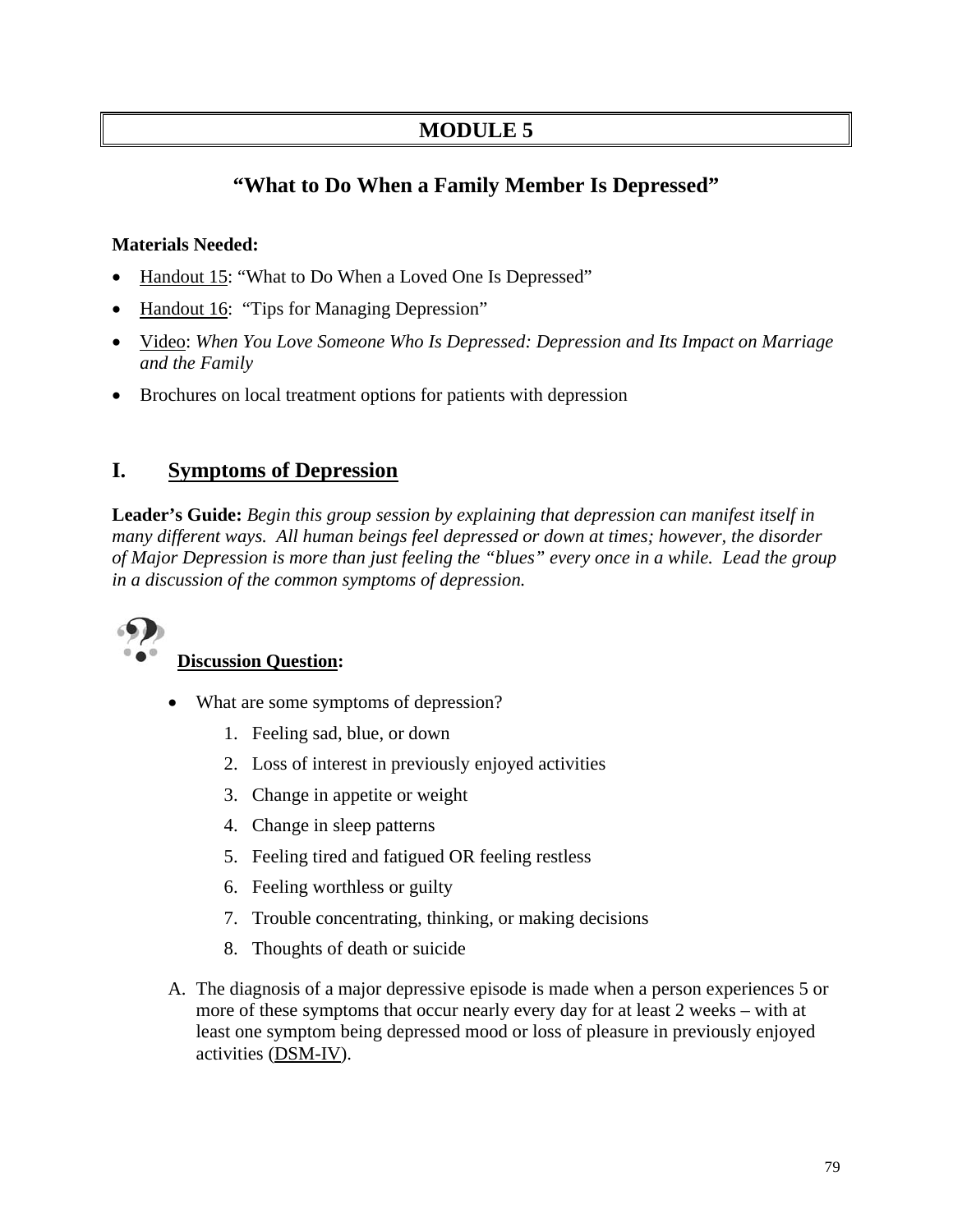- B. Approximately 6.6% of the nation (13-14 million people) suffer from some type of depression every year (Kessler, Berglund, Demler, 2003). It is often called the "common cold" of mental illness. Many famous people have struggled with clinical depression, including television reporter, Mike Wallace; British prime minister, Sir Winston Churchill; Pulitzer Prize-winning newspaper columnist Art Buchwald; and Academy Award-winning actor, Rod Steiger.
- C. According to a large community study, the lifetime prevalence of major depression in adults is approximately 16%, making it one of the most common psychological disorders. The average duration of an episode is 16 months (Kessler, 2003).
- D. Women who have had at least one episode of depression outnumber men by a ratio of 1.7 to 1. Also, people living in poverty are approximately 4 times more likely to suffer from chronic depression than more affluent people (Kessler, 2003).
- E. Depression also tends to be recurrent, as about 80% of individuals with depression experience another episode within one year (Coryell, 1994).
- F. Often an individual with major depression also has another psychiatric disorder. For example, one large study found that almost ¾ of people with major depressive disorder also met criteria for another disorder (commonly anxiety disorders and substance use disorders) (Kessler, 2003).
- G. Due to the very nature of depression (decreased concentration, decreased motivation, social withdrawal, fatigue, etc.), depressed individuals are often less productive in the workforce. In fact, US workers with depression cost employers approximately \$44 billion per year in lost productive time (Stewart, 2003). Depression has been described as the leading cause of disability.

**Leader's Guide:** *Show and discuss Video: "When You Love Someone Who Is Depressed: Depression and Its Impact on Marriage and the Family" (University of Notre Dame Alumni Association, 1998).* 

## **II. What Causes Depression?**

- A. No one single factor causes depression. Doctors often cannot determine the specific cause of a patient's illness. The constellation of causes is unique to each individual.
- B. Family members and friends need to remember that depression is not the person's fault.
- C. Several causes are common:
	- 1. Certain life events may trigger a depressive episode (e.g., death of loved one, retirement). Deployment and a return from service can also trigger depression (**Leader's Note:** *Ask the group to discuss why they think this is the case).*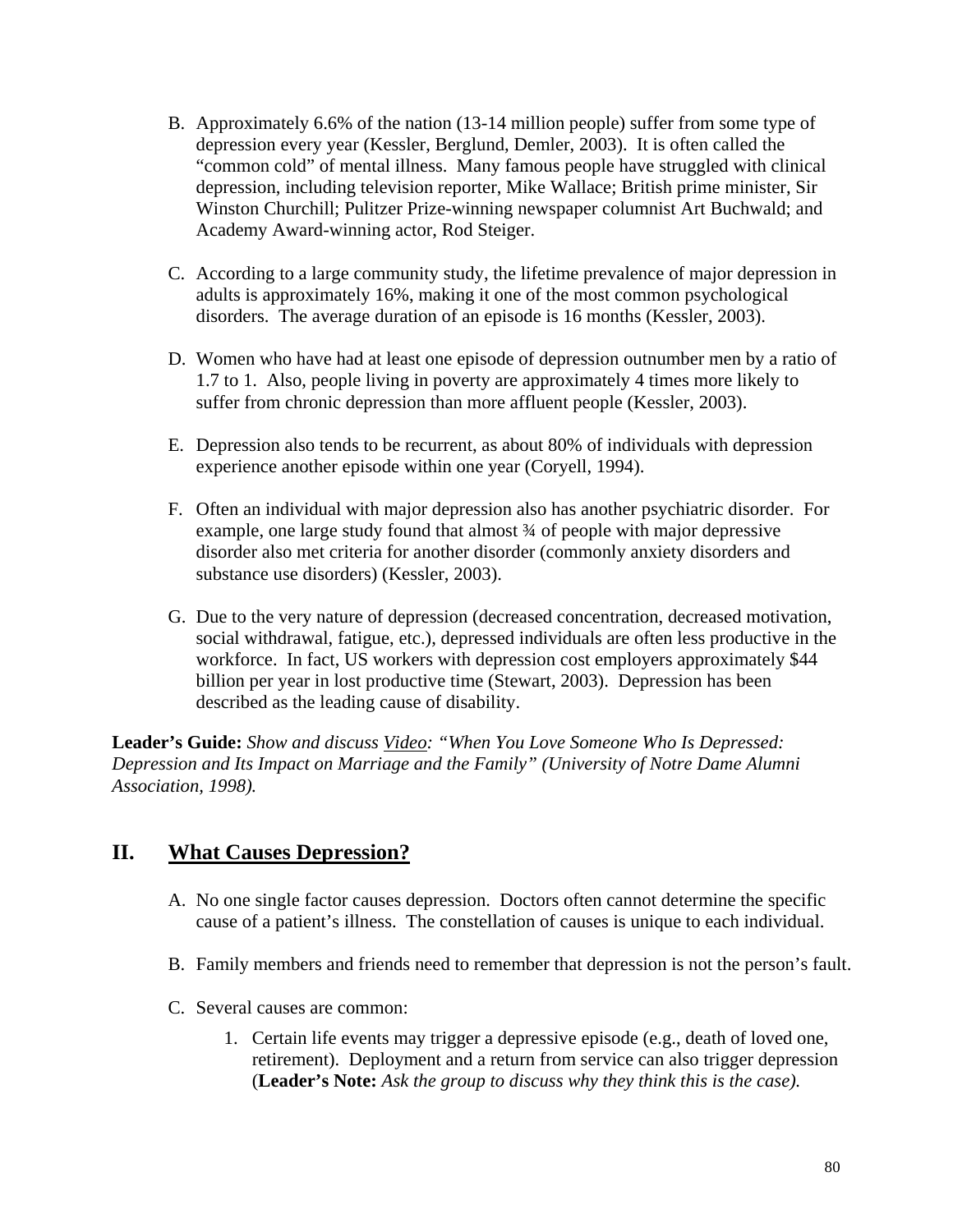- 2. A strong genetic factor is present in many cases of depression:
	- If one identical twin has major depression, the other twin has an approximately 50% chance of developing depressive symptoms sometime in his/her life.
- 3. Depression may be caused by an imbalance in the level of chemicals in the brain. Many antidepressants work by regulating the levels of these chemicals (neurotransmitters).
- 4. Medical illness may be a causative factor in depression.
- 5. Use of certain medications may cause depressive symptoms.
- 6. Excessive use of alcohol and other illicit drugs may contribute to depression, as alcohol acts as a depressant on the central nervous system. Further, substance abuse complicates the diagnosis and treatment of the underlying psychiatric disorder(s).

# **III. The Impact of Depression on Relationships**



## **Discussion Questions:**

- Do you think you or a family member has experienced depression?
- If so, what was the impact on your family life?
- How did your experience with depression affect your view of yourself?

**Leader's Guide:** *As you discuss group members' responses to these questions, distribute Handout 15 and be sure to cover the following points:* 

- A. Depression affects a person's behavior and style of communication (less eye contact, slower and softer speech, negative thinking, reduced problem-solving abilities).
- B. Depression is often accompanied by an increase in marital tension and arguments.
- C. Depressed people have greater difficulty interacting with others. Therefore, the social life of the couple / family may be altered.
- D. Some depressed people are unable to work. Therefore, other family members may have to get a job for the first time or work two jobs to compensate for the reduced income.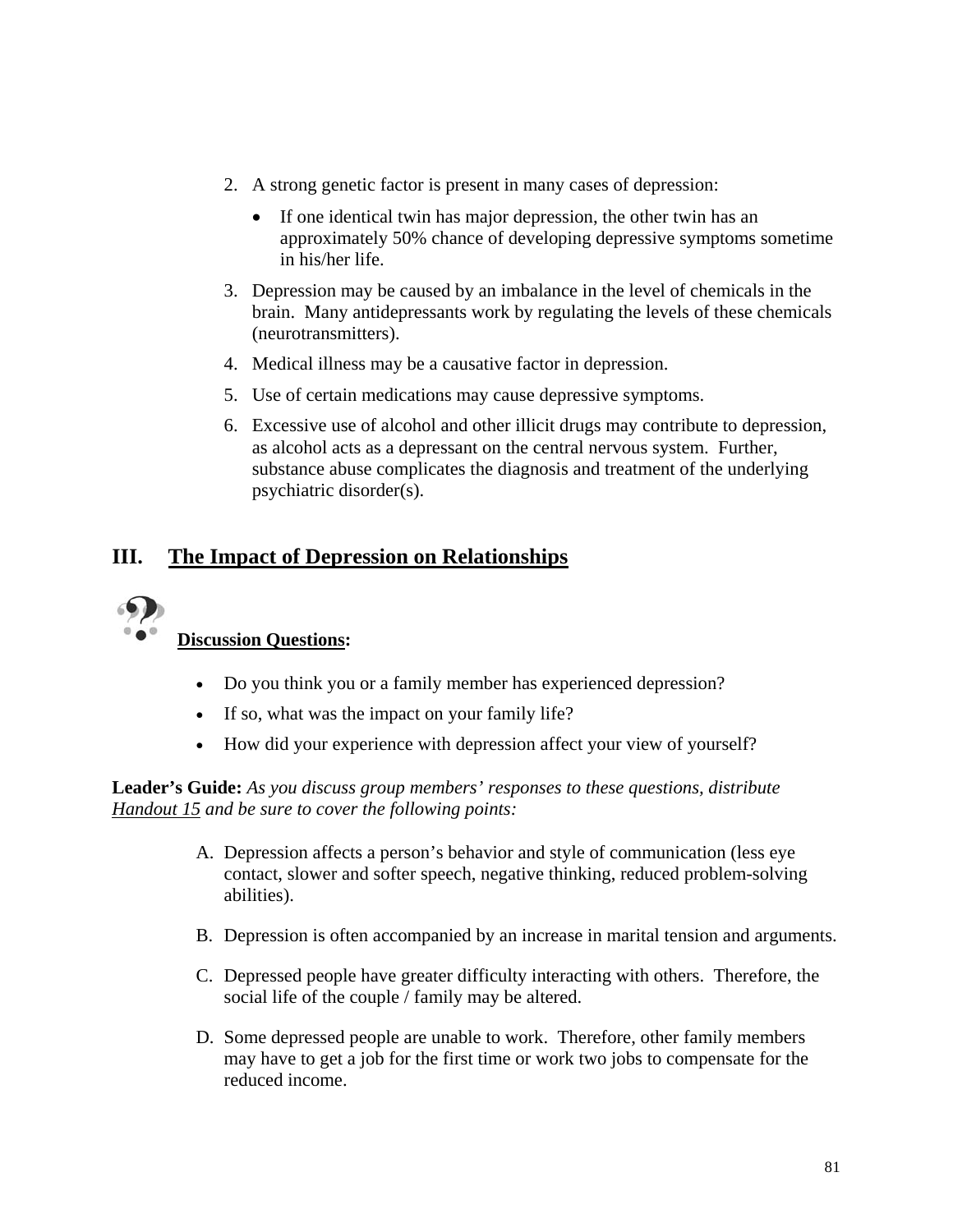- E. Family members often become frustrated with the depressed person's behavior, thinking the patient should just "get over it" or "cheer up."
- F. Depressed people often have decreased interest in physical intimacy and sexual activity. Partners often worry that the patient is no longer physically attracted to them, which can increase the tension in the relationship.

# **IV. Important Issues Surrounding Suicide**

**Leader's Note:** *As these issues may be difficult to discuss, the facilitator may wish to normalize any anxiety when talking about these issues. Coping skills will be addressed in the next section (material adapted from Woolis, 1992).*

- A. Many family members worry a great deal that their loved ones may try to kill themselves.
- B. Over 90% of suicides are associated with a mental disorder (Clark & Fawcett, 1992). The U.S. Army reports that suicides are at a record high.
- C. More specifically, one-third of all clinically depressed patients attempt suicide, and approximately 15,000 people with mood disorders kill themselves each year (Adamec, 1996).
- D. Men are 4 to 5 times more likely to complete suicide than women. Women are 3 times more likely to attempt (but not complete) suicide than men (Moscicki, 1995).
- E. Many reasons exist for why people consider and attempt suicide:
	- 1. Some make a decision to end their lives they are very unhappy with their lives and feel hopeless that the situation will improve.
	- 2. Some engage in reckless behavior because they don't think they will die (e.g., driving recklessly, drinking excessively, engaging in thrill-seeking behaviors). Their judgment is impaired, and they may not understand the consequences of their behavior.
	- 3. Some do not know how to ask for help more directly, but kill themselves unintentionally (e.g., take too much pain medicine; cut wrists, etc.)
- F. Red flags that warrant further exploration are often accompanied by changes in the level of depression (more depressed or happier than usual), especially if your family member:
	- 1. Has a specific plan for how they would kill themselves
	- 2. Has access to lethal means (such as weapons, pills, etc.)
	- 3. Feels worthless
	- 4. Talks about having done an unforgivable behavior
	- 5. Feels hopeless about the future
	- 6. Hears voices telling them to harm themselves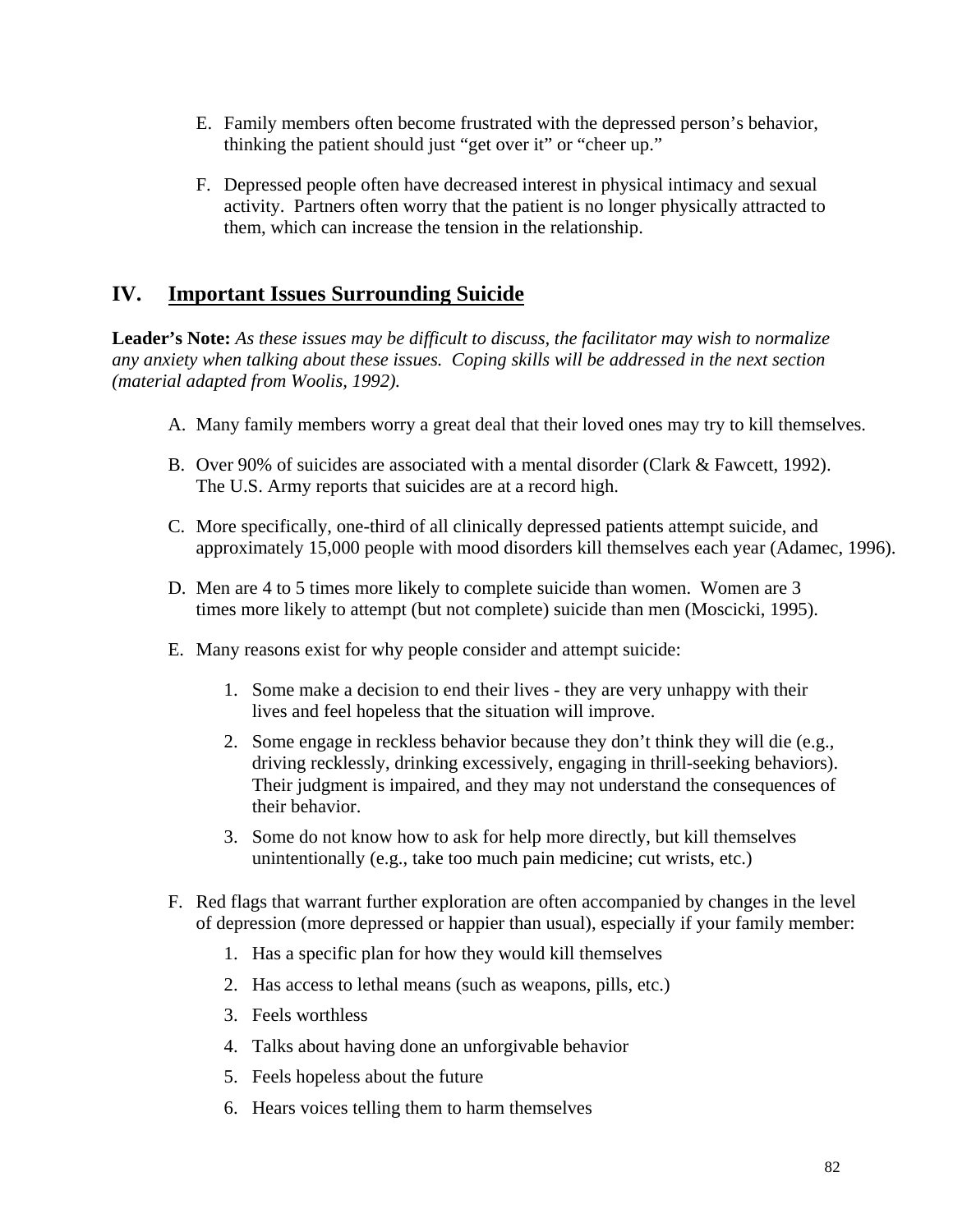- 7. Begins to get their affairs in order (e.g., writes a will, gives things away, systematically contacts old friends or relatives)
- 8. Has experienced a recent significant loss (or perceived loss)
- 9. Lives with chronic medical illness and/or chronic pain
- 10. Has previously attempted suicide OR has a history of being impulsive
- 11. Talks about killing him/herself (e.g., "everyone would be better off without me")
- 12. Makes suicidal gestures (takes too many pills, cuts wrists, etc.)
- 13. Increases use of alcohol or other drugs. These substances may increase the level of depression AND may lower inhibitions, both of which are dangerous with suicidal patients.

# **V. What Can I Do if My Family Member Is Suicidal?**

**Leader's Guide:** *Use this session to encourage family members to* TALK ABOUT IT! *Reassure them that asking about suicide will NOT put ideas in the patient's head and will NOT make the situation worse. Suicidal family members may even feel relieved to be able to talk about it.* 



## **Discussion Questions:**

- What have you found to be helpful for yourself and for your loved one when he/she shares thoughts of suicide?
- How do you feel in these situations?

**Leader's Guide:** *As you discuss this difficult topic, help group members realize that they are not alone and that they always have resources to get help. If they don't know what to do in a certain situation, they should call a professional (e.g., suicide hotline, mental health professional, police, the local hospital). Make these resources available by noting the National SUICIDE Hotline Number: 1-800-SUICIDE, the number for the suicide hotline in your local area: (405) 848-CARE, and any other relevant information.* 

- A. Discussing suicidal ideation can be very important, as 50-70% of people who complete suicide communicate their intent in advance, usually to a family member (Adamec, 1996).
- B. Family members can offer emotional support by:
	- 1. LISTENING in a nonjudgmental, compassionate manner
	- 2. Empathizing with their feelings (e.g. "It must be awful to feel that way.")
	- 3. Reminding them of recent accomplishments
	- 4. Normalizing depression and thoughts of suicide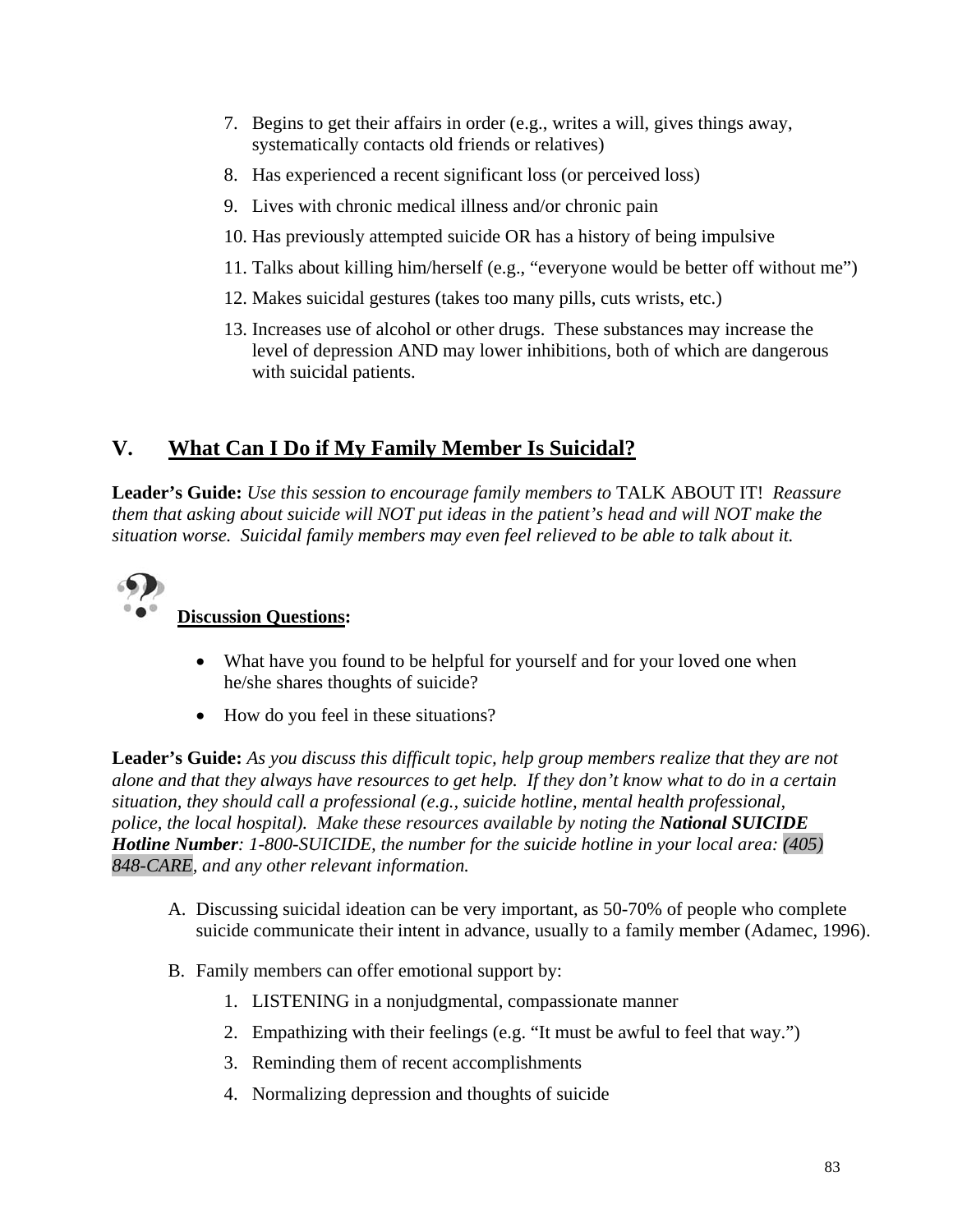- 5. Expressing concern, care, and willingness to help
- C. Ask your loved ones if they have a plan about how they are thinking about killing themselves. If they describe a specific plan, then:
	- 1. Seek professional help immediately.
	- 2. Try to get them to make an agreement with you that they will not act on these plans without first talking to you, a hotline, or a mental health professional.
	- 3. Put away any objects that they may use to harm themselves (guns, knives, pills, razors, etc.).
- D. Family members can benefit from discussing this issue with their loved ones when they are not actively suicidal. Together, the family members and patient can create a plan for how to cope with this inherently stressful situation if it arises again in the future (Spaniol & Zipple, 1994).

**Leader's Guide:** *Encourage group members struggling with this issue in their families to consider seeking professional help for themselves. Family members often experience intense anxiety, worry, and feelings of powerlessness when patients make suicidal threats (Jones, Roth & Jones, 1995). Although it is hard to admit, help the group understand that sometimes suicide happens without warning and nothing can prevent it from occurring. Even with warning signs, there still may be nothing they can do.*

## **VI. Provide Local Treatment Options for Individuals Struggling with Depression**

*Example: Oklahoma City VA Medical Center*

### A. Depression Management Class

- This 8-session class consists of three modules addressing issues of: increasing pleasant activities, modifying dysfunctional thought patterns, and improving interpersonal skills.
- B. Individual Therapy through the OIF/OEF Program
- C. Day Treatment Center
	- The Day Treatment Center provides a structured intensive program for veterans experiencing chronic mental illness (including depression).
- D. Antidepressant Medications
	- The patient's primary care provider can prescribe many anti-depressant medications. In addition, psychiatrists in the mental health units have special training in prescribing and monitoring psychiatric medications.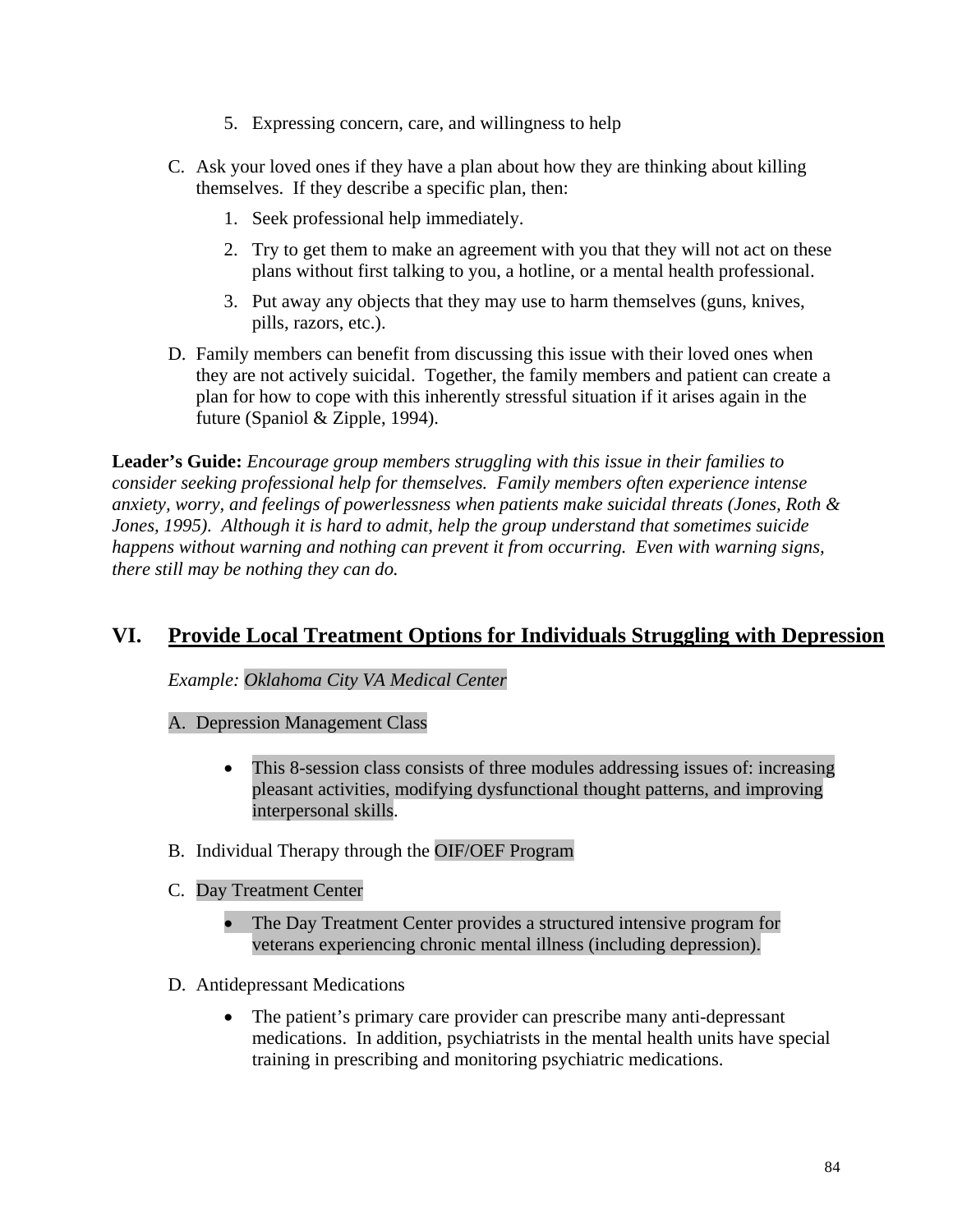- Antidepressant medications are not habit forming, so patients do not have to worry about becoming addicted to the drug.
- Antidepressants are quite effective. Most studies demonstrate at least a 50% decrease in symptoms for approximately 70% of patients (Tamminga, 2002).

# **VII. Coping Strategies for Managing Depression**

**Leader's Guide:** *Explain that in the previous session we discussed strategies for managing and coping with depression in others. However, many veterans and family members struggle with depression themselves. We are now going to discuss strategies for managing and coping with depression. At various times, people may have a difficult time adjusting to a new situation, coping with a loss or uncertainty, or just may feel "blue." Depressed feelings that are persistent and last for more than 2 weeks may mean you are depressed. In these times, self-care, support and possibly professional help are warranted*.



# **Discussion Questions:**

• What are some ideas you have for how people can cope with their own depression?

**Leader's Guide:** *Write these answers on the board, then distribute Handout 16 and incorporate the following list of suggestions into the discussion*:

- 1. Have a Regular Bedtime
	- Sleep disruption is very common for people struggling with depression, and can be very challenging to deal with. A regular sleep schedule can help train your body to get restful sleep and make it easier to get out of bed in the morning.
- 2. Get Daily Exercise
	- Research has proven the importance of daily moderate exercise in reducing depression. You can start small by going for short walks and build up your endurance as you feel better.
- 3. Manage Stress
	- Develop strategies for coping with difficult circumstances or situations. Practices such as taking time for yourself, deep breathing, meditation, prayer and other forms of relaxation can make difficult times in life feel more manageable. If you have a religious faith, use it as a resource for managing challenging situations.
- 4. Avoid Isolation
	- Depression isolates. Social contact and relationships can help break the stronghold of depression. Research has shown that social support can protect people against depression. Ideas include spending time with friends and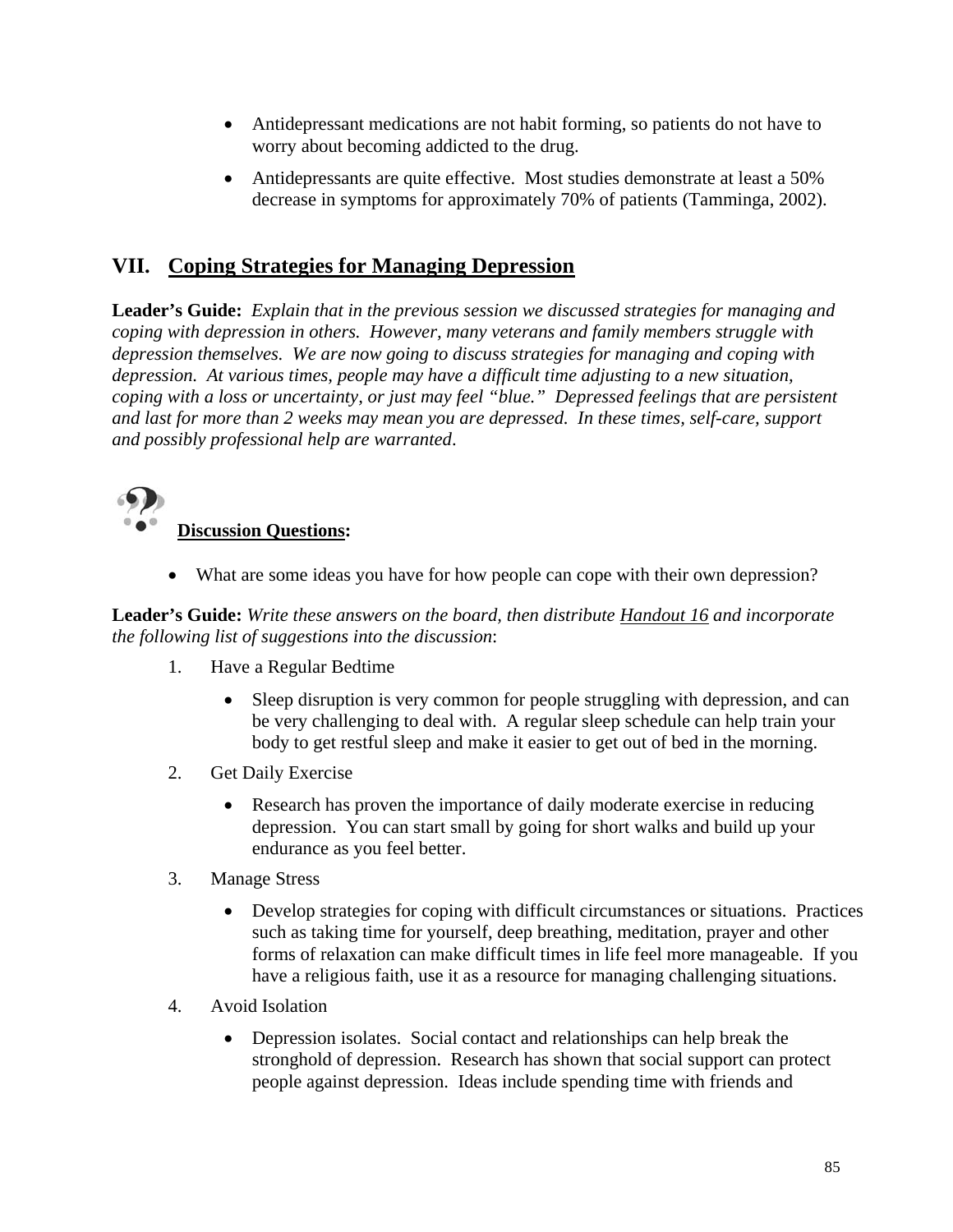family that are supportive; joining a sporting team or civic organization; participating in church activities or volunteering.

- 5. Keep Your Appointments and Follow Your Providers' Advice
	- Keeping your doctor's and counseling appointments is important for managing your depression. You can't get the benefit of the help being offered if you aren't there to receive it! If you have trouble remembering your appointment dates, ask for a reminder card and keep all your appointments in one centralized location. Make sure you find a provider you respect, and then follow their advice.
- 6. Record and Report ALL Medication Side Effects
	- Medication management depends on your doctors having accurate information regarding the side effects of the medications you are taking. To make the most of your appointments, try keeping a log of any problems or concerns so that you will be ready to discuss them with your physician.
- 7. Eat a Healthy Diet
	- Problems with weight gain or weight loss are common for people experiencing depression. In either case, regular healthy meals can help to manage these symptoms. A nourishing diet can help to improve memory and mood. Websites such as mypyramid.gov are a great resource for getting information on health eating, as are nutritionists or primary care providers.
- 8. Avoid Taking on New or Difficult Tasks at Work or at Home
	- Go easy on yourself. Avoid taking on stressful new tasks if at all possible. Wait on any major life decisions. Especially if you are engaged in dangerous work, it may be important to talk to a supervisor about your depression.
- 9. Avoid Alcohol or Illegal Drugs
	- Many people begin drinking or using increased alcohol and drugs during a depressive episode. This initial strategy for managing pain tends to actually make things worse in the long run and can lead to addiction, legal trouble, etc. Excessive alcohol or drug use increases the risk of depression. If you believe you may have a substance abuse problem, help is available.
- 10. Schedule Enjoyable Activities and DO THEM (even if you don't feel like it at first)
	- Research shows that engaging in regular, enjoyable activities reduces depression. Unfortunately, people experiencing depression often are not motivated to engage in these types of activities. However, most people find that once they start doing just a couple of things, they start to feel better and additional activity becomes easier. Make a plan for some fun things you can do that will get you out of the house and active again.
- 11. Catch and Reverse Negative Thinking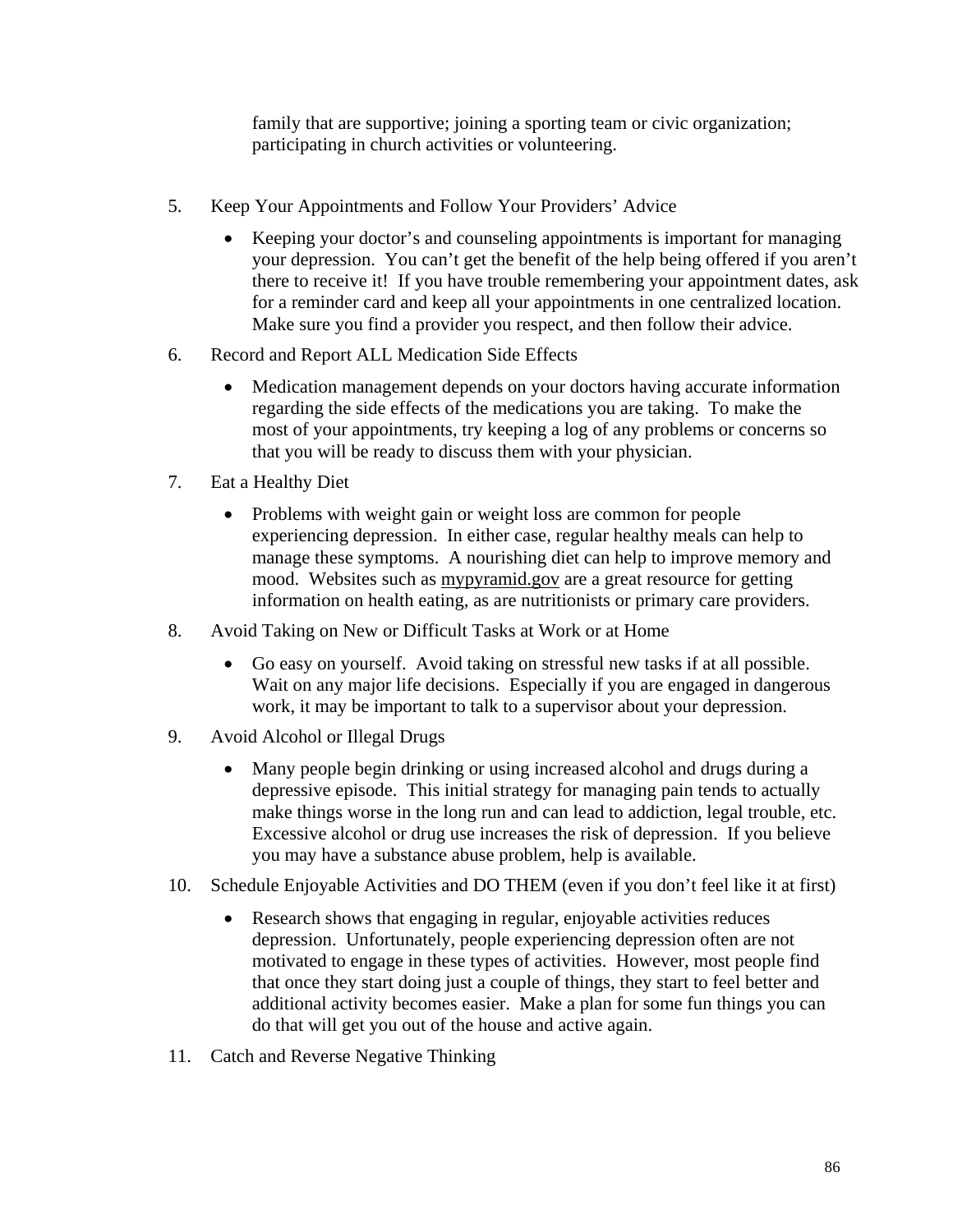• Research shows that when people are depressed they become very pessimistic, triggering more depressed mood. Recognize the tendency to assume "the worst" and identify other ways of looking at your situation.

(This material was adapted from *Beating Depression: The Journey to Hope* by Maga Jackson-Triche)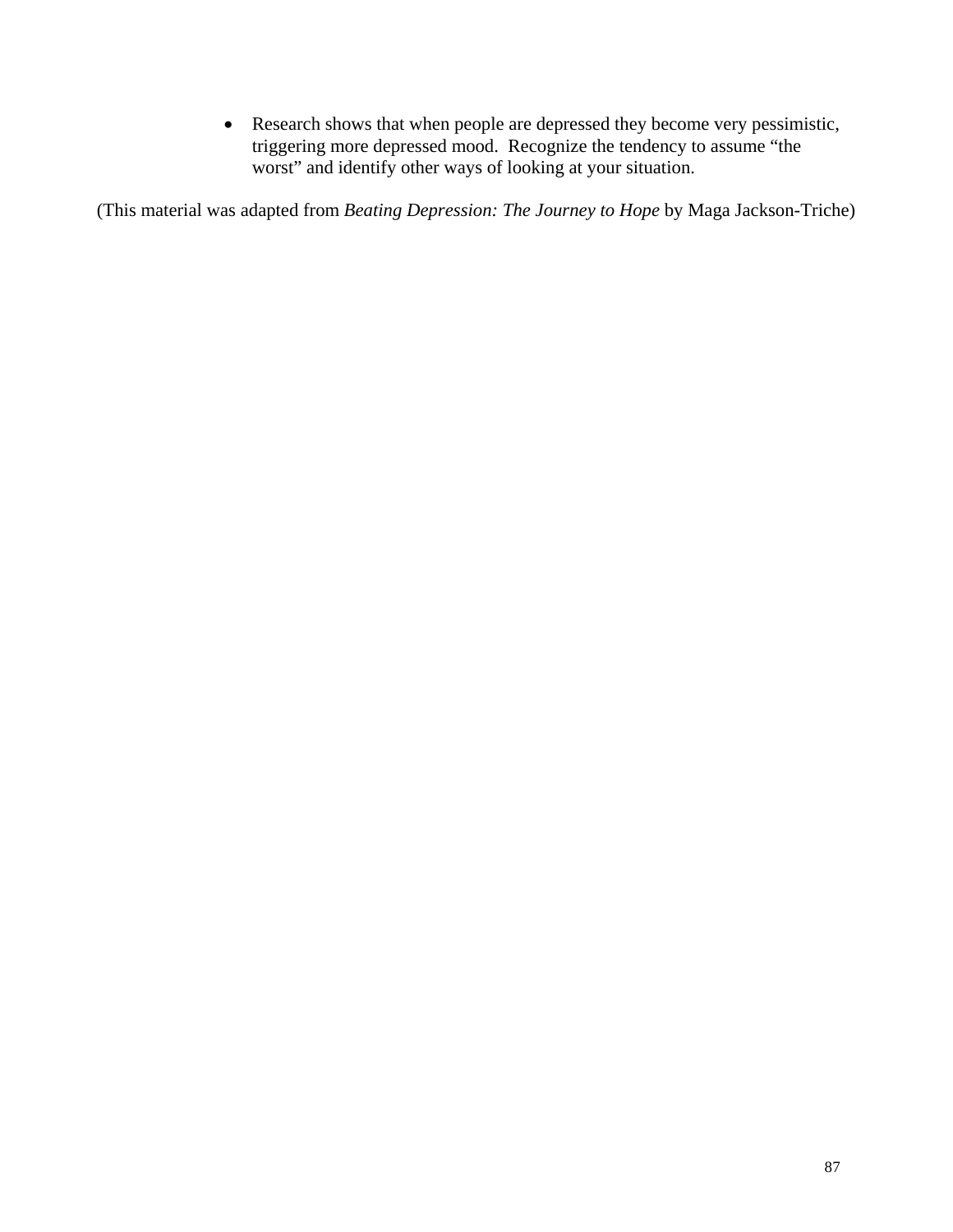#### **HANDOUT 15**

## **"What to Do When a Loved One Is Depressed"**

## **DOs:**

1. Acknowledge that clinical depression is a legitimate illness. Learn about depression and its impact on the family.

#### **Some Good Books on Depression:**

- *What to Do When Someone You Love Is Depressed* (1996). —M. & S. Golant.
- *Overcoming Depression* (1987). —D. & J. Papolos.
- *When Someone You Love Is Depressed* (1996). —L. Rosen & X. Amador.
- *Feeling Good* (1980). —D. Burns.
- *I'm Not Alone: A Teen's Guide to Living With a Parent Who Has a Mental Illness* (2006). —M.D. Sherman & D.M. Sherman (Available at www.seedsofhopebooks.com)

### **Interesting Movies on Depression:**

- "Ordinary People"
- "Patch Adams"

### **Relevant Web Sites:**

- www.depression.com comprehensive resources about depression
- www.depressionfallout.com help for those dealing with depressed loved one
- www.depressionoptions.com –depression and sexual functioning
- www.intimacyanddepression.com examines effects of depression on relationships
- www.nimh.nih.gov/publicat/depression.cfm National Institute of Mental Health
- www.dmda.org Depression and Bipolar Disorder Alliance
- www.familyaware.org Families for Depression Awareness
- 2. Have realistic expectations (e.g., depression cannot go away overnight), but also maintain hope.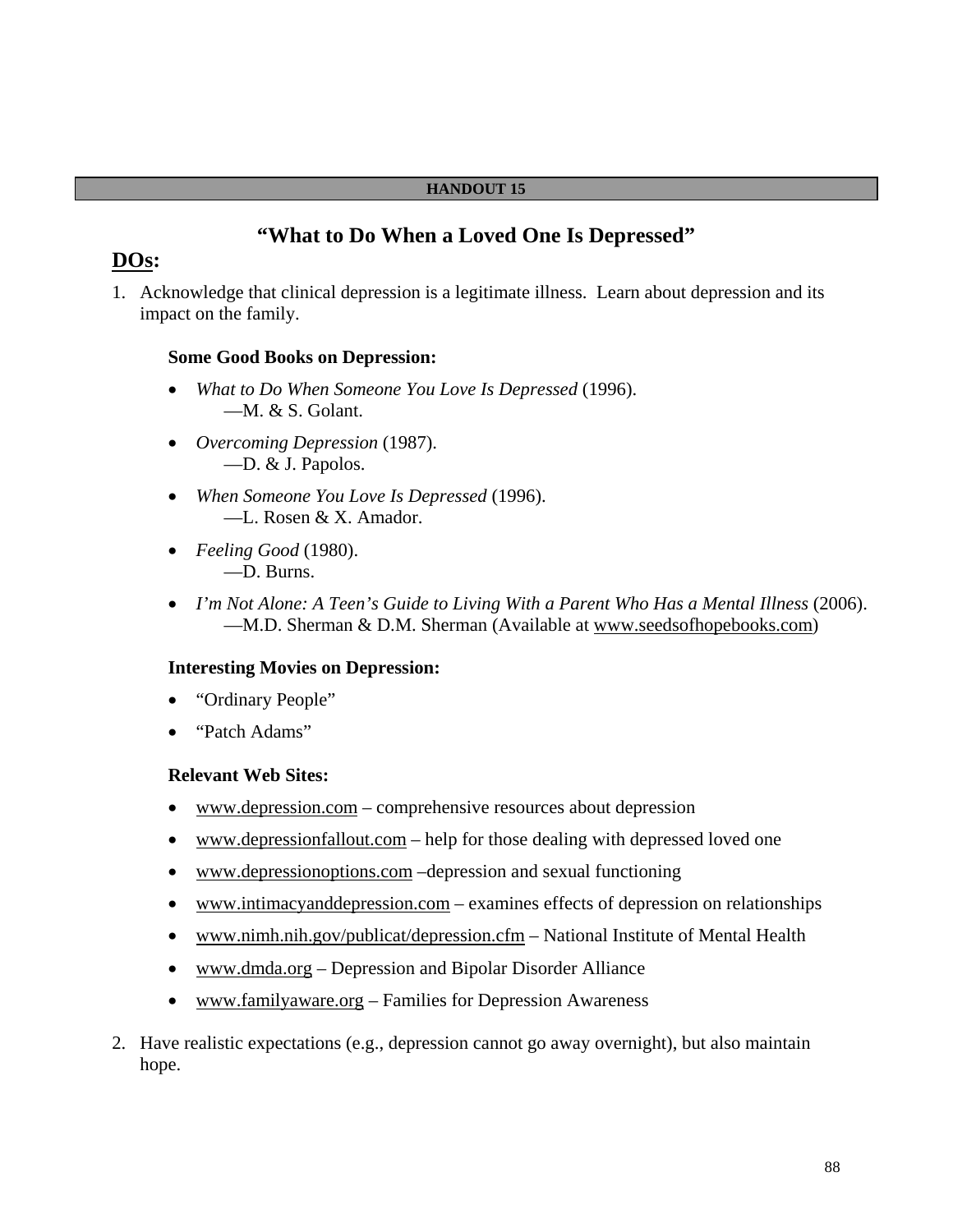- New antidepressants and treatment strategies are being studied and released on the market. Many patients with depression are able to lead constructive lives. For example, the movie "Patch Adams" starring Robin Williams depicts a young man admitted to a psychiatric unit due to major depression and suicidal ideation who later becomes a successful physician.
- 3. Be an active team member in the care of your loved one. Ask questions of doctors, nurses, psychologists, and other health care providers.
- 4. Offer emotional support, patience, and compassion. Encourage your loved one to exercise and do activities that he/she used to enjoy. Allow your loved ones to care for themselves as much as possible.
- 5. Stay in contact with your social support network.
- 6. Obtain professional help for yourself when needed.
- 7. Maintain good sleep habits, both for you and your loved one (e.g., go to bed and get up at the same time every day; reduce caffeine intake).
- 8. Make healthy lifestyle choices (healthy diet; regular exercise; avoid use of alcohol).

# **DON'Ts:**

- 1. Try not to take the depression personally it's not your fault! You cannot cure depression with love any more than you can cure cancer with love.
- 2. Don't exclude the depressed person from family discussions or decisions.
- 3. Don't try to do everything for the depressed person.
- 4. Don't criticize the person for their depressed behavior or expect him/her to be able to simply "snap out of it."
- 5. Don't feel that you need to apologize for your loved one.

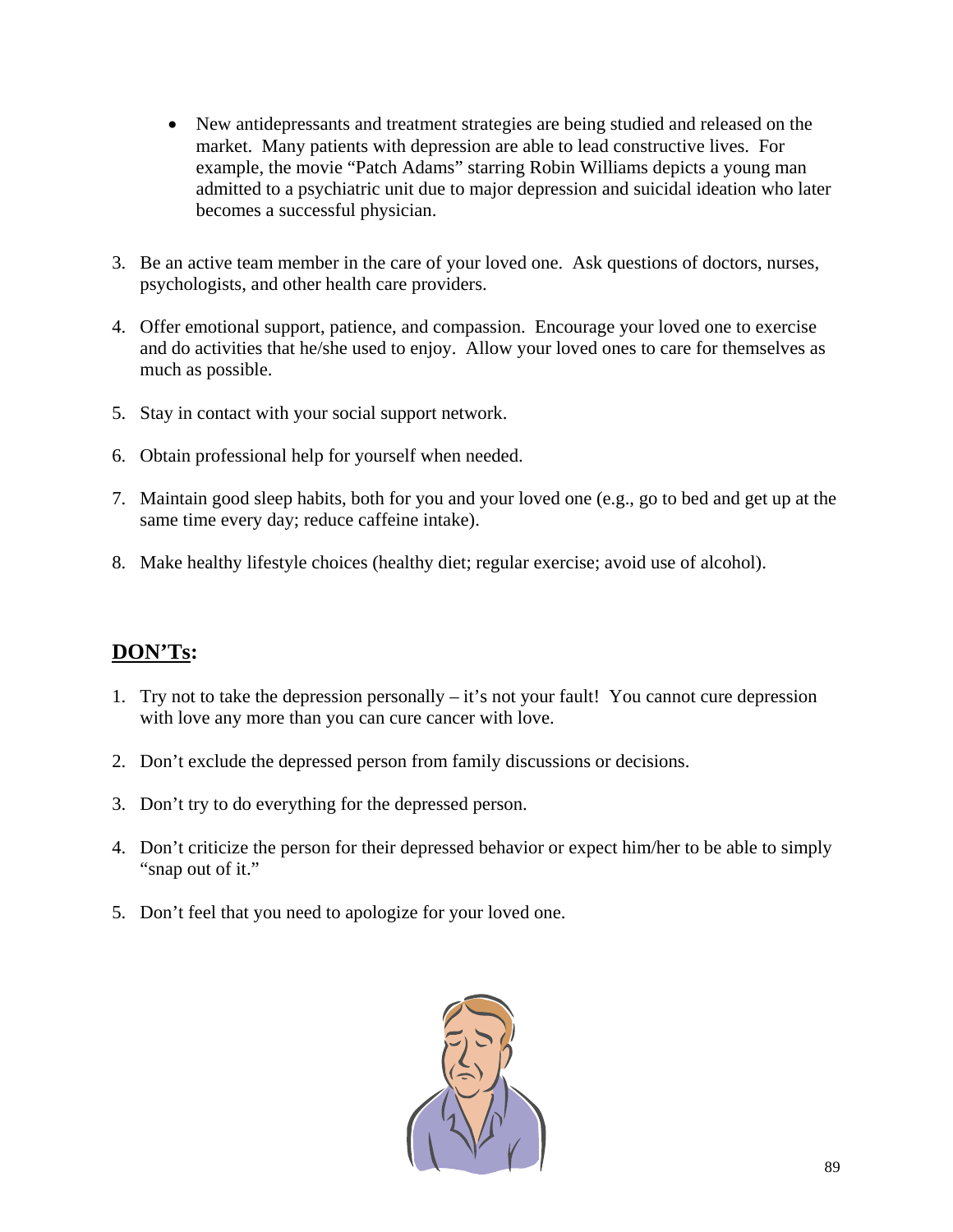### **HANDOUT 16**

# **"Tips for Managing Depression"**



- 1. Have a Regular Bedtime
	- Sleep disruption is very common for people struggling with depression, and can be very challenging to deal with. A regular sleep schedule can help train your body to get restful sleep and make it easier to get out of bed in the morning.
- 2. Get Daily Exercise
	- Research has proven the importance of daily moderate exercise in reducing depression. You can start small by going for short walks and build up your endurance as you feel better.
- 3. Manage Stress
	- Develop strategies for coping with difficult circumstances or situations. Practices such as taking time for yourself, deep breathing, meditation, prayer and other forms of relaxation can make difficult times in life feel more manageable. If you have a religious faith, use it as a resource for managing challenging situations.
- 4. Avoid Isolation
	- Depression isolates. Social contact and relationships can help break the stronghold of depression. Research has shown that social support can protect people against depression. Ideas include spending time with friends and family that are supportive; joining a sporting team or civic organization; participating in church activities or volunteering.
- 5. Keep Your Appointments and Follow Your Providers' Advice
	- Keeping your doctor's and counseling appointments is important for managing your depression. You can't get the benefit of the help being offered if you aren't there to receive it! If you have trouble remembering your appointment dates, ask for a reminder card and keep all your appointments in one centralized location. Make sure you find a provider you respect, and then follow their advice.
- 6. Record and Report ALL Medication Side Effects